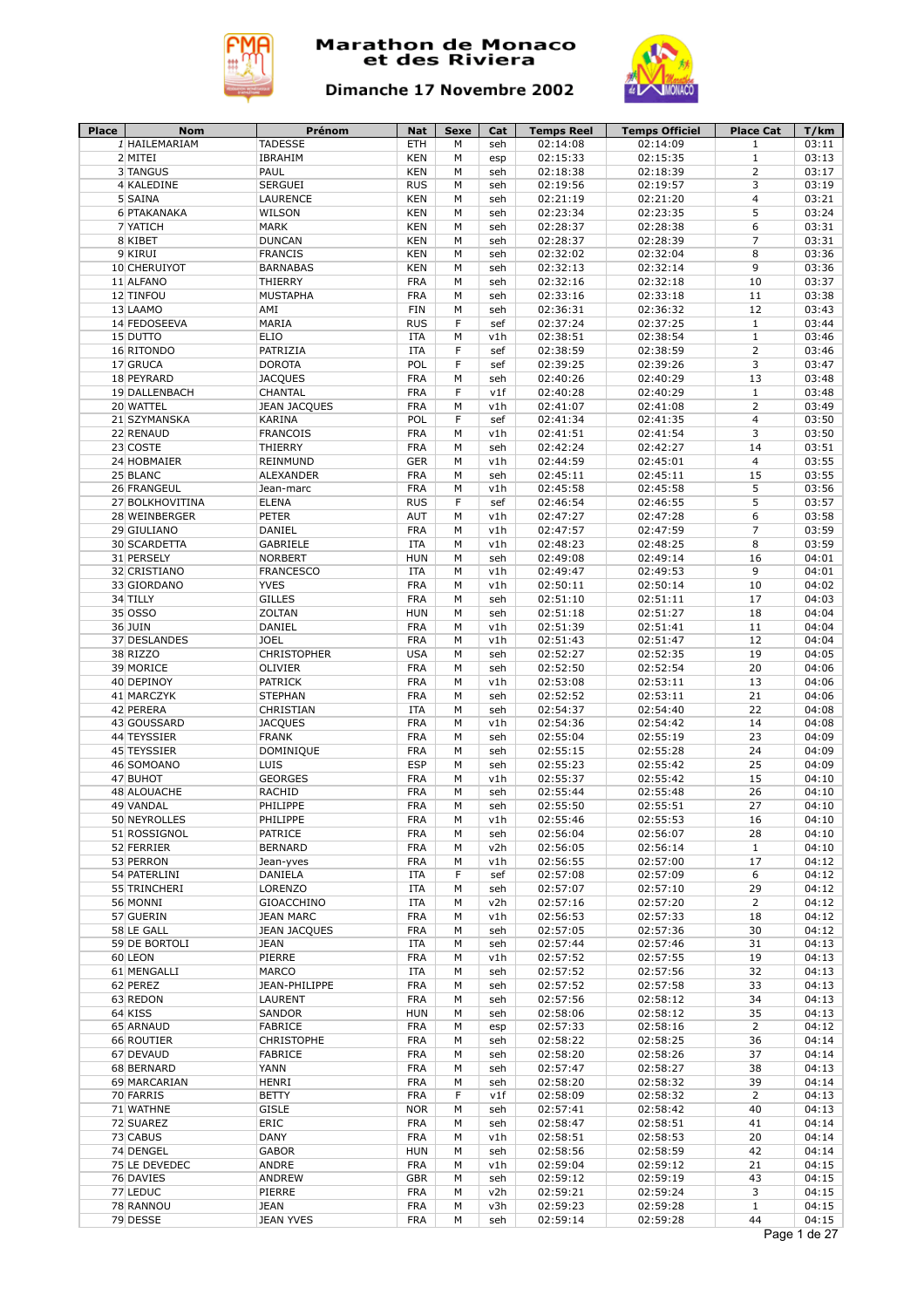



| Place | <b>Nom</b>               | Prénom                    | Nat                      | Sexe   | Cat        | <b>Temps Reel</b>    | <b>Temps Officiel</b> | <b>Place Cat</b> | T/km           |
|-------|--------------------------|---------------------------|--------------------------|--------|------------|----------------------|-----------------------|------------------|----------------|
|       | 80 GUILHAUME             | <b>NICOLAS</b>            | SUI                      | M      | seh        | 03:00:07             | 03:00:16              | 45               | 04:16          |
|       | 81 BOUTIER<br>82 PRATALI | LAURENT                   | <b>FRA</b>               | М      | seh        | 03:00:17             | 03:00:22              | 46               | 04:16          |
|       |                          | ERIC                      | <b>FRA</b>               | М      | v1h        | 03:00:34             | 03:00:37              | 22               | 04:17          |
|       | 83 FAURE<br>84 RAVIER    | <b>HUGUES</b><br>PHILIPPE | <b>FRA</b><br><b>FRA</b> | М<br>М | v2h<br>v1h | 03:00:56<br>03:01:00 | 03:01:02<br>03:01:04  | 4<br>23          | 04:17<br>04:17 |
|       | 85 COSTE                 | <b>STEPHANE</b>           | <b>FRA</b>               | М      | seh        | 03:01:04             | 03:01:09              | 47               | 04:17          |
|       | 86 MAZZUCCO              | LAURA                     | <b>ITA</b>               | F      | sef        | 03:01:12             | 03:01:14              | $\overline{7}$   | 04:18          |
|       | 87 ALLET                 | <b>ARNAUD</b>             | <b>FRA</b>               | М      | v1h        | 03:01:15             | 03:01:22              | 24               | 04:18          |
|       | 88 BONNET                | MATHIEU                   | <b>FRA</b>               | М      | seh        | 03:01:23             | 03:01:38              | 48               | 04:18          |
|       | 89 HARIZI                | DOMINIQUE                 | <b>FRA</b>               | М      | seh        | 03:01:38             | 03:01:40              | 49               | 04:18          |
|       | 90 KAROTSCH              | <b>VINCENT</b>            | <b>FRA</b>               | М      | seh        | 03:01:41             | 03:01:46              | 50               | 04:18          |
|       | 91 ALBIN                 | <b>FREDERIC</b>           | <b>FRA</b>               | M      | seh        | 03:00:53             | 03:01:49              | 51               | 04:17          |
|       | 92 CAYUELA               | <b>FABIEN</b>             | <b>FRA</b>               | М      | seh        | 03:01:35             | 03:01:53              | 52               | 04:18          |
|       | 93 CAPPRONNIER           | <b>JOEL</b>               | <b>FRA</b>               | M      | v2h        | 03:02:01             | 03:02:04              | 5                | 04:19          |
|       | 94 HARTMANN              | <b>ANDRE</b>              | <b>FRA</b>               | М      | v1h        | 03:01:59             | 03:02:06              | 25               | 04:19          |
|       | 95 HARSON                | Christophe                | <b>FRA</b>               | М      | v1h        | 03:02:01             | 03:02:10              | 26               | 04:19          |
|       | 96 BRISWALTER            | <b>JEAN LUC</b>           | <b>FRA</b>               | М      | v1h        | 03:02:06             | 03:02:12              | 27               | 04:19          |
|       | 97 BOTELLA               | <b>PASCALE</b>            | <b>FRA</b>               | F      | sef        | 03:02:25             | 03:02:33              | 8                | 04:19          |
|       | 98 LABARRE               | <b>LUC</b>                | <b>FRA</b>               | М      | v1h        | 03:02:34             | 03:02:42              | 28               | 04:20          |
|       | 99 GUGGISBERG            | WILLI                     | SUI                      | M      | v2h        | 03:02:38             | 03:03:03              | 6                | 04:20          |
|       | 100 MATZINGER            | MICHEL                    | <b>FRA</b>               | М      | v1h        | 03:02:59             | 03:03:05              | 29               | 04:20          |
|       | 101 LEGER                | <b>BRUNO</b>              | <b>FRA</b>               | M      | seh        | 03:03:12             | 03:03:13              | 53               | 04:21          |
|       | 102 MURAT                | <b>ROLLAND</b>            | <b>FRA</b>               | М      | v1h        | 03:03:12             | 03:03:14              | 30               | 04:21          |
|       | 103 SAVIN                | MICHEL                    | <b>FRA</b>               | М      | v2h        | 03:03:18             | 03:03:21              | $\overline{7}$   | 04:21          |
|       | 104 BIAMONTI             | <b>JEAN PHILIPPE</b>      | <b>FRA</b>               | M      | v1h        | 03:03:33             | 03:03:36              | 31               | 04:21          |
|       | 105 JOUAN                | <b>PATRICE</b>            | <b>FRA</b>               | M      | v1h        | 03:03:34             | 03:03:37              | 32               | 04:21          |
|       | 106 LAGARDE              | <b>THIERRY</b>            | <b>FRA</b>               | M      | v1h        | 03:03:35             | 03:03:39              | 33               | 04:21          |
|       | 107 NUZERAY              | <b>JEROME</b>             | <b>FRA</b>               | М      | seh        | 03:03:01             | 03:03:40              | 54               | 04:20          |
|       | 108 HERBRECHT            | <b>DANIEL</b>             | <b>FRA</b>               | М      | v2h        | 03:03:22             | 03:03:41              | 8                | 04:21          |
|       | 109 MURRAY               | IAN                       | <b>GBR</b>               | М      | seh        | 03:03:01             | 03:03:45              | 55               | 04:20          |
|       | 110 DORFIN               | <b>FABRICE</b>            | <b>FRA</b>               | M      | v1h        | 03:03:39             | 03:03:51              | 34               | 04:21          |
|       | 111 LAFABRIE             | MICHEL                    | <b>FRA</b>               | М      | v1h        | 03:03:51             | 03:03:56              | 35               | 04:21          |
|       | 112 STEPHAN              | YANN                      | <b>FRA</b>               | M      | v1h        | 03:03:51             | 03:03:57              | 36               | 04:21          |
|       | 113 TEDDE                | <b>BRUNO</b>              | <b>FRA</b>               | М      | v1h        | 03:03:53             | 03:03:57              | 37               | 04:21          |
|       | 114 BOMBAUD              | <b>CHRISTOPHE</b>         | <b>FRA</b>               | М      | seh        | 03:03:53             | 03:04:00              | 56               | 04:21          |
|       | 115 THEVENIAULT          | <b>GERARD</b>             | <b>FRA</b>               | М      | v1h        | 03:04:04             | 03:04:08              | 38               | 04:22          |
|       | 116 FALOMI               | <b>BRUNO</b>              | <b>FRA</b>               | M      | v1h        | 03:04:13             | 03:04:16              | 39               | 04:22          |
|       | 117 BRUEL                | ANDRE                     | <b>FRA</b>               | М      | v1h        | 03:04:13             | 03:04:30              | 40               | 04:22          |
|       | 118 BOVIN                | LAURENT                   | <b>FRA</b>               | M      | v1h        | 03:04:50             | 03:04:52              | 41               | 04:23          |
|       | 119 BOURLIER             | <b>BENOIT</b>             | <b>FRA</b>               | M      | v1h        | 03:04:40             | 03:04:56              | 42               | 04:23          |
|       | 120 BEAUDET              | ERIC                      | <b>FRA</b>               | М      | v1h        | 03:05:30             | 03:05:35              | 43               | 04:24          |
|       | 121 ROSSET               | <b>ALAIN</b>              | <b>FRA</b>               | М      | v1h        | 03:05:35             | 03:05:41              | 44               | 04:24          |
|       | 122 GURNEY               | <b>DAVID</b>              | <b>GBR</b>               | М      | seh        | 03:05:40             | 03:05:42              | 57               | 04:24          |
|       | 123 TEMPO                | <b>FRANCOIS</b>           | <b>FRA</b>               | М      | seh        | 03:05:55             | 03:05:57              | 58               | 04:24          |
|       | 124 BURON                | CHRISTIAN                 | <b>FRA</b>               | M      | v1h        | 03:06:01             | 03:06:06              | 45               | 04:25          |
|       | 125 SERNY                | <b>REMY</b>               | <b>FRA</b>               | M      | v1h        | 03:05:59             | 03:06:07              | 46               | 04:24          |
|       | 126 LOUVET               | <b>JEAN CLAUDE</b>        | <b>FRA</b>               | М      | v2h        | 03:06:07             | 03:06:11              | 9                | 04:25          |
|       | 127 DOMNICK              | <b>KLAUS</b>              | <b>GER</b>               | М      | v2h        | 03:06:30             | 03:06:35              | 10               | 04:25          |
|       | 128 VIALLET              | <b>JOEL</b>               | <b>FRA</b>               | М      | seh        | 03:06:13             | 03:06:37              | 59               | 04:25          |
|       | 129 JACQUOT              | <b>FRANCOIS</b>           | <b>FRA</b>               | М      | v1h        | 03:06:39             | 03:06:43              | 47               | 04:25          |
|       | 130 BACCONNIER           | PHILIPPE                  | <b>FRA</b>               | М      | v1h        | 03:06:40             | 03:06:43              | 48               | 04:25          |
|       | 131 DALE                 | <b>KJELL</b>              | <b>NED</b>               | M      | v1h        | 03:05:59             | 03:06:49              | 49               | 04:24          |
|       | 132 SCORSOLIO            | <b>JEAN PAUL</b>          | <b>MON</b>               | М      | v1h        | 03:06:46             | 03:06:52              | 50               | 04:26          |
|       | 133 DREAU                | <b>JEAN MICHEL</b>        | <b>FRA</b>               | М      | v1h        | 03:06:53             | 03:06:56              | 51               | 04:26          |
|       | 134 VAUTE                | <b>BENOIT</b>             | <b>FRA</b>               | М      | v1h        | 03:06:26             | 03:06:56              | 52               | 04:25          |
|       | 135 RENOU                | PASCAL                    | <b>FRA</b>               | М      | v1h        | 03:06:53             | 03:06:57              | 53               | 04:26          |
|       | 136 DEDIEU               | ALAIN                     | <b>FRA</b>               | М      | v1h        | 03:06:59             | 03:07:04              | 54               | 04:26          |
|       | 137 MIYAMA               | SHUNICHI                  | <b>JAP</b>               | М      | v1h        | 03:06:55             | 03:07:05              | 55               | 04:26          |
|       | 138 FUBELLI              | <b>STEFANO</b>            | ITA                      | М      | v1h        | 03:06:49             | 03:07:16              | 56               | 04:26          |
|       | 139 VILETTE              | ALEX                      | <b>FRA</b>               | М      | v1h        | 03:07:08             | 03:07:24              | 57               | 04:26          |
|       | 140 BERTELLI             | ANGELO                    | ITA                      | М      | v1h        | 03:07:38             | 03:07:43              | 58               | 04:27          |
|       | 141 ELOVAARA             | HARRI                     | FIN                      | М      | v2h        | 03:07:32             | 03:07:48              | 11               | 04:27          |
|       | 142 BOSSER               | PHILIPPE                  | <b>FRA</b>               | М      | v1h        | 03:07:22             | 03:08:00              | 59               | 04:26          |
|       | 143 ALEXANDRE            | <b>STEVEN</b>             | <b>FRA</b>               | М      | seh        | 03:07:39             | 03:08:06              | 60               | 04:27          |
|       | 144 MESNIL               | THIERRY                   | <b>FRA</b>               | М      | seh        | 03:08:14             | 03:08:18              | 61               | 04:28          |
|       | 145 BON                  | <b>LUC</b>                | <b>FRA</b>               | М      | seh        | 03:08:04             | 03:08:24              | 62               | 04:27          |
|       | 146 ZECHMANN             | ERIC                      | <b>FRA</b>               | М      | seh        | 03:07:59             | 03:08:25              | 63               | 04:27          |
|       | 147 TRIPET               | PHILIPPE                  | <b>FRA</b>               | М      | seh        | 03:08:26             | 03:08:33              | 64               | 04:28          |
|       | 148 AGOSTA               | J. CHRISTOPHE             | <b>FRA</b>               | М      | seh        | 03:08:32             | 03:08:37              | 65               | 04:28          |
|       | 149 CHILLET              | CHRISTIAN                 | <b>FRA</b>               | М      | v1h        | 03:08:24             | 03:08:39              | 60               | 04:28          |
|       | 150 MARTIN               | PASCAL                    | <b>FRA</b>               | М      | v1h        | 03:08:48             | 03:08:51              | 61               | 04:28          |
|       | 151 ASCIAK               | <b>SERGE</b>              | <b>FRA</b>               | М      | v1h        | 03:08:51             | 03:09:12              | 62               | 04:29          |
|       | 152 JEPPESEN             | MARTIN                    | <b>DEN</b>               | М      | seh        | 03:09:06             | 03:09:17              | 66               | 04:29          |
|       | 153 WÜTHRICH             | <b>HANS UELI</b>          | SUI                      | М      | seh        | 03:07:55             | 03:09:22              | 67               | 04:27          |
|       | 154 MASSE                | <b>HERVE</b>              | <b>FRA</b>               | М      | v1h        | 03:08:59             | 03:09:25              | 63               | 04:29          |
|       | 155 REAL PEREZ           | MANUEL                    | <b>ESP</b>               | М      | v1h        | 03:09:29             | 03:09:33              | 64               | 04:29          |
|       | 156 ORLANDI              | <b>DIDIER</b>             | <b>FRA</b>               | М      | v1h        | 03:09:30             | 03:09:35              | 65               | 04:29          |
|       | 157 GEOURJON             | <b>JEAN PIERRE</b>        | <b>FRA</b>               | М      | v1h        | 03:09:28             | 03:09:38              | 66               | 04:29          |
|       | 158 HAGENBACH            | MARC                      | <b>FRA</b>               | М      | v1h        | 03:09:22             | 03:09:43              | 67               | 04:29          |
|       |                          |                           |                          |        |            |                      |                       |                  | Page 2 de 27   |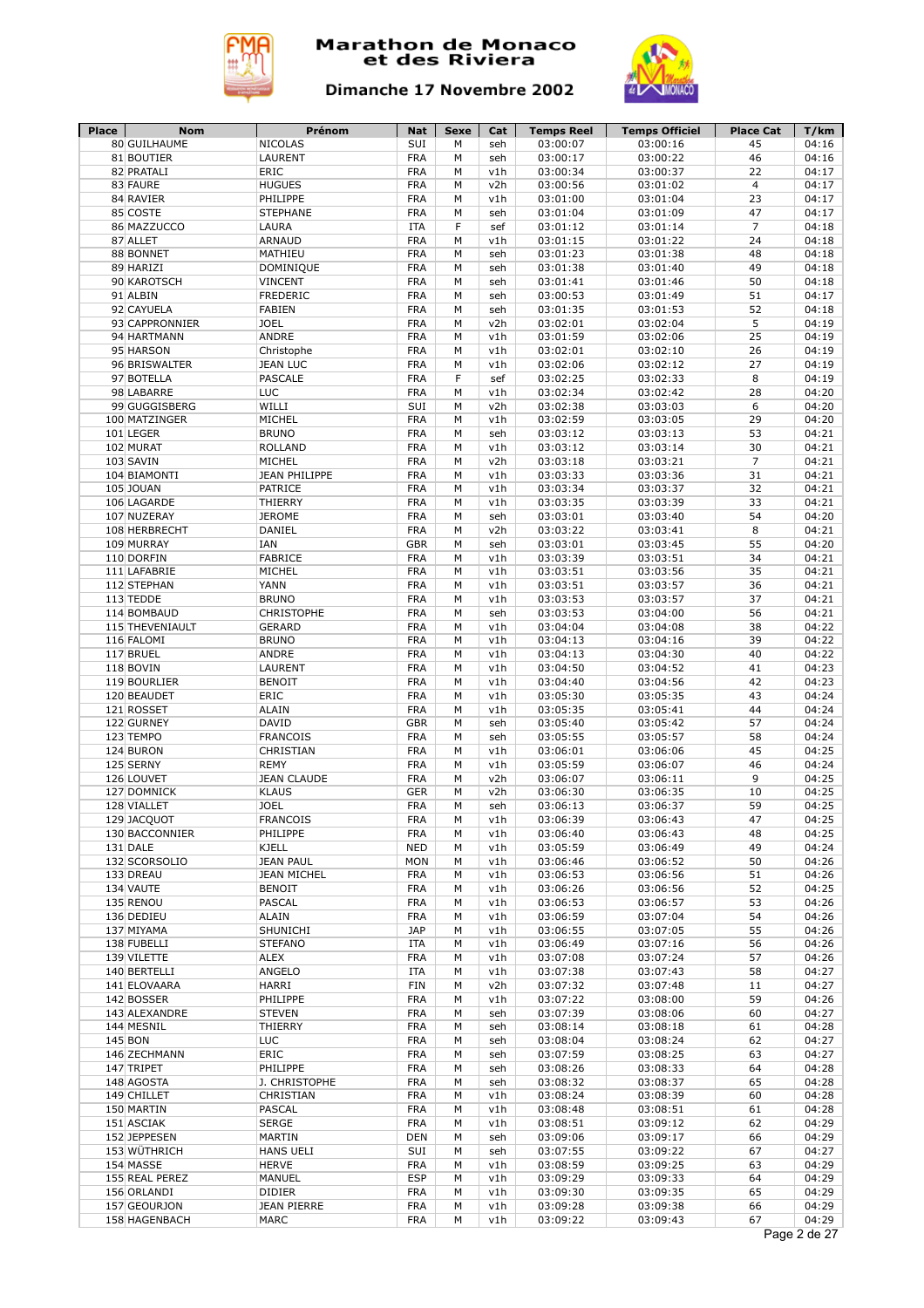



| Place | <b>Nom</b>                     | Prénom                 | <b>Nat</b>        | Sexe   | Cat        | <b>Temps Reel</b>    | <b>Temps Officiel</b> | <b>Place Cat</b> | T/km           |
|-------|--------------------------------|------------------------|-------------------|--------|------------|----------------------|-----------------------|------------------|----------------|
|       | 159 CLERC                      | <b>SERGE</b>           | <b>FRA</b>        | M      | v1h        | 03:09:55             | 03:09:57              | 68               | 04:30          |
|       | 160 SENECHAL                   | PASCAL                 | <b>FRA</b>        | M      | seh        | 03:09:53             | 03:09:57              | 68               | 04:30          |
|       | 161 ZANDOTTI                   | PHILIPPE               | <b>FRA</b>        | M      | seh        | 03:09:59             | 03:10:00              | 69               | 04:30          |
|       | 162 ESCOFFIER                  | CHRISTIAN              | <b>FRA</b>        | M      | v1h        | 03:09:17             | 03:10:10              | 69               | 04:29          |
|       | 163 ALAIZ                      | PHILIPPE               | <b>FRA</b>        | M      | v1h        | 03:09:59             | 03:10:14              | 70               | 04:30          |
|       | 164 PIOLA                      | EMILIANO               | <b>ITA</b>        | M      | v1h        | 03:10:13             | 03:10:16              | 71               | 04:30          |
|       | 165 JADEAULT                   | <b>FRANCK</b>          | <b>FRA</b>        | M      | v1h        | 03:10:13             | 03:10:24              | 72               | 04:30          |
|       | 166 ZABEE                      | PHILIPPE               | <b>FRA</b>        | M      | v2h        | 03:10:19             | 03:10:33              | 12               | 04:31          |
|       | 167 MACE                       | <b>ERIC</b>            | <b>FRA</b>        | М      | seh        | 03:10:38             | 03:10:43              | 70               | 04:31          |
|       | 168 HAVY                       | <b>SLIMANE</b>         | <b>FRA</b>        | М      | v1h        | 03:10:41             | 03:10:47              | 73               | 04:31          |
|       | 169 DEBIZE                     | <b>JEROME</b>          | <b>FRA</b>        | M      | seh        | 03:10:36             | 03:10:54              | 71               | 04:31          |
|       | 170 FRANSQUET                  | <b>VICKY</b>           | <b>FRA</b>        | F      | v1f        | 03:10:50             | 03:11:04              | 3                | 04:31          |
|       | 171 LECOT                      | <b>STEPHANE</b>        | <b>FRA</b>        | М      | seh        | 03:11:03             | 03:11:08              | 72               | 04:32          |
|       | 172 PASSINI                    | <b>MARC</b>            | SUI               | M      | v1h        | 03:11:03             | 03:11:11              | 74               | 04:32          |
|       | 173 KELLER                     | <b>MARKUS</b>          | SUI               | М      | v1h        | 03:10:25             | 03:11:16              | 75               | 04:31          |
|       | 174 TRILHA                     | <b>JEAN PHILIPPE</b>   | <b>FRA</b>        | М      | seh        | 03:10:30             | 03:11:19              | 73               | 04:31          |
|       | 175 MOUTON                     | <b>FRANCK</b>          | <b>FRA</b>        | М      | seh        | 03:11:30             | 03:11:36              | 74               | 04:32          |
|       | 176 BONNOT                     | PAUL                   | <b>FRA</b>        | M      | v1h        | 03:11:46             | 03:11:51              | 76               | 04:33          |
|       | 177 METZINGER                  | <b>ALAIN</b>           | <b>FRA</b>        | М      | seh        | 03:11:37             | 03:12:04              | 75               | 04:32          |
|       | 178 IVORRA                     | MICHEL                 | <b>FRA</b>        | M      | seh        | 03:11:54             | 03:12:05              | 76               | 04:33          |
|       | 179 BOUCHE                     | <b>VINCENT</b>         | <b>FRA</b>        | М      | seh        | 03:11:22             | 03:12:10              | 77               | 04:32          |
|       |                                | <b>CHARLES</b>         | <b>FRA</b>        | М      |            | 03:11:32             | 03:12:14              | 78               | 04:32          |
|       | 180 HOULOT                     |                        |                   |        | seh        |                      |                       |                  |                |
|       | 181 FEUNTEUN                   | <b>ANDRE</b>           | <b>FRA</b>        | М      | v3h        | 03:12:11             | 03:12:14              | $\overline{2}$   | 04:33          |
|       | 182 FARNET                     | <b>JEAN LUC</b>        | <b>FRA</b>        | M      | seh        | 03:12:13             | 03:12:15              | 79               | 04:33          |
|       | 183 LASSERRE                   | <b>FABRICE</b>         | <b>FRA</b>        | M      | seh        | 03:11:06             | 03:12:16              | 80               | 04:32          |
|       | 184 COSTES                     | LAURE                  | <b>FRA</b>        | F      | sef        | 03:12:16             | 03:12:21              | 9                | 04:33          |
|       | 185 COSTES                     | <b>PASCAL</b>          | <b>FRA</b>        | М      | seh        | 03:12:18             | 03:12:21              | 81               | 04:33          |
|       | 186 LOPES                      | <b>JOSE ROGER</b>      | <b>FRA</b>        | M      | v1h        | 03:12:21             | 03:12:22              | 77               | 04:34          |
|       | 187 MARIEN                     | <b>PATRICK</b>         | <b>FRA</b>        | M      | v2h        | 03:12:08             | 03:12:26              | 13               | 04:33          |
|       | 188 GOEBEL                     | WOLFGANG               | <b>GER</b>        | M      | v1h        | 03:12:22             | 03:12:34              | 78               | 04:34          |
|       | 189 RICHARD                    | PHILIPPE               | <b>FRA</b>        | M      | v1h        | 03:12:12             | 03:12:38              | 79               | 04:33          |
|       | 190 BETTULA                    | <b>ALAIN</b>           | <b>FRA</b>        | M      | seh        | 03:11:28             | 03:12:43              | 82               | 04:32          |
|       | 191 RICCI                      | <b>YVES</b>            | <b>FRA</b>        | M      | v1h        | 03:12:32             | 03:12:49              | 80               | 04:34          |
|       | 192 RACHIDI                    | DANIEL                 | <b>FRA</b>        | М      | seh        | 03:12:37             | 03:12:52              | 83               | 04:34          |
|       | 193 BOZZUTO                    | MAURIZIO               | <b>ITA</b>        | М      |            | 03:12:26             | 03:12:54              | $\mathbf{1}$     | 04:34          |
|       | 194 JOCALLAZ                   | <b>JEROME</b>          | <b>FRA</b>        | M      | seh        | 03:12:41             | 03:12:55              | 84               | 04:34          |
|       | 195 LADMIRAULT                 | <b>GERARD</b>          | <b>FRA</b>        | М      | v2h        | 03:13:15             | 03:13:22              | 14               | 04:35          |
|       | 196 LEGAGNEUX                  | <b>FABIEN</b>          | <b>FRA</b>        | М      | v1h        | 03:13:07             | 03:13:36              | 81               | 04:35          |
|       | 197 LAPLANTINE                 | <b>BRUNO</b>           | <b>FRA</b>        | M      | seh        | 03:12:42             | 03:13:38              | 85               | 04:34          |
|       | 198 ZAVA                       | <b>LUCA</b>            | <b>ITA</b>        | М      | seh        | 03:13:06             | 03:13:51              | 86               | 04:35          |
|       | 199 COSTA                      | CARLO                  | <b>ITA</b>        | М      | seh        | 03:13:08             | 03:13:51              | 87               | 04:35          |
|       | 200 AILLAUD                    |                        | <b>FRA</b>        | М      | seh        | 03:12:52             |                       | 88               | 04:34          |
|       |                                | THIERRY                |                   |        |            |                      | 03:13:52              |                  |                |
|       | 201 MULLER                     | DANIEL                 | SUI               | M      | v1h        | 03:13:57             | 03:14:01              | 82               | 04:36          |
|       | 202 LOUNISSI                   | <b>DAVID</b>           | <b>FRA</b>        | М      | seh        | 03:13:47             | 03:14:06              | 89               | 04:36          |
|       | <b>203 NOEL</b>                | <b>ROLAND</b>          | SUI               | M      | seh        | 03:13:06             | 03:14:10              | 90               | 04:35          |
|       | 204 BOSSE                      | <b>RENAUD</b>          | <b>FRA</b>        | М      | v1h        | 03:14:03             | 03:14:24              | 83               | 04:36          |
|       | 205 ESHIGIAN                   | MICHEL                 | <b>FRA</b>        | М      | v1h        | 03:14:34             | 03:14:37              | 84               | 04:37          |
|       | 206 ROUQUETTE                  | <b>GREGORY</b>         | <b>FRA</b>        | M      | seh        | 03:14:25             | 03:14:48              | 91               | 04:36          |
|       | 207 SINNOTT                    | <b>MARK</b>            | <b>USA</b>        | М      | seh        | 03:14:50             | 03:14:54              | 92               | 04:37          |
|       | 208 CABANIEE                   | MARC                   | <b>FRA</b>        | М      | seh        | 03:14:51             | 03:15:01              | 93               | 04:37          |
|       | 209 FOUCARD                    | <b>STEPHANE</b>        | <b>FRA</b>        | М      | v1h        | 03:14:44             | 03:15:07              | 85               | 04:37          |
|       | 210 JOUVIN                     | PASCAL                 | <b>FRA</b>        | M      | seh        | 03:14:56             | 03:15:12              | 94               | 04:37          |
|       | 211 HAGENBACH                  | PASCAL                 | <b>FRA</b>        | М      | v1h        | 03:15:01             | 03:15:25              | 86               | 04:37          |
|       | 212 KOVACS                     | <b>ISTVAN</b>          | <b>HUN</b>        | М      | v1h        | 03:14:41             | 03:15:27              | 87               | 04:37          |
|       | 213 BILOIS                     | <b>HENRY</b>           | <b>FRA</b>        | М      | v1h        | 03:14:48             | 03:15:29              | 88               | 04:37          |
|       | 214 GERAUD                     | ROGER                  | <b>FRA</b>        | М      | v3h        | 03:15:31             | 03:15:34              | 3                | 04:38          |
|       | 215 LAURENZI                   | DARIO                  | ITA               | М      | seh        | 03:14:40             | 03:15:37              | 95               | 04:37          |
|       | 216 MASSIER                    | <b>STEPHANE</b>        | <b>FRA</b>        | M      | seh        | 03:15:09             | 03:15:49              | 96               | 04:37          |
|       | 217 GAETAN                     | LOUIS                  | <b>FRA</b>        | М      | v1h        | 03:15:46             | 03:15:50              | 89               | 04:38          |
|       | 218 JULIEN                     | PHILIPPE               | <b>FRA</b>        | М      | seh        | 03:15:30             | 03:15:53              | 97               | 04:38          |
|       |                                |                        |                   |        |            |                      |                       |                  |                |
|       | 219 BONIZZI                    | <b>FABIANO</b>         | ITA               | М      | seh        | 03:15:23             | 03:15:54              | 98               | 04:38          |
|       | 220 LUDMANN                    | <b>ROLAND</b>          | <b>FRA</b>        | М      | v2h        | 03:15:46             | 03:15:56              | 15               | 04:38          |
|       | 221 PONTHUS                    | Jean-luc               | <b>FRA</b>        | М      | v1h        | 03:15:42             | 03:15:58              | 90               | 04:38          |
|       | 222 FARKAS                     | <b>AGOTA</b>           | <b>HUN</b>        | F      | sef        | 03:15:57             | 03:16:05              | 10               | 04:39          |
|       | 223 DOUX                       | PATRICK                | <b>FRA</b>        | М      | v1h        | 03:16:13             | 03:16:19              | 91               | 04:39          |
|       | 224 RIPOLL                     | <b>JEAN LUC</b>        | <b>FRA</b>        | М      | v2h        | 03:15:23             | 03:16:20              | 16               | 04:38          |
|       | 225 LARIVIERE                  | PATRICK                | <b>FRA</b>        | М      | v1h        | 03:16:11             | 03:16:22              | 92               | 04:39          |
|       | 226 FOISSY                     | PHILIPPE               | <b>FRA</b>        | М      | seh        | 03:15:50             | 03:16:22              | 99               | 04:38          |
|       | 227 PIOVANACCI                 | DANIEL                 | <b>FRA</b>        | М      | v2h        | 03:16:21             | 03:16:25              | 17               | 04:39          |
|       | 228 GUESNET                    | THIERRY                | <b>FRA</b>        | М      | seh        | 03:16:24             | 03:16:26              | 100              | 04:39          |
|       | 229 ORLANDI                    | CHRISTIAN              | <b>FRA</b>        | М      | v1h        | 03:16:20             | 03:16:28              | 93               | 04:39          |
|       | 230 CARRAZ                     | MICHEL                 | <b>FRA</b>        | М      | v1h        | 03:16:15             | 03:16:31              | 94               | 04:39          |
|       | 231 JAUJOU                     | LUC                    | <b>FRA</b>        | М      | v1h        | 03:16:26             | 03:16:33              | 95               | 04:39          |
|       |                                | CHRISTOPHE             | <b>FRA</b>        | М      | seh        | 03:16:24             | 03:16:37              | 101              | 04:39          |
|       | 232 SCHNEIDER                  |                        |                   |        |            | 03:15:49             | 03:16:37              | 18               | 04:38          |
|       |                                |                        |                   |        |            |                      |                       |                  |                |
|       | 233 LE GAT                     | ANDRE                  | <b>FRA</b>        | М      | v2h        |                      |                       |                  |                |
|       | 234 BELLOMO                    | SALVATORE              | <b>FRA</b>        | М      | seh        | 03:16:39             | 03:16:41              | 102              | 04:40          |
|       | 235 BOURCIER                   | <b>ROLAND</b>          | <b>FRA</b>        | М      | v1h        | 03:16:29             | 03:16:41              | 96               | 04:39          |
|       | 236 HARTMANN<br>237 BYGGMASTAR | THIERRY<br><b>HANS</b> | <b>FRA</b><br>FIN | М<br>М | seh<br>v1h | 03:15:44<br>03:16:37 | 03:16:43<br>03:16:46  | 103<br>97        | 04:38<br>04:40 |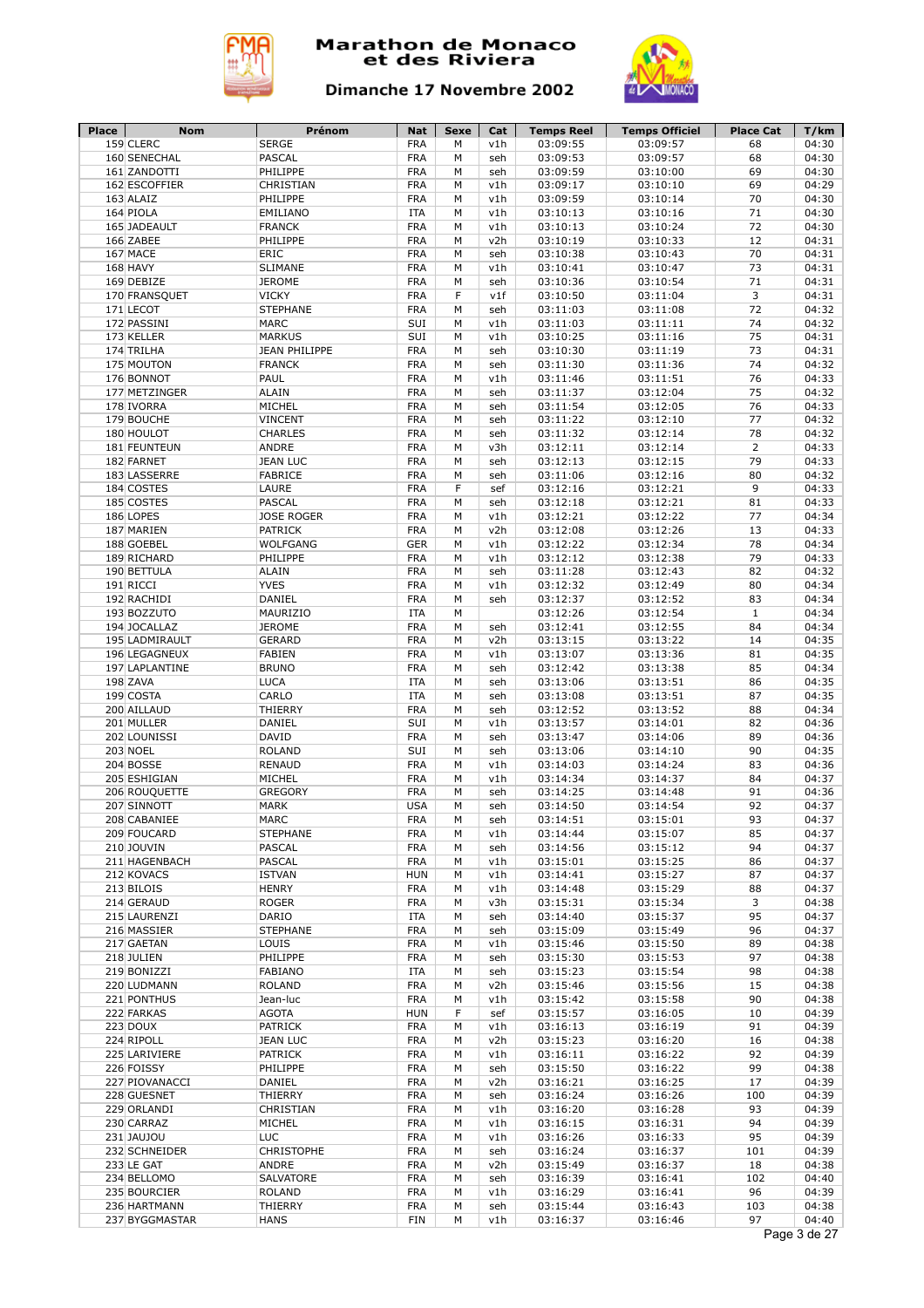



| Place | Nom              | Prénom               | Nat        | Sexe | Cat | <b>Temps Reel</b> | <b>Temps Officiel</b> | <b>Place Cat</b> | T/km         |
|-------|------------------|----------------------|------------|------|-----|-------------------|-----------------------|------------------|--------------|
|       | 238 TOIVONEN     | TEIJA                | <b>FIN</b> | F    | v1f | 03:15:43          | 03:16:46              | $\overline{4}$   | 04:38        |
|       | 239 BIANCHI      | <b>LUCA</b>          | <b>ITA</b> | M    | seh | 03:16:40          | 03:16:56              | 104              | 04:40        |
|       | 240 SORRENTINO   | <b>FERDINANDO</b>    | <b>ITA</b> | M    | seh | 03:16:58          | 03:17:00              | 105              | 04:40        |
|       | 241 CAMPIGLIA    | <b>PATRICK</b>       | <b>FRA</b> | M    | seh | 03:17:05          | 03:17:06              | 106              | 04:40        |
|       | 242 MIGGA        | <b>KLAUS</b>         | POL        | М    | v1h | 03:17:11          | 03:17:11              | 98               | 04:40        |
|       | 243 BERTAUX      | <b>PATRICK</b>       | <b>FRA</b> | М    | v1h | 03:16:53          | 03:17:12              | 99               | 04:40        |
|       | 244 SABATIER     | <b>JEAN CLAUDE</b>   | <b>FRA</b> | М    | v2h | 03:16:38          | 03:17:15              | 19               | 04:40        |
|       | 245 RAYMOND      | <b>PASCAL</b>        | <b>FRA</b> | М    | seh | 03:17:16          | 03:17:16              | 107              | 04:41        |
|       | 246 CHABAULT     | <b>DENIS</b>         | <b>FRA</b> | М    | seh | 03:16:55          | 03:17:17              | 108              | 04:40        |
|       | 247 FERRACHAT    | LAURENT              | <b>FRA</b> | М    | v1h | 03:17:14          | 03:17:20              | 100              | 04:40        |
|       | 248 SCHLEGEL     | <b>STEFAN</b>        | <b>GER</b> | М    | seh | 03:16:43          | 03:17:25              | 109              | 04:40        |
|       | 249 EUVRARD      | PHILIPPE             | <b>FRA</b> | М    | v2h | 03:16:56          | 03:17:28              | 20               | 04:40        |
|       | 250 VOYER        | <b>NICOLE</b>        | <b>FRA</b> | F    | v1f | 03:17:12          | 03:17:30              | 5                | 04:40        |
|       | 251 AMSTUTZ      |                      |            |      |     |                   |                       |                  |              |
|       |                  | <b>JEAN</b>          | SUI        | М    | v1h | 03:17:26          | 03:17:31              | 101              | 04:41        |
|       | 252 RACCA        | <b>PASCAL</b>        | <b>FRA</b> | М    | seh | 03:17:37          | 03:17:49              | 110              | 04:41        |
|       | 253 LUTHI        | <b>SERGE</b>         | SUI        | M    | v1h | 03:16:54          | 03:17:54              | 102              | 04:40        |
|       | 254 PUSTERLA     | PAOLO                | <b>ITA</b> | M    | seh | 03:17:53          | 03:18:01              | 111              | 04:41        |
|       | 255 CHAUVET      | <b>GILLES</b>        | <b>FRA</b> | М    | v1h | 03:17:38          | 03:18:01              | 103              | 04:41        |
|       | 256 RAMEAU       | <b>GERARD</b>        | <b>FRA</b> | М    | v1h | 03:17:59          | 03:18:03              | 104              | 04:42        |
|       | 257 FURNO        | MURIEL               | <b>FRA</b> | F    | sef | 03:17:52          | 03:18:03              | 11               | 04:41        |
|       | 258 VOYER        | <b>JEAN FRANCOIS</b> | <b>FRA</b> | М    | v1h | 03:17:53          | 03:18:11              | 105              | 04:41        |
|       | 259 DIEULAFAIT   | PHILIPPE             | <b>FRA</b> | M    | v1h | 03:17:57          | 03:18:11              | 106              | 04:41        |
|       | 260 MILLOT       | <b>PATRICK</b>       | <b>FRA</b> | М    | v1h | 03:18:12          | 03:18:12              | 107              | 04:42        |
|       | 261 RUCCHIONE    | PAOLO                | <b>ITA</b> | M    | v1h | 03:17:43          | 03:18:16              | 108              | 04:41        |
|       | 262 QUESADA      | CATHERINE            | <b>FRA</b> | F    | v1f | 03:17:58          | 03:18:18              | 6                | 04:42        |
|       | 263 BACKER       | <b>LAURENT</b>       | <b>FRA</b> | M    | v1h | 03:18:01          | 03:18:19              | 109              | 04:42        |
|       | 264 ROLAND       | <b>JEAN CLAUDE</b>   | <b>FRA</b> | М    | v2h | 03:18:14          | 03:18:33              | 21               | 04:42        |
|       | 265 LOPES ROCOSA | CARLOS               | <b>ESP</b> | M    | seh | 03:18:11          | 03:18:33              | 112              | 04:42        |
|       | 266 THUILE       | <b>CHRISTOPHE</b>    | <b>FRA</b> | M    | seh | 03:18:25          | 03:18:37              | 113              | 04:42        |
|       | 267 VITALI       | <b>GIANMAURO</b>     | <b>ITA</b> | M    | seh | 03:18:11          | 03:18:39              | 114              | 04:42        |
|       | 268 DESLANDES    | <b>MARC</b>          | <b>FRA</b> | М    | v1h | 03:18:34          | 03:18:40              | 110              | 04:42        |
|       |                  | <b>SERGE</b>         | <b>FRA</b> | М    |     |                   |                       | 115              | 04:42        |
|       | 269 PALISSE      |                      |            |      | seh | 03:18:20          | 03:18:43              |                  |              |
|       | 270 PERRIN       | <b>PASCAL</b>        | <b>FRA</b> | М    | v1h | 03:18:55          | 03:18:58              | 111              | 04:43        |
|       | 271 OSMONT       | <b>HERVE</b>         | <b>FRA</b> | М    | v1h | 03:18:55          | 03:18:58              | 112              | 04:43        |
|       | 272 BRETT        | <b>STEPHEN</b>       | <b>GBR</b> | М    | seh | 03:18:55          | 03:19:01              | 116              | 04:43        |
|       | 273 MARGAILLAN   | <b>BERNARD</b>       | <b>FRA</b> | M    | v1h | 03:18:57          | 03:19:02              | 113              | 04:43        |
|       | 274 BOISSY       | RAPHAEL              | <b>FRA</b> | М    | seh | 03:18:47          | 03:19:03              | 117              | 04:43        |
|       | 275 RUBADO       | DANIELE              | <b>ITA</b> | М    | v1h | 03:18:34          | 03:19:11              | 114              | 04:42        |
|       | 276 GUILLET      | <b>JEAN MAURICE</b>  | <b>FRA</b> | М    | seh | 03:19:26          | 03:19:40              | 118              | 04:44        |
|       | 277 ESTEVES      | <b>BRUNO</b>         | <b>FRA</b> | M    | seh | 03:19:33          | 03:19:43              | 119              | 04:44        |
|       | 278 BORLOZ       | WILLY                | SUI        | М    | v2h | 03:18:46          | 03:19:48              | 22               | 04:43        |
|       | 279 MONTESINOS   | <b>SERGE</b>         | <b>FRA</b> | М    | v1h | 03:19:08          | 03:19:56              | 115              | 04:43        |
|       | 280 PACOTTE      | ERIC                 | <b>FRA</b> | М    | seh | 03:19:43          | 03:19:57              | 120              | 04:44        |
|       | 281 HINNEKENS    | <b>JEAN CLAUDE</b>   | <b>BEL</b> | М    | v1h | 03:19:52          | 03:19:59              | 116              | 04:44        |
|       | 282 REGAZZO      | <b>ROBERTO</b>       | <b>ITA</b> | М    | seh | 03:19:56          | 03:20:02              | 121              | 04:44        |
|       | 283 SZAPEK       | <b>BELA</b>          | <b>HUN</b> | М    | v2h | 03:19:29          | 03:20:03              | 23               | 04:44        |
|       | 284 CIMATTI      | PAOLO                | <b>ITA</b> | М    | seh | 03:20:00          | 03:20:08              | 122              | 04:44        |
|       | 285 IACOPUCCI    | THIERRY              | <b>FRA</b> | M    | v1h | 03:19:24          | 03:20:11              | 117              | 04:44        |
|       | 286 NAVAS        | MIGUEL               | <b>FRA</b> | M    | v1h | 03:19:47          | 03:20:13              | 118              | 04:44        |
|       | 287 BALANDIER    | <b>GEORGES</b>       | <b>FRA</b> | М    | v1h | 03:19:59          | 03:20:14              | 119              | 04:44        |
|       |                  |                      |            |      |     |                   |                       |                  |              |
|       | 288 POGGIO       | PIERCARLO            | ITA        | М    | v1h | 03:19:39          | 03:20:25              | 120              | 04:44        |
|       | 289 MERCIER      | <b>GEORGES</b>       | <b>FRA</b> | м    | v2h | 03:19:33          | 03:20:34              | 24               | 04:44        |
|       | 290 BOUZOU       | LAURENT              | <b>FRA</b> | М    | v1h | 03:20:34          | 03:20:45              | 121              | 04:45        |
|       | 291 JAMMES       | CHRISTIAN            | <b>FRA</b> | М    | seh | 03:20:00          | 03:20:48              | 123              | 04:44        |
|       | 292 RECSHK       | <b>TIBOR</b>         | <b>HUN</b> | М    | v1h | 03:20:41          | 03:20:52              | 122              | 04:45        |
|       | 293 ABRY         | <b>DENIS</b>         | FRA        | М    | seh | 03:20:39          | 03:20:53              | 124              | 04:45        |
|       | 294 CROUZET      | ALAIN                | <b>FRA</b> | М    | v1h | 03:20:37          | 03:21:06              | 123              | 04:45        |
|       | 295 HACQUART     | <b>JOSE</b>          | FRA        | М    | seh | 03:20:27          | 03:21:08              | 125              | 04:45        |
|       | 296 MARAVAL      | <b>JEAN MICHEL</b>   | <b>FRA</b> | М    | v2h | 03:20:52          | 03:21:09              | 25               | 04:46        |
|       | 297 CANEPA       | MARIO                | ITA        | м    | v1h | 03:20:50          | 03:21:14              | 124              | 04:46        |
|       | 298 BESACIER     | PASCAL               | <b>FRA</b> | М    | seh | 03:21:10          | 03:21:15              | 126              | 04:46        |
|       | 299 LEINIKKA     | <b>UNTO</b>          | FIN        | М    | v2h | 03:21:01          | 03:21:16              | 26               | 04:46        |
|       | 300 VALENCIA     | PHILIPPE             | <b>FRA</b> | М    | seh | 03:21:05          | 03:21:17              | 127              | 04:46        |
|       | 301 BARDOS       | <b>YVES</b>          | <b>FRA</b> | М    | v1h | 03:21:13          | 03:21:22              | 125              | 04:46        |
|       | 302 FRAYSSINET   | LAURENT              | <b>FRA</b> | М    | seh | 03:21:11          | 03:21:27              | 128              | 04:46        |
|       | 303 MARCHAL      | <b>SERGE</b>         | <b>FRA</b> | М    | v2h | 03:20:56          | 03:21:36              | 27               | 04:46        |
|       | 304 BICCHIERAI   | ENRICO               | ITA        | М    | seh | 03:20:55          | 03:21:38              | 129              | 04:46        |
|       |                  |                      |            |      |     |                   |                       |                  |              |
|       | 305 LE CLAIRE    | MICKAEL              | <b>FRA</b> | М    | seh | 03:21:32          | 03:21:41              | 130              | 04:47        |
|       | 306 BELARD       | Jean-louis           | <b>FRA</b> | М    | v1h | 03:21:20          | 03:21:43              | 126              | 04:46        |
|       | 307 GRISSAULT    | DANIEL               | <b>FRA</b> | М    | v1h | 03:21:31          | 03:21:45              | 127              | 04:47        |
|       | 308 DEMARTIS     | GIACOMINO            | <b>ITA</b> | М    | v1h | 03:20:54          | 03:21:47              | 128              | 04:46        |
|       | 309 MOUNIN       | <b>STEPHANE</b>      | <b>FRA</b> | М    | seh | 03:21:44          | 03:21:49              | 131              | 04:47        |
|       | 310 LE GOFF      | <b>FABIEN</b>        | FRA        | М    | seh | 03:21:48          | 03:21:51              | 132              | 04:47        |
|       | 311 AYMON        | ALAIN                | SUI        | М    | v1h | 03:20:40          | 03:21:54              | 129              | 04:45        |
|       | 312 RELAVE       | <b>FABIEN</b>        | FRA        | М    | seh | 03:21:23          | 03:21:56              | 133              | 04:46        |
|       | 313 MARTINI      | FABIO                | ITA        | М    | seh | 03:21:08          | 03:21:57              | 134              | 04:46        |
|       | 314 LANTERI      | <b>PATRICK</b>       | <b>FRA</b> | М    | v1h | 03:21:53          | 03:22:00              | 130              | 04:47        |
|       | 315 SCHIEBER     | ALOIS                | AUT        | М    | v2h | 03:21:54          | 03:22:03              | 28               | 04:47        |
|       | 316 DESGRANGES   | <b>BENOIT</b>        | <b>FRA</b> | м    | v1h | 03:21:52          | 03:22:23              | 131              | 04:47        |
|       |                  |                      |            |      |     |                   |                       |                  | Page 4 de 27 |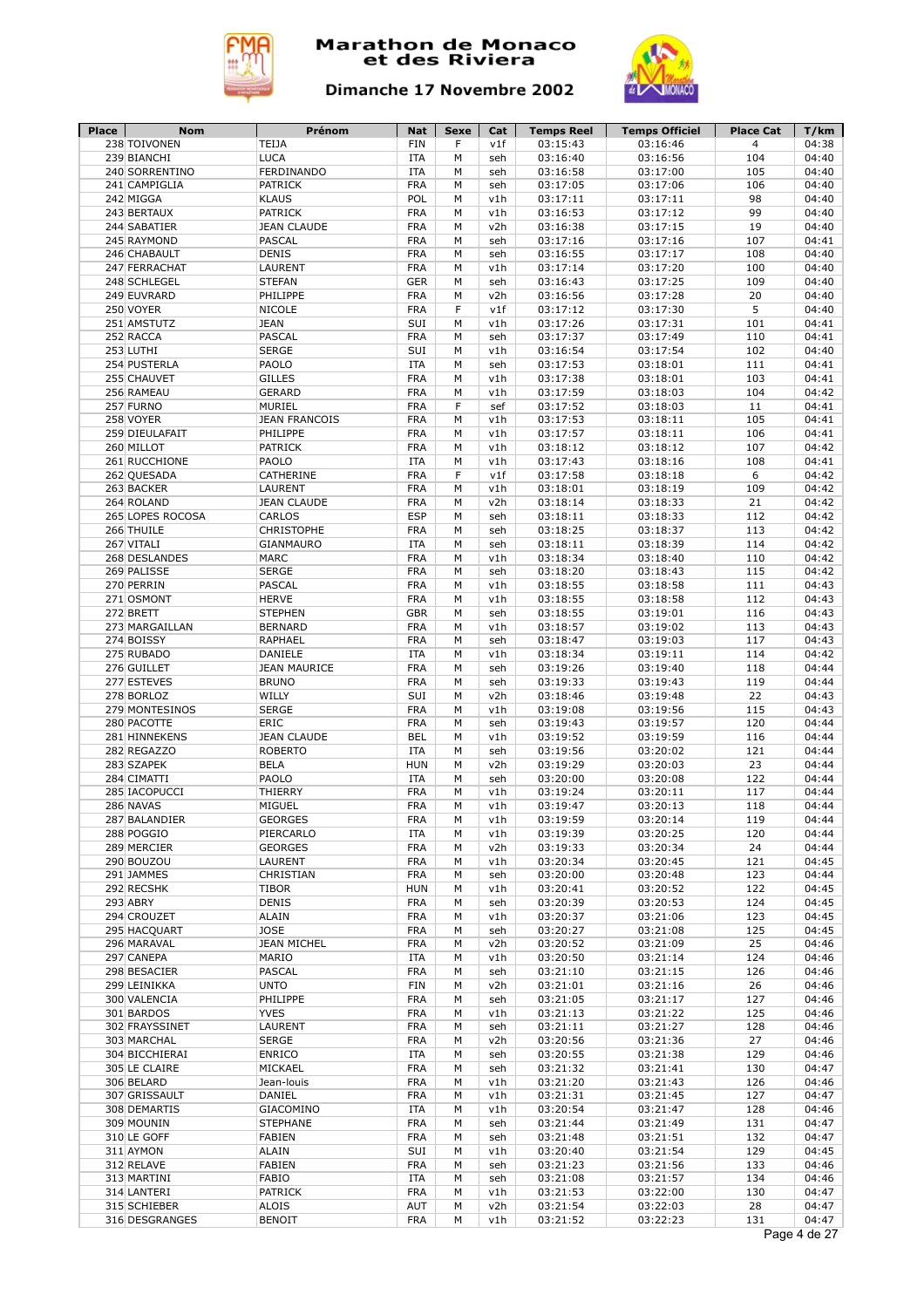



| 317 SIGNORET<br>M<br>v1h<br><b>KEVIN</b><br><b>USA</b><br>03:21:59<br>03:22:27<br>135<br>04:47<br>318 CHENOWETH<br>M<br>seh<br><b>PATRICK</b><br><b>FRA</b><br>03:22:28<br>133<br>319 MAZEAU<br>v1h<br>03:21:36<br>04:47<br>M<br>ERIC<br><b>FRA</b><br>03:21:23<br>03:22:33<br>134<br>320 ROBLIN<br>М<br>v1h<br>04:46<br><b>HIROSHI</b><br><b>JAP</b><br>03:22:35<br>136<br>321 MASUTO<br>M<br>03:22:13<br>04:48<br>seh<br>MICHEL<br><b>FRA</b><br>03:22:31<br>03:22:36<br>135<br>322 PETIT<br>M<br>v1h<br>04:48<br>323 EDER<br><b>GOTTFRIED</b><br><b>AUT</b><br>03:22:18<br>03:22:36<br>29<br>04:48<br>M<br>v2h<br>VALERIO<br>03:22:23<br>03:22:37<br>136<br>04:48<br>324 CARMINE<br><b>ITA</b><br>M<br>v1h<br>ADRIANO<br>03:22:39<br>04:48<br>325 SCHRANZ<br><b>ITA</b><br>М<br>v2h<br>03:22:32<br>30<br><b>FRA</b><br>03:21:32<br>03:22:52<br>137<br>04:47<br>326 FERRARY<br>MICHEL<br>М<br>seh<br>PALMIRO<br><b>ITA</b><br>03:23:05<br>03:23:08<br>31<br>04:49<br>327 IAMUNDO<br>M<br>v2h<br><b>FRA</b><br>03:22:51<br>137<br>328 PICHERIT<br><b>BERNARD</b><br>М<br>v1h<br>03:23:13<br>04:48<br>PHILIPPE<br><b>FRA</b><br>03:22:47<br>03:23:14<br>138<br>04:48<br>329 JACQUES<br>M<br>v1h<br><b>JEAN PIERRE</b><br><b>FRA</b><br>03:22:03<br>03:23:17<br>139<br>04:47<br>330 ESQUIROL<br>М<br>v1h<br><b>ITA</b><br>03:23:18<br>140<br>04:49<br>331 GAMBA<br><b>CESARE</b><br>M<br>v1h<br>03:23:09<br>PAUL<br><b>FRA</b><br>141<br>04:49<br>332 BOUCHIC<br>М<br>v1h<br>03:23:04<br>03:23:21<br>CHRISTIAN<br><b>FRA</b><br>03:23:27<br>32<br>04:49<br>333 REPKAT<br>M<br>v2h<br>03:23:25<br><b>FRA</b><br>03:22:46<br>03:23:27<br>04:48<br>334 LAMARCHE<br><b>DIDIER</b><br>M<br>138<br>seh<br><b>AXEL</b><br><b>GER</b><br>03:22:42<br>03:23:35<br>142<br>04:48<br>335 BERGNER<br>M<br>v1h<br>MARCO<br><b>ITA</b><br>03:23:17<br>03:23:41<br>143<br>04:49<br>336 LANO<br>М<br>v1h<br>AUT<br>03:23:24<br>03:23:46<br>139<br>04:49<br>337 SCHULLER<br><b>BERNHARDT</b><br>М<br>seh<br><b>FRA</b><br>03:23:43<br>144<br>04:50<br>338 VOISIN<br><b>MARC</b><br>03:23:50<br>М<br>v1h<br>LUC<br>339 FRATACCI<br><b>FRA</b><br>03:23:17<br>03:23:52<br>140<br>04:49<br>М<br>seh<br><b>FRA</b><br>03:22:40<br>03:23:52<br>141<br>04:48<br>340 MOUSSAOUI<br>Abdelkader<br>М<br>seh<br>CORINNE<br>F<br>03:23:57<br>04:49<br>341 TRIGUEIRO<br><b>FRA</b><br>03:23:32<br>12<br>sef<br><b>GUENOLE</b><br><b>FRA</b><br>03:24:00<br>142<br>04:50<br>342 BESCON<br>03:23:41<br>М<br>seh<br>343 LUCAS<br><b>PATRICK</b><br><b>FRA</b><br>03:23:03<br>03:24:06<br>145<br>04:49<br>M<br>v1h<br><b>FRANCOIS</b><br><b>FRA</b><br>03:22:45<br>33<br>344 BIDAULT<br>v2h<br>03:24:07<br>04:48<br>M<br><b>YVES</b><br><b>FRA</b><br>34<br>04:50<br>345 DENOUEL<br>M<br>v2h<br>03:24:11<br>03:24:13<br><b>DIDIER</b><br><b>FRA</b><br>03:24:17<br>04:50<br>346 JEANBERT<br>v1h<br>03:23:38<br>146<br>M<br><b>CHRISTOPHE</b><br><b>FRA</b><br>04:50<br>347 BONUCCI<br>М<br>03:23:57<br>03:24:18<br>143<br>seh<br>PIER GIORGIO<br>147<br>04:49<br>348 GHIZZONI<br><b>ITA</b><br>M<br>v1h<br>03:23:11<br>03:24:23<br>ANDRE<br><b>FRA</b><br>03:23:45<br>03:24:40<br>144<br>04:50<br>349 MARTIN<br>M<br>seh<br><b>CIRO</b><br>03:24:51<br>148<br>04:51<br>350 CAMPANA<br><b>ITA</b><br>М<br>v1h<br>03:24:53<br><b>VOROS</b><br><b>HUN</b><br>35<br>04:51<br>351 GYORGY<br>М<br>v2h<br>03:24:39<br>03:25:00<br>LIONEL<br><b>FRA</b><br>03:25:00<br>145<br>04:51<br>352 AUBERIX<br>M<br>03:24:49<br>seh<br>04:50<br>353 SOUDAIN<br>OLIVIER<br><b>FRA</b><br>М<br>03:24:17<br>03:25:02<br>146<br>seh<br>DANIELE<br><b>ITA</b><br>03:24:38<br>03:25:03<br>147<br>04:51<br>354 TOMBINI<br>M<br>seh<br><b>HERVE</b><br><b>FRA</b><br>03:24:48<br>03:25:04<br>04:51<br>355 MADEC<br>М<br>v1h<br>149<br>COLIN<br><b>GBR</b><br>03:24:35<br>03:25:08<br>148<br>04:51<br>356 MUNRO<br>M<br>seh<br><b>GBR</b><br>04:51<br>357 GREEN<br><b>SIMON</b><br>М<br>v1h<br>03:24:31<br>03:25:10<br>150<br><b>VINCENT</b><br><b>FRA</b><br>M<br>149<br>04:51<br>358 ARTUSIO<br>seh<br>03:24:33<br>03:25:11<br>359 OTA<br>SYLVAIN<br><b>FRA</b><br>03:25:17<br>150<br>04:51<br>М<br>03:24:22<br>seh<br><b>FRA</b><br>03:25:17<br>03:25:20<br>151<br>04:52<br>360 CANAC<br><b>JEAN LUC</b><br>M<br>v1h<br>MICHELE<br>03:25:21<br>151<br>04:50<br>361 LUNARDI<br><b>ITA</b><br>М<br>03:24:11<br>seh<br><b>ALAIN</b><br><b>FRA</b><br>03:25:21<br>152<br>04:50<br>362 LAMUDE<br>M<br>v1h<br>03:24:14<br>PASCAL<br><b>FRA</b><br>153<br>04:52<br>363 MAUGOURD<br>v1h<br>03:25:08<br>03:25:26<br>м<br>364 RIZZO<br>LUIGI<br><b>ITA</b><br>03:25:28<br>36<br>04:52<br>М<br>v2h<br>03:25:10<br>365 PAPONE<br><b>RENAUD</b><br><b>FRA</b><br>03:25:17<br>03:25:35<br>152<br>04:52<br>M<br>seh<br>MICHEL<br><b>FRA</b><br>04:52<br>366 CASTIGLION<br>М<br>03:25:11<br>03:25:40<br>153<br>seh<br>367 WARNET<br>CHRISTOPHE<br>FRA<br>03:25:34<br>03:25:44<br>154<br>04:52<br>М<br>v1h<br>03:25:49<br>04:53<br>368 BRASSAUD<br><b>BRUNO</b><br>FRA<br>03:25:42<br>155<br>м<br>v1h<br><b>FREDERIC</b><br><b>FRA</b><br>03:25:53<br>154<br>369 LEVIEZ<br>03:24:20<br>04:51<br>М<br>seh<br><b>FRA</b><br>156<br>370 MAMERI<br>AREZKI<br>v1h<br>03:25:19<br>03:26:02<br>04:52<br>М<br>MAURICE<br><b>FRA</b><br>03:25:10<br>03:26:02<br>157<br>371 RENAULT<br>M<br>v1h<br>04:52<br>AUT<br>155<br>372 KOPP<br>MANFRED<br>03:24:55<br>03:26:06<br>04:51<br>М<br>seh<br><b>USA</b><br>F<br>373 BAUM<br><b>RENATA</b><br>03:25:52<br>03:26:06<br>13<br>04:53<br>sef<br>374 CHITTI<br><b>FRA</b><br>158<br>04:52<br>MAHREZ<br>М<br>v1h<br>03:25:42<br>03:26:10<br>375 PONCELET<br><b>YVES</b><br><b>FRA</b><br>03:26:04<br>03:26:16<br>$\overline{2}$<br>04:53<br>М<br>376 IOVINE<br><b>GIOVANNI</b><br>ITA<br>М<br>03:25:47<br>03:26:19<br>156<br>04:53<br>seh<br>377 GAYRAUD<br>LAURENT<br>FRA<br>М<br>03:26:08<br>03:26:21<br>157<br>04:53<br>seh<br><b>FRA</b><br>378 KALACH<br><b>HASSAN</b><br>М<br>v1h<br>03:26:17<br>03:26:24<br>159<br>04:53<br>379 CHATAIGNER<br><b>JOEL</b><br>FRA<br>М<br>03:25:56<br>03:26:24<br>158<br>04:53<br>seh<br>380 LAYRIS<br>PIERRE<br>FRA<br>М<br>v1h<br>03:25:46<br>03:26:35<br>160<br>04:53<br>MAURICE<br><b>FRA</b><br>03:26:45<br>3<br>381 SALLE<br>н<br>03:25:35<br>04:52<br>382 VANDERBERGHE<br><b>YVES</b><br>BEL<br>М<br>03:26:32<br>03:26:46<br>161<br>04:54<br>v1h<br><b>ALBERT</b><br><b>FRA</b><br>37<br>04:54<br>383 BOUMATI<br>М<br>v2h<br>03:26:29<br>03:26:49<br>MICHEL<br><b>FRA</b><br>04:54<br>384 MOREAU<br>М<br>v1h<br>03:26:38<br>03:26:56<br>162<br><b>FRA</b><br>385 VIRICEL<br>ERIC<br>М<br>v1h<br>03:26:36<br>03:26:57<br>163<br>04:54<br><b>BENOIT</b><br><b>FRA</b><br>03:26:59<br>164<br>04:54<br>386 ARNAUD<br>М<br>v1h<br>03:26:41<br>MAC<br><b>FRA</b><br>03:26:38<br>03:27:06<br>38<br>04:54<br>387 SANLAVILLE<br>М<br>v2h<br><b>JEAN CHARLES</b><br>04:54<br>388 HUBERT<br>FRA<br>v1h<br>03:26:35<br>03:27:07<br>165<br>М<br>ZOLTAN<br>04:54<br>389 LIPPAI<br><b>HUN</b><br>М<br>v1h<br>03:26:58<br>03:27:09<br>166<br>390 VILLOND<br><b>CLAUDE</b><br>03:27:11<br>39<br>04:54<br><b>FRA</b><br>v2h<br>03:26:42<br>М<br>391 POTEL<br><b>FRANCOIS</b><br><b>FRA</b><br>03:27:16<br>159<br>04:54<br>М<br>03:26:50<br>seh<br>392 OSMANI<br>RAZIK<br>FRA<br>03:27:09<br>03:27:26<br>167<br>04:55<br>М<br>v1h<br>393 FERENCZY<br>ATTILA DR.<br><b>HUN</b><br>03:26:31<br>03:27:30<br>160<br>04:54<br>М<br>seh<br>394 MORSTABILINI<br><b>ITA</b><br>03:27:00<br>03:27:32<br>SILVIO<br>v1h<br>168<br>04:54<br>М<br>04:55<br>395 RIBAUT<br>ALAIN<br><b>FRA</b><br>03:27:31<br>03:27:54<br>161<br>М<br>seh<br>Page 5 de 27 | Place | Nom | Prénom        | Nat        | <b>Sexe</b> | Cat | <b>Temps Reel</b> | <b>Temps Officiel</b> | <b>Place Cat</b> | T/km  |
|--------------------------------------------------------------------------------------------------------------------------------------------------------------------------------------------------------------------------------------------------------------------------------------------------------------------------------------------------------------------------------------------------------------------------------------------------------------------------------------------------------------------------------------------------------------------------------------------------------------------------------------------------------------------------------------------------------------------------------------------------------------------------------------------------------------------------------------------------------------------------------------------------------------------------------------------------------------------------------------------------------------------------------------------------------------------------------------------------------------------------------------------------------------------------------------------------------------------------------------------------------------------------------------------------------------------------------------------------------------------------------------------------------------------------------------------------------------------------------------------------------------------------------------------------------------------------------------------------------------------------------------------------------------------------------------------------------------------------------------------------------------------------------------------------------------------------------------------------------------------------------------------------------------------------------------------------------------------------------------------------------------------------------------------------------------------------------------------------------------------------------------------------------------------------------------------------------------------------------------------------------------------------------------------------------------------------------------------------------------------------------------------------------------------------------------------------------------------------------------------------------------------------------------------------------------------------------------------------------------------------------------------------------------------------------------------------------------------------------------------------------------------------------------------------------------------------------------------------------------------------------------------------------------------------------------------------------------------------------------------------------------------------------------------------------------------------------------------------------------------------------------------------------------------------------------------------------------------------------------------------------------------------------------------------------------------------------------------------------------------------------------------------------------------------------------------------------------------------------------------------------------------------------------------------------------------------------------------------------------------------------------------------------------------------------------------------------------------------------------------------------------------------------------------------------------------------------------------------------------------------------------------------------------------------------------------------------------------------------------------------------------------------------------------------------------------------------------------------------------------------------------------------------------------------------------------------------------------------------------------------------------------------------------------------------------------------------------------------------------------------------------------------------------------------------------------------------------------------------------------------------------------------------------------------------------------------------------------------------------------------------------------------------------------------------------------------------------------------------------------------------------------------------------------------------------------------------------------------------------------------------------------------------------------------------------------------------------------------------------------------------------------------------------------------------------------------------------------------------------------------------------------------------------------------------------------------------------------------------------------------------------------------------------------------------------------------------------------------------------------------------------------------------------------------------------------------------------------------------------------------------------------------------------------------------------------------------------------------------------------------------------------------------------------------------------------------------------------------------------------------------------------------------------------------------------------------------------------------------------------------------------------------------------------------------------------------------------------------------------------------------------------------------------------------------------------------------------------------------------------------------------------------------------------------------------------------------------------------------------------------------------------------------------------------------------------------------------------------------------------------------------------------------------------------------------------------------------------------------------------------------------------------------------------------------------------------------------------------------------------------------------------------------------------------------------------------------------------------------------------------------------------------------------------------------------------------------------------------------------------------------------------------------------------------------------------------------------------------------------------------------------------------------------------------------------------------------------------------------------------------------------------------------------------------------------------------------------------------------------------------------------------------------------------------------------------------------------------------------------------------------------------------------------------------------------------------------------------------------------------------------------------------------------------------------------------------------------------------------------------------|-------|-----|---------------|------------|-------------|-----|-------------------|-----------------------|------------------|-------|
|                                                                                                                                                                                                                                                                                                                                                                                                                                                                                                                                                                                                                                                                                                                                                                                                                                                                                                                                                                                                                                                                                                                                                                                                                                                                                                                                                                                                                                                                                                                                                                                                                                                                                                                                                                                                                                                                                                                                                                                                                                                                                                                                                                                                                                                                                                                                                                                                                                                                                                                                                                                                                                                                                                                                                                                                                                                                                                                                                                                                                                                                                                                                                                                                                                                                                                                                                                                                                                                                                                                                                                                                                                                                                                                                                                                                                                                                                                                                                                                                                                                                                                                                                                                                                                                                                                                                                                                                                                                                                                                                                                                                                                                                                                                                                                                                                                                                                                                                                                                                                                                                                                                                                                                                                                                                                                                                                                                                                                                                                                                                                                                                                                                                                                                                                                                                                                                                                                                                                                                                                                                                                                                                                                                                                                                                                                                                                                                                                                                                                                                                                                                                                                                                                                                                                                                                                                                                                                                                                                                                                                                                                                                                                                                                                                                                                                                                                                                                                                                                                                                                                                                                                          |       |     | <b>GERARD</b> | <b>FRA</b> |             |     | 03:21:59          | 03:22:24              | 132              | 04:47 |
|                                                                                                                                                                                                                                                                                                                                                                                                                                                                                                                                                                                                                                                                                                                                                                                                                                                                                                                                                                                                                                                                                                                                                                                                                                                                                                                                                                                                                                                                                                                                                                                                                                                                                                                                                                                                                                                                                                                                                                                                                                                                                                                                                                                                                                                                                                                                                                                                                                                                                                                                                                                                                                                                                                                                                                                                                                                                                                                                                                                                                                                                                                                                                                                                                                                                                                                                                                                                                                                                                                                                                                                                                                                                                                                                                                                                                                                                                                                                                                                                                                                                                                                                                                                                                                                                                                                                                                                                                                                                                                                                                                                                                                                                                                                                                                                                                                                                                                                                                                                                                                                                                                                                                                                                                                                                                                                                                                                                                                                                                                                                                                                                                                                                                                                                                                                                                                                                                                                                                                                                                                                                                                                                                                                                                                                                                                                                                                                                                                                                                                                                                                                                                                                                                                                                                                                                                                                                                                                                                                                                                                                                                                                                                                                                                                                                                                                                                                                                                                                                                                                                                                                                                          |       |     |               |            |             |     |                   |                       |                  |       |
|                                                                                                                                                                                                                                                                                                                                                                                                                                                                                                                                                                                                                                                                                                                                                                                                                                                                                                                                                                                                                                                                                                                                                                                                                                                                                                                                                                                                                                                                                                                                                                                                                                                                                                                                                                                                                                                                                                                                                                                                                                                                                                                                                                                                                                                                                                                                                                                                                                                                                                                                                                                                                                                                                                                                                                                                                                                                                                                                                                                                                                                                                                                                                                                                                                                                                                                                                                                                                                                                                                                                                                                                                                                                                                                                                                                                                                                                                                                                                                                                                                                                                                                                                                                                                                                                                                                                                                                                                                                                                                                                                                                                                                                                                                                                                                                                                                                                                                                                                                                                                                                                                                                                                                                                                                                                                                                                                                                                                                                                                                                                                                                                                                                                                                                                                                                                                                                                                                                                                                                                                                                                                                                                                                                                                                                                                                                                                                                                                                                                                                                                                                                                                                                                                                                                                                                                                                                                                                                                                                                                                                                                                                                                                                                                                                                                                                                                                                                                                                                                                                                                                                                                                          |       |     |               |            |             |     |                   |                       |                  |       |
|                                                                                                                                                                                                                                                                                                                                                                                                                                                                                                                                                                                                                                                                                                                                                                                                                                                                                                                                                                                                                                                                                                                                                                                                                                                                                                                                                                                                                                                                                                                                                                                                                                                                                                                                                                                                                                                                                                                                                                                                                                                                                                                                                                                                                                                                                                                                                                                                                                                                                                                                                                                                                                                                                                                                                                                                                                                                                                                                                                                                                                                                                                                                                                                                                                                                                                                                                                                                                                                                                                                                                                                                                                                                                                                                                                                                                                                                                                                                                                                                                                                                                                                                                                                                                                                                                                                                                                                                                                                                                                                                                                                                                                                                                                                                                                                                                                                                                                                                                                                                                                                                                                                                                                                                                                                                                                                                                                                                                                                                                                                                                                                                                                                                                                                                                                                                                                                                                                                                                                                                                                                                                                                                                                                                                                                                                                                                                                                                                                                                                                                                                                                                                                                                                                                                                                                                                                                                                                                                                                                                                                                                                                                                                                                                                                                                                                                                                                                                                                                                                                                                                                                                                          |       |     |               |            |             |     |                   |                       |                  |       |
|                                                                                                                                                                                                                                                                                                                                                                                                                                                                                                                                                                                                                                                                                                                                                                                                                                                                                                                                                                                                                                                                                                                                                                                                                                                                                                                                                                                                                                                                                                                                                                                                                                                                                                                                                                                                                                                                                                                                                                                                                                                                                                                                                                                                                                                                                                                                                                                                                                                                                                                                                                                                                                                                                                                                                                                                                                                                                                                                                                                                                                                                                                                                                                                                                                                                                                                                                                                                                                                                                                                                                                                                                                                                                                                                                                                                                                                                                                                                                                                                                                                                                                                                                                                                                                                                                                                                                                                                                                                                                                                                                                                                                                                                                                                                                                                                                                                                                                                                                                                                                                                                                                                                                                                                                                                                                                                                                                                                                                                                                                                                                                                                                                                                                                                                                                                                                                                                                                                                                                                                                                                                                                                                                                                                                                                                                                                                                                                                                                                                                                                                                                                                                                                                                                                                                                                                                                                                                                                                                                                                                                                                                                                                                                                                                                                                                                                                                                                                                                                                                                                                                                                                                          |       |     |               |            |             |     |                   |                       |                  |       |
|                                                                                                                                                                                                                                                                                                                                                                                                                                                                                                                                                                                                                                                                                                                                                                                                                                                                                                                                                                                                                                                                                                                                                                                                                                                                                                                                                                                                                                                                                                                                                                                                                                                                                                                                                                                                                                                                                                                                                                                                                                                                                                                                                                                                                                                                                                                                                                                                                                                                                                                                                                                                                                                                                                                                                                                                                                                                                                                                                                                                                                                                                                                                                                                                                                                                                                                                                                                                                                                                                                                                                                                                                                                                                                                                                                                                                                                                                                                                                                                                                                                                                                                                                                                                                                                                                                                                                                                                                                                                                                                                                                                                                                                                                                                                                                                                                                                                                                                                                                                                                                                                                                                                                                                                                                                                                                                                                                                                                                                                                                                                                                                                                                                                                                                                                                                                                                                                                                                                                                                                                                                                                                                                                                                                                                                                                                                                                                                                                                                                                                                                                                                                                                                                                                                                                                                                                                                                                                                                                                                                                                                                                                                                                                                                                                                                                                                                                                                                                                                                                                                                                                                                                          |       |     |               |            |             |     |                   |                       |                  |       |
|                                                                                                                                                                                                                                                                                                                                                                                                                                                                                                                                                                                                                                                                                                                                                                                                                                                                                                                                                                                                                                                                                                                                                                                                                                                                                                                                                                                                                                                                                                                                                                                                                                                                                                                                                                                                                                                                                                                                                                                                                                                                                                                                                                                                                                                                                                                                                                                                                                                                                                                                                                                                                                                                                                                                                                                                                                                                                                                                                                                                                                                                                                                                                                                                                                                                                                                                                                                                                                                                                                                                                                                                                                                                                                                                                                                                                                                                                                                                                                                                                                                                                                                                                                                                                                                                                                                                                                                                                                                                                                                                                                                                                                                                                                                                                                                                                                                                                                                                                                                                                                                                                                                                                                                                                                                                                                                                                                                                                                                                                                                                                                                                                                                                                                                                                                                                                                                                                                                                                                                                                                                                                                                                                                                                                                                                                                                                                                                                                                                                                                                                                                                                                                                                                                                                                                                                                                                                                                                                                                                                                                                                                                                                                                                                                                                                                                                                                                                                                                                                                                                                                                                                                          |       |     |               |            |             |     |                   |                       |                  |       |
|                                                                                                                                                                                                                                                                                                                                                                                                                                                                                                                                                                                                                                                                                                                                                                                                                                                                                                                                                                                                                                                                                                                                                                                                                                                                                                                                                                                                                                                                                                                                                                                                                                                                                                                                                                                                                                                                                                                                                                                                                                                                                                                                                                                                                                                                                                                                                                                                                                                                                                                                                                                                                                                                                                                                                                                                                                                                                                                                                                                                                                                                                                                                                                                                                                                                                                                                                                                                                                                                                                                                                                                                                                                                                                                                                                                                                                                                                                                                                                                                                                                                                                                                                                                                                                                                                                                                                                                                                                                                                                                                                                                                                                                                                                                                                                                                                                                                                                                                                                                                                                                                                                                                                                                                                                                                                                                                                                                                                                                                                                                                                                                                                                                                                                                                                                                                                                                                                                                                                                                                                                                                                                                                                                                                                                                                                                                                                                                                                                                                                                                                                                                                                                                                                                                                                                                                                                                                                                                                                                                                                                                                                                                                                                                                                                                                                                                                                                                                                                                                                                                                                                                                                          |       |     |               |            |             |     |                   |                       |                  |       |
|                                                                                                                                                                                                                                                                                                                                                                                                                                                                                                                                                                                                                                                                                                                                                                                                                                                                                                                                                                                                                                                                                                                                                                                                                                                                                                                                                                                                                                                                                                                                                                                                                                                                                                                                                                                                                                                                                                                                                                                                                                                                                                                                                                                                                                                                                                                                                                                                                                                                                                                                                                                                                                                                                                                                                                                                                                                                                                                                                                                                                                                                                                                                                                                                                                                                                                                                                                                                                                                                                                                                                                                                                                                                                                                                                                                                                                                                                                                                                                                                                                                                                                                                                                                                                                                                                                                                                                                                                                                                                                                                                                                                                                                                                                                                                                                                                                                                                                                                                                                                                                                                                                                                                                                                                                                                                                                                                                                                                                                                                                                                                                                                                                                                                                                                                                                                                                                                                                                                                                                                                                                                                                                                                                                                                                                                                                                                                                                                                                                                                                                                                                                                                                                                                                                                                                                                                                                                                                                                                                                                                                                                                                                                                                                                                                                                                                                                                                                                                                                                                                                                                                                                                          |       |     |               |            |             |     |                   |                       |                  |       |
|                                                                                                                                                                                                                                                                                                                                                                                                                                                                                                                                                                                                                                                                                                                                                                                                                                                                                                                                                                                                                                                                                                                                                                                                                                                                                                                                                                                                                                                                                                                                                                                                                                                                                                                                                                                                                                                                                                                                                                                                                                                                                                                                                                                                                                                                                                                                                                                                                                                                                                                                                                                                                                                                                                                                                                                                                                                                                                                                                                                                                                                                                                                                                                                                                                                                                                                                                                                                                                                                                                                                                                                                                                                                                                                                                                                                                                                                                                                                                                                                                                                                                                                                                                                                                                                                                                                                                                                                                                                                                                                                                                                                                                                                                                                                                                                                                                                                                                                                                                                                                                                                                                                                                                                                                                                                                                                                                                                                                                                                                                                                                                                                                                                                                                                                                                                                                                                                                                                                                                                                                                                                                                                                                                                                                                                                                                                                                                                                                                                                                                                                                                                                                                                                                                                                                                                                                                                                                                                                                                                                                                                                                                                                                                                                                                                                                                                                                                                                                                                                                                                                                                                                                          |       |     |               |            |             |     |                   |                       |                  |       |
|                                                                                                                                                                                                                                                                                                                                                                                                                                                                                                                                                                                                                                                                                                                                                                                                                                                                                                                                                                                                                                                                                                                                                                                                                                                                                                                                                                                                                                                                                                                                                                                                                                                                                                                                                                                                                                                                                                                                                                                                                                                                                                                                                                                                                                                                                                                                                                                                                                                                                                                                                                                                                                                                                                                                                                                                                                                                                                                                                                                                                                                                                                                                                                                                                                                                                                                                                                                                                                                                                                                                                                                                                                                                                                                                                                                                                                                                                                                                                                                                                                                                                                                                                                                                                                                                                                                                                                                                                                                                                                                                                                                                                                                                                                                                                                                                                                                                                                                                                                                                                                                                                                                                                                                                                                                                                                                                                                                                                                                                                                                                                                                                                                                                                                                                                                                                                                                                                                                                                                                                                                                                                                                                                                                                                                                                                                                                                                                                                                                                                                                                                                                                                                                                                                                                                                                                                                                                                                                                                                                                                                                                                                                                                                                                                                                                                                                                                                                                                                                                                                                                                                                                                          |       |     |               |            |             |     |                   |                       |                  |       |
|                                                                                                                                                                                                                                                                                                                                                                                                                                                                                                                                                                                                                                                                                                                                                                                                                                                                                                                                                                                                                                                                                                                                                                                                                                                                                                                                                                                                                                                                                                                                                                                                                                                                                                                                                                                                                                                                                                                                                                                                                                                                                                                                                                                                                                                                                                                                                                                                                                                                                                                                                                                                                                                                                                                                                                                                                                                                                                                                                                                                                                                                                                                                                                                                                                                                                                                                                                                                                                                                                                                                                                                                                                                                                                                                                                                                                                                                                                                                                                                                                                                                                                                                                                                                                                                                                                                                                                                                                                                                                                                                                                                                                                                                                                                                                                                                                                                                                                                                                                                                                                                                                                                                                                                                                                                                                                                                                                                                                                                                                                                                                                                                                                                                                                                                                                                                                                                                                                                                                                                                                                                                                                                                                                                                                                                                                                                                                                                                                                                                                                                                                                                                                                                                                                                                                                                                                                                                                                                                                                                                                                                                                                                                                                                                                                                                                                                                                                                                                                                                                                                                                                                                                          |       |     |               |            |             |     |                   |                       |                  |       |
|                                                                                                                                                                                                                                                                                                                                                                                                                                                                                                                                                                                                                                                                                                                                                                                                                                                                                                                                                                                                                                                                                                                                                                                                                                                                                                                                                                                                                                                                                                                                                                                                                                                                                                                                                                                                                                                                                                                                                                                                                                                                                                                                                                                                                                                                                                                                                                                                                                                                                                                                                                                                                                                                                                                                                                                                                                                                                                                                                                                                                                                                                                                                                                                                                                                                                                                                                                                                                                                                                                                                                                                                                                                                                                                                                                                                                                                                                                                                                                                                                                                                                                                                                                                                                                                                                                                                                                                                                                                                                                                                                                                                                                                                                                                                                                                                                                                                                                                                                                                                                                                                                                                                                                                                                                                                                                                                                                                                                                                                                                                                                                                                                                                                                                                                                                                                                                                                                                                                                                                                                                                                                                                                                                                                                                                                                                                                                                                                                                                                                                                                                                                                                                                                                                                                                                                                                                                                                                                                                                                                                                                                                                                                                                                                                                                                                                                                                                                                                                                                                                                                                                                                                          |       |     |               |            |             |     |                   |                       |                  |       |
|                                                                                                                                                                                                                                                                                                                                                                                                                                                                                                                                                                                                                                                                                                                                                                                                                                                                                                                                                                                                                                                                                                                                                                                                                                                                                                                                                                                                                                                                                                                                                                                                                                                                                                                                                                                                                                                                                                                                                                                                                                                                                                                                                                                                                                                                                                                                                                                                                                                                                                                                                                                                                                                                                                                                                                                                                                                                                                                                                                                                                                                                                                                                                                                                                                                                                                                                                                                                                                                                                                                                                                                                                                                                                                                                                                                                                                                                                                                                                                                                                                                                                                                                                                                                                                                                                                                                                                                                                                                                                                                                                                                                                                                                                                                                                                                                                                                                                                                                                                                                                                                                                                                                                                                                                                                                                                                                                                                                                                                                                                                                                                                                                                                                                                                                                                                                                                                                                                                                                                                                                                                                                                                                                                                                                                                                                                                                                                                                                                                                                                                                                                                                                                                                                                                                                                                                                                                                                                                                                                                                                                                                                                                                                                                                                                                                                                                                                                                                                                                                                                                                                                                                                          |       |     |               |            |             |     |                   |                       |                  |       |
|                                                                                                                                                                                                                                                                                                                                                                                                                                                                                                                                                                                                                                                                                                                                                                                                                                                                                                                                                                                                                                                                                                                                                                                                                                                                                                                                                                                                                                                                                                                                                                                                                                                                                                                                                                                                                                                                                                                                                                                                                                                                                                                                                                                                                                                                                                                                                                                                                                                                                                                                                                                                                                                                                                                                                                                                                                                                                                                                                                                                                                                                                                                                                                                                                                                                                                                                                                                                                                                                                                                                                                                                                                                                                                                                                                                                                                                                                                                                                                                                                                                                                                                                                                                                                                                                                                                                                                                                                                                                                                                                                                                                                                                                                                                                                                                                                                                                                                                                                                                                                                                                                                                                                                                                                                                                                                                                                                                                                                                                                                                                                                                                                                                                                                                                                                                                                                                                                                                                                                                                                                                                                                                                                                                                                                                                                                                                                                                                                                                                                                                                                                                                                                                                                                                                                                                                                                                                                                                                                                                                                                                                                                                                                                                                                                                                                                                                                                                                                                                                                                                                                                                                                          |       |     |               |            |             |     |                   |                       |                  |       |
|                                                                                                                                                                                                                                                                                                                                                                                                                                                                                                                                                                                                                                                                                                                                                                                                                                                                                                                                                                                                                                                                                                                                                                                                                                                                                                                                                                                                                                                                                                                                                                                                                                                                                                                                                                                                                                                                                                                                                                                                                                                                                                                                                                                                                                                                                                                                                                                                                                                                                                                                                                                                                                                                                                                                                                                                                                                                                                                                                                                                                                                                                                                                                                                                                                                                                                                                                                                                                                                                                                                                                                                                                                                                                                                                                                                                                                                                                                                                                                                                                                                                                                                                                                                                                                                                                                                                                                                                                                                                                                                                                                                                                                                                                                                                                                                                                                                                                                                                                                                                                                                                                                                                                                                                                                                                                                                                                                                                                                                                                                                                                                                                                                                                                                                                                                                                                                                                                                                                                                                                                                                                                                                                                                                                                                                                                                                                                                                                                                                                                                                                                                                                                                                                                                                                                                                                                                                                                                                                                                                                                                                                                                                                                                                                                                                                                                                                                                                                                                                                                                                                                                                                                          |       |     |               |            |             |     |                   |                       |                  |       |
|                                                                                                                                                                                                                                                                                                                                                                                                                                                                                                                                                                                                                                                                                                                                                                                                                                                                                                                                                                                                                                                                                                                                                                                                                                                                                                                                                                                                                                                                                                                                                                                                                                                                                                                                                                                                                                                                                                                                                                                                                                                                                                                                                                                                                                                                                                                                                                                                                                                                                                                                                                                                                                                                                                                                                                                                                                                                                                                                                                                                                                                                                                                                                                                                                                                                                                                                                                                                                                                                                                                                                                                                                                                                                                                                                                                                                                                                                                                                                                                                                                                                                                                                                                                                                                                                                                                                                                                                                                                                                                                                                                                                                                                                                                                                                                                                                                                                                                                                                                                                                                                                                                                                                                                                                                                                                                                                                                                                                                                                                                                                                                                                                                                                                                                                                                                                                                                                                                                                                                                                                                                                                                                                                                                                                                                                                                                                                                                                                                                                                                                                                                                                                                                                                                                                                                                                                                                                                                                                                                                                                                                                                                                                                                                                                                                                                                                                                                                                                                                                                                                                                                                                                          |       |     |               |            |             |     |                   |                       |                  |       |
|                                                                                                                                                                                                                                                                                                                                                                                                                                                                                                                                                                                                                                                                                                                                                                                                                                                                                                                                                                                                                                                                                                                                                                                                                                                                                                                                                                                                                                                                                                                                                                                                                                                                                                                                                                                                                                                                                                                                                                                                                                                                                                                                                                                                                                                                                                                                                                                                                                                                                                                                                                                                                                                                                                                                                                                                                                                                                                                                                                                                                                                                                                                                                                                                                                                                                                                                                                                                                                                                                                                                                                                                                                                                                                                                                                                                                                                                                                                                                                                                                                                                                                                                                                                                                                                                                                                                                                                                                                                                                                                                                                                                                                                                                                                                                                                                                                                                                                                                                                                                                                                                                                                                                                                                                                                                                                                                                                                                                                                                                                                                                                                                                                                                                                                                                                                                                                                                                                                                                                                                                                                                                                                                                                                                                                                                                                                                                                                                                                                                                                                                                                                                                                                                                                                                                                                                                                                                                                                                                                                                                                                                                                                                                                                                                                                                                                                                                                                                                                                                                                                                                                                                                          |       |     |               |            |             |     |                   |                       |                  |       |
|                                                                                                                                                                                                                                                                                                                                                                                                                                                                                                                                                                                                                                                                                                                                                                                                                                                                                                                                                                                                                                                                                                                                                                                                                                                                                                                                                                                                                                                                                                                                                                                                                                                                                                                                                                                                                                                                                                                                                                                                                                                                                                                                                                                                                                                                                                                                                                                                                                                                                                                                                                                                                                                                                                                                                                                                                                                                                                                                                                                                                                                                                                                                                                                                                                                                                                                                                                                                                                                                                                                                                                                                                                                                                                                                                                                                                                                                                                                                                                                                                                                                                                                                                                                                                                                                                                                                                                                                                                                                                                                                                                                                                                                                                                                                                                                                                                                                                                                                                                                                                                                                                                                                                                                                                                                                                                                                                                                                                                                                                                                                                                                                                                                                                                                                                                                                                                                                                                                                                                                                                                                                                                                                                                                                                                                                                                                                                                                                                                                                                                                                                                                                                                                                                                                                                                                                                                                                                                                                                                                                                                                                                                                                                                                                                                                                                                                                                                                                                                                                                                                                                                                                                          |       |     |               |            |             |     |                   |                       |                  |       |
|                                                                                                                                                                                                                                                                                                                                                                                                                                                                                                                                                                                                                                                                                                                                                                                                                                                                                                                                                                                                                                                                                                                                                                                                                                                                                                                                                                                                                                                                                                                                                                                                                                                                                                                                                                                                                                                                                                                                                                                                                                                                                                                                                                                                                                                                                                                                                                                                                                                                                                                                                                                                                                                                                                                                                                                                                                                                                                                                                                                                                                                                                                                                                                                                                                                                                                                                                                                                                                                                                                                                                                                                                                                                                                                                                                                                                                                                                                                                                                                                                                                                                                                                                                                                                                                                                                                                                                                                                                                                                                                                                                                                                                                                                                                                                                                                                                                                                                                                                                                                                                                                                                                                                                                                                                                                                                                                                                                                                                                                                                                                                                                                                                                                                                                                                                                                                                                                                                                                                                                                                                                                                                                                                                                                                                                                                                                                                                                                                                                                                                                                                                                                                                                                                                                                                                                                                                                                                                                                                                                                                                                                                                                                                                                                                                                                                                                                                                                                                                                                                                                                                                                                                          |       |     |               |            |             |     |                   |                       |                  |       |
|                                                                                                                                                                                                                                                                                                                                                                                                                                                                                                                                                                                                                                                                                                                                                                                                                                                                                                                                                                                                                                                                                                                                                                                                                                                                                                                                                                                                                                                                                                                                                                                                                                                                                                                                                                                                                                                                                                                                                                                                                                                                                                                                                                                                                                                                                                                                                                                                                                                                                                                                                                                                                                                                                                                                                                                                                                                                                                                                                                                                                                                                                                                                                                                                                                                                                                                                                                                                                                                                                                                                                                                                                                                                                                                                                                                                                                                                                                                                                                                                                                                                                                                                                                                                                                                                                                                                                                                                                                                                                                                                                                                                                                                                                                                                                                                                                                                                                                                                                                                                                                                                                                                                                                                                                                                                                                                                                                                                                                                                                                                                                                                                                                                                                                                                                                                                                                                                                                                                                                                                                                                                                                                                                                                                                                                                                                                                                                                                                                                                                                                                                                                                                                                                                                                                                                                                                                                                                                                                                                                                                                                                                                                                                                                                                                                                                                                                                                                                                                                                                                                                                                                                                          |       |     |               |            |             |     |                   |                       |                  |       |
|                                                                                                                                                                                                                                                                                                                                                                                                                                                                                                                                                                                                                                                                                                                                                                                                                                                                                                                                                                                                                                                                                                                                                                                                                                                                                                                                                                                                                                                                                                                                                                                                                                                                                                                                                                                                                                                                                                                                                                                                                                                                                                                                                                                                                                                                                                                                                                                                                                                                                                                                                                                                                                                                                                                                                                                                                                                                                                                                                                                                                                                                                                                                                                                                                                                                                                                                                                                                                                                                                                                                                                                                                                                                                                                                                                                                                                                                                                                                                                                                                                                                                                                                                                                                                                                                                                                                                                                                                                                                                                                                                                                                                                                                                                                                                                                                                                                                                                                                                                                                                                                                                                                                                                                                                                                                                                                                                                                                                                                                                                                                                                                                                                                                                                                                                                                                                                                                                                                                                                                                                                                                                                                                                                                                                                                                                                                                                                                                                                                                                                                                                                                                                                                                                                                                                                                                                                                                                                                                                                                                                                                                                                                                                                                                                                                                                                                                                                                                                                                                                                                                                                                                                          |       |     |               |            |             |     |                   |                       |                  |       |
|                                                                                                                                                                                                                                                                                                                                                                                                                                                                                                                                                                                                                                                                                                                                                                                                                                                                                                                                                                                                                                                                                                                                                                                                                                                                                                                                                                                                                                                                                                                                                                                                                                                                                                                                                                                                                                                                                                                                                                                                                                                                                                                                                                                                                                                                                                                                                                                                                                                                                                                                                                                                                                                                                                                                                                                                                                                                                                                                                                                                                                                                                                                                                                                                                                                                                                                                                                                                                                                                                                                                                                                                                                                                                                                                                                                                                                                                                                                                                                                                                                                                                                                                                                                                                                                                                                                                                                                                                                                                                                                                                                                                                                                                                                                                                                                                                                                                                                                                                                                                                                                                                                                                                                                                                                                                                                                                                                                                                                                                                                                                                                                                                                                                                                                                                                                                                                                                                                                                                                                                                                                                                                                                                                                                                                                                                                                                                                                                                                                                                                                                                                                                                                                                                                                                                                                                                                                                                                                                                                                                                                                                                                                                                                                                                                                                                                                                                                                                                                                                                                                                                                                                                          |       |     |               |            |             |     |                   |                       |                  |       |
|                                                                                                                                                                                                                                                                                                                                                                                                                                                                                                                                                                                                                                                                                                                                                                                                                                                                                                                                                                                                                                                                                                                                                                                                                                                                                                                                                                                                                                                                                                                                                                                                                                                                                                                                                                                                                                                                                                                                                                                                                                                                                                                                                                                                                                                                                                                                                                                                                                                                                                                                                                                                                                                                                                                                                                                                                                                                                                                                                                                                                                                                                                                                                                                                                                                                                                                                                                                                                                                                                                                                                                                                                                                                                                                                                                                                                                                                                                                                                                                                                                                                                                                                                                                                                                                                                                                                                                                                                                                                                                                                                                                                                                                                                                                                                                                                                                                                                                                                                                                                                                                                                                                                                                                                                                                                                                                                                                                                                                                                                                                                                                                                                                                                                                                                                                                                                                                                                                                                                                                                                                                                                                                                                                                                                                                                                                                                                                                                                                                                                                                                                                                                                                                                                                                                                                                                                                                                                                                                                                                                                                                                                                                                                                                                                                                                                                                                                                                                                                                                                                                                                                                                                          |       |     |               |            |             |     |                   |                       |                  |       |
|                                                                                                                                                                                                                                                                                                                                                                                                                                                                                                                                                                                                                                                                                                                                                                                                                                                                                                                                                                                                                                                                                                                                                                                                                                                                                                                                                                                                                                                                                                                                                                                                                                                                                                                                                                                                                                                                                                                                                                                                                                                                                                                                                                                                                                                                                                                                                                                                                                                                                                                                                                                                                                                                                                                                                                                                                                                                                                                                                                                                                                                                                                                                                                                                                                                                                                                                                                                                                                                                                                                                                                                                                                                                                                                                                                                                                                                                                                                                                                                                                                                                                                                                                                                                                                                                                                                                                                                                                                                                                                                                                                                                                                                                                                                                                                                                                                                                                                                                                                                                                                                                                                                                                                                                                                                                                                                                                                                                                                                                                                                                                                                                                                                                                                                                                                                                                                                                                                                                                                                                                                                                                                                                                                                                                                                                                                                                                                                                                                                                                                                                                                                                                                                                                                                                                                                                                                                                                                                                                                                                                                                                                                                                                                                                                                                                                                                                                                                                                                                                                                                                                                                                                          |       |     |               |            |             |     |                   |                       |                  |       |
|                                                                                                                                                                                                                                                                                                                                                                                                                                                                                                                                                                                                                                                                                                                                                                                                                                                                                                                                                                                                                                                                                                                                                                                                                                                                                                                                                                                                                                                                                                                                                                                                                                                                                                                                                                                                                                                                                                                                                                                                                                                                                                                                                                                                                                                                                                                                                                                                                                                                                                                                                                                                                                                                                                                                                                                                                                                                                                                                                                                                                                                                                                                                                                                                                                                                                                                                                                                                                                                                                                                                                                                                                                                                                                                                                                                                                                                                                                                                                                                                                                                                                                                                                                                                                                                                                                                                                                                                                                                                                                                                                                                                                                                                                                                                                                                                                                                                                                                                                                                                                                                                                                                                                                                                                                                                                                                                                                                                                                                                                                                                                                                                                                                                                                                                                                                                                                                                                                                                                                                                                                                                                                                                                                                                                                                                                                                                                                                                                                                                                                                                                                                                                                                                                                                                                                                                                                                                                                                                                                                                                                                                                                                                                                                                                                                                                                                                                                                                                                                                                                                                                                                                                          |       |     |               |            |             |     |                   |                       |                  |       |
|                                                                                                                                                                                                                                                                                                                                                                                                                                                                                                                                                                                                                                                                                                                                                                                                                                                                                                                                                                                                                                                                                                                                                                                                                                                                                                                                                                                                                                                                                                                                                                                                                                                                                                                                                                                                                                                                                                                                                                                                                                                                                                                                                                                                                                                                                                                                                                                                                                                                                                                                                                                                                                                                                                                                                                                                                                                                                                                                                                                                                                                                                                                                                                                                                                                                                                                                                                                                                                                                                                                                                                                                                                                                                                                                                                                                                                                                                                                                                                                                                                                                                                                                                                                                                                                                                                                                                                                                                                                                                                                                                                                                                                                                                                                                                                                                                                                                                                                                                                                                                                                                                                                                                                                                                                                                                                                                                                                                                                                                                                                                                                                                                                                                                                                                                                                                                                                                                                                                                                                                                                                                                                                                                                                                                                                                                                                                                                                                                                                                                                                                                                                                                                                                                                                                                                                                                                                                                                                                                                                                                                                                                                                                                                                                                                                                                                                                                                                                                                                                                                                                                                                                                          |       |     |               |            |             |     |                   |                       |                  |       |
|                                                                                                                                                                                                                                                                                                                                                                                                                                                                                                                                                                                                                                                                                                                                                                                                                                                                                                                                                                                                                                                                                                                                                                                                                                                                                                                                                                                                                                                                                                                                                                                                                                                                                                                                                                                                                                                                                                                                                                                                                                                                                                                                                                                                                                                                                                                                                                                                                                                                                                                                                                                                                                                                                                                                                                                                                                                                                                                                                                                                                                                                                                                                                                                                                                                                                                                                                                                                                                                                                                                                                                                                                                                                                                                                                                                                                                                                                                                                                                                                                                                                                                                                                                                                                                                                                                                                                                                                                                                                                                                                                                                                                                                                                                                                                                                                                                                                                                                                                                                                                                                                                                                                                                                                                                                                                                                                                                                                                                                                                                                                                                                                                                                                                                                                                                                                                                                                                                                                                                                                                                                                                                                                                                                                                                                                                                                                                                                                                                                                                                                                                                                                                                                                                                                                                                                                                                                                                                                                                                                                                                                                                                                                                                                                                                                                                                                                                                                                                                                                                                                                                                                                                          |       |     |               |            |             |     |                   |                       |                  |       |
|                                                                                                                                                                                                                                                                                                                                                                                                                                                                                                                                                                                                                                                                                                                                                                                                                                                                                                                                                                                                                                                                                                                                                                                                                                                                                                                                                                                                                                                                                                                                                                                                                                                                                                                                                                                                                                                                                                                                                                                                                                                                                                                                                                                                                                                                                                                                                                                                                                                                                                                                                                                                                                                                                                                                                                                                                                                                                                                                                                                                                                                                                                                                                                                                                                                                                                                                                                                                                                                                                                                                                                                                                                                                                                                                                                                                                                                                                                                                                                                                                                                                                                                                                                                                                                                                                                                                                                                                                                                                                                                                                                                                                                                                                                                                                                                                                                                                                                                                                                                                                                                                                                                                                                                                                                                                                                                                                                                                                                                                                                                                                                                                                                                                                                                                                                                                                                                                                                                                                                                                                                                                                                                                                                                                                                                                                                                                                                                                                                                                                                                                                                                                                                                                                                                                                                                                                                                                                                                                                                                                                                                                                                                                                                                                                                                                                                                                                                                                                                                                                                                                                                                                                          |       |     |               |            |             |     |                   |                       |                  |       |
|                                                                                                                                                                                                                                                                                                                                                                                                                                                                                                                                                                                                                                                                                                                                                                                                                                                                                                                                                                                                                                                                                                                                                                                                                                                                                                                                                                                                                                                                                                                                                                                                                                                                                                                                                                                                                                                                                                                                                                                                                                                                                                                                                                                                                                                                                                                                                                                                                                                                                                                                                                                                                                                                                                                                                                                                                                                                                                                                                                                                                                                                                                                                                                                                                                                                                                                                                                                                                                                                                                                                                                                                                                                                                                                                                                                                                                                                                                                                                                                                                                                                                                                                                                                                                                                                                                                                                                                                                                                                                                                                                                                                                                                                                                                                                                                                                                                                                                                                                                                                                                                                                                                                                                                                                                                                                                                                                                                                                                                                                                                                                                                                                                                                                                                                                                                                                                                                                                                                                                                                                                                                                                                                                                                                                                                                                                                                                                                                                                                                                                                                                                                                                                                                                                                                                                                                                                                                                                                                                                                                                                                                                                                                                                                                                                                                                                                                                                                                                                                                                                                                                                                                                          |       |     |               |            |             |     |                   |                       |                  |       |
|                                                                                                                                                                                                                                                                                                                                                                                                                                                                                                                                                                                                                                                                                                                                                                                                                                                                                                                                                                                                                                                                                                                                                                                                                                                                                                                                                                                                                                                                                                                                                                                                                                                                                                                                                                                                                                                                                                                                                                                                                                                                                                                                                                                                                                                                                                                                                                                                                                                                                                                                                                                                                                                                                                                                                                                                                                                                                                                                                                                                                                                                                                                                                                                                                                                                                                                                                                                                                                                                                                                                                                                                                                                                                                                                                                                                                                                                                                                                                                                                                                                                                                                                                                                                                                                                                                                                                                                                                                                                                                                                                                                                                                                                                                                                                                                                                                                                                                                                                                                                                                                                                                                                                                                                                                                                                                                                                                                                                                                                                                                                                                                                                                                                                                                                                                                                                                                                                                                                                                                                                                                                                                                                                                                                                                                                                                                                                                                                                                                                                                                                                                                                                                                                                                                                                                                                                                                                                                                                                                                                                                                                                                                                                                                                                                                                                                                                                                                                                                                                                                                                                                                                                          |       |     |               |            |             |     |                   |                       |                  |       |
|                                                                                                                                                                                                                                                                                                                                                                                                                                                                                                                                                                                                                                                                                                                                                                                                                                                                                                                                                                                                                                                                                                                                                                                                                                                                                                                                                                                                                                                                                                                                                                                                                                                                                                                                                                                                                                                                                                                                                                                                                                                                                                                                                                                                                                                                                                                                                                                                                                                                                                                                                                                                                                                                                                                                                                                                                                                                                                                                                                                                                                                                                                                                                                                                                                                                                                                                                                                                                                                                                                                                                                                                                                                                                                                                                                                                                                                                                                                                                                                                                                                                                                                                                                                                                                                                                                                                                                                                                                                                                                                                                                                                                                                                                                                                                                                                                                                                                                                                                                                                                                                                                                                                                                                                                                                                                                                                                                                                                                                                                                                                                                                                                                                                                                                                                                                                                                                                                                                                                                                                                                                                                                                                                                                                                                                                                                                                                                                                                                                                                                                                                                                                                                                                                                                                                                                                                                                                                                                                                                                                                                                                                                                                                                                                                                                                                                                                                                                                                                                                                                                                                                                                                          |       |     |               |            |             |     |                   |                       |                  |       |
|                                                                                                                                                                                                                                                                                                                                                                                                                                                                                                                                                                                                                                                                                                                                                                                                                                                                                                                                                                                                                                                                                                                                                                                                                                                                                                                                                                                                                                                                                                                                                                                                                                                                                                                                                                                                                                                                                                                                                                                                                                                                                                                                                                                                                                                                                                                                                                                                                                                                                                                                                                                                                                                                                                                                                                                                                                                                                                                                                                                                                                                                                                                                                                                                                                                                                                                                                                                                                                                                                                                                                                                                                                                                                                                                                                                                                                                                                                                                                                                                                                                                                                                                                                                                                                                                                                                                                                                                                                                                                                                                                                                                                                                                                                                                                                                                                                                                                                                                                                                                                                                                                                                                                                                                                                                                                                                                                                                                                                                                                                                                                                                                                                                                                                                                                                                                                                                                                                                                                                                                                                                                                                                                                                                                                                                                                                                                                                                                                                                                                                                                                                                                                                                                                                                                                                                                                                                                                                                                                                                                                                                                                                                                                                                                                                                                                                                                                                                                                                                                                                                                                                                                                          |       |     |               |            |             |     |                   |                       |                  |       |
|                                                                                                                                                                                                                                                                                                                                                                                                                                                                                                                                                                                                                                                                                                                                                                                                                                                                                                                                                                                                                                                                                                                                                                                                                                                                                                                                                                                                                                                                                                                                                                                                                                                                                                                                                                                                                                                                                                                                                                                                                                                                                                                                                                                                                                                                                                                                                                                                                                                                                                                                                                                                                                                                                                                                                                                                                                                                                                                                                                                                                                                                                                                                                                                                                                                                                                                                                                                                                                                                                                                                                                                                                                                                                                                                                                                                                                                                                                                                                                                                                                                                                                                                                                                                                                                                                                                                                                                                                                                                                                                                                                                                                                                                                                                                                                                                                                                                                                                                                                                                                                                                                                                                                                                                                                                                                                                                                                                                                                                                                                                                                                                                                                                                                                                                                                                                                                                                                                                                                                                                                                                                                                                                                                                                                                                                                                                                                                                                                                                                                                                                                                                                                                                                                                                                                                                                                                                                                                                                                                                                                                                                                                                                                                                                                                                                                                                                                                                                                                                                                                                                                                                                                          |       |     |               |            |             |     |                   |                       |                  |       |
|                                                                                                                                                                                                                                                                                                                                                                                                                                                                                                                                                                                                                                                                                                                                                                                                                                                                                                                                                                                                                                                                                                                                                                                                                                                                                                                                                                                                                                                                                                                                                                                                                                                                                                                                                                                                                                                                                                                                                                                                                                                                                                                                                                                                                                                                                                                                                                                                                                                                                                                                                                                                                                                                                                                                                                                                                                                                                                                                                                                                                                                                                                                                                                                                                                                                                                                                                                                                                                                                                                                                                                                                                                                                                                                                                                                                                                                                                                                                                                                                                                                                                                                                                                                                                                                                                                                                                                                                                                                                                                                                                                                                                                                                                                                                                                                                                                                                                                                                                                                                                                                                                                                                                                                                                                                                                                                                                                                                                                                                                                                                                                                                                                                                                                                                                                                                                                                                                                                                                                                                                                                                                                                                                                                                                                                                                                                                                                                                                                                                                                                                                                                                                                                                                                                                                                                                                                                                                                                                                                                                                                                                                                                                                                                                                                                                                                                                                                                                                                                                                                                                                                                                                          |       |     |               |            |             |     |                   |                       |                  |       |
|                                                                                                                                                                                                                                                                                                                                                                                                                                                                                                                                                                                                                                                                                                                                                                                                                                                                                                                                                                                                                                                                                                                                                                                                                                                                                                                                                                                                                                                                                                                                                                                                                                                                                                                                                                                                                                                                                                                                                                                                                                                                                                                                                                                                                                                                                                                                                                                                                                                                                                                                                                                                                                                                                                                                                                                                                                                                                                                                                                                                                                                                                                                                                                                                                                                                                                                                                                                                                                                                                                                                                                                                                                                                                                                                                                                                                                                                                                                                                                                                                                                                                                                                                                                                                                                                                                                                                                                                                                                                                                                                                                                                                                                                                                                                                                                                                                                                                                                                                                                                                                                                                                                                                                                                                                                                                                                                                                                                                                                                                                                                                                                                                                                                                                                                                                                                                                                                                                                                                                                                                                                                                                                                                                                                                                                                                                                                                                                                                                                                                                                                                                                                                                                                                                                                                                                                                                                                                                                                                                                                                                                                                                                                                                                                                                                                                                                                                                                                                                                                                                                                                                                                                          |       |     |               |            |             |     |                   |                       |                  |       |
|                                                                                                                                                                                                                                                                                                                                                                                                                                                                                                                                                                                                                                                                                                                                                                                                                                                                                                                                                                                                                                                                                                                                                                                                                                                                                                                                                                                                                                                                                                                                                                                                                                                                                                                                                                                                                                                                                                                                                                                                                                                                                                                                                                                                                                                                                                                                                                                                                                                                                                                                                                                                                                                                                                                                                                                                                                                                                                                                                                                                                                                                                                                                                                                                                                                                                                                                                                                                                                                                                                                                                                                                                                                                                                                                                                                                                                                                                                                                                                                                                                                                                                                                                                                                                                                                                                                                                                                                                                                                                                                                                                                                                                                                                                                                                                                                                                                                                                                                                                                                                                                                                                                                                                                                                                                                                                                                                                                                                                                                                                                                                                                                                                                                                                                                                                                                                                                                                                                                                                                                                                                                                                                                                                                                                                                                                                                                                                                                                                                                                                                                                                                                                                                                                                                                                                                                                                                                                                                                                                                                                                                                                                                                                                                                                                                                                                                                                                                                                                                                                                                                                                                                                          |       |     |               |            |             |     |                   |                       |                  |       |
|                                                                                                                                                                                                                                                                                                                                                                                                                                                                                                                                                                                                                                                                                                                                                                                                                                                                                                                                                                                                                                                                                                                                                                                                                                                                                                                                                                                                                                                                                                                                                                                                                                                                                                                                                                                                                                                                                                                                                                                                                                                                                                                                                                                                                                                                                                                                                                                                                                                                                                                                                                                                                                                                                                                                                                                                                                                                                                                                                                                                                                                                                                                                                                                                                                                                                                                                                                                                                                                                                                                                                                                                                                                                                                                                                                                                                                                                                                                                                                                                                                                                                                                                                                                                                                                                                                                                                                                                                                                                                                                                                                                                                                                                                                                                                                                                                                                                                                                                                                                                                                                                                                                                                                                                                                                                                                                                                                                                                                                                                                                                                                                                                                                                                                                                                                                                                                                                                                                                                                                                                                                                                                                                                                                                                                                                                                                                                                                                                                                                                                                                                                                                                                                                                                                                                                                                                                                                                                                                                                                                                                                                                                                                                                                                                                                                                                                                                                                                                                                                                                                                                                                                                          |       |     |               |            |             |     |                   |                       |                  |       |
|                                                                                                                                                                                                                                                                                                                                                                                                                                                                                                                                                                                                                                                                                                                                                                                                                                                                                                                                                                                                                                                                                                                                                                                                                                                                                                                                                                                                                                                                                                                                                                                                                                                                                                                                                                                                                                                                                                                                                                                                                                                                                                                                                                                                                                                                                                                                                                                                                                                                                                                                                                                                                                                                                                                                                                                                                                                                                                                                                                                                                                                                                                                                                                                                                                                                                                                                                                                                                                                                                                                                                                                                                                                                                                                                                                                                                                                                                                                                                                                                                                                                                                                                                                                                                                                                                                                                                                                                                                                                                                                                                                                                                                                                                                                                                                                                                                                                                                                                                                                                                                                                                                                                                                                                                                                                                                                                                                                                                                                                                                                                                                                                                                                                                                                                                                                                                                                                                                                                                                                                                                                                                                                                                                                                                                                                                                                                                                                                                                                                                                                                                                                                                                                                                                                                                                                                                                                                                                                                                                                                                                                                                                                                                                                                                                                                                                                                                                                                                                                                                                                                                                                                                          |       |     |               |            |             |     |                   |                       |                  |       |
|                                                                                                                                                                                                                                                                                                                                                                                                                                                                                                                                                                                                                                                                                                                                                                                                                                                                                                                                                                                                                                                                                                                                                                                                                                                                                                                                                                                                                                                                                                                                                                                                                                                                                                                                                                                                                                                                                                                                                                                                                                                                                                                                                                                                                                                                                                                                                                                                                                                                                                                                                                                                                                                                                                                                                                                                                                                                                                                                                                                                                                                                                                                                                                                                                                                                                                                                                                                                                                                                                                                                                                                                                                                                                                                                                                                                                                                                                                                                                                                                                                                                                                                                                                                                                                                                                                                                                                                                                                                                                                                                                                                                                                                                                                                                                                                                                                                                                                                                                                                                                                                                                                                                                                                                                                                                                                                                                                                                                                                                                                                                                                                                                                                                                                                                                                                                                                                                                                                                                                                                                                                                                                                                                                                                                                                                                                                                                                                                                                                                                                                                                                                                                                                                                                                                                                                                                                                                                                                                                                                                                                                                                                                                                                                                                                                                                                                                                                                                                                                                                                                                                                                                                          |       |     |               |            |             |     |                   |                       |                  |       |
|                                                                                                                                                                                                                                                                                                                                                                                                                                                                                                                                                                                                                                                                                                                                                                                                                                                                                                                                                                                                                                                                                                                                                                                                                                                                                                                                                                                                                                                                                                                                                                                                                                                                                                                                                                                                                                                                                                                                                                                                                                                                                                                                                                                                                                                                                                                                                                                                                                                                                                                                                                                                                                                                                                                                                                                                                                                                                                                                                                                                                                                                                                                                                                                                                                                                                                                                                                                                                                                                                                                                                                                                                                                                                                                                                                                                                                                                                                                                                                                                                                                                                                                                                                                                                                                                                                                                                                                                                                                                                                                                                                                                                                                                                                                                                                                                                                                                                                                                                                                                                                                                                                                                                                                                                                                                                                                                                                                                                                                                                                                                                                                                                                                                                                                                                                                                                                                                                                                                                                                                                                                                                                                                                                                                                                                                                                                                                                                                                                                                                                                                                                                                                                                                                                                                                                                                                                                                                                                                                                                                                                                                                                                                                                                                                                                                                                                                                                                                                                                                                                                                                                                                                          |       |     |               |            |             |     |                   |                       |                  |       |
|                                                                                                                                                                                                                                                                                                                                                                                                                                                                                                                                                                                                                                                                                                                                                                                                                                                                                                                                                                                                                                                                                                                                                                                                                                                                                                                                                                                                                                                                                                                                                                                                                                                                                                                                                                                                                                                                                                                                                                                                                                                                                                                                                                                                                                                                                                                                                                                                                                                                                                                                                                                                                                                                                                                                                                                                                                                                                                                                                                                                                                                                                                                                                                                                                                                                                                                                                                                                                                                                                                                                                                                                                                                                                                                                                                                                                                                                                                                                                                                                                                                                                                                                                                                                                                                                                                                                                                                                                                                                                                                                                                                                                                                                                                                                                                                                                                                                                                                                                                                                                                                                                                                                                                                                                                                                                                                                                                                                                                                                                                                                                                                                                                                                                                                                                                                                                                                                                                                                                                                                                                                                                                                                                                                                                                                                                                                                                                                                                                                                                                                                                                                                                                                                                                                                                                                                                                                                                                                                                                                                                                                                                                                                                                                                                                                                                                                                                                                                                                                                                                                                                                                                                          |       |     |               |            |             |     |                   |                       |                  |       |
|                                                                                                                                                                                                                                                                                                                                                                                                                                                                                                                                                                                                                                                                                                                                                                                                                                                                                                                                                                                                                                                                                                                                                                                                                                                                                                                                                                                                                                                                                                                                                                                                                                                                                                                                                                                                                                                                                                                                                                                                                                                                                                                                                                                                                                                                                                                                                                                                                                                                                                                                                                                                                                                                                                                                                                                                                                                                                                                                                                                                                                                                                                                                                                                                                                                                                                                                                                                                                                                                                                                                                                                                                                                                                                                                                                                                                                                                                                                                                                                                                                                                                                                                                                                                                                                                                                                                                                                                                                                                                                                                                                                                                                                                                                                                                                                                                                                                                                                                                                                                                                                                                                                                                                                                                                                                                                                                                                                                                                                                                                                                                                                                                                                                                                                                                                                                                                                                                                                                                                                                                                                                                                                                                                                                                                                                                                                                                                                                                                                                                                                                                                                                                                                                                                                                                                                                                                                                                                                                                                                                                                                                                                                                                                                                                                                                                                                                                                                                                                                                                                                                                                                                                          |       |     |               |            |             |     |                   |                       |                  |       |
|                                                                                                                                                                                                                                                                                                                                                                                                                                                                                                                                                                                                                                                                                                                                                                                                                                                                                                                                                                                                                                                                                                                                                                                                                                                                                                                                                                                                                                                                                                                                                                                                                                                                                                                                                                                                                                                                                                                                                                                                                                                                                                                                                                                                                                                                                                                                                                                                                                                                                                                                                                                                                                                                                                                                                                                                                                                                                                                                                                                                                                                                                                                                                                                                                                                                                                                                                                                                                                                                                                                                                                                                                                                                                                                                                                                                                                                                                                                                                                                                                                                                                                                                                                                                                                                                                                                                                                                                                                                                                                                                                                                                                                                                                                                                                                                                                                                                                                                                                                                                                                                                                                                                                                                                                                                                                                                                                                                                                                                                                                                                                                                                                                                                                                                                                                                                                                                                                                                                                                                                                                                                                                                                                                                                                                                                                                                                                                                                                                                                                                                                                                                                                                                                                                                                                                                                                                                                                                                                                                                                                                                                                                                                                                                                                                                                                                                                                                                                                                                                                                                                                                                                                          |       |     |               |            |             |     |                   |                       |                  |       |
|                                                                                                                                                                                                                                                                                                                                                                                                                                                                                                                                                                                                                                                                                                                                                                                                                                                                                                                                                                                                                                                                                                                                                                                                                                                                                                                                                                                                                                                                                                                                                                                                                                                                                                                                                                                                                                                                                                                                                                                                                                                                                                                                                                                                                                                                                                                                                                                                                                                                                                                                                                                                                                                                                                                                                                                                                                                                                                                                                                                                                                                                                                                                                                                                                                                                                                                                                                                                                                                                                                                                                                                                                                                                                                                                                                                                                                                                                                                                                                                                                                                                                                                                                                                                                                                                                                                                                                                                                                                                                                                                                                                                                                                                                                                                                                                                                                                                                                                                                                                                                                                                                                                                                                                                                                                                                                                                                                                                                                                                                                                                                                                                                                                                                                                                                                                                                                                                                                                                                                                                                                                                                                                                                                                                                                                                                                                                                                                                                                                                                                                                                                                                                                                                                                                                                                                                                                                                                                                                                                                                                                                                                                                                                                                                                                                                                                                                                                                                                                                                                                                                                                                                                          |       |     |               |            |             |     |                   |                       |                  |       |
|                                                                                                                                                                                                                                                                                                                                                                                                                                                                                                                                                                                                                                                                                                                                                                                                                                                                                                                                                                                                                                                                                                                                                                                                                                                                                                                                                                                                                                                                                                                                                                                                                                                                                                                                                                                                                                                                                                                                                                                                                                                                                                                                                                                                                                                                                                                                                                                                                                                                                                                                                                                                                                                                                                                                                                                                                                                                                                                                                                                                                                                                                                                                                                                                                                                                                                                                                                                                                                                                                                                                                                                                                                                                                                                                                                                                                                                                                                                                                                                                                                                                                                                                                                                                                                                                                                                                                                                                                                                                                                                                                                                                                                                                                                                                                                                                                                                                                                                                                                                                                                                                                                                                                                                                                                                                                                                                                                                                                                                                                                                                                                                                                                                                                                                                                                                                                                                                                                                                                                                                                                                                                                                                                                                                                                                                                                                                                                                                                                                                                                                                                                                                                                                                                                                                                                                                                                                                                                                                                                                                                                                                                                                                                                                                                                                                                                                                                                                                                                                                                                                                                                                                                          |       |     |               |            |             |     |                   |                       |                  |       |
|                                                                                                                                                                                                                                                                                                                                                                                                                                                                                                                                                                                                                                                                                                                                                                                                                                                                                                                                                                                                                                                                                                                                                                                                                                                                                                                                                                                                                                                                                                                                                                                                                                                                                                                                                                                                                                                                                                                                                                                                                                                                                                                                                                                                                                                                                                                                                                                                                                                                                                                                                                                                                                                                                                                                                                                                                                                                                                                                                                                                                                                                                                                                                                                                                                                                                                                                                                                                                                                                                                                                                                                                                                                                                                                                                                                                                                                                                                                                                                                                                                                                                                                                                                                                                                                                                                                                                                                                                                                                                                                                                                                                                                                                                                                                                                                                                                                                                                                                                                                                                                                                                                                                                                                                                                                                                                                                                                                                                                                                                                                                                                                                                                                                                                                                                                                                                                                                                                                                                                                                                                                                                                                                                                                                                                                                                                                                                                                                                                                                                                                                                                                                                                                                                                                                                                                                                                                                                                                                                                                                                                                                                                                                                                                                                                                                                                                                                                                                                                                                                                                                                                                                                          |       |     |               |            |             |     |                   |                       |                  |       |
|                                                                                                                                                                                                                                                                                                                                                                                                                                                                                                                                                                                                                                                                                                                                                                                                                                                                                                                                                                                                                                                                                                                                                                                                                                                                                                                                                                                                                                                                                                                                                                                                                                                                                                                                                                                                                                                                                                                                                                                                                                                                                                                                                                                                                                                                                                                                                                                                                                                                                                                                                                                                                                                                                                                                                                                                                                                                                                                                                                                                                                                                                                                                                                                                                                                                                                                                                                                                                                                                                                                                                                                                                                                                                                                                                                                                                                                                                                                                                                                                                                                                                                                                                                                                                                                                                                                                                                                                                                                                                                                                                                                                                                                                                                                                                                                                                                                                                                                                                                                                                                                                                                                                                                                                                                                                                                                                                                                                                                                                                                                                                                                                                                                                                                                                                                                                                                                                                                                                                                                                                                                                                                                                                                                                                                                                                                                                                                                                                                                                                                                                                                                                                                                                                                                                                                                                                                                                                                                                                                                                                                                                                                                                                                                                                                                                                                                                                                                                                                                                                                                                                                                                                          |       |     |               |            |             |     |                   |                       |                  |       |
|                                                                                                                                                                                                                                                                                                                                                                                                                                                                                                                                                                                                                                                                                                                                                                                                                                                                                                                                                                                                                                                                                                                                                                                                                                                                                                                                                                                                                                                                                                                                                                                                                                                                                                                                                                                                                                                                                                                                                                                                                                                                                                                                                                                                                                                                                                                                                                                                                                                                                                                                                                                                                                                                                                                                                                                                                                                                                                                                                                                                                                                                                                                                                                                                                                                                                                                                                                                                                                                                                                                                                                                                                                                                                                                                                                                                                                                                                                                                                                                                                                                                                                                                                                                                                                                                                                                                                                                                                                                                                                                                                                                                                                                                                                                                                                                                                                                                                                                                                                                                                                                                                                                                                                                                                                                                                                                                                                                                                                                                                                                                                                                                                                                                                                                                                                                                                                                                                                                                                                                                                                                                                                                                                                                                                                                                                                                                                                                                                                                                                                                                                                                                                                                                                                                                                                                                                                                                                                                                                                                                                                                                                                                                                                                                                                                                                                                                                                                                                                                                                                                                                                                                                          |       |     |               |            |             |     |                   |                       |                  |       |
|                                                                                                                                                                                                                                                                                                                                                                                                                                                                                                                                                                                                                                                                                                                                                                                                                                                                                                                                                                                                                                                                                                                                                                                                                                                                                                                                                                                                                                                                                                                                                                                                                                                                                                                                                                                                                                                                                                                                                                                                                                                                                                                                                                                                                                                                                                                                                                                                                                                                                                                                                                                                                                                                                                                                                                                                                                                                                                                                                                                                                                                                                                                                                                                                                                                                                                                                                                                                                                                                                                                                                                                                                                                                                                                                                                                                                                                                                                                                                                                                                                                                                                                                                                                                                                                                                                                                                                                                                                                                                                                                                                                                                                                                                                                                                                                                                                                                                                                                                                                                                                                                                                                                                                                                                                                                                                                                                                                                                                                                                                                                                                                                                                                                                                                                                                                                                                                                                                                                                                                                                                                                                                                                                                                                                                                                                                                                                                                                                                                                                                                                                                                                                                                                                                                                                                                                                                                                                                                                                                                                                                                                                                                                                                                                                                                                                                                                                                                                                                                                                                                                                                                                                          |       |     |               |            |             |     |                   |                       |                  |       |
|                                                                                                                                                                                                                                                                                                                                                                                                                                                                                                                                                                                                                                                                                                                                                                                                                                                                                                                                                                                                                                                                                                                                                                                                                                                                                                                                                                                                                                                                                                                                                                                                                                                                                                                                                                                                                                                                                                                                                                                                                                                                                                                                                                                                                                                                                                                                                                                                                                                                                                                                                                                                                                                                                                                                                                                                                                                                                                                                                                                                                                                                                                                                                                                                                                                                                                                                                                                                                                                                                                                                                                                                                                                                                                                                                                                                                                                                                                                                                                                                                                                                                                                                                                                                                                                                                                                                                                                                                                                                                                                                                                                                                                                                                                                                                                                                                                                                                                                                                                                                                                                                                                                                                                                                                                                                                                                                                                                                                                                                                                                                                                                                                                                                                                                                                                                                                                                                                                                                                                                                                                                                                                                                                                                                                                                                                                                                                                                                                                                                                                                                                                                                                                                                                                                                                                                                                                                                                                                                                                                                                                                                                                                                                                                                                                                                                                                                                                                                                                                                                                                                                                                                                          |       |     |               |            |             |     |                   |                       |                  |       |
|                                                                                                                                                                                                                                                                                                                                                                                                                                                                                                                                                                                                                                                                                                                                                                                                                                                                                                                                                                                                                                                                                                                                                                                                                                                                                                                                                                                                                                                                                                                                                                                                                                                                                                                                                                                                                                                                                                                                                                                                                                                                                                                                                                                                                                                                                                                                                                                                                                                                                                                                                                                                                                                                                                                                                                                                                                                                                                                                                                                                                                                                                                                                                                                                                                                                                                                                                                                                                                                                                                                                                                                                                                                                                                                                                                                                                                                                                                                                                                                                                                                                                                                                                                                                                                                                                                                                                                                                                                                                                                                                                                                                                                                                                                                                                                                                                                                                                                                                                                                                                                                                                                                                                                                                                                                                                                                                                                                                                                                                                                                                                                                                                                                                                                                                                                                                                                                                                                                                                                                                                                                                                                                                                                                                                                                                                                                                                                                                                                                                                                                                                                                                                                                                                                                                                                                                                                                                                                                                                                                                                                                                                                                                                                                                                                                                                                                                                                                                                                                                                                                                                                                                                          |       |     |               |            |             |     |                   |                       |                  |       |
|                                                                                                                                                                                                                                                                                                                                                                                                                                                                                                                                                                                                                                                                                                                                                                                                                                                                                                                                                                                                                                                                                                                                                                                                                                                                                                                                                                                                                                                                                                                                                                                                                                                                                                                                                                                                                                                                                                                                                                                                                                                                                                                                                                                                                                                                                                                                                                                                                                                                                                                                                                                                                                                                                                                                                                                                                                                                                                                                                                                                                                                                                                                                                                                                                                                                                                                                                                                                                                                                                                                                                                                                                                                                                                                                                                                                                                                                                                                                                                                                                                                                                                                                                                                                                                                                                                                                                                                                                                                                                                                                                                                                                                                                                                                                                                                                                                                                                                                                                                                                                                                                                                                                                                                                                                                                                                                                                                                                                                                                                                                                                                                                                                                                                                                                                                                                                                                                                                                                                                                                                                                                                                                                                                                                                                                                                                                                                                                                                                                                                                                                                                                                                                                                                                                                                                                                                                                                                                                                                                                                                                                                                                                                                                                                                                                                                                                                                                                                                                                                                                                                                                                                                          |       |     |               |            |             |     |                   |                       |                  |       |
|                                                                                                                                                                                                                                                                                                                                                                                                                                                                                                                                                                                                                                                                                                                                                                                                                                                                                                                                                                                                                                                                                                                                                                                                                                                                                                                                                                                                                                                                                                                                                                                                                                                                                                                                                                                                                                                                                                                                                                                                                                                                                                                                                                                                                                                                                                                                                                                                                                                                                                                                                                                                                                                                                                                                                                                                                                                                                                                                                                                                                                                                                                                                                                                                                                                                                                                                                                                                                                                                                                                                                                                                                                                                                                                                                                                                                                                                                                                                                                                                                                                                                                                                                                                                                                                                                                                                                                                                                                                                                                                                                                                                                                                                                                                                                                                                                                                                                                                                                                                                                                                                                                                                                                                                                                                                                                                                                                                                                                                                                                                                                                                                                                                                                                                                                                                                                                                                                                                                                                                                                                                                                                                                                                                                                                                                                                                                                                                                                                                                                                                                                                                                                                                                                                                                                                                                                                                                                                                                                                                                                                                                                                                                                                                                                                                                                                                                                                                                                                                                                                                                                                                                                          |       |     |               |            |             |     |                   |                       |                  |       |
|                                                                                                                                                                                                                                                                                                                                                                                                                                                                                                                                                                                                                                                                                                                                                                                                                                                                                                                                                                                                                                                                                                                                                                                                                                                                                                                                                                                                                                                                                                                                                                                                                                                                                                                                                                                                                                                                                                                                                                                                                                                                                                                                                                                                                                                                                                                                                                                                                                                                                                                                                                                                                                                                                                                                                                                                                                                                                                                                                                                                                                                                                                                                                                                                                                                                                                                                                                                                                                                                                                                                                                                                                                                                                                                                                                                                                                                                                                                                                                                                                                                                                                                                                                                                                                                                                                                                                                                                                                                                                                                                                                                                                                                                                                                                                                                                                                                                                                                                                                                                                                                                                                                                                                                                                                                                                                                                                                                                                                                                                                                                                                                                                                                                                                                                                                                                                                                                                                                                                                                                                                                                                                                                                                                                                                                                                                                                                                                                                                                                                                                                                                                                                                                                                                                                                                                                                                                                                                                                                                                                                                                                                                                                                                                                                                                                                                                                                                                                                                                                                                                                                                                                                          |       |     |               |            |             |     |                   |                       |                  |       |
|                                                                                                                                                                                                                                                                                                                                                                                                                                                                                                                                                                                                                                                                                                                                                                                                                                                                                                                                                                                                                                                                                                                                                                                                                                                                                                                                                                                                                                                                                                                                                                                                                                                                                                                                                                                                                                                                                                                                                                                                                                                                                                                                                                                                                                                                                                                                                                                                                                                                                                                                                                                                                                                                                                                                                                                                                                                                                                                                                                                                                                                                                                                                                                                                                                                                                                                                                                                                                                                                                                                                                                                                                                                                                                                                                                                                                                                                                                                                                                                                                                                                                                                                                                                                                                                                                                                                                                                                                                                                                                                                                                                                                                                                                                                                                                                                                                                                                                                                                                                                                                                                                                                                                                                                                                                                                                                                                                                                                                                                                                                                                                                                                                                                                                                                                                                                                                                                                                                                                                                                                                                                                                                                                                                                                                                                                                                                                                                                                                                                                                                                                                                                                                                                                                                                                                                                                                                                                                                                                                                                                                                                                                                                                                                                                                                                                                                                                                                                                                                                                                                                                                                                                          |       |     |               |            |             |     |                   |                       |                  |       |
|                                                                                                                                                                                                                                                                                                                                                                                                                                                                                                                                                                                                                                                                                                                                                                                                                                                                                                                                                                                                                                                                                                                                                                                                                                                                                                                                                                                                                                                                                                                                                                                                                                                                                                                                                                                                                                                                                                                                                                                                                                                                                                                                                                                                                                                                                                                                                                                                                                                                                                                                                                                                                                                                                                                                                                                                                                                                                                                                                                                                                                                                                                                                                                                                                                                                                                                                                                                                                                                                                                                                                                                                                                                                                                                                                                                                                                                                                                                                                                                                                                                                                                                                                                                                                                                                                                                                                                                                                                                                                                                                                                                                                                                                                                                                                                                                                                                                                                                                                                                                                                                                                                                                                                                                                                                                                                                                                                                                                                                                                                                                                                                                                                                                                                                                                                                                                                                                                                                                                                                                                                                                                                                                                                                                                                                                                                                                                                                                                                                                                                                                                                                                                                                                                                                                                                                                                                                                                                                                                                                                                                                                                                                                                                                                                                                                                                                                                                                                                                                                                                                                                                                                                          |       |     |               |            |             |     |                   |                       |                  |       |
|                                                                                                                                                                                                                                                                                                                                                                                                                                                                                                                                                                                                                                                                                                                                                                                                                                                                                                                                                                                                                                                                                                                                                                                                                                                                                                                                                                                                                                                                                                                                                                                                                                                                                                                                                                                                                                                                                                                                                                                                                                                                                                                                                                                                                                                                                                                                                                                                                                                                                                                                                                                                                                                                                                                                                                                                                                                                                                                                                                                                                                                                                                                                                                                                                                                                                                                                                                                                                                                                                                                                                                                                                                                                                                                                                                                                                                                                                                                                                                                                                                                                                                                                                                                                                                                                                                                                                                                                                                                                                                                                                                                                                                                                                                                                                                                                                                                                                                                                                                                                                                                                                                                                                                                                                                                                                                                                                                                                                                                                                                                                                                                                                                                                                                                                                                                                                                                                                                                                                                                                                                                                                                                                                                                                                                                                                                                                                                                                                                                                                                                                                                                                                                                                                                                                                                                                                                                                                                                                                                                                                                                                                                                                                                                                                                                                                                                                                                                                                                                                                                                                                                                                                          |       |     |               |            |             |     |                   |                       |                  |       |
|                                                                                                                                                                                                                                                                                                                                                                                                                                                                                                                                                                                                                                                                                                                                                                                                                                                                                                                                                                                                                                                                                                                                                                                                                                                                                                                                                                                                                                                                                                                                                                                                                                                                                                                                                                                                                                                                                                                                                                                                                                                                                                                                                                                                                                                                                                                                                                                                                                                                                                                                                                                                                                                                                                                                                                                                                                                                                                                                                                                                                                                                                                                                                                                                                                                                                                                                                                                                                                                                                                                                                                                                                                                                                                                                                                                                                                                                                                                                                                                                                                                                                                                                                                                                                                                                                                                                                                                                                                                                                                                                                                                                                                                                                                                                                                                                                                                                                                                                                                                                                                                                                                                                                                                                                                                                                                                                                                                                                                                                                                                                                                                                                                                                                                                                                                                                                                                                                                                                                                                                                                                                                                                                                                                                                                                                                                                                                                                                                                                                                                                                                                                                                                                                                                                                                                                                                                                                                                                                                                                                                                                                                                                                                                                                                                                                                                                                                                                                                                                                                                                                                                                                                          |       |     |               |            |             |     |                   |                       |                  |       |
|                                                                                                                                                                                                                                                                                                                                                                                                                                                                                                                                                                                                                                                                                                                                                                                                                                                                                                                                                                                                                                                                                                                                                                                                                                                                                                                                                                                                                                                                                                                                                                                                                                                                                                                                                                                                                                                                                                                                                                                                                                                                                                                                                                                                                                                                                                                                                                                                                                                                                                                                                                                                                                                                                                                                                                                                                                                                                                                                                                                                                                                                                                                                                                                                                                                                                                                                                                                                                                                                                                                                                                                                                                                                                                                                                                                                                                                                                                                                                                                                                                                                                                                                                                                                                                                                                                                                                                                                                                                                                                                                                                                                                                                                                                                                                                                                                                                                                                                                                                                                                                                                                                                                                                                                                                                                                                                                                                                                                                                                                                                                                                                                                                                                                                                                                                                                                                                                                                                                                                                                                                                                                                                                                                                                                                                                                                                                                                                                                                                                                                                                                                                                                                                                                                                                                                                                                                                                                                                                                                                                                                                                                                                                                                                                                                                                                                                                                                                                                                                                                                                                                                                                                          |       |     |               |            |             |     |                   |                       |                  |       |
|                                                                                                                                                                                                                                                                                                                                                                                                                                                                                                                                                                                                                                                                                                                                                                                                                                                                                                                                                                                                                                                                                                                                                                                                                                                                                                                                                                                                                                                                                                                                                                                                                                                                                                                                                                                                                                                                                                                                                                                                                                                                                                                                                                                                                                                                                                                                                                                                                                                                                                                                                                                                                                                                                                                                                                                                                                                                                                                                                                                                                                                                                                                                                                                                                                                                                                                                                                                                                                                                                                                                                                                                                                                                                                                                                                                                                                                                                                                                                                                                                                                                                                                                                                                                                                                                                                                                                                                                                                                                                                                                                                                                                                                                                                                                                                                                                                                                                                                                                                                                                                                                                                                                                                                                                                                                                                                                                                                                                                                                                                                                                                                                                                                                                                                                                                                                                                                                                                                                                                                                                                                                                                                                                                                                                                                                                                                                                                                                                                                                                                                                                                                                                                                                                                                                                                                                                                                                                                                                                                                                                                                                                                                                                                                                                                                                                                                                                                                                                                                                                                                                                                                                                          |       |     |               |            |             |     |                   |                       |                  |       |
|                                                                                                                                                                                                                                                                                                                                                                                                                                                                                                                                                                                                                                                                                                                                                                                                                                                                                                                                                                                                                                                                                                                                                                                                                                                                                                                                                                                                                                                                                                                                                                                                                                                                                                                                                                                                                                                                                                                                                                                                                                                                                                                                                                                                                                                                                                                                                                                                                                                                                                                                                                                                                                                                                                                                                                                                                                                                                                                                                                                                                                                                                                                                                                                                                                                                                                                                                                                                                                                                                                                                                                                                                                                                                                                                                                                                                                                                                                                                                                                                                                                                                                                                                                                                                                                                                                                                                                                                                                                                                                                                                                                                                                                                                                                                                                                                                                                                                                                                                                                                                                                                                                                                                                                                                                                                                                                                                                                                                                                                                                                                                                                                                                                                                                                                                                                                                                                                                                                                                                                                                                                                                                                                                                                                                                                                                                                                                                                                                                                                                                                                                                                                                                                                                                                                                                                                                                                                                                                                                                                                                                                                                                                                                                                                                                                                                                                                                                                                                                                                                                                                                                                                                          |       |     |               |            |             |     |                   |                       |                  |       |
|                                                                                                                                                                                                                                                                                                                                                                                                                                                                                                                                                                                                                                                                                                                                                                                                                                                                                                                                                                                                                                                                                                                                                                                                                                                                                                                                                                                                                                                                                                                                                                                                                                                                                                                                                                                                                                                                                                                                                                                                                                                                                                                                                                                                                                                                                                                                                                                                                                                                                                                                                                                                                                                                                                                                                                                                                                                                                                                                                                                                                                                                                                                                                                                                                                                                                                                                                                                                                                                                                                                                                                                                                                                                                                                                                                                                                                                                                                                                                                                                                                                                                                                                                                                                                                                                                                                                                                                                                                                                                                                                                                                                                                                                                                                                                                                                                                                                                                                                                                                                                                                                                                                                                                                                                                                                                                                                                                                                                                                                                                                                                                                                                                                                                                                                                                                                                                                                                                                                                                                                                                                                                                                                                                                                                                                                                                                                                                                                                                                                                                                                                                                                                                                                                                                                                                                                                                                                                                                                                                                                                                                                                                                                                                                                                                                                                                                                                                                                                                                                                                                                                                                                                          |       |     |               |            |             |     |                   |                       |                  |       |
|                                                                                                                                                                                                                                                                                                                                                                                                                                                                                                                                                                                                                                                                                                                                                                                                                                                                                                                                                                                                                                                                                                                                                                                                                                                                                                                                                                                                                                                                                                                                                                                                                                                                                                                                                                                                                                                                                                                                                                                                                                                                                                                                                                                                                                                                                                                                                                                                                                                                                                                                                                                                                                                                                                                                                                                                                                                                                                                                                                                                                                                                                                                                                                                                                                                                                                                                                                                                                                                                                                                                                                                                                                                                                                                                                                                                                                                                                                                                                                                                                                                                                                                                                                                                                                                                                                                                                                                                                                                                                                                                                                                                                                                                                                                                                                                                                                                                                                                                                                                                                                                                                                                                                                                                                                                                                                                                                                                                                                                                                                                                                                                                                                                                                                                                                                                                                                                                                                                                                                                                                                                                                                                                                                                                                                                                                                                                                                                                                                                                                                                                                                                                                                                                                                                                                                                                                                                                                                                                                                                                                                                                                                                                                                                                                                                                                                                                                                                                                                                                                                                                                                                                                          |       |     |               |            |             |     |                   |                       |                  |       |
|                                                                                                                                                                                                                                                                                                                                                                                                                                                                                                                                                                                                                                                                                                                                                                                                                                                                                                                                                                                                                                                                                                                                                                                                                                                                                                                                                                                                                                                                                                                                                                                                                                                                                                                                                                                                                                                                                                                                                                                                                                                                                                                                                                                                                                                                                                                                                                                                                                                                                                                                                                                                                                                                                                                                                                                                                                                                                                                                                                                                                                                                                                                                                                                                                                                                                                                                                                                                                                                                                                                                                                                                                                                                                                                                                                                                                                                                                                                                                                                                                                                                                                                                                                                                                                                                                                                                                                                                                                                                                                                                                                                                                                                                                                                                                                                                                                                                                                                                                                                                                                                                                                                                                                                                                                                                                                                                                                                                                                                                                                                                                                                                                                                                                                                                                                                                                                                                                                                                                                                                                                                                                                                                                                                                                                                                                                                                                                                                                                                                                                                                                                                                                                                                                                                                                                                                                                                                                                                                                                                                                                                                                                                                                                                                                                                                                                                                                                                                                                                                                                                                                                                                                          |       |     |               |            |             |     |                   |                       |                  |       |
|                                                                                                                                                                                                                                                                                                                                                                                                                                                                                                                                                                                                                                                                                                                                                                                                                                                                                                                                                                                                                                                                                                                                                                                                                                                                                                                                                                                                                                                                                                                                                                                                                                                                                                                                                                                                                                                                                                                                                                                                                                                                                                                                                                                                                                                                                                                                                                                                                                                                                                                                                                                                                                                                                                                                                                                                                                                                                                                                                                                                                                                                                                                                                                                                                                                                                                                                                                                                                                                                                                                                                                                                                                                                                                                                                                                                                                                                                                                                                                                                                                                                                                                                                                                                                                                                                                                                                                                                                                                                                                                                                                                                                                                                                                                                                                                                                                                                                                                                                                                                                                                                                                                                                                                                                                                                                                                                                                                                                                                                                                                                                                                                                                                                                                                                                                                                                                                                                                                                                                                                                                                                                                                                                                                                                                                                                                                                                                                                                                                                                                                                                                                                                                                                                                                                                                                                                                                                                                                                                                                                                                                                                                                                                                                                                                                                                                                                                                                                                                                                                                                                                                                                                          |       |     |               |            |             |     |                   |                       |                  |       |
|                                                                                                                                                                                                                                                                                                                                                                                                                                                                                                                                                                                                                                                                                                                                                                                                                                                                                                                                                                                                                                                                                                                                                                                                                                                                                                                                                                                                                                                                                                                                                                                                                                                                                                                                                                                                                                                                                                                                                                                                                                                                                                                                                                                                                                                                                                                                                                                                                                                                                                                                                                                                                                                                                                                                                                                                                                                                                                                                                                                                                                                                                                                                                                                                                                                                                                                                                                                                                                                                                                                                                                                                                                                                                                                                                                                                                                                                                                                                                                                                                                                                                                                                                                                                                                                                                                                                                                                                                                                                                                                                                                                                                                                                                                                                                                                                                                                                                                                                                                                                                                                                                                                                                                                                                                                                                                                                                                                                                                                                                                                                                                                                                                                                                                                                                                                                                                                                                                                                                                                                                                                                                                                                                                                                                                                                                                                                                                                                                                                                                                                                                                                                                                                                                                                                                                                                                                                                                                                                                                                                                                                                                                                                                                                                                                                                                                                                                                                                                                                                                                                                                                                                                          |       |     |               |            |             |     |                   |                       |                  |       |
|                                                                                                                                                                                                                                                                                                                                                                                                                                                                                                                                                                                                                                                                                                                                                                                                                                                                                                                                                                                                                                                                                                                                                                                                                                                                                                                                                                                                                                                                                                                                                                                                                                                                                                                                                                                                                                                                                                                                                                                                                                                                                                                                                                                                                                                                                                                                                                                                                                                                                                                                                                                                                                                                                                                                                                                                                                                                                                                                                                                                                                                                                                                                                                                                                                                                                                                                                                                                                                                                                                                                                                                                                                                                                                                                                                                                                                                                                                                                                                                                                                                                                                                                                                                                                                                                                                                                                                                                                                                                                                                                                                                                                                                                                                                                                                                                                                                                                                                                                                                                                                                                                                                                                                                                                                                                                                                                                                                                                                                                                                                                                                                                                                                                                                                                                                                                                                                                                                                                                                                                                                                                                                                                                                                                                                                                                                                                                                                                                                                                                                                                                                                                                                                                                                                                                                                                                                                                                                                                                                                                                                                                                                                                                                                                                                                                                                                                                                                                                                                                                                                                                                                                                          |       |     |               |            |             |     |                   |                       |                  |       |
|                                                                                                                                                                                                                                                                                                                                                                                                                                                                                                                                                                                                                                                                                                                                                                                                                                                                                                                                                                                                                                                                                                                                                                                                                                                                                                                                                                                                                                                                                                                                                                                                                                                                                                                                                                                                                                                                                                                                                                                                                                                                                                                                                                                                                                                                                                                                                                                                                                                                                                                                                                                                                                                                                                                                                                                                                                                                                                                                                                                                                                                                                                                                                                                                                                                                                                                                                                                                                                                                                                                                                                                                                                                                                                                                                                                                                                                                                                                                                                                                                                                                                                                                                                                                                                                                                                                                                                                                                                                                                                                                                                                                                                                                                                                                                                                                                                                                                                                                                                                                                                                                                                                                                                                                                                                                                                                                                                                                                                                                                                                                                                                                                                                                                                                                                                                                                                                                                                                                                                                                                                                                                                                                                                                                                                                                                                                                                                                                                                                                                                                                                                                                                                                                                                                                                                                                                                                                                                                                                                                                                                                                                                                                                                                                                                                                                                                                                                                                                                                                                                                                                                                                                          |       |     |               |            |             |     |                   |                       |                  |       |
|                                                                                                                                                                                                                                                                                                                                                                                                                                                                                                                                                                                                                                                                                                                                                                                                                                                                                                                                                                                                                                                                                                                                                                                                                                                                                                                                                                                                                                                                                                                                                                                                                                                                                                                                                                                                                                                                                                                                                                                                                                                                                                                                                                                                                                                                                                                                                                                                                                                                                                                                                                                                                                                                                                                                                                                                                                                                                                                                                                                                                                                                                                                                                                                                                                                                                                                                                                                                                                                                                                                                                                                                                                                                                                                                                                                                                                                                                                                                                                                                                                                                                                                                                                                                                                                                                                                                                                                                                                                                                                                                                                                                                                                                                                                                                                                                                                                                                                                                                                                                                                                                                                                                                                                                                                                                                                                                                                                                                                                                                                                                                                                                                                                                                                                                                                                                                                                                                                                                                                                                                                                                                                                                                                                                                                                                                                                                                                                                                                                                                                                                                                                                                                                                                                                                                                                                                                                                                                                                                                                                                                                                                                                                                                                                                                                                                                                                                                                                                                                                                                                                                                                                                          |       |     |               |            |             |     |                   |                       |                  |       |
|                                                                                                                                                                                                                                                                                                                                                                                                                                                                                                                                                                                                                                                                                                                                                                                                                                                                                                                                                                                                                                                                                                                                                                                                                                                                                                                                                                                                                                                                                                                                                                                                                                                                                                                                                                                                                                                                                                                                                                                                                                                                                                                                                                                                                                                                                                                                                                                                                                                                                                                                                                                                                                                                                                                                                                                                                                                                                                                                                                                                                                                                                                                                                                                                                                                                                                                                                                                                                                                                                                                                                                                                                                                                                                                                                                                                                                                                                                                                                                                                                                                                                                                                                                                                                                                                                                                                                                                                                                                                                                                                                                                                                                                                                                                                                                                                                                                                                                                                                                                                                                                                                                                                                                                                                                                                                                                                                                                                                                                                                                                                                                                                                                                                                                                                                                                                                                                                                                                                                                                                                                                                                                                                                                                                                                                                                                                                                                                                                                                                                                                                                                                                                                                                                                                                                                                                                                                                                                                                                                                                                                                                                                                                                                                                                                                                                                                                                                                                                                                                                                                                                                                                                          |       |     |               |            |             |     |                   |                       |                  |       |
|                                                                                                                                                                                                                                                                                                                                                                                                                                                                                                                                                                                                                                                                                                                                                                                                                                                                                                                                                                                                                                                                                                                                                                                                                                                                                                                                                                                                                                                                                                                                                                                                                                                                                                                                                                                                                                                                                                                                                                                                                                                                                                                                                                                                                                                                                                                                                                                                                                                                                                                                                                                                                                                                                                                                                                                                                                                                                                                                                                                                                                                                                                                                                                                                                                                                                                                                                                                                                                                                                                                                                                                                                                                                                                                                                                                                                                                                                                                                                                                                                                                                                                                                                                                                                                                                                                                                                                                                                                                                                                                                                                                                                                                                                                                                                                                                                                                                                                                                                                                                                                                                                                                                                                                                                                                                                                                                                                                                                                                                                                                                                                                                                                                                                                                                                                                                                                                                                                                                                                                                                                                                                                                                                                                                                                                                                                                                                                                                                                                                                                                                                                                                                                                                                                                                                                                                                                                                                                                                                                                                                                                                                                                                                                                                                                                                                                                                                                                                                                                                                                                                                                                                                          |       |     |               |            |             |     |                   |                       |                  |       |
|                                                                                                                                                                                                                                                                                                                                                                                                                                                                                                                                                                                                                                                                                                                                                                                                                                                                                                                                                                                                                                                                                                                                                                                                                                                                                                                                                                                                                                                                                                                                                                                                                                                                                                                                                                                                                                                                                                                                                                                                                                                                                                                                                                                                                                                                                                                                                                                                                                                                                                                                                                                                                                                                                                                                                                                                                                                                                                                                                                                                                                                                                                                                                                                                                                                                                                                                                                                                                                                                                                                                                                                                                                                                                                                                                                                                                                                                                                                                                                                                                                                                                                                                                                                                                                                                                                                                                                                                                                                                                                                                                                                                                                                                                                                                                                                                                                                                                                                                                                                                                                                                                                                                                                                                                                                                                                                                                                                                                                                                                                                                                                                                                                                                                                                                                                                                                                                                                                                                                                                                                                                                                                                                                                                                                                                                                                                                                                                                                                                                                                                                                                                                                                                                                                                                                                                                                                                                                                                                                                                                                                                                                                                                                                                                                                                                                                                                                                                                                                                                                                                                                                                                                          |       |     |               |            |             |     |                   |                       |                  |       |
|                                                                                                                                                                                                                                                                                                                                                                                                                                                                                                                                                                                                                                                                                                                                                                                                                                                                                                                                                                                                                                                                                                                                                                                                                                                                                                                                                                                                                                                                                                                                                                                                                                                                                                                                                                                                                                                                                                                                                                                                                                                                                                                                                                                                                                                                                                                                                                                                                                                                                                                                                                                                                                                                                                                                                                                                                                                                                                                                                                                                                                                                                                                                                                                                                                                                                                                                                                                                                                                                                                                                                                                                                                                                                                                                                                                                                                                                                                                                                                                                                                                                                                                                                                                                                                                                                                                                                                                                                                                                                                                                                                                                                                                                                                                                                                                                                                                                                                                                                                                                                                                                                                                                                                                                                                                                                                                                                                                                                                                                                                                                                                                                                                                                                                                                                                                                                                                                                                                                                                                                                                                                                                                                                                                                                                                                                                                                                                                                                                                                                                                                                                                                                                                                                                                                                                                                                                                                                                                                                                                                                                                                                                                                                                                                                                                                                                                                                                                                                                                                                                                                                                                                                          |       |     |               |            |             |     |                   |                       |                  |       |
|                                                                                                                                                                                                                                                                                                                                                                                                                                                                                                                                                                                                                                                                                                                                                                                                                                                                                                                                                                                                                                                                                                                                                                                                                                                                                                                                                                                                                                                                                                                                                                                                                                                                                                                                                                                                                                                                                                                                                                                                                                                                                                                                                                                                                                                                                                                                                                                                                                                                                                                                                                                                                                                                                                                                                                                                                                                                                                                                                                                                                                                                                                                                                                                                                                                                                                                                                                                                                                                                                                                                                                                                                                                                                                                                                                                                                                                                                                                                                                                                                                                                                                                                                                                                                                                                                                                                                                                                                                                                                                                                                                                                                                                                                                                                                                                                                                                                                                                                                                                                                                                                                                                                                                                                                                                                                                                                                                                                                                                                                                                                                                                                                                                                                                                                                                                                                                                                                                                                                                                                                                                                                                                                                                                                                                                                                                                                                                                                                                                                                                                                                                                                                                                                                                                                                                                                                                                                                                                                                                                                                                                                                                                                                                                                                                                                                                                                                                                                                                                                                                                                                                                                                          |       |     |               |            |             |     |                   |                       |                  |       |
|                                                                                                                                                                                                                                                                                                                                                                                                                                                                                                                                                                                                                                                                                                                                                                                                                                                                                                                                                                                                                                                                                                                                                                                                                                                                                                                                                                                                                                                                                                                                                                                                                                                                                                                                                                                                                                                                                                                                                                                                                                                                                                                                                                                                                                                                                                                                                                                                                                                                                                                                                                                                                                                                                                                                                                                                                                                                                                                                                                                                                                                                                                                                                                                                                                                                                                                                                                                                                                                                                                                                                                                                                                                                                                                                                                                                                                                                                                                                                                                                                                                                                                                                                                                                                                                                                                                                                                                                                                                                                                                                                                                                                                                                                                                                                                                                                                                                                                                                                                                                                                                                                                                                                                                                                                                                                                                                                                                                                                                                                                                                                                                                                                                                                                                                                                                                                                                                                                                                                                                                                                                                                                                                                                                                                                                                                                                                                                                                                                                                                                                                                                                                                                                                                                                                                                                                                                                                                                                                                                                                                                                                                                                                                                                                                                                                                                                                                                                                                                                                                                                                                                                                                          |       |     |               |            |             |     |                   |                       |                  |       |
|                                                                                                                                                                                                                                                                                                                                                                                                                                                                                                                                                                                                                                                                                                                                                                                                                                                                                                                                                                                                                                                                                                                                                                                                                                                                                                                                                                                                                                                                                                                                                                                                                                                                                                                                                                                                                                                                                                                                                                                                                                                                                                                                                                                                                                                                                                                                                                                                                                                                                                                                                                                                                                                                                                                                                                                                                                                                                                                                                                                                                                                                                                                                                                                                                                                                                                                                                                                                                                                                                                                                                                                                                                                                                                                                                                                                                                                                                                                                                                                                                                                                                                                                                                                                                                                                                                                                                                                                                                                                                                                                                                                                                                                                                                                                                                                                                                                                                                                                                                                                                                                                                                                                                                                                                                                                                                                                                                                                                                                                                                                                                                                                                                                                                                                                                                                                                                                                                                                                                                                                                                                                                                                                                                                                                                                                                                                                                                                                                                                                                                                                                                                                                                                                                                                                                                                                                                                                                                                                                                                                                                                                                                                                                                                                                                                                                                                                                                                                                                                                                                                                                                                                                          |       |     |               |            |             |     |                   |                       |                  |       |
|                                                                                                                                                                                                                                                                                                                                                                                                                                                                                                                                                                                                                                                                                                                                                                                                                                                                                                                                                                                                                                                                                                                                                                                                                                                                                                                                                                                                                                                                                                                                                                                                                                                                                                                                                                                                                                                                                                                                                                                                                                                                                                                                                                                                                                                                                                                                                                                                                                                                                                                                                                                                                                                                                                                                                                                                                                                                                                                                                                                                                                                                                                                                                                                                                                                                                                                                                                                                                                                                                                                                                                                                                                                                                                                                                                                                                                                                                                                                                                                                                                                                                                                                                                                                                                                                                                                                                                                                                                                                                                                                                                                                                                                                                                                                                                                                                                                                                                                                                                                                                                                                                                                                                                                                                                                                                                                                                                                                                                                                                                                                                                                                                                                                                                                                                                                                                                                                                                                                                                                                                                                                                                                                                                                                                                                                                                                                                                                                                                                                                                                                                                                                                                                                                                                                                                                                                                                                                                                                                                                                                                                                                                                                                                                                                                                                                                                                                                                                                                                                                                                                                                                                                          |       |     |               |            |             |     |                   |                       |                  |       |
|                                                                                                                                                                                                                                                                                                                                                                                                                                                                                                                                                                                                                                                                                                                                                                                                                                                                                                                                                                                                                                                                                                                                                                                                                                                                                                                                                                                                                                                                                                                                                                                                                                                                                                                                                                                                                                                                                                                                                                                                                                                                                                                                                                                                                                                                                                                                                                                                                                                                                                                                                                                                                                                                                                                                                                                                                                                                                                                                                                                                                                                                                                                                                                                                                                                                                                                                                                                                                                                                                                                                                                                                                                                                                                                                                                                                                                                                                                                                                                                                                                                                                                                                                                                                                                                                                                                                                                                                                                                                                                                                                                                                                                                                                                                                                                                                                                                                                                                                                                                                                                                                                                                                                                                                                                                                                                                                                                                                                                                                                                                                                                                                                                                                                                                                                                                                                                                                                                                                                                                                                                                                                                                                                                                                                                                                                                                                                                                                                                                                                                                                                                                                                                                                                                                                                                                                                                                                                                                                                                                                                                                                                                                                                                                                                                                                                                                                                                                                                                                                                                                                                                                                                          |       |     |               |            |             |     |                   |                       |                  |       |
|                                                                                                                                                                                                                                                                                                                                                                                                                                                                                                                                                                                                                                                                                                                                                                                                                                                                                                                                                                                                                                                                                                                                                                                                                                                                                                                                                                                                                                                                                                                                                                                                                                                                                                                                                                                                                                                                                                                                                                                                                                                                                                                                                                                                                                                                                                                                                                                                                                                                                                                                                                                                                                                                                                                                                                                                                                                                                                                                                                                                                                                                                                                                                                                                                                                                                                                                                                                                                                                                                                                                                                                                                                                                                                                                                                                                                                                                                                                                                                                                                                                                                                                                                                                                                                                                                                                                                                                                                                                                                                                                                                                                                                                                                                                                                                                                                                                                                                                                                                                                                                                                                                                                                                                                                                                                                                                                                                                                                                                                                                                                                                                                                                                                                                                                                                                                                                                                                                                                                                                                                                                                                                                                                                                                                                                                                                                                                                                                                                                                                                                                                                                                                                                                                                                                                                                                                                                                                                                                                                                                                                                                                                                                                                                                                                                                                                                                                                                                                                                                                                                                                                                                                          |       |     |               |            |             |     |                   |                       |                  |       |
|                                                                                                                                                                                                                                                                                                                                                                                                                                                                                                                                                                                                                                                                                                                                                                                                                                                                                                                                                                                                                                                                                                                                                                                                                                                                                                                                                                                                                                                                                                                                                                                                                                                                                                                                                                                                                                                                                                                                                                                                                                                                                                                                                                                                                                                                                                                                                                                                                                                                                                                                                                                                                                                                                                                                                                                                                                                                                                                                                                                                                                                                                                                                                                                                                                                                                                                                                                                                                                                                                                                                                                                                                                                                                                                                                                                                                                                                                                                                                                                                                                                                                                                                                                                                                                                                                                                                                                                                                                                                                                                                                                                                                                                                                                                                                                                                                                                                                                                                                                                                                                                                                                                                                                                                                                                                                                                                                                                                                                                                                                                                                                                                                                                                                                                                                                                                                                                                                                                                                                                                                                                                                                                                                                                                                                                                                                                                                                                                                                                                                                                                                                                                                                                                                                                                                                                                                                                                                                                                                                                                                                                                                                                                                                                                                                                                                                                                                                                                                                                                                                                                                                                                                          |       |     |               |            |             |     |                   |                       |                  |       |
|                                                                                                                                                                                                                                                                                                                                                                                                                                                                                                                                                                                                                                                                                                                                                                                                                                                                                                                                                                                                                                                                                                                                                                                                                                                                                                                                                                                                                                                                                                                                                                                                                                                                                                                                                                                                                                                                                                                                                                                                                                                                                                                                                                                                                                                                                                                                                                                                                                                                                                                                                                                                                                                                                                                                                                                                                                                                                                                                                                                                                                                                                                                                                                                                                                                                                                                                                                                                                                                                                                                                                                                                                                                                                                                                                                                                                                                                                                                                                                                                                                                                                                                                                                                                                                                                                                                                                                                                                                                                                                                                                                                                                                                                                                                                                                                                                                                                                                                                                                                                                                                                                                                                                                                                                                                                                                                                                                                                                                                                                                                                                                                                                                                                                                                                                                                                                                                                                                                                                                                                                                                                                                                                                                                                                                                                                                                                                                                                                                                                                                                                                                                                                                                                                                                                                                                                                                                                                                                                                                                                                                                                                                                                                                                                                                                                                                                                                                                                                                                                                                                                                                                                                          |       |     |               |            |             |     |                   |                       |                  |       |
|                                                                                                                                                                                                                                                                                                                                                                                                                                                                                                                                                                                                                                                                                                                                                                                                                                                                                                                                                                                                                                                                                                                                                                                                                                                                                                                                                                                                                                                                                                                                                                                                                                                                                                                                                                                                                                                                                                                                                                                                                                                                                                                                                                                                                                                                                                                                                                                                                                                                                                                                                                                                                                                                                                                                                                                                                                                                                                                                                                                                                                                                                                                                                                                                                                                                                                                                                                                                                                                                                                                                                                                                                                                                                                                                                                                                                                                                                                                                                                                                                                                                                                                                                                                                                                                                                                                                                                                                                                                                                                                                                                                                                                                                                                                                                                                                                                                                                                                                                                                                                                                                                                                                                                                                                                                                                                                                                                                                                                                                                                                                                                                                                                                                                                                                                                                                                                                                                                                                                                                                                                                                                                                                                                                                                                                                                                                                                                                                                                                                                                                                                                                                                                                                                                                                                                                                                                                                                                                                                                                                                                                                                                                                                                                                                                                                                                                                                                                                                                                                                                                                                                                                                          |       |     |               |            |             |     |                   |                       |                  |       |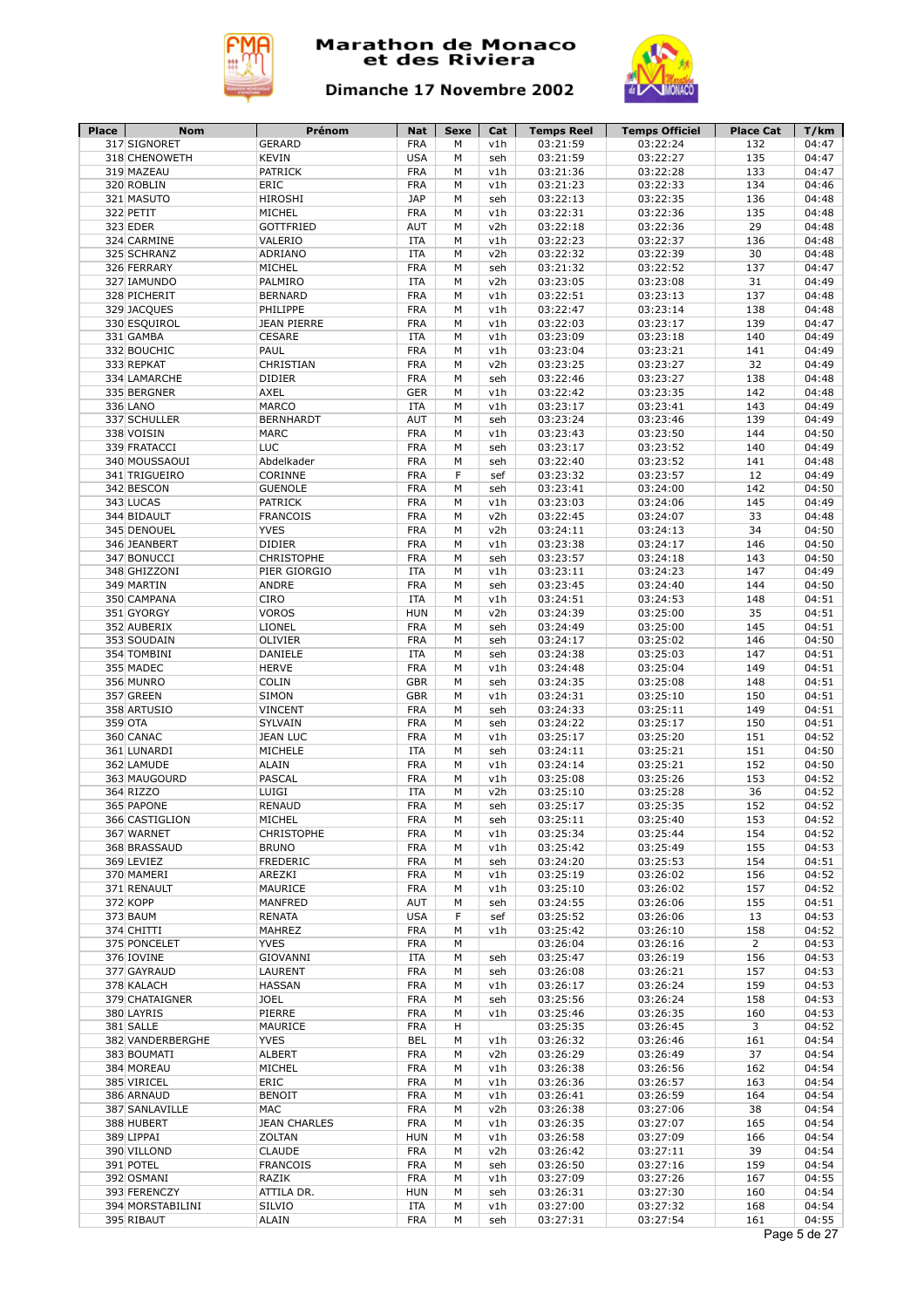



| Place   | <b>Nom</b>                   | Prénom                             | <b>Nat</b>               | Sexe   | Cat        | <b>Temps Reel</b>    | <b>Temps Officiel</b> | <b>Place Cat</b> | T/km           |
|---------|------------------------------|------------------------------------|--------------------------|--------|------------|----------------------|-----------------------|------------------|----------------|
|         | 396 MARTIN                   | <b>DAVID</b>                       | <b>FRA</b>               | M      | seh        | 03:27:34             | 03:27:57              | 162              | 04:55          |
|         | 397 CARRASCO                 | <b>JULIEN</b>                      | <b>FRA</b>               | M      | seh        | 03:27:21             | 03:27:59              | 163              | 04:55          |
|         | 398 FORESTIER                | <b>LAURENT</b>                     | SUI                      | M      | seh        | 03:27:45             | 03:28:01              | 164              | 04:55          |
|         | 399 VARRY<br>400 GENDRE      | <b>OLIVIER</b><br><b>FABRICE</b>   | <b>FRA</b><br><b>FRA</b> | M<br>M | seh<br>seh | 03:27:22<br>03:27:52 | 03:28:02<br>03:28:09  | 165<br>166       | 04:55<br>04:56 |
|         | 401 DUPONT                   | <b>GUILLAUME</b>                   | <b>FRA</b>               | M      | seh        | 03:28:04             | 03:28:20              | 167              | 04:56          |
|         | 402 LOVELESS                 | <b>MARTIN</b>                      | <b>GBR</b>               | M      | v1h        | 03:27:49             | 03:28:23              | 169              | 04:56          |
|         | 403 CARDUNER                 | OLIVIER                            | <b>FRA</b>               | M      | seh        | 03:27:53             | 03:28:26              | 168              | 04:56          |
|         | 404 CASSAT                   | PIERRE                             | <b>FRA</b>               | М      | seh        | 03:28:00             | 03:28:27              | 169              | 04:56          |
|         | 405 SEGUY                    | <b>JEAN MARC</b>                   | <b>FRA</b>               | М      | v1h        | 03:28:30             | 03:28:32              | 170              | 04:56          |
|         | 406 RENARD                   | <b>PATRICK</b>                     | <b>FRA</b>               | M      | seh        | 03:28:17             | 03:28:35              | 170              | 04:56          |
|         | 407 HENNINGER                | LAURENT                            | <b>FRA</b>               | M      | v1h        | 03:28:10             | 03:28:38              | 171              | 04:56          |
|         | 408 BIDAL                    | Christophe                         | <b>FRA</b>               | M      | seh        | 03:27:53             | 03:28:42              | 171              | 04:56          |
|         | 409 GARRIC                   | <b>CHRISTOPHE</b>                  | <b>FRA</b>               | M      | seh        | 03:28:04             | 03:28:43              | 172              | 04:56          |
|         | 410 CHIROUZE                 | PIERRE                             | <b>FRA</b>               | М      | v2h        | 03:28:35             | 03:28:45              | 40               | 04:57          |
|         | 411 MASSERANO                | <b>IVO</b>                         | <b>ITA</b>               | М      | v3h        | 03:27:57             | 03:28:47              | $\overline{4}$   | 04:56          |
|         | 412 TEYSSIER                 | THIERRY                            | <b>FRA</b>               | М      | v1h        | 03:28:32             | 03:28:48              | 172              | 04:57          |
|         | 413 SODI                     | GRAZIANO                           | <b>ITA</b>               | M      | seh        | 03:28:08             | 03:28:51              | 173              | 04:56          |
|         | 414 HERNANDEZ                | <b>JEAN MICHEL</b>                 | <b>FRA</b>               | М      | seh        | 03:28:27             | 03:28:55              | 174              | 04:56          |
|         | 415 MONNIER                  | <b>LYONEL</b>                      | <b>FRA</b>               | M      | v1h        | 03:27:35             | 03:28:58              | 173              | 04:55          |
|         | 416 POLARD                   | <b>GERARD</b>                      | <b>FRA</b>               | М      | v2h        | 03:27:19             | 03:28:59              | 41               | 04:55          |
|         | 417 SANDBERG                 | <b>CURT</b>                        | SWE                      | М      | v2h        | 03:29:06             | 03:29:08              | 42               | 04:57          |
|         | 418 GUINOISEAU               | LINDA                              | <b>FRA</b>               | F      | sef        | 03:29:07             | 03:29:12              | 14               | 04:57          |
|         | 419 MASSENA                  | <b>JEAN LOUIS</b>                  | <b>FRA</b>               | M      | v1h        | 03:29:06             | 03:29:16              | 174              | 04:57          |
|         | 420 HAMON                    | PHILIPPE                           | <b>FRA</b>               | M      | seh        | 03:29:02             | 03:29:16              | 175              | 04:57          |
|         | 421 VALLI                    | <b>DIDIER</b>                      | <b>FRA</b>               | M<br>M | seh        | 03:29:11             | 03:29:19              | 176<br>175       | 04:57<br>04:56 |
|         | 422 PACELLI<br>423 BELMIMOUN | LEUCIO<br><b>ALBERT</b>            | <b>ITA</b><br><b>FRA</b> | M      | v1h<br>v1h | 03:28:09<br>03:29:07 | 03:29:21<br>03:29:26  | 176              | 04:57          |
|         | 424 ROSPOCHER                | <b>FREDERIC</b>                    | <b>FRA</b>               | M      | v1h        | 03:28:51             | 03:29:27              | 177              | 04:57          |
|         | 425 DOUET                    | <b>JACQUES</b>                     | <b>FRA</b>               | M      | v2h        | 03:28:55             | 03:29:37              | 43               | 04:57          |
|         | 426 BARET                    | <b>JEAN PAUL</b>                   | <b>FRA</b>               | M      | v2h        | 03:29:29             | 03:29:38              | 44               | 04:58          |
|         | 427 MENUET                   | <b>PATRICE</b>                     | <b>FRA</b>               | M      | seh        | 03:28:16             | 03:29:39              | 177              | 04:56          |
|         | 428 MENIERE                  | <b>JEFF</b>                        | <b>FRA</b>               | M      | seh        | 03:29:17             | 03:29:39              | 178              | 04:58          |
|         | 429 CURTIL                   | <b>BERTRAND</b>                    | <b>FRA</b>               | M      | v2h        | 03:29:26             | 03:29:40              | 45               | 04:58          |
|         | 430 TAISNE                   | <b>CHRISTOPHE</b>                  | <b>FRA</b>               | М      | seh        | 03:28:21             | 03:29:40              | 179              | 04:56          |
|         | 431 DURBAIN                  | PAUL MARIE                         | <b>FRA</b>               | M      | v2h        | 03:29:24             | 03:29:41              | 46               | 04:58          |
|         | 431 BORDAT                   | MICHEL                             | <b>FRA</b>               | M      | v1h        | 03:29:01             | 03:29:41              | 178              | 04:57          |
|         | 433 MARI                     | MICHEL                             | <b>FRA</b>               | М      | v2h        | 03:29:14             | 03:29:43              | 47               | 04:58          |
|         | 434 RENARD                   | <b>JEREMIE</b>                     | <b>FRA</b>               | M      | seh        | 03:29:18             | 03:29:43              | 180              | 04:58          |
|         | 435 BOULTAREAU               | <b>JEROME</b>                      | <b>FRA</b>               | М      | esp        | 03:29:12             | 03:29:44              | 3                | 04:57          |
|         | 436 RORATO                   | <b>FERRUCCIO</b>                   | <b>ITA</b>               | М      | v2h        | 03:29:14             | 03:29:44              | 48               | 04:58          |
|         | 437 MOZGAWA                  | <b>VINCENT</b>                     | <b>FRA</b>               | М      | seh        | 03:28:09             | 03:29:45              | 181              | 04:56          |
|         | 438 MORIN                    | <b>PATRICK</b>                     | <b>FRA</b>               | M      | seh        | 03:29:22             | 03:29:47              | 182              | 04:58          |
|         | 439 ALESSANDRI               | <b>SALVATORE</b>                   | <b>ITA</b>               | М      | v1h        | 03:28:47             | 03:29:47              | 179              | 04:57          |
|         | 440 RUIZ                     | <b>STEPHANE</b>                    | <b>FRA</b>               | M      | seh        | 03:29:37             | 03:29:49              | 183              | 04:58          |
|         | 441 DI CARO                  | <b>SALVATORE</b>                   | <b>ITA</b>               | М      | seh        | 03:29:17             | 03:29:49              | 184              | 04:58          |
|         | 442 ALBES                    | <b>JEAN LUC</b>                    | <b>FRA</b>               | М      | seh        | 03:29:30             | 03:29:50              | 185              | 04:58          |
|         | 443 CESCHI                   | <b>FLAVIO</b>                      | <b>ITA</b>               | M      | seh        | 03:28:41             | 03:29:53<br>03:29:59  | 186              | 04:57          |
|         | 444 BOLDIS<br>445 CALDANA    | <b>ENDRE</b><br>LUCIO              | <b>HUN</b><br><b>ITA</b> | М<br>М | seh<br>v1h | 03:27:49<br>03:29:53 | 03:30:01              | 187<br>180       | 04:56<br>04:58 |
|         | 446 DABERT                   | <b>YVAN</b>                        | <b>FRA</b>               | М      | v2h        | 03:29:00             | 03:30:03              | 49               | 04:57          |
|         | 447 BRUNO                    | PASCAL                             | <b>FRA</b>               | М      | v1h        | 03:29:41             | 03:30:05              | 181              | 04:58          |
|         | 448 GAILLARD                 | MICHEL                             | <b>FRA</b>               | М      | seh        | 03:29:06             | 03:30:06              | 188              | 04:57          |
|         | 449 BAYET                    | CHRISTIAN                          | <b>FRA</b>               | М      | v2h        | 03:28:49             | 03:30:08              | 50               | 04:57          |
| 450 MEI |                              | CHRISTIAN                          | <b>FRA</b>               | М      | v1h        | 03:29:17             | 03:30:16              | 182              | 04:58          |
|         | 451 DUPLAN                   | THIERY                             | <b>FRA</b>               | М      | seh        | 03:29:25             | 03:30:17              | 189              | 04:58          |
|         | 452 SCIOLI                   | ANDREA                             | ITA                      | М      | seh        | 03:29:05             | 03:30:22              | 190              | 04:57          |
|         | 453 THEBAULT                 | <b>JEAN YVES</b>                   | <b>FRA</b>               | М      | v1h        | 03:29:57             | 03:30:24              | 183              | 04:59          |
|         | 454 CIPRIANI                 | <b>RENATO</b>                      | ITA                      | М      | v2h        | 03:29:54             | 03:30:31              | 51               | 04:58          |
|         | 455 CHIMIER                  | <b>PATRICK</b>                     | <b>FRA</b>               | М      | v2h        | 03:29:41             | 03:30:31              | 52               | 04:58          |
|         | 456 EDGE                     | <b>SHANE</b>                       | <b>GBR</b>               | М      | v1h        | 03:30:23             | 03:30:33              | 184              | 04:59          |
|         | 457 COSNARD                  | MICHEL                             | <b>FRA</b>               | М      | v2h        | 03:30:15             | 03:30:34              | 53               | 04:59          |
|         | 458 BURON                    | PASCAL                             | <b>FRA</b>               | М      | v1h        | 03:29:26             | 03:30:35              | 185              | 04:58          |
|         | 459 CORTES                   | RICHARD                            | <b>FRA</b>               | М      | seh        | 03:30:15             | 03:30:36              | 191              | 04:59          |
|         | 460 GUIVAR'C                 | <b>CLAUDE</b>                      | <b>FRA</b>               | М      | v2h        | 03:29:58             | 03:30:37              | 54               | 04:59          |
|         | 461 BESSAGHAIER              | REMI                               | <b>FRA</b>               | М      | seh        | 03:30:01             | 03:30:37              | 192              | 04:59          |
|         | 462 ROZSA                    | ATTILA DR.                         | <b>HUN</b>               | М      | seh        | 03:29:48             | 03:30:48              | 193              | 04:58          |
|         | 463 TOVAGLIERI               | <b>FAUSTO</b>                      | <b>ITA</b>               | М      | v1h        | 03:30:30             | 03:30:55              | 186              | 04:59          |
|         | 464 SAUVAGEOT                | <b>BERNARD</b>                     | <b>FRA</b>               | М      | v2h        | 03:30:31             | 03:30:56              | 55               | 04:59          |
|         | 465 MAPELLI                  | DANIELE                            | ITA                      | М      | v1h        | 03:30:59             | 03:31:03              | 187              | 05:00          |
|         | 466 BARCELLO                 | MICHEL                             | <b>FRA</b>               | М      | v1h        | 03:30:23             | 03:31:04              | 188              | 04:59          |
|         | 467 ARNOULT                  | CHRISTOPHE                         | <b>FRA</b>               | М      | seh        | 03:29:48             | 03:31:06              | 194              | 04:58          |
|         | 468 BALDAN                   | MASSIMILIANO                       | ITA                      | М      | seh        | 03:30:06             | 03:31:12              | 195              | 04:59          |
|         | 469 BANFI                    | PAOLO                              | <b>ITA</b>               | М      | v1h        | 03:30:50             | 03:31:15              | 189              | 05:00          |
|         | 470 STEINDL                  | <b>HARALD</b>                      | <b>AUT</b>               | М      | v1h        | 03:31:12             | 03:31:24              | 190              | 05:00          |
|         | 471 FERREIRA AMARAL          | <b>JOAQUIM</b>                     | <b>POR</b>               | М      | v1h        | 03:31:16             | 03:31:26              | 191              | 05:00          |
|         | 472 KARL                     | <b>PETER</b>                       | <b>GER</b>               | М      | seh<br>v1h | 03:31:00<br>03:31:26 | 03:31:29<br>03:31:34  | 196<br>192       | 05:00          |
|         |                              |                                    |                          |        |            |                      |                       |                  |                |
|         | 473 SABATIER<br>474 BOATTINI | <b>JEAN FRANCOIS</b><br>J-françois | <b>FRA</b><br><b>FRA</b> | М<br>М | seh        | 03:30:59             | 03:31:39              | 197              | 05:01<br>05:00 |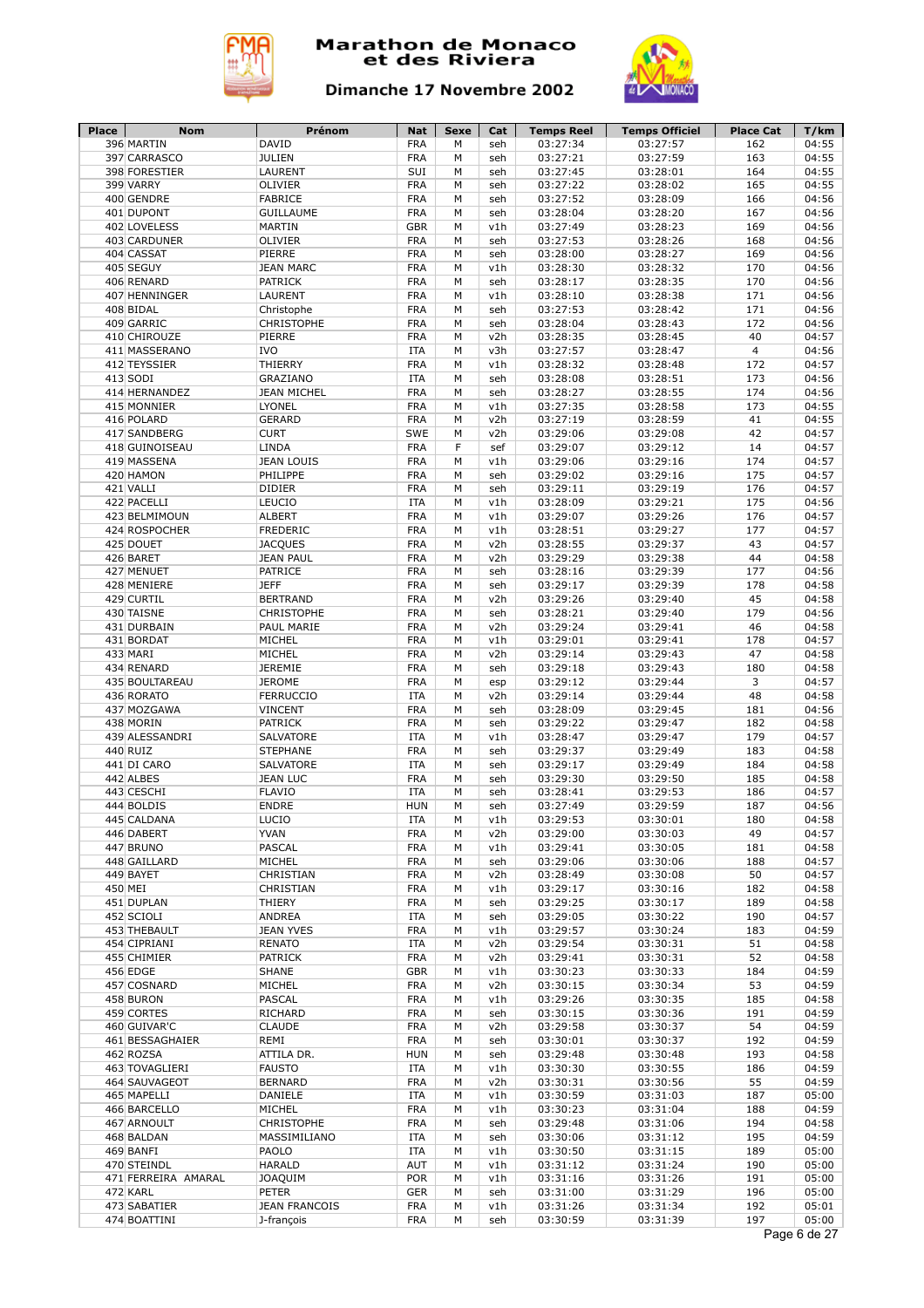



| Place | <b>Nom</b>                    | Prénom                          | <b>Nat</b>               | Sexe   | Cat        | <b>Temps Reel</b>    | <b>Temps Officiel</b> | <b>Place Cat</b> | T/km           |
|-------|-------------------------------|---------------------------------|--------------------------|--------|------------|----------------------|-----------------------|------------------|----------------|
|       | 475 SENINGE                   | THIERRY                         | <b>FRA</b>               | M      | seh        | 03:30:22             | 03:31:41              | 198              | 04:59          |
|       | 476 LATOUR<br>477 SHARARA     | <b>LAURENT</b><br><b>FAROUK</b> | <b>FRA</b><br><b>SEN</b> | M<br>M | seh<br>v2h | 03:31:19<br>03:31:41 | 03:31:45<br>03:31:46  | 199<br>56        | 05:00<br>05:01 |
|       | 478 VANCOILLIE                | <b>DOMINIQUE</b>                | <b>FRA</b>               | M      | v1h        | 03:31:18             | 03:31:47              | 193              | 05:00          |
|       | 479 LEFEBVRE                  | <b>FREDERIC</b>                 | <b>FRA</b>               | M      | seh        | 03:31:16             | 03:31:53              | 200              | 05:00          |
|       | 480 WARNER                    | <b>CLAIRE</b>                   | <b>GBR</b>               | F      | sef        | 03:30:40             | 03:31:58              | 15               | 05:00          |
|       | 481 LORENZONI                 | LORIS                           | <b>ITA</b>               | M      | v1h        | 03:30:50             | 03:32:01              | 194              | 05:00          |
|       | 482 ROY                       | <b>JEAN CLAUDE</b>              | <b>FRA</b>               | M      | v2h        | 03:31:44             | 03:32:02              | 57               | 05:01          |
|       | 483 RODDE                     | <b>SERGE</b>                    | <b>FRA</b>               | M      | v1h        | 03:30:56             | 03:32:02              | 195              | 05:00          |
|       | 484 GIRARDET                  | DANIEL                          | SUI                      | M      | v3h        | 03:30:55             | 03:32:10              | 5                | 05:00          |
|       | 485 LUCIANI                   | <b>MARC</b>                     | <b>FRA</b>               | М      | v1h        | 03:32:19             | 03:32:33              | 196              | 05:02          |
|       | 486 VINCENT                   | <b>PATRICK</b>                  | <b>FRA</b>               | M      | seh        | 03:32:16             | 03:32:33              | 201              | 05:02          |
|       | 487 BOUDIN                    | <b>DIDIER</b>                   | <b>FRA</b>               | М      | seh        | 03:32:16             | 03:32:37              | 202              | 05:02          |
|       | 488 LERAY                     | CHRISTIAN                       | <b>FRA</b>               | M      | v1h        | 03:32:23             | 03:32:38              | 197              | 05:02          |
|       | 489 CASSINA                   | ERIC                            | <b>FRA</b>               | М      | seh        | 03:31:29             | 03:32:39              | 203              | 05:01          |
|       | 490 PAYA                      | <b>PATRICK</b>                  | <b>FRA</b>               | M      | v1h        | 03:31:20             | 03:32:39              | 198              | 05:01          |
|       | 491 MARION                    | <b>MARC</b>                     | <b>FRA</b>               | M      | v2h        | 03:31:48             | 03:32:40              | 58               | 05:01          |
|       | 492 GUICHOU                   | <b>JEAN NOEL</b>                | <b>FRA</b>               | M      | v1h        | 03:31:29             | 03:32:44              | 199              | 05:01          |
|       | 493 LASSALLE                  | <b>JOEL</b>                     | <b>FRA</b>               | М      | v1h        | 03:32:22             | 03:32:45              | 200              | 05:02          |
|       | 494 GAUDIN                    | J-christophe                    | <b>FRA</b>               | M      | v1h        | 03:32:26             | 03:32:49              | 201              | 05:02          |
|       | 495 NODARI                    | ALESSANDRO                      | <b>ITA</b>               | M      | v2h        | 03:31:39             | 03:32:51              | 59               | 05:01          |
|       | 496 CHARDIN                   | <b>DIDIER</b>                   | <b>FRA</b>               | M      | v1h        | 03:32:22             | 03:32:51              | 202              | 05:02          |
|       | 497 DUPLUS                    | <b>BERNARD</b>                  | <b>FRA</b>               | M      | v2h        | 03:31:13             | 03:32:53              | 60               | 05:00          |
|       | 498 MUSELLA                   | <b>GUY</b>                      | <b>FRA</b>               | M      | v2h        | 03:32:40             | 03:32:53              | 61               | 05:02          |
|       | 499 ROUSSE                    | SYLVAIN                         | <b>FRA</b>               | M      | seh        | 03:32:18             | 03:32:54              | 204              | 05:02          |
|       | 500 MARTIN                    | PASCAL                          | <b>FRA</b>               | M      | v1h        | 03:32:26             | 03:32:55              | 203              | 05:02          |
|       | 501 SENDRA                    | LAURENT                         | <b>FRA</b>               | M      | seh        | 03:32:51             | 03:32:55              | 205              | 05:03          |
|       | 502 GORECKI                   | <b>RENE</b>                     | <b>FRA</b>               | M      | v1h        | 03:32:13             | 03:32:55              | 204              | 05:02          |
|       | 503 BONO                      | LIONEL                          | <b>FRA</b>               | M      | seh        | 03:32:43             | 03:32:59              | 206              | 05:02          |
|       | 504 LECIGNE                   | <b>MARC</b>                     | <b>FRA</b>               | M      | seh        | 03:31:42             | 03:33:02              | 207              | 05:01          |
|       | 506 ZANINI                    | <b>ROLF</b>                     | SUI                      | М      | v1h        | 03:32:44             | 03:33:09              | 205              | 05:03          |
|       | 507 BUSSON                    | CHRISTINE                       | <b>FRA</b>               | F      | v1f        | 03:32:32             | 03:33:11              | $\overline{7}$   | 05:02          |
|       | 508 VANDERBROUCK              | <b>NICOLAS</b>                  | <b>FRA</b>               | M      | seh        | 03:32:20             | 03:33:11              | 208              | 05:02          |
|       | 509 CAAU MESPLE               | PHILIPPE                        | <b>FRA</b>               | M      | seh        | 03:31:49             | 03:33:12              | 209              | 05:01          |
|       | 510 MINIER                    | <b>DOMINIQUE</b>                | <b>FRA</b>               | M      | v1h        | 03:32:54             | 03:33:14              | 206              | 05:03          |
|       | 511 MOULARD                   | <b>ALAIN</b>                    | <b>FRA</b>               | M      | v1h        | 03:32:56             | 03:33:15              | 207              | 05:03          |
|       | 512 KOLENC                    | <b>ALENKA</b>                   | <b>SLO</b>               | F      | v1f        | 03:31:42             | 03:33:17              | 8                | 05:01          |
|       | 513 HARDY                     | <b>DIDER</b>                    | <b>FRA</b>               | М      | v1h        | 03:32:18             | 03:33:18              | 208              | 05:02          |
|       | 514 ESTIENNE                  | PHILIPPE                        | <b>FRA</b>               | M      | seh        | 03:32:45             | 03:33:19              | 210              | 05:03          |
|       | 515 THOMAS                    | <b>JEAN MARC</b>                | <b>FRA</b>               | M      | v2h        | 03:33:13             | 03:33:33              | 62               | 05:03          |
|       | 516 CERQUEIRA                 | <b>ANTONIO</b>                  | <b>FRA</b>               | M      | v1h        | 03:33:32             | 03:33:35              | 209              | 05:04          |
|       | 517 CHATRY                    | PHILIPPE                        | <b>FRA</b>               | М      | seh        | 03:33:07             | 03:33:36              | 211              | 05:03          |
|       | 518 BERNARD                   | <b>FRANCK</b>                   | <b>FRA</b>               | M      | seh        | 03:33:08             | 03:33:37              | 212              | 05:03          |
|       | 519 JUAREZ                    | <b>CHRISTOPHE</b>               | <b>FRA</b>               | М      | seh        | 03:32:59             | 03:33:37              | 213              | 05:03          |
|       | 520 RALLET                    | <b>ALAIN</b>                    | <b>FRA</b>               | M      | seh        | 03:33:18             | 03:33:48              | 214              | 05:03          |
|       | 521 HUIJBERS<br>522 DE POTTER | <b>DAVID</b>                    | <b>NED</b>               | М      | seh        | 03:32:45             | 03:33:48<br>03:33:52  | 215              | 05:03          |
|       | 523 GRANERO                   | <b>YVES</b><br><b>NICOLA</b>    | <b>FRA</b><br><b>ITA</b> | M<br>M | v2h<br>v1h | 03:32:39<br>03:33:12 |                       | 63<br>210        | 05:02<br>05:03 |
|       | 524 NGUYEN VAN THO            | <b>STEPHANE</b>                 | <b>FRA</b>               | M      |            |                      | 03:33:54              |                  | 05:04          |
|       | 525 MIRETTI                   | PAUL                            | <b>FRA</b>               | М      | seh<br>v1h | 03:33:46<br>03:32:32 | 03:33:56<br>03:33:59  | 216<br>211       | 05:02          |
|       | 526 OLSSON                    | <b>BENGT</b>                    | <b>SWE</b>               | M      | v1h        | 03:33:14             | 03:33:59              | 212              | 05:03          |
|       | 527 BERNIER                   | <b>FABRICE</b>                  | <b>FRA</b>               | M      | seh        | 03:32:28             | 03:34:00              | 217              | 05:02          |
|       | 528 CAVALIERI                 | <b>DENIS</b>                    | ITA                      | М      | v1h        | 03:33:36             | 03:34:02              | 213              | 05:04          |
|       | 529 GRÜNDLING                 | <b>PETER</b>                    | <b>GER</b>               | М      | v1h        | 03:33:19             | 03:34:10              | 214              | 05:03          |
|       | 530 COTINET                   | Jean-paul                       | <b>FRA</b>               | M      | v1h        | 03:32:29             | 03:34:15              | 215              | 05:02          |
|       | 531 DEVALLE                   | GIAMPIERO                       | ITA                      | М      | v1h        | 03:33:41             | 03:34:21              | 216              | 05:04          |
|       | 532 GIRNUS                    | <b>HANS DIETER</b>              | <b>GER</b>               | М      | v1h        | 03:33:52             | 03:34:27              | 217              | 05:04          |
|       | 533 DESFEUX                   | WILFRIED                        | <b>FRA</b>               | М      | seh        | 03:33:19             | 03:34:29              | 218              | 05:03          |
|       | 534 JOHANNES                  | MICHAEL                         | <b>FRA</b>               | М      | seh        | 03:33:51             | 03:34:41              | 219              | 05:04          |
|       | 535 BOSCO                     | TIZIANO                         | ITA                      | М      | v1h        | 03:34:25             | 03:34:44              | 218              | 05:05          |
|       | 536 MORERE                    | <b>YVES</b>                     | <b>FRA</b>               | М      | v1h        | 03:33:55             | 03:34:46              | 219              | 05:04          |
|       | 537 GUERRI                    | VITTORIO                        | ITA                      | М      | v3h        | 03:33:48             | 03:34:47              | 6                | 05:04          |
|       | 538 COURTIADE                 | <b>ALAIN</b>                    | <b>FRA</b>               | М      | v1h        | 03:34:35             | 03:34:49              | 220              | 05:05          |
|       | 539 HAUSER                    | <b>FRANCIS</b>                  | <b>FRA</b>               | М      | v1h        | 03:34:26             | 03:34:58              | 221              | 05:05          |
|       | 540 DUPIN                     | THIERRY                         | <b>FRA</b>               | М      | v1h        | 03:33:39             | 03:35:00              | 222              | 05:04          |
|       | 541 BANZER                    | PAUL                            | SUI                      | М      | v2h        | 03:34:37             | 03:35:01              | 64               | 05:05          |
|       | 542 CARBONE                   | CARMEN                          | ITA                      | F      | v1f        | 03:34:20             | 03:35:02              | 9                | 05:05          |
|       | 543 PERRONE                   | VINCENZO                        | <b>ITA</b>               | М      | seh        | 03:34:54             | 03:35:05              | 220              | 05:06          |
|       | 544 MEYSTRE                   | PIERRE                          | SUI                      | М      | v1h        | 03:33:50             | 03:35:06              | 223              | 05:04          |
|       | 545 MIGANI                    | <b>WALTER</b>                   | ITA                      | М      | v2h        | 03:34:37             | 03:35:25              | 65               | 05:05          |
|       | 546 JOANNET                   | <b>CLAUDE</b>                   | <b>FRA</b>               | М      | v1h        | 03:35:19             | 03:35:27              | 224              | 05:06          |
|       | 547 SIEGL                     | <b>JEAN MARC</b>                | <b>FRA</b>               | М      | v1h        | 03:34:34             | 03:35:28              | 225              | 05:05          |
|       | 548 VILLY                     | <b>CLAUDE</b>                   | <b>FRA</b>               | М      | v1h        | 03:34:13             | 03:35:30              | 226              | 05:05          |
|       | 549 MAYER                     | LUTZ                            | <b>GER</b>               | М      | v1h        | 03:34:53             | 03:35:35              | 227              | 05:06          |
|       | 550 HOFFMANN                  | PETER                           | <b>GER</b>               | M      | v3h        | 03:34:52             | 03:35:43              | $\overline{7}$   | 05:06          |
|       | 551 LEBRUN                    | DANIEL                          | <b>FRA</b>               | М      | v2h        | 03:34:58             | 03:35:43              | 66               | 05:06          |
|       | 552 CAMPION                   | <b>FRANCIS</b>                  | <b>FRA</b>               | М      | v2h        | 03:35:24             | 03:35:43              | 67               | 05:06          |
|       | 553 COUTANT                   | <b>DIDIER</b>                   | <b>FRA</b>               | М      | v1h        | 03:35:09             | 03:35:49              | 228              | 05:06          |
|       |                               |                                 |                          |        |            | 03:35:30             | 03:35:50              | 229              | 05:06          |
|       | 554 LEPROVAUX                 | <b>BRUNO</b>                    | <b>FRA</b>               | М      | v1h        |                      |                       |                  |                |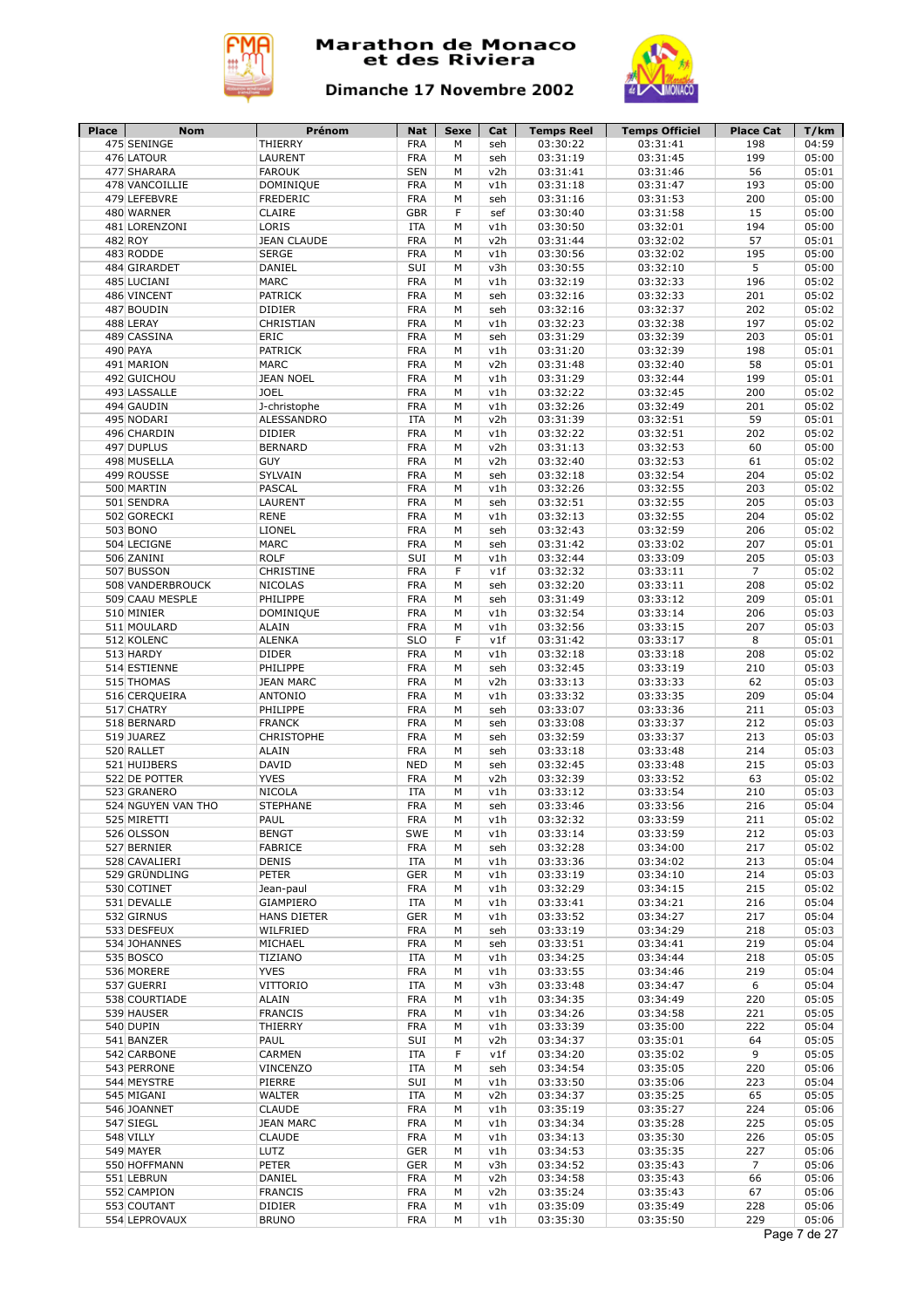



| 05:06<br>555 LE COZ<br>PASCAL<br><b>FRA</b><br>M<br>03:35:23<br>03:35:51<br>221<br>seh<br>556 LASPUERTAS<br>MICHEL<br><b>FRA</b><br>03:34:44<br>03:35:54<br>230<br>05:05<br>М<br>v1h<br>556 GIRAUD<br><b>FRA</b><br>03:35:54<br>230<br>05:07<br>J-JACQUES<br>03:35:39<br>M<br>v1h<br>558 PERRET<br>OLIVIER<br><b>FRA</b><br>03:36:01<br>222<br>05:06<br>M<br>03:35:30<br>seh<br>CHRISTIAN<br><b>FRA</b><br>03:35:29<br>03:36:02<br>68<br>05:06<br>559 TARDIVO<br>v2h<br>М<br><b>FRA</b><br>232<br>05:06<br>560 SAUSSE<br><b>JEAN LUC</b><br>M<br>v1h<br>03:35:30<br>03:36:04<br>561 GENTRIC<br><b>ALEXANDRA</b><br><b>FRA</b><br>F<br>03:36:07<br>16<br>05:07<br>sef<br>03:36:04<br><b>PASCAL</b><br><b>FRA</b><br>03:36:08<br>233<br>05:07<br>562 BROQUEREAU<br>M<br>v1h<br>03:35:42<br>ABDOU<br><b>FRA</b><br>234<br>05:07<br>563 BEN SAIDA<br>M<br>v1h<br>03:35:56<br>03:36:09<br>JÖRG<br><b>GER</b><br>235<br>05:06<br>564 COLLENBURG<br>M<br>v1h<br>03:35:08<br>03:36:11<br><b>PIOTR</b><br>POL<br>03:35:12<br>03:36:14<br>223<br>05:06<br>565 WISNIEWSKI<br>M<br>seh<br><b>DIDIER</b><br><b>FRA</b><br>05:07<br>566 DARFEUILLE<br>М<br>v1h<br>03:36:10<br>03:36:15<br>236<br><b>ERKKI</b><br><b>FIN</b><br>8<br>05:07<br>567 SIMOLA<br>М<br>v3h<br>03:35:50<br>03:36:18<br>568 RYYPPÖ<br>LEO<br><b>FIN</b><br>03:35:53<br>69<br>05:07<br>М<br>v2h<br>03:36:18<br>DAVIDE<br>224<br>05:07<br>569 GIUGLARDO<br><b>ITA</b><br>M<br>03:35:47<br>03:36:19<br>seh<br>CHRISTIAN<br><b>FRA</b><br>237<br>05:08<br>570 FINE<br>М<br>v1h<br>03:36:23<br>03:36:24<br><b>FRA</b><br>M<br>03:36:08<br>03:36:25<br>225<br>05:07<br>571 MAJDOUBI<br>MOHAMED<br>seh<br>PASCAL<br><b>FRA</b><br>03:34:53<br>03:36:26<br>238<br>05:06<br>572 GOUNY<br>М<br>v1h<br><b>GIULIANO</b><br><b>ITA</b><br>M<br>v2h<br>70<br>05:07<br>573 BRIGATO<br>03:36:10<br>03:36:36<br>9<br><b>GIORGIO</b><br><b>ITA</b><br>M<br>v3h<br>03:36:40<br>05:06<br>574 FRANCESCHINI<br>03:35:31<br><b>STEPHANE</b><br><b>FRA</b><br>226<br>05:07<br>575 PETISCO<br>M<br>seh<br>03:35:56<br>03:36:43<br>576 FAVRE<br>ERIC<br>SUI<br>03:35:44<br>03:36:47<br>239<br>05:07<br>M<br>v1h<br>577 FOINEL<br>MICHEL<br><b>FRA</b><br>03:36:12<br>03:36:49<br>71<br>05:07<br>M<br>v2h<br>578 COUPE'<br>CHRISTINE<br><b>FRA</b><br>F<br>v1f<br>03:36:29<br>03:36:52<br>10<br>05:08<br><b>CLAUDE</b><br><b>FRA</b><br>72<br>05:08<br>579 MANCEAU<br>М<br>v2h<br>03:36:49<br>03:36:55<br>MICHEL<br><b>FRA</b><br>240<br>05:07<br>580 MORTELETTE<br>М<br>v1h<br>03:36:03<br>03:36:57<br>DOMINIQUE<br><b>FRA</b><br>03:36:47<br>03:37:09<br>241<br>05:08<br>581 D'HAENE<br>М<br>v1h<br><b>ITA</b><br>73<br>05:08<br>582 MALAFRONTE<br><b>ALFONSO</b><br>v2h<br>03:36:48<br>03:37:15<br>М<br><b>FRA</b><br>03:37:19<br>242<br>05:08<br>583 BERNARD<br>EMMANUEL<br>M<br>v1h<br>03:36:55<br>74<br><b>ITA</b><br>03:37:24<br>05:08<br>584 CHIARANDA<br><b>GIANFRANCO</b><br>v2h<br>03:36:54<br>М<br><b>FRA</b><br>243<br>05:08<br><b>585 DE LOOF</b><br><b>JEAN FRANCOIS</b><br>v1h<br>03:36:15<br>03:37:25<br>М<br><b>ITA</b><br>03:37:26<br>227<br>05:08<br>586 BURELLINI<br>LUCIANO<br>M<br>03:36:40<br>seh<br><b>FRA</b><br>03:37:30<br>244<br>05:08<br>587 PAULIN<br><b>JEAN CHRISTOPHE</b><br>M<br>v1h<br>03:36:42<br><b>JEAN PHILIPPE</b><br><b>FRA</b><br>03:37:02<br>03:37:30<br>245<br>05:09<br>588 LANGLOIS<br>M<br>v1h<br><b>FRA</b><br>75<br>05:09<br>589 TIENNAULT<br><b>GERARD</b><br>M<br>v2h<br>03:37:08<br>03:37:32<br>PHILIPPE<br><b>FRA</b><br>03:37:11<br>03:37:33<br>228<br>05:09<br>590 DESGRAND<br>M<br>seh<br><b>CHRISTOPHE</b><br><b>FRA</b><br>03:37:11<br>03:37:34<br>229<br>05:09<br>591 BERTRAND<br>М<br>seh<br><b>THEO</b><br><b>FRA</b><br>03:37:44<br>76<br>05:08<br>592 LE POTTIER<br>M<br>v2h<br>03:36:51<br><b>REJANE</b><br><b>FRA</b><br>F<br>03:36:49<br>03:37:44<br>17<br>05:08<br>593 LANNOU<br>sef<br>YANNICK<br><b>FRA</b><br>03:37:45<br>246<br>05:08<br>594 LANNOU<br>M<br>v1h<br>03:36:50<br>OLIVIER<br><b>FRA</b><br>03:37:34<br>03:37:45<br>230<br>05:09<br>595 CAHOREL<br>М<br>seh<br><b>JEROME</b><br><b>FRA</b><br>03:37:32<br>03:37:47<br>05:09<br>596 HAUTEBAS<br>M<br>231<br>seh<br><b>FRANCO</b><br><b>ITA</b><br>03:36:38<br>03:37:48<br>77<br>05:08<br>597 PINCINI<br>М<br>v2h<br>SYLVAIN<br><b>FRA</b><br>M<br>03:37:49<br>232<br>05:09<br>598 AMARI<br>seh<br>03:37:01<br><b>CHRISTOPHE</b><br><b>FRA</b><br>03:37:52<br>233<br>05:07<br>599 CAMPIGLIA<br>М<br>seh<br>03:36:02<br>ANDRE<br><b>FRA</b><br>M<br>03:37:53<br>234<br>05:09<br>600 DUNEUFJARDIN<br>seh<br>03:37:29<br><b>BRUNO</b><br><b>FRA</b><br>03:37:57<br>247<br>05:08<br>601 FLASQUE<br>M<br>v1h<br>03:36:15<br>602 PLANO<br><b>RENE</b><br><b>FRA</b><br>03:37:37<br>03:38:06<br>78<br>05:09<br>M<br>v2h<br>PHILIPPE<br><b>FRA</b><br>M<br>03:37:39<br>03:38:08<br>248<br>05:09<br>603 MOTTAZ<br>v1h<br>FEDERICO<br><b>ITA</b><br>235<br>05:08<br>604 FEMMINELLA<br>М<br>seh<br>03:36:49<br>03:38:09<br>605 GUY<br>ERIC<br><b>FRA</b><br>03:37:07<br>03:38:09<br>236<br>05:09<br>М<br>seh<br>PEDRO<br><b>USA</b><br>606 MARTINEZ<br>v1h<br>03:37:29<br>03:38:10<br>249<br>05:09<br>М<br>PHILIPPE<br><b>FRA</b><br>607 PINON<br>v4h<br>03:37:25<br>03:38:11<br>$\mathbf{1}$<br>05:09<br>м<br>5<br>608 MURCIANO<br><b>JACQUES</b><br>FRA<br>03:38:03<br>03:38:16<br>05:10<br>М<br>609 FAUCHOUX<br>03:38:22<br>THIERRY<br>FRA<br>03:38:18<br>250<br>05:10<br>М<br>v1h<br>610 SACCO<br>RENATO ANGELO<br>ITA<br>03:36:53<br>03:38:26<br>237<br>05:08<br>М<br>seh<br>251<br>611 SUAUT<br>ERIC<br><b>FRA</b><br>v1h<br>03:38:14<br>03:38:27<br>05:10<br>М<br>79<br>05:09<br>612 MONTANARI<br>ANNIBALE<br>ITA<br>v2h<br>03:37:19<br>03:38:30<br>М<br>613 PIETRACCINI<br><b>GIANLUCA</b><br>03:38:32<br>238<br>ITA<br>seh<br>03:37:21<br>05:09<br>М<br>JOËL<br><b>FRA</b><br>614 GALES<br>v1h<br>03:37:49<br>03:38:34<br>252<br>05:10<br>м<br><b>FRA</b><br>615 CLANET<br><b>JEAN CLAUDE</b><br>M<br>v2h<br>03:38:19<br>03:38:37<br>80<br>05:10<br>05:10<br>616 FRANKE<br><b>GERHARD</b><br><b>GER</b><br>v3h<br>03:37:58<br>03:38:38<br>10<br>м<br>617 DELEU<br>ERIC<br>FRA<br>v2h<br>03:37:06<br>03:38:38<br>81<br>05:09<br>м<br><b>FRA</b><br>618 PATURANCE<br>RICHARD<br>М<br>03:38:18<br>03:38:40<br>239<br>05:10<br>seh<br>619 MARKOVITS<br>ZOLTAN DR.<br><b>HUN</b><br>М<br>v1h<br>03:37:41<br>03:38:40<br>253<br>05:10<br>620 MAUJEAN<br><b>GUY</b><br>FRA<br>03:37:03<br>03:38:52<br>240<br>05:09<br>м<br>seh<br>621 GUIZZETTI<br>ADRIANO<br><b>ITA</b><br>М<br>03:38:17<br>03:38:59<br>241<br>05:10<br>seh<br><b>FRA</b><br>622 BARTHELET<br>PIERRE<br>03:38:36<br>03:39:06<br>242<br>05:11<br>м<br>seh<br><b>FRA</b><br>623 VENDRAME<br><b>JEAN</b><br>М<br>v2h<br>03:38:45<br>03:39:07<br>82<br>05:11<br>ANDRE<br><b>FRA</b><br>v3h<br>624 COMBE<br>М<br>03:38:57<br>11<br>05:11<br>03:39:14<br><b>FRA</b><br>625 ROLLAND<br>CHRISTOPHE<br>М<br>seh<br>03:38:54<br>03:39:14<br>243<br>05:11<br><b>FRA</b><br>626 FERRIEUX<br><b>HENRI</b><br>М<br>v2h<br>03:38:29<br>03:39:20<br>83<br>05:11<br>627 DOMOSZLAI<br>ATTILA<br><b>HUN</b><br>М<br>03:38:42<br>03:39:24<br>244<br>05:11<br>seh<br><b>GILLES</b><br><b>FRA</b><br>254<br>05:12<br>628 LEROY<br>М<br>v1h<br>03:39:14<br>03:39:30<br>629 BECAN<br><b>PATRICK</b><br><b>FRA</b><br>05:11<br>М<br>v2h<br>03:38:30<br>03:39:32<br>84<br>630 BONIN<br><b>SERGE</b><br>FRA<br>v2h<br>03:38:43<br>03:39:34<br>85<br>05:11<br>М<br><b>PATRICK</b><br>631 CHRETIEN<br>FRA<br>М<br>v2h<br>03:38:15<br>03:39:36<br>86<br>05:10<br>SANTE PAOLO<br>87<br>632 ZEVRAIN<br>ITA<br>v2h<br>03:38:41<br>03:39:40<br>05:11<br>М<br>245<br>05:11<br>633 BAMONTE<br>COSIMO<br>ITA<br>03:38:47<br>03:39:44<br>м<br>seh<br>Page 8 de 27 | <b>Place</b> | <b>Nom</b> | Prénom | <b>Nat</b> | Sexe | Cat | <b>Temps Reel</b> | <b>Temps Officiel</b> | <b>Place Cat</b> | T/km |
|----------------------------------------------------------------------------------------------------------------------------------------------------------------------------------------------------------------------------------------------------------------------------------------------------------------------------------------------------------------------------------------------------------------------------------------------------------------------------------------------------------------------------------------------------------------------------------------------------------------------------------------------------------------------------------------------------------------------------------------------------------------------------------------------------------------------------------------------------------------------------------------------------------------------------------------------------------------------------------------------------------------------------------------------------------------------------------------------------------------------------------------------------------------------------------------------------------------------------------------------------------------------------------------------------------------------------------------------------------------------------------------------------------------------------------------------------------------------------------------------------------------------------------------------------------------------------------------------------------------------------------------------------------------------------------------------------------------------------------------------------------------------------------------------------------------------------------------------------------------------------------------------------------------------------------------------------------------------------------------------------------------------------------------------------------------------------------------------------------------------------------------------------------------------------------------------------------------------------------------------------------------------------------------------------------------------------------------------------------------------------------------------------------------------------------------------------------------------------------------------------------------------------------------------------------------------------------------------------------------------------------------------------------------------------------------------------------------------------------------------------------------------------------------------------------------------------------------------------------------------------------------------------------------------------------------------------------------------------------------------------------------------------------------------------------------------------------------------------------------------------------------------------------------------------------------------------------------------------------------------------------------------------------------------------------------------------------------------------------------------------------------------------------------------------------------------------------------------------------------------------------------------------------------------------------------------------------------------------------------------------------------------------------------------------------------------------------------------------------------------------------------------------------------------------------------------------------------------------------------------------------------------------------------------------------------------------------------------------------------------------------------------------------------------------------------------------------------------------------------------------------------------------------------------------------------------------------------------------------------------------------------------------------------------------------------------------------------------------------------------------------------------------------------------------------------------------------------------------------------------------------------------------------------------------------------------------------------------------------------------------------------------------------------------------------------------------------------------------------------------------------------------------------------------------------------------------------------------------------------------------------------------------------------------------------------------------------------------------------------------------------------------------------------------------------------------------------------------------------------------------------------------------------------------------------------------------------------------------------------------------------------------------------------------------------------------------------------------------------------------------------------------------------------------------------------------------------------------------------------------------------------------------------------------------------------------------------------------------------------------------------------------------------------------------------------------------------------------------------------------------------------------------------------------------------------------------------------------------------------------------------------------------------------------------------------------------------------------------------------------------------------------------------------------------------------------------------------------------------------------------------------------------------------------------------------------------------------------------------------------------------------------------------------------------------------------------------------------------------------------------------------------------------------------------------------------------------------------------------------------------------------------------------------------------------------------------------------------------------------------------------------------------------------------------------------------------------------------------------------------------------------------------------------------------------------------------------------------------------------------------------------------------------------------------------------------------------------------------------------------------------------------------------------------------------------------------------------------------------------------------------------------------------------------------------------------------------------------------------------------------------------------------------------------------------------------------------------------------------------------------------------------------------------------------------------------------------------------------------------------------------------------------------------------------------------------------------------------------------------------------------------------------------------------------------------------------------------------------------------------------|--------------|------------|--------|------------|------|-----|-------------------|-----------------------|------------------|------|
|                                                                                                                                                                                                                                                                                                                                                                                                                                                                                                                                                                                                                                                                                                                                                                                                                                                                                                                                                                                                                                                                                                                                                                                                                                                                                                                                                                                                                                                                                                                                                                                                                                                                                                                                                                                                                                                                                                                                                                                                                                                                                                                                                                                                                                                                                                                                                                                                                                                                                                                                                                                                                                                                                                                                                                                                                                                                                                                                                                                                                                                                                                                                                                                                                                                                                                                                                                                                                                                                                                                                                                                                                                                                                                                                                                                                                                                                                                                                                                                                                                                                                                                                                                                                                                                                                                                                                                                                                                                                                                                                                                                                                                                                                                                                                                                                                                                                                                                                                                                                                                                                                                                                                                                                                                                                                                                                                                                                                                                                                                                                                                                                                                                                                                                                                                                                                                                                                                                                                                                                                                                                                                                                                                                                                                                                                                                                                                                                                                                                                                                                                                                                                                                                                                                                                                                                                                                                                                                                                                                                                                                                                                                                                                                                                                                                                                                                                                                                                                                                                                                                                                                                                                                                                                                                                    |              |            |        |            |      |     |                   |                       |                  |      |
|                                                                                                                                                                                                                                                                                                                                                                                                                                                                                                                                                                                                                                                                                                                                                                                                                                                                                                                                                                                                                                                                                                                                                                                                                                                                                                                                                                                                                                                                                                                                                                                                                                                                                                                                                                                                                                                                                                                                                                                                                                                                                                                                                                                                                                                                                                                                                                                                                                                                                                                                                                                                                                                                                                                                                                                                                                                                                                                                                                                                                                                                                                                                                                                                                                                                                                                                                                                                                                                                                                                                                                                                                                                                                                                                                                                                                                                                                                                                                                                                                                                                                                                                                                                                                                                                                                                                                                                                                                                                                                                                                                                                                                                                                                                                                                                                                                                                                                                                                                                                                                                                                                                                                                                                                                                                                                                                                                                                                                                                                                                                                                                                                                                                                                                                                                                                                                                                                                                                                                                                                                                                                                                                                                                                                                                                                                                                                                                                                                                                                                                                                                                                                                                                                                                                                                                                                                                                                                                                                                                                                                                                                                                                                                                                                                                                                                                                                                                                                                                                                                                                                                                                                                                                                                                                                    |              |            |        |            |      |     |                   |                       |                  |      |
|                                                                                                                                                                                                                                                                                                                                                                                                                                                                                                                                                                                                                                                                                                                                                                                                                                                                                                                                                                                                                                                                                                                                                                                                                                                                                                                                                                                                                                                                                                                                                                                                                                                                                                                                                                                                                                                                                                                                                                                                                                                                                                                                                                                                                                                                                                                                                                                                                                                                                                                                                                                                                                                                                                                                                                                                                                                                                                                                                                                                                                                                                                                                                                                                                                                                                                                                                                                                                                                                                                                                                                                                                                                                                                                                                                                                                                                                                                                                                                                                                                                                                                                                                                                                                                                                                                                                                                                                                                                                                                                                                                                                                                                                                                                                                                                                                                                                                                                                                                                                                                                                                                                                                                                                                                                                                                                                                                                                                                                                                                                                                                                                                                                                                                                                                                                                                                                                                                                                                                                                                                                                                                                                                                                                                                                                                                                                                                                                                                                                                                                                                                                                                                                                                                                                                                                                                                                                                                                                                                                                                                                                                                                                                                                                                                                                                                                                                                                                                                                                                                                                                                                                                                                                                                                                                    |              |            |        |            |      |     |                   |                       |                  |      |
|                                                                                                                                                                                                                                                                                                                                                                                                                                                                                                                                                                                                                                                                                                                                                                                                                                                                                                                                                                                                                                                                                                                                                                                                                                                                                                                                                                                                                                                                                                                                                                                                                                                                                                                                                                                                                                                                                                                                                                                                                                                                                                                                                                                                                                                                                                                                                                                                                                                                                                                                                                                                                                                                                                                                                                                                                                                                                                                                                                                                                                                                                                                                                                                                                                                                                                                                                                                                                                                                                                                                                                                                                                                                                                                                                                                                                                                                                                                                                                                                                                                                                                                                                                                                                                                                                                                                                                                                                                                                                                                                                                                                                                                                                                                                                                                                                                                                                                                                                                                                                                                                                                                                                                                                                                                                                                                                                                                                                                                                                                                                                                                                                                                                                                                                                                                                                                                                                                                                                                                                                                                                                                                                                                                                                                                                                                                                                                                                                                                                                                                                                                                                                                                                                                                                                                                                                                                                                                                                                                                                                                                                                                                                                                                                                                                                                                                                                                                                                                                                                                                                                                                                                                                                                                                                                    |              |            |        |            |      |     |                   |                       |                  |      |
|                                                                                                                                                                                                                                                                                                                                                                                                                                                                                                                                                                                                                                                                                                                                                                                                                                                                                                                                                                                                                                                                                                                                                                                                                                                                                                                                                                                                                                                                                                                                                                                                                                                                                                                                                                                                                                                                                                                                                                                                                                                                                                                                                                                                                                                                                                                                                                                                                                                                                                                                                                                                                                                                                                                                                                                                                                                                                                                                                                                                                                                                                                                                                                                                                                                                                                                                                                                                                                                                                                                                                                                                                                                                                                                                                                                                                                                                                                                                                                                                                                                                                                                                                                                                                                                                                                                                                                                                                                                                                                                                                                                                                                                                                                                                                                                                                                                                                                                                                                                                                                                                                                                                                                                                                                                                                                                                                                                                                                                                                                                                                                                                                                                                                                                                                                                                                                                                                                                                                                                                                                                                                                                                                                                                                                                                                                                                                                                                                                                                                                                                                                                                                                                                                                                                                                                                                                                                                                                                                                                                                                                                                                                                                                                                                                                                                                                                                                                                                                                                                                                                                                                                                                                                                                                                                    |              |            |        |            |      |     |                   |                       |                  |      |
|                                                                                                                                                                                                                                                                                                                                                                                                                                                                                                                                                                                                                                                                                                                                                                                                                                                                                                                                                                                                                                                                                                                                                                                                                                                                                                                                                                                                                                                                                                                                                                                                                                                                                                                                                                                                                                                                                                                                                                                                                                                                                                                                                                                                                                                                                                                                                                                                                                                                                                                                                                                                                                                                                                                                                                                                                                                                                                                                                                                                                                                                                                                                                                                                                                                                                                                                                                                                                                                                                                                                                                                                                                                                                                                                                                                                                                                                                                                                                                                                                                                                                                                                                                                                                                                                                                                                                                                                                                                                                                                                                                                                                                                                                                                                                                                                                                                                                                                                                                                                                                                                                                                                                                                                                                                                                                                                                                                                                                                                                                                                                                                                                                                                                                                                                                                                                                                                                                                                                                                                                                                                                                                                                                                                                                                                                                                                                                                                                                                                                                                                                                                                                                                                                                                                                                                                                                                                                                                                                                                                                                                                                                                                                                                                                                                                                                                                                                                                                                                                                                                                                                                                                                                                                                                                                    |              |            |        |            |      |     |                   |                       |                  |      |
|                                                                                                                                                                                                                                                                                                                                                                                                                                                                                                                                                                                                                                                                                                                                                                                                                                                                                                                                                                                                                                                                                                                                                                                                                                                                                                                                                                                                                                                                                                                                                                                                                                                                                                                                                                                                                                                                                                                                                                                                                                                                                                                                                                                                                                                                                                                                                                                                                                                                                                                                                                                                                                                                                                                                                                                                                                                                                                                                                                                                                                                                                                                                                                                                                                                                                                                                                                                                                                                                                                                                                                                                                                                                                                                                                                                                                                                                                                                                                                                                                                                                                                                                                                                                                                                                                                                                                                                                                                                                                                                                                                                                                                                                                                                                                                                                                                                                                                                                                                                                                                                                                                                                                                                                                                                                                                                                                                                                                                                                                                                                                                                                                                                                                                                                                                                                                                                                                                                                                                                                                                                                                                                                                                                                                                                                                                                                                                                                                                                                                                                                                                                                                                                                                                                                                                                                                                                                                                                                                                                                                                                                                                                                                                                                                                                                                                                                                                                                                                                                                                                                                                                                                                                                                                                                                    |              |            |        |            |      |     |                   |                       |                  |      |
|                                                                                                                                                                                                                                                                                                                                                                                                                                                                                                                                                                                                                                                                                                                                                                                                                                                                                                                                                                                                                                                                                                                                                                                                                                                                                                                                                                                                                                                                                                                                                                                                                                                                                                                                                                                                                                                                                                                                                                                                                                                                                                                                                                                                                                                                                                                                                                                                                                                                                                                                                                                                                                                                                                                                                                                                                                                                                                                                                                                                                                                                                                                                                                                                                                                                                                                                                                                                                                                                                                                                                                                                                                                                                                                                                                                                                                                                                                                                                                                                                                                                                                                                                                                                                                                                                                                                                                                                                                                                                                                                                                                                                                                                                                                                                                                                                                                                                                                                                                                                                                                                                                                                                                                                                                                                                                                                                                                                                                                                                                                                                                                                                                                                                                                                                                                                                                                                                                                                                                                                                                                                                                                                                                                                                                                                                                                                                                                                                                                                                                                                                                                                                                                                                                                                                                                                                                                                                                                                                                                                                                                                                                                                                                                                                                                                                                                                                                                                                                                                                                                                                                                                                                                                                                                                                    |              |            |        |            |      |     |                   |                       |                  |      |
|                                                                                                                                                                                                                                                                                                                                                                                                                                                                                                                                                                                                                                                                                                                                                                                                                                                                                                                                                                                                                                                                                                                                                                                                                                                                                                                                                                                                                                                                                                                                                                                                                                                                                                                                                                                                                                                                                                                                                                                                                                                                                                                                                                                                                                                                                                                                                                                                                                                                                                                                                                                                                                                                                                                                                                                                                                                                                                                                                                                                                                                                                                                                                                                                                                                                                                                                                                                                                                                                                                                                                                                                                                                                                                                                                                                                                                                                                                                                                                                                                                                                                                                                                                                                                                                                                                                                                                                                                                                                                                                                                                                                                                                                                                                                                                                                                                                                                                                                                                                                                                                                                                                                                                                                                                                                                                                                                                                                                                                                                                                                                                                                                                                                                                                                                                                                                                                                                                                                                                                                                                                                                                                                                                                                                                                                                                                                                                                                                                                                                                                                                                                                                                                                                                                                                                                                                                                                                                                                                                                                                                                                                                                                                                                                                                                                                                                                                                                                                                                                                                                                                                                                                                                                                                                                                    |              |            |        |            |      |     |                   |                       |                  |      |
|                                                                                                                                                                                                                                                                                                                                                                                                                                                                                                                                                                                                                                                                                                                                                                                                                                                                                                                                                                                                                                                                                                                                                                                                                                                                                                                                                                                                                                                                                                                                                                                                                                                                                                                                                                                                                                                                                                                                                                                                                                                                                                                                                                                                                                                                                                                                                                                                                                                                                                                                                                                                                                                                                                                                                                                                                                                                                                                                                                                                                                                                                                                                                                                                                                                                                                                                                                                                                                                                                                                                                                                                                                                                                                                                                                                                                                                                                                                                                                                                                                                                                                                                                                                                                                                                                                                                                                                                                                                                                                                                                                                                                                                                                                                                                                                                                                                                                                                                                                                                                                                                                                                                                                                                                                                                                                                                                                                                                                                                                                                                                                                                                                                                                                                                                                                                                                                                                                                                                                                                                                                                                                                                                                                                                                                                                                                                                                                                                                                                                                                                                                                                                                                                                                                                                                                                                                                                                                                                                                                                                                                                                                                                                                                                                                                                                                                                                                                                                                                                                                                                                                                                                                                                                                                                                    |              |            |        |            |      |     |                   |                       |                  |      |
|                                                                                                                                                                                                                                                                                                                                                                                                                                                                                                                                                                                                                                                                                                                                                                                                                                                                                                                                                                                                                                                                                                                                                                                                                                                                                                                                                                                                                                                                                                                                                                                                                                                                                                                                                                                                                                                                                                                                                                                                                                                                                                                                                                                                                                                                                                                                                                                                                                                                                                                                                                                                                                                                                                                                                                                                                                                                                                                                                                                                                                                                                                                                                                                                                                                                                                                                                                                                                                                                                                                                                                                                                                                                                                                                                                                                                                                                                                                                                                                                                                                                                                                                                                                                                                                                                                                                                                                                                                                                                                                                                                                                                                                                                                                                                                                                                                                                                                                                                                                                                                                                                                                                                                                                                                                                                                                                                                                                                                                                                                                                                                                                                                                                                                                                                                                                                                                                                                                                                                                                                                                                                                                                                                                                                                                                                                                                                                                                                                                                                                                                                                                                                                                                                                                                                                                                                                                                                                                                                                                                                                                                                                                                                                                                                                                                                                                                                                                                                                                                                                                                                                                                                                                                                                                                                    |              |            |        |            |      |     |                   |                       |                  |      |
|                                                                                                                                                                                                                                                                                                                                                                                                                                                                                                                                                                                                                                                                                                                                                                                                                                                                                                                                                                                                                                                                                                                                                                                                                                                                                                                                                                                                                                                                                                                                                                                                                                                                                                                                                                                                                                                                                                                                                                                                                                                                                                                                                                                                                                                                                                                                                                                                                                                                                                                                                                                                                                                                                                                                                                                                                                                                                                                                                                                                                                                                                                                                                                                                                                                                                                                                                                                                                                                                                                                                                                                                                                                                                                                                                                                                                                                                                                                                                                                                                                                                                                                                                                                                                                                                                                                                                                                                                                                                                                                                                                                                                                                                                                                                                                                                                                                                                                                                                                                                                                                                                                                                                                                                                                                                                                                                                                                                                                                                                                                                                                                                                                                                                                                                                                                                                                                                                                                                                                                                                                                                                                                                                                                                                                                                                                                                                                                                                                                                                                                                                                                                                                                                                                                                                                                                                                                                                                                                                                                                                                                                                                                                                                                                                                                                                                                                                                                                                                                                                                                                                                                                                                                                                                                                                    |              |            |        |            |      |     |                   |                       |                  |      |
|                                                                                                                                                                                                                                                                                                                                                                                                                                                                                                                                                                                                                                                                                                                                                                                                                                                                                                                                                                                                                                                                                                                                                                                                                                                                                                                                                                                                                                                                                                                                                                                                                                                                                                                                                                                                                                                                                                                                                                                                                                                                                                                                                                                                                                                                                                                                                                                                                                                                                                                                                                                                                                                                                                                                                                                                                                                                                                                                                                                                                                                                                                                                                                                                                                                                                                                                                                                                                                                                                                                                                                                                                                                                                                                                                                                                                                                                                                                                                                                                                                                                                                                                                                                                                                                                                                                                                                                                                                                                                                                                                                                                                                                                                                                                                                                                                                                                                                                                                                                                                                                                                                                                                                                                                                                                                                                                                                                                                                                                                                                                                                                                                                                                                                                                                                                                                                                                                                                                                                                                                                                                                                                                                                                                                                                                                                                                                                                                                                                                                                                                                                                                                                                                                                                                                                                                                                                                                                                                                                                                                                                                                                                                                                                                                                                                                                                                                                                                                                                                                                                                                                                                                                                                                                                                                    |              |            |        |            |      |     |                   |                       |                  |      |
|                                                                                                                                                                                                                                                                                                                                                                                                                                                                                                                                                                                                                                                                                                                                                                                                                                                                                                                                                                                                                                                                                                                                                                                                                                                                                                                                                                                                                                                                                                                                                                                                                                                                                                                                                                                                                                                                                                                                                                                                                                                                                                                                                                                                                                                                                                                                                                                                                                                                                                                                                                                                                                                                                                                                                                                                                                                                                                                                                                                                                                                                                                                                                                                                                                                                                                                                                                                                                                                                                                                                                                                                                                                                                                                                                                                                                                                                                                                                                                                                                                                                                                                                                                                                                                                                                                                                                                                                                                                                                                                                                                                                                                                                                                                                                                                                                                                                                                                                                                                                                                                                                                                                                                                                                                                                                                                                                                                                                                                                                                                                                                                                                                                                                                                                                                                                                                                                                                                                                                                                                                                                                                                                                                                                                                                                                                                                                                                                                                                                                                                                                                                                                                                                                                                                                                                                                                                                                                                                                                                                                                                                                                                                                                                                                                                                                                                                                                                                                                                                                                                                                                                                                                                                                                                                                    |              |            |        |            |      |     |                   |                       |                  |      |
|                                                                                                                                                                                                                                                                                                                                                                                                                                                                                                                                                                                                                                                                                                                                                                                                                                                                                                                                                                                                                                                                                                                                                                                                                                                                                                                                                                                                                                                                                                                                                                                                                                                                                                                                                                                                                                                                                                                                                                                                                                                                                                                                                                                                                                                                                                                                                                                                                                                                                                                                                                                                                                                                                                                                                                                                                                                                                                                                                                                                                                                                                                                                                                                                                                                                                                                                                                                                                                                                                                                                                                                                                                                                                                                                                                                                                                                                                                                                                                                                                                                                                                                                                                                                                                                                                                                                                                                                                                                                                                                                                                                                                                                                                                                                                                                                                                                                                                                                                                                                                                                                                                                                                                                                                                                                                                                                                                                                                                                                                                                                                                                                                                                                                                                                                                                                                                                                                                                                                                                                                                                                                                                                                                                                                                                                                                                                                                                                                                                                                                                                                                                                                                                                                                                                                                                                                                                                                                                                                                                                                                                                                                                                                                                                                                                                                                                                                                                                                                                                                                                                                                                                                                                                                                                                                    |              |            |        |            |      |     |                   |                       |                  |      |
|                                                                                                                                                                                                                                                                                                                                                                                                                                                                                                                                                                                                                                                                                                                                                                                                                                                                                                                                                                                                                                                                                                                                                                                                                                                                                                                                                                                                                                                                                                                                                                                                                                                                                                                                                                                                                                                                                                                                                                                                                                                                                                                                                                                                                                                                                                                                                                                                                                                                                                                                                                                                                                                                                                                                                                                                                                                                                                                                                                                                                                                                                                                                                                                                                                                                                                                                                                                                                                                                                                                                                                                                                                                                                                                                                                                                                                                                                                                                                                                                                                                                                                                                                                                                                                                                                                                                                                                                                                                                                                                                                                                                                                                                                                                                                                                                                                                                                                                                                                                                                                                                                                                                                                                                                                                                                                                                                                                                                                                                                                                                                                                                                                                                                                                                                                                                                                                                                                                                                                                                                                                                                                                                                                                                                                                                                                                                                                                                                                                                                                                                                                                                                                                                                                                                                                                                                                                                                                                                                                                                                                                                                                                                                                                                                                                                                                                                                                                                                                                                                                                                                                                                                                                                                                                                                    |              |            |        |            |      |     |                   |                       |                  |      |
|                                                                                                                                                                                                                                                                                                                                                                                                                                                                                                                                                                                                                                                                                                                                                                                                                                                                                                                                                                                                                                                                                                                                                                                                                                                                                                                                                                                                                                                                                                                                                                                                                                                                                                                                                                                                                                                                                                                                                                                                                                                                                                                                                                                                                                                                                                                                                                                                                                                                                                                                                                                                                                                                                                                                                                                                                                                                                                                                                                                                                                                                                                                                                                                                                                                                                                                                                                                                                                                                                                                                                                                                                                                                                                                                                                                                                                                                                                                                                                                                                                                                                                                                                                                                                                                                                                                                                                                                                                                                                                                                                                                                                                                                                                                                                                                                                                                                                                                                                                                                                                                                                                                                                                                                                                                                                                                                                                                                                                                                                                                                                                                                                                                                                                                                                                                                                                                                                                                                                                                                                                                                                                                                                                                                                                                                                                                                                                                                                                                                                                                                                                                                                                                                                                                                                                                                                                                                                                                                                                                                                                                                                                                                                                                                                                                                                                                                                                                                                                                                                                                                                                                                                                                                                                                                                    |              |            |        |            |      |     |                   |                       |                  |      |
|                                                                                                                                                                                                                                                                                                                                                                                                                                                                                                                                                                                                                                                                                                                                                                                                                                                                                                                                                                                                                                                                                                                                                                                                                                                                                                                                                                                                                                                                                                                                                                                                                                                                                                                                                                                                                                                                                                                                                                                                                                                                                                                                                                                                                                                                                                                                                                                                                                                                                                                                                                                                                                                                                                                                                                                                                                                                                                                                                                                                                                                                                                                                                                                                                                                                                                                                                                                                                                                                                                                                                                                                                                                                                                                                                                                                                                                                                                                                                                                                                                                                                                                                                                                                                                                                                                                                                                                                                                                                                                                                                                                                                                                                                                                                                                                                                                                                                                                                                                                                                                                                                                                                                                                                                                                                                                                                                                                                                                                                                                                                                                                                                                                                                                                                                                                                                                                                                                                                                                                                                                                                                                                                                                                                                                                                                                                                                                                                                                                                                                                                                                                                                                                                                                                                                                                                                                                                                                                                                                                                                                                                                                                                                                                                                                                                                                                                                                                                                                                                                                                                                                                                                                                                                                                                                    |              |            |        |            |      |     |                   |                       |                  |      |
|                                                                                                                                                                                                                                                                                                                                                                                                                                                                                                                                                                                                                                                                                                                                                                                                                                                                                                                                                                                                                                                                                                                                                                                                                                                                                                                                                                                                                                                                                                                                                                                                                                                                                                                                                                                                                                                                                                                                                                                                                                                                                                                                                                                                                                                                                                                                                                                                                                                                                                                                                                                                                                                                                                                                                                                                                                                                                                                                                                                                                                                                                                                                                                                                                                                                                                                                                                                                                                                                                                                                                                                                                                                                                                                                                                                                                                                                                                                                                                                                                                                                                                                                                                                                                                                                                                                                                                                                                                                                                                                                                                                                                                                                                                                                                                                                                                                                                                                                                                                                                                                                                                                                                                                                                                                                                                                                                                                                                                                                                                                                                                                                                                                                                                                                                                                                                                                                                                                                                                                                                                                                                                                                                                                                                                                                                                                                                                                                                                                                                                                                                                                                                                                                                                                                                                                                                                                                                                                                                                                                                                                                                                                                                                                                                                                                                                                                                                                                                                                                                                                                                                                                                                                                                                                                                    |              |            |        |            |      |     |                   |                       |                  |      |
|                                                                                                                                                                                                                                                                                                                                                                                                                                                                                                                                                                                                                                                                                                                                                                                                                                                                                                                                                                                                                                                                                                                                                                                                                                                                                                                                                                                                                                                                                                                                                                                                                                                                                                                                                                                                                                                                                                                                                                                                                                                                                                                                                                                                                                                                                                                                                                                                                                                                                                                                                                                                                                                                                                                                                                                                                                                                                                                                                                                                                                                                                                                                                                                                                                                                                                                                                                                                                                                                                                                                                                                                                                                                                                                                                                                                                                                                                                                                                                                                                                                                                                                                                                                                                                                                                                                                                                                                                                                                                                                                                                                                                                                                                                                                                                                                                                                                                                                                                                                                                                                                                                                                                                                                                                                                                                                                                                                                                                                                                                                                                                                                                                                                                                                                                                                                                                                                                                                                                                                                                                                                                                                                                                                                                                                                                                                                                                                                                                                                                                                                                                                                                                                                                                                                                                                                                                                                                                                                                                                                                                                                                                                                                                                                                                                                                                                                                                                                                                                                                                                                                                                                                                                                                                                                                    |              |            |        |            |      |     |                   |                       |                  |      |
|                                                                                                                                                                                                                                                                                                                                                                                                                                                                                                                                                                                                                                                                                                                                                                                                                                                                                                                                                                                                                                                                                                                                                                                                                                                                                                                                                                                                                                                                                                                                                                                                                                                                                                                                                                                                                                                                                                                                                                                                                                                                                                                                                                                                                                                                                                                                                                                                                                                                                                                                                                                                                                                                                                                                                                                                                                                                                                                                                                                                                                                                                                                                                                                                                                                                                                                                                                                                                                                                                                                                                                                                                                                                                                                                                                                                                                                                                                                                                                                                                                                                                                                                                                                                                                                                                                                                                                                                                                                                                                                                                                                                                                                                                                                                                                                                                                                                                                                                                                                                                                                                                                                                                                                                                                                                                                                                                                                                                                                                                                                                                                                                                                                                                                                                                                                                                                                                                                                                                                                                                                                                                                                                                                                                                                                                                                                                                                                                                                                                                                                                                                                                                                                                                                                                                                                                                                                                                                                                                                                                                                                                                                                                                                                                                                                                                                                                                                                                                                                                                                                                                                                                                                                                                                                                                    |              |            |        |            |      |     |                   |                       |                  |      |
|                                                                                                                                                                                                                                                                                                                                                                                                                                                                                                                                                                                                                                                                                                                                                                                                                                                                                                                                                                                                                                                                                                                                                                                                                                                                                                                                                                                                                                                                                                                                                                                                                                                                                                                                                                                                                                                                                                                                                                                                                                                                                                                                                                                                                                                                                                                                                                                                                                                                                                                                                                                                                                                                                                                                                                                                                                                                                                                                                                                                                                                                                                                                                                                                                                                                                                                                                                                                                                                                                                                                                                                                                                                                                                                                                                                                                                                                                                                                                                                                                                                                                                                                                                                                                                                                                                                                                                                                                                                                                                                                                                                                                                                                                                                                                                                                                                                                                                                                                                                                                                                                                                                                                                                                                                                                                                                                                                                                                                                                                                                                                                                                                                                                                                                                                                                                                                                                                                                                                                                                                                                                                                                                                                                                                                                                                                                                                                                                                                                                                                                                                                                                                                                                                                                                                                                                                                                                                                                                                                                                                                                                                                                                                                                                                                                                                                                                                                                                                                                                                                                                                                                                                                                                                                                                                    |              |            |        |            |      |     |                   |                       |                  |      |
|                                                                                                                                                                                                                                                                                                                                                                                                                                                                                                                                                                                                                                                                                                                                                                                                                                                                                                                                                                                                                                                                                                                                                                                                                                                                                                                                                                                                                                                                                                                                                                                                                                                                                                                                                                                                                                                                                                                                                                                                                                                                                                                                                                                                                                                                                                                                                                                                                                                                                                                                                                                                                                                                                                                                                                                                                                                                                                                                                                                                                                                                                                                                                                                                                                                                                                                                                                                                                                                                                                                                                                                                                                                                                                                                                                                                                                                                                                                                                                                                                                                                                                                                                                                                                                                                                                                                                                                                                                                                                                                                                                                                                                                                                                                                                                                                                                                                                                                                                                                                                                                                                                                                                                                                                                                                                                                                                                                                                                                                                                                                                                                                                                                                                                                                                                                                                                                                                                                                                                                                                                                                                                                                                                                                                                                                                                                                                                                                                                                                                                                                                                                                                                                                                                                                                                                                                                                                                                                                                                                                                                                                                                                                                                                                                                                                                                                                                                                                                                                                                                                                                                                                                                                                                                                                                    |              |            |        |            |      |     |                   |                       |                  |      |
|                                                                                                                                                                                                                                                                                                                                                                                                                                                                                                                                                                                                                                                                                                                                                                                                                                                                                                                                                                                                                                                                                                                                                                                                                                                                                                                                                                                                                                                                                                                                                                                                                                                                                                                                                                                                                                                                                                                                                                                                                                                                                                                                                                                                                                                                                                                                                                                                                                                                                                                                                                                                                                                                                                                                                                                                                                                                                                                                                                                                                                                                                                                                                                                                                                                                                                                                                                                                                                                                                                                                                                                                                                                                                                                                                                                                                                                                                                                                                                                                                                                                                                                                                                                                                                                                                                                                                                                                                                                                                                                                                                                                                                                                                                                                                                                                                                                                                                                                                                                                                                                                                                                                                                                                                                                                                                                                                                                                                                                                                                                                                                                                                                                                                                                                                                                                                                                                                                                                                                                                                                                                                                                                                                                                                                                                                                                                                                                                                                                                                                                                                                                                                                                                                                                                                                                                                                                                                                                                                                                                                                                                                                                                                                                                                                                                                                                                                                                                                                                                                                                                                                                                                                                                                                                                                    |              |            |        |            |      |     |                   |                       |                  |      |
|                                                                                                                                                                                                                                                                                                                                                                                                                                                                                                                                                                                                                                                                                                                                                                                                                                                                                                                                                                                                                                                                                                                                                                                                                                                                                                                                                                                                                                                                                                                                                                                                                                                                                                                                                                                                                                                                                                                                                                                                                                                                                                                                                                                                                                                                                                                                                                                                                                                                                                                                                                                                                                                                                                                                                                                                                                                                                                                                                                                                                                                                                                                                                                                                                                                                                                                                                                                                                                                                                                                                                                                                                                                                                                                                                                                                                                                                                                                                                                                                                                                                                                                                                                                                                                                                                                                                                                                                                                                                                                                                                                                                                                                                                                                                                                                                                                                                                                                                                                                                                                                                                                                                                                                                                                                                                                                                                                                                                                                                                                                                                                                                                                                                                                                                                                                                                                                                                                                                                                                                                                                                                                                                                                                                                                                                                                                                                                                                                                                                                                                                                                                                                                                                                                                                                                                                                                                                                                                                                                                                                                                                                                                                                                                                                                                                                                                                                                                                                                                                                                                                                                                                                                                                                                                                                    |              |            |        |            |      |     |                   |                       |                  |      |
|                                                                                                                                                                                                                                                                                                                                                                                                                                                                                                                                                                                                                                                                                                                                                                                                                                                                                                                                                                                                                                                                                                                                                                                                                                                                                                                                                                                                                                                                                                                                                                                                                                                                                                                                                                                                                                                                                                                                                                                                                                                                                                                                                                                                                                                                                                                                                                                                                                                                                                                                                                                                                                                                                                                                                                                                                                                                                                                                                                                                                                                                                                                                                                                                                                                                                                                                                                                                                                                                                                                                                                                                                                                                                                                                                                                                                                                                                                                                                                                                                                                                                                                                                                                                                                                                                                                                                                                                                                                                                                                                                                                                                                                                                                                                                                                                                                                                                                                                                                                                                                                                                                                                                                                                                                                                                                                                                                                                                                                                                                                                                                                                                                                                                                                                                                                                                                                                                                                                                                                                                                                                                                                                                                                                                                                                                                                                                                                                                                                                                                                                                                                                                                                                                                                                                                                                                                                                                                                                                                                                                                                                                                                                                                                                                                                                                                                                                                                                                                                                                                                                                                                                                                                                                                                                                    |              |            |        |            |      |     |                   |                       |                  |      |
|                                                                                                                                                                                                                                                                                                                                                                                                                                                                                                                                                                                                                                                                                                                                                                                                                                                                                                                                                                                                                                                                                                                                                                                                                                                                                                                                                                                                                                                                                                                                                                                                                                                                                                                                                                                                                                                                                                                                                                                                                                                                                                                                                                                                                                                                                                                                                                                                                                                                                                                                                                                                                                                                                                                                                                                                                                                                                                                                                                                                                                                                                                                                                                                                                                                                                                                                                                                                                                                                                                                                                                                                                                                                                                                                                                                                                                                                                                                                                                                                                                                                                                                                                                                                                                                                                                                                                                                                                                                                                                                                                                                                                                                                                                                                                                                                                                                                                                                                                                                                                                                                                                                                                                                                                                                                                                                                                                                                                                                                                                                                                                                                                                                                                                                                                                                                                                                                                                                                                                                                                                                                                                                                                                                                                                                                                                                                                                                                                                                                                                                                                                                                                                                                                                                                                                                                                                                                                                                                                                                                                                                                                                                                                                                                                                                                                                                                                                                                                                                                                                                                                                                                                                                                                                                                                    |              |            |        |            |      |     |                   |                       |                  |      |
|                                                                                                                                                                                                                                                                                                                                                                                                                                                                                                                                                                                                                                                                                                                                                                                                                                                                                                                                                                                                                                                                                                                                                                                                                                                                                                                                                                                                                                                                                                                                                                                                                                                                                                                                                                                                                                                                                                                                                                                                                                                                                                                                                                                                                                                                                                                                                                                                                                                                                                                                                                                                                                                                                                                                                                                                                                                                                                                                                                                                                                                                                                                                                                                                                                                                                                                                                                                                                                                                                                                                                                                                                                                                                                                                                                                                                                                                                                                                                                                                                                                                                                                                                                                                                                                                                                                                                                                                                                                                                                                                                                                                                                                                                                                                                                                                                                                                                                                                                                                                                                                                                                                                                                                                                                                                                                                                                                                                                                                                                                                                                                                                                                                                                                                                                                                                                                                                                                                                                                                                                                                                                                                                                                                                                                                                                                                                                                                                                                                                                                                                                                                                                                                                                                                                                                                                                                                                                                                                                                                                                                                                                                                                                                                                                                                                                                                                                                                                                                                                                                                                                                                                                                                                                                                                                    |              |            |        |            |      |     |                   |                       |                  |      |
|                                                                                                                                                                                                                                                                                                                                                                                                                                                                                                                                                                                                                                                                                                                                                                                                                                                                                                                                                                                                                                                                                                                                                                                                                                                                                                                                                                                                                                                                                                                                                                                                                                                                                                                                                                                                                                                                                                                                                                                                                                                                                                                                                                                                                                                                                                                                                                                                                                                                                                                                                                                                                                                                                                                                                                                                                                                                                                                                                                                                                                                                                                                                                                                                                                                                                                                                                                                                                                                                                                                                                                                                                                                                                                                                                                                                                                                                                                                                                                                                                                                                                                                                                                                                                                                                                                                                                                                                                                                                                                                                                                                                                                                                                                                                                                                                                                                                                                                                                                                                                                                                                                                                                                                                                                                                                                                                                                                                                                                                                                                                                                                                                                                                                                                                                                                                                                                                                                                                                                                                                                                                                                                                                                                                                                                                                                                                                                                                                                                                                                                                                                                                                                                                                                                                                                                                                                                                                                                                                                                                                                                                                                                                                                                                                                                                                                                                                                                                                                                                                                                                                                                                                                                                                                                                                    |              |            |        |            |      |     |                   |                       |                  |      |
|                                                                                                                                                                                                                                                                                                                                                                                                                                                                                                                                                                                                                                                                                                                                                                                                                                                                                                                                                                                                                                                                                                                                                                                                                                                                                                                                                                                                                                                                                                                                                                                                                                                                                                                                                                                                                                                                                                                                                                                                                                                                                                                                                                                                                                                                                                                                                                                                                                                                                                                                                                                                                                                                                                                                                                                                                                                                                                                                                                                                                                                                                                                                                                                                                                                                                                                                                                                                                                                                                                                                                                                                                                                                                                                                                                                                                                                                                                                                                                                                                                                                                                                                                                                                                                                                                                                                                                                                                                                                                                                                                                                                                                                                                                                                                                                                                                                                                                                                                                                                                                                                                                                                                                                                                                                                                                                                                                                                                                                                                                                                                                                                                                                                                                                                                                                                                                                                                                                                                                                                                                                                                                                                                                                                                                                                                                                                                                                                                                                                                                                                                                                                                                                                                                                                                                                                                                                                                                                                                                                                                                                                                                                                                                                                                                                                                                                                                                                                                                                                                                                                                                                                                                                                                                                                                    |              |            |        |            |      |     |                   |                       |                  |      |
|                                                                                                                                                                                                                                                                                                                                                                                                                                                                                                                                                                                                                                                                                                                                                                                                                                                                                                                                                                                                                                                                                                                                                                                                                                                                                                                                                                                                                                                                                                                                                                                                                                                                                                                                                                                                                                                                                                                                                                                                                                                                                                                                                                                                                                                                                                                                                                                                                                                                                                                                                                                                                                                                                                                                                                                                                                                                                                                                                                                                                                                                                                                                                                                                                                                                                                                                                                                                                                                                                                                                                                                                                                                                                                                                                                                                                                                                                                                                                                                                                                                                                                                                                                                                                                                                                                                                                                                                                                                                                                                                                                                                                                                                                                                                                                                                                                                                                                                                                                                                                                                                                                                                                                                                                                                                                                                                                                                                                                                                                                                                                                                                                                                                                                                                                                                                                                                                                                                                                                                                                                                                                                                                                                                                                                                                                                                                                                                                                                                                                                                                                                                                                                                                                                                                                                                                                                                                                                                                                                                                                                                                                                                                                                                                                                                                                                                                                                                                                                                                                                                                                                                                                                                                                                                                                    |              |            |        |            |      |     |                   |                       |                  |      |
|                                                                                                                                                                                                                                                                                                                                                                                                                                                                                                                                                                                                                                                                                                                                                                                                                                                                                                                                                                                                                                                                                                                                                                                                                                                                                                                                                                                                                                                                                                                                                                                                                                                                                                                                                                                                                                                                                                                                                                                                                                                                                                                                                                                                                                                                                                                                                                                                                                                                                                                                                                                                                                                                                                                                                                                                                                                                                                                                                                                                                                                                                                                                                                                                                                                                                                                                                                                                                                                                                                                                                                                                                                                                                                                                                                                                                                                                                                                                                                                                                                                                                                                                                                                                                                                                                                                                                                                                                                                                                                                                                                                                                                                                                                                                                                                                                                                                                                                                                                                                                                                                                                                                                                                                                                                                                                                                                                                                                                                                                                                                                                                                                                                                                                                                                                                                                                                                                                                                                                                                                                                                                                                                                                                                                                                                                                                                                                                                                                                                                                                                                                                                                                                                                                                                                                                                                                                                                                                                                                                                                                                                                                                                                                                                                                                                                                                                                                                                                                                                                                                                                                                                                                                                                                                                                    |              |            |        |            |      |     |                   |                       |                  |      |
|                                                                                                                                                                                                                                                                                                                                                                                                                                                                                                                                                                                                                                                                                                                                                                                                                                                                                                                                                                                                                                                                                                                                                                                                                                                                                                                                                                                                                                                                                                                                                                                                                                                                                                                                                                                                                                                                                                                                                                                                                                                                                                                                                                                                                                                                                                                                                                                                                                                                                                                                                                                                                                                                                                                                                                                                                                                                                                                                                                                                                                                                                                                                                                                                                                                                                                                                                                                                                                                                                                                                                                                                                                                                                                                                                                                                                                                                                                                                                                                                                                                                                                                                                                                                                                                                                                                                                                                                                                                                                                                                                                                                                                                                                                                                                                                                                                                                                                                                                                                                                                                                                                                                                                                                                                                                                                                                                                                                                                                                                                                                                                                                                                                                                                                                                                                                                                                                                                                                                                                                                                                                                                                                                                                                                                                                                                                                                                                                                                                                                                                                                                                                                                                                                                                                                                                                                                                                                                                                                                                                                                                                                                                                                                                                                                                                                                                                                                                                                                                                                                                                                                                                                                                                                                                                                    |              |            |        |            |      |     |                   |                       |                  |      |
|                                                                                                                                                                                                                                                                                                                                                                                                                                                                                                                                                                                                                                                                                                                                                                                                                                                                                                                                                                                                                                                                                                                                                                                                                                                                                                                                                                                                                                                                                                                                                                                                                                                                                                                                                                                                                                                                                                                                                                                                                                                                                                                                                                                                                                                                                                                                                                                                                                                                                                                                                                                                                                                                                                                                                                                                                                                                                                                                                                                                                                                                                                                                                                                                                                                                                                                                                                                                                                                                                                                                                                                                                                                                                                                                                                                                                                                                                                                                                                                                                                                                                                                                                                                                                                                                                                                                                                                                                                                                                                                                                                                                                                                                                                                                                                                                                                                                                                                                                                                                                                                                                                                                                                                                                                                                                                                                                                                                                                                                                                                                                                                                                                                                                                                                                                                                                                                                                                                                                                                                                                                                                                                                                                                                                                                                                                                                                                                                                                                                                                                                                                                                                                                                                                                                                                                                                                                                                                                                                                                                                                                                                                                                                                                                                                                                                                                                                                                                                                                                                                                                                                                                                                                                                                                                                    |              |            |        |            |      |     |                   |                       |                  |      |
|                                                                                                                                                                                                                                                                                                                                                                                                                                                                                                                                                                                                                                                                                                                                                                                                                                                                                                                                                                                                                                                                                                                                                                                                                                                                                                                                                                                                                                                                                                                                                                                                                                                                                                                                                                                                                                                                                                                                                                                                                                                                                                                                                                                                                                                                                                                                                                                                                                                                                                                                                                                                                                                                                                                                                                                                                                                                                                                                                                                                                                                                                                                                                                                                                                                                                                                                                                                                                                                                                                                                                                                                                                                                                                                                                                                                                                                                                                                                                                                                                                                                                                                                                                                                                                                                                                                                                                                                                                                                                                                                                                                                                                                                                                                                                                                                                                                                                                                                                                                                                                                                                                                                                                                                                                                                                                                                                                                                                                                                                                                                                                                                                                                                                                                                                                                                                                                                                                                                                                                                                                                                                                                                                                                                                                                                                                                                                                                                                                                                                                                                                                                                                                                                                                                                                                                                                                                                                                                                                                                                                                                                                                                                                                                                                                                                                                                                                                                                                                                                                                                                                                                                                                                                                                                                                    |              |            |        |            |      |     |                   |                       |                  |      |
|                                                                                                                                                                                                                                                                                                                                                                                                                                                                                                                                                                                                                                                                                                                                                                                                                                                                                                                                                                                                                                                                                                                                                                                                                                                                                                                                                                                                                                                                                                                                                                                                                                                                                                                                                                                                                                                                                                                                                                                                                                                                                                                                                                                                                                                                                                                                                                                                                                                                                                                                                                                                                                                                                                                                                                                                                                                                                                                                                                                                                                                                                                                                                                                                                                                                                                                                                                                                                                                                                                                                                                                                                                                                                                                                                                                                                                                                                                                                                                                                                                                                                                                                                                                                                                                                                                                                                                                                                                                                                                                                                                                                                                                                                                                                                                                                                                                                                                                                                                                                                                                                                                                                                                                                                                                                                                                                                                                                                                                                                                                                                                                                                                                                                                                                                                                                                                                                                                                                                                                                                                                                                                                                                                                                                                                                                                                                                                                                                                                                                                                                                                                                                                                                                                                                                                                                                                                                                                                                                                                                                                                                                                                                                                                                                                                                                                                                                                                                                                                                                                                                                                                                                                                                                                                                                    |              |            |        |            |      |     |                   |                       |                  |      |
|                                                                                                                                                                                                                                                                                                                                                                                                                                                                                                                                                                                                                                                                                                                                                                                                                                                                                                                                                                                                                                                                                                                                                                                                                                                                                                                                                                                                                                                                                                                                                                                                                                                                                                                                                                                                                                                                                                                                                                                                                                                                                                                                                                                                                                                                                                                                                                                                                                                                                                                                                                                                                                                                                                                                                                                                                                                                                                                                                                                                                                                                                                                                                                                                                                                                                                                                                                                                                                                                                                                                                                                                                                                                                                                                                                                                                                                                                                                                                                                                                                                                                                                                                                                                                                                                                                                                                                                                                                                                                                                                                                                                                                                                                                                                                                                                                                                                                                                                                                                                                                                                                                                                                                                                                                                                                                                                                                                                                                                                                                                                                                                                                                                                                                                                                                                                                                                                                                                                                                                                                                                                                                                                                                                                                                                                                                                                                                                                                                                                                                                                                                                                                                                                                                                                                                                                                                                                                                                                                                                                                                                                                                                                                                                                                                                                                                                                                                                                                                                                                                                                                                                                                                                                                                                                                    |              |            |        |            |      |     |                   |                       |                  |      |
|                                                                                                                                                                                                                                                                                                                                                                                                                                                                                                                                                                                                                                                                                                                                                                                                                                                                                                                                                                                                                                                                                                                                                                                                                                                                                                                                                                                                                                                                                                                                                                                                                                                                                                                                                                                                                                                                                                                                                                                                                                                                                                                                                                                                                                                                                                                                                                                                                                                                                                                                                                                                                                                                                                                                                                                                                                                                                                                                                                                                                                                                                                                                                                                                                                                                                                                                                                                                                                                                                                                                                                                                                                                                                                                                                                                                                                                                                                                                                                                                                                                                                                                                                                                                                                                                                                                                                                                                                                                                                                                                                                                                                                                                                                                                                                                                                                                                                                                                                                                                                                                                                                                                                                                                                                                                                                                                                                                                                                                                                                                                                                                                                                                                                                                                                                                                                                                                                                                                                                                                                                                                                                                                                                                                                                                                                                                                                                                                                                                                                                                                                                                                                                                                                                                                                                                                                                                                                                                                                                                                                                                                                                                                                                                                                                                                                                                                                                                                                                                                                                                                                                                                                                                                                                                                                    |              |            |        |            |      |     |                   |                       |                  |      |
|                                                                                                                                                                                                                                                                                                                                                                                                                                                                                                                                                                                                                                                                                                                                                                                                                                                                                                                                                                                                                                                                                                                                                                                                                                                                                                                                                                                                                                                                                                                                                                                                                                                                                                                                                                                                                                                                                                                                                                                                                                                                                                                                                                                                                                                                                                                                                                                                                                                                                                                                                                                                                                                                                                                                                                                                                                                                                                                                                                                                                                                                                                                                                                                                                                                                                                                                                                                                                                                                                                                                                                                                                                                                                                                                                                                                                                                                                                                                                                                                                                                                                                                                                                                                                                                                                                                                                                                                                                                                                                                                                                                                                                                                                                                                                                                                                                                                                                                                                                                                                                                                                                                                                                                                                                                                                                                                                                                                                                                                                                                                                                                                                                                                                                                                                                                                                                                                                                                                                                                                                                                                                                                                                                                                                                                                                                                                                                                                                                                                                                                                                                                                                                                                                                                                                                                                                                                                                                                                                                                                                                                                                                                                                                                                                                                                                                                                                                                                                                                                                                                                                                                                                                                                                                                                                    |              |            |        |            |      |     |                   |                       |                  |      |
|                                                                                                                                                                                                                                                                                                                                                                                                                                                                                                                                                                                                                                                                                                                                                                                                                                                                                                                                                                                                                                                                                                                                                                                                                                                                                                                                                                                                                                                                                                                                                                                                                                                                                                                                                                                                                                                                                                                                                                                                                                                                                                                                                                                                                                                                                                                                                                                                                                                                                                                                                                                                                                                                                                                                                                                                                                                                                                                                                                                                                                                                                                                                                                                                                                                                                                                                                                                                                                                                                                                                                                                                                                                                                                                                                                                                                                                                                                                                                                                                                                                                                                                                                                                                                                                                                                                                                                                                                                                                                                                                                                                                                                                                                                                                                                                                                                                                                                                                                                                                                                                                                                                                                                                                                                                                                                                                                                                                                                                                                                                                                                                                                                                                                                                                                                                                                                                                                                                                                                                                                                                                                                                                                                                                                                                                                                                                                                                                                                                                                                                                                                                                                                                                                                                                                                                                                                                                                                                                                                                                                                                                                                                                                                                                                                                                                                                                                                                                                                                                                                                                                                                                                                                                                                                                                    |              |            |        |            |      |     |                   |                       |                  |      |
|                                                                                                                                                                                                                                                                                                                                                                                                                                                                                                                                                                                                                                                                                                                                                                                                                                                                                                                                                                                                                                                                                                                                                                                                                                                                                                                                                                                                                                                                                                                                                                                                                                                                                                                                                                                                                                                                                                                                                                                                                                                                                                                                                                                                                                                                                                                                                                                                                                                                                                                                                                                                                                                                                                                                                                                                                                                                                                                                                                                                                                                                                                                                                                                                                                                                                                                                                                                                                                                                                                                                                                                                                                                                                                                                                                                                                                                                                                                                                                                                                                                                                                                                                                                                                                                                                                                                                                                                                                                                                                                                                                                                                                                                                                                                                                                                                                                                                                                                                                                                                                                                                                                                                                                                                                                                                                                                                                                                                                                                                                                                                                                                                                                                                                                                                                                                                                                                                                                                                                                                                                                                                                                                                                                                                                                                                                                                                                                                                                                                                                                                                                                                                                                                                                                                                                                                                                                                                                                                                                                                                                                                                                                                                                                                                                                                                                                                                                                                                                                                                                                                                                                                                                                                                                                                                    |              |            |        |            |      |     |                   |                       |                  |      |
|                                                                                                                                                                                                                                                                                                                                                                                                                                                                                                                                                                                                                                                                                                                                                                                                                                                                                                                                                                                                                                                                                                                                                                                                                                                                                                                                                                                                                                                                                                                                                                                                                                                                                                                                                                                                                                                                                                                                                                                                                                                                                                                                                                                                                                                                                                                                                                                                                                                                                                                                                                                                                                                                                                                                                                                                                                                                                                                                                                                                                                                                                                                                                                                                                                                                                                                                                                                                                                                                                                                                                                                                                                                                                                                                                                                                                                                                                                                                                                                                                                                                                                                                                                                                                                                                                                                                                                                                                                                                                                                                                                                                                                                                                                                                                                                                                                                                                                                                                                                                                                                                                                                                                                                                                                                                                                                                                                                                                                                                                                                                                                                                                                                                                                                                                                                                                                                                                                                                                                                                                                                                                                                                                                                                                                                                                                                                                                                                                                                                                                                                                                                                                                                                                                                                                                                                                                                                                                                                                                                                                                                                                                                                                                                                                                                                                                                                                                                                                                                                                                                                                                                                                                                                                                                                                    |              |            |        |            |      |     |                   |                       |                  |      |
|                                                                                                                                                                                                                                                                                                                                                                                                                                                                                                                                                                                                                                                                                                                                                                                                                                                                                                                                                                                                                                                                                                                                                                                                                                                                                                                                                                                                                                                                                                                                                                                                                                                                                                                                                                                                                                                                                                                                                                                                                                                                                                                                                                                                                                                                                                                                                                                                                                                                                                                                                                                                                                                                                                                                                                                                                                                                                                                                                                                                                                                                                                                                                                                                                                                                                                                                                                                                                                                                                                                                                                                                                                                                                                                                                                                                                                                                                                                                                                                                                                                                                                                                                                                                                                                                                                                                                                                                                                                                                                                                                                                                                                                                                                                                                                                                                                                                                                                                                                                                                                                                                                                                                                                                                                                                                                                                                                                                                                                                                                                                                                                                                                                                                                                                                                                                                                                                                                                                                                                                                                                                                                                                                                                                                                                                                                                                                                                                                                                                                                                                                                                                                                                                                                                                                                                                                                                                                                                                                                                                                                                                                                                                                                                                                                                                                                                                                                                                                                                                                                                                                                                                                                                                                                                                                    |              |            |        |            |      |     |                   |                       |                  |      |
|                                                                                                                                                                                                                                                                                                                                                                                                                                                                                                                                                                                                                                                                                                                                                                                                                                                                                                                                                                                                                                                                                                                                                                                                                                                                                                                                                                                                                                                                                                                                                                                                                                                                                                                                                                                                                                                                                                                                                                                                                                                                                                                                                                                                                                                                                                                                                                                                                                                                                                                                                                                                                                                                                                                                                                                                                                                                                                                                                                                                                                                                                                                                                                                                                                                                                                                                                                                                                                                                                                                                                                                                                                                                                                                                                                                                                                                                                                                                                                                                                                                                                                                                                                                                                                                                                                                                                                                                                                                                                                                                                                                                                                                                                                                                                                                                                                                                                                                                                                                                                                                                                                                                                                                                                                                                                                                                                                                                                                                                                                                                                                                                                                                                                                                                                                                                                                                                                                                                                                                                                                                                                                                                                                                                                                                                                                                                                                                                                                                                                                                                                                                                                                                                                                                                                                                                                                                                                                                                                                                                                                                                                                                                                                                                                                                                                                                                                                                                                                                                                                                                                                                                                                                                                                                                                    |              |            |        |            |      |     |                   |                       |                  |      |
|                                                                                                                                                                                                                                                                                                                                                                                                                                                                                                                                                                                                                                                                                                                                                                                                                                                                                                                                                                                                                                                                                                                                                                                                                                                                                                                                                                                                                                                                                                                                                                                                                                                                                                                                                                                                                                                                                                                                                                                                                                                                                                                                                                                                                                                                                                                                                                                                                                                                                                                                                                                                                                                                                                                                                                                                                                                                                                                                                                                                                                                                                                                                                                                                                                                                                                                                                                                                                                                                                                                                                                                                                                                                                                                                                                                                                                                                                                                                                                                                                                                                                                                                                                                                                                                                                                                                                                                                                                                                                                                                                                                                                                                                                                                                                                                                                                                                                                                                                                                                                                                                                                                                                                                                                                                                                                                                                                                                                                                                                                                                                                                                                                                                                                                                                                                                                                                                                                                                                                                                                                                                                                                                                                                                                                                                                                                                                                                                                                                                                                                                                                                                                                                                                                                                                                                                                                                                                                                                                                                                                                                                                                                                                                                                                                                                                                                                                                                                                                                                                                                                                                                                                                                                                                                                                    |              |            |        |            |      |     |                   |                       |                  |      |
|                                                                                                                                                                                                                                                                                                                                                                                                                                                                                                                                                                                                                                                                                                                                                                                                                                                                                                                                                                                                                                                                                                                                                                                                                                                                                                                                                                                                                                                                                                                                                                                                                                                                                                                                                                                                                                                                                                                                                                                                                                                                                                                                                                                                                                                                                                                                                                                                                                                                                                                                                                                                                                                                                                                                                                                                                                                                                                                                                                                                                                                                                                                                                                                                                                                                                                                                                                                                                                                                                                                                                                                                                                                                                                                                                                                                                                                                                                                                                                                                                                                                                                                                                                                                                                                                                                                                                                                                                                                                                                                                                                                                                                                                                                                                                                                                                                                                                                                                                                                                                                                                                                                                                                                                                                                                                                                                                                                                                                                                                                                                                                                                                                                                                                                                                                                                                                                                                                                                                                                                                                                                                                                                                                                                                                                                                                                                                                                                                                                                                                                                                                                                                                                                                                                                                                                                                                                                                                                                                                                                                                                                                                                                                                                                                                                                                                                                                                                                                                                                                                                                                                                                                                                                                                                                                    |              |            |        |            |      |     |                   |                       |                  |      |
|                                                                                                                                                                                                                                                                                                                                                                                                                                                                                                                                                                                                                                                                                                                                                                                                                                                                                                                                                                                                                                                                                                                                                                                                                                                                                                                                                                                                                                                                                                                                                                                                                                                                                                                                                                                                                                                                                                                                                                                                                                                                                                                                                                                                                                                                                                                                                                                                                                                                                                                                                                                                                                                                                                                                                                                                                                                                                                                                                                                                                                                                                                                                                                                                                                                                                                                                                                                                                                                                                                                                                                                                                                                                                                                                                                                                                                                                                                                                                                                                                                                                                                                                                                                                                                                                                                                                                                                                                                                                                                                                                                                                                                                                                                                                                                                                                                                                                                                                                                                                                                                                                                                                                                                                                                                                                                                                                                                                                                                                                                                                                                                                                                                                                                                                                                                                                                                                                                                                                                                                                                                                                                                                                                                                                                                                                                                                                                                                                                                                                                                                                                                                                                                                                                                                                                                                                                                                                                                                                                                                                                                                                                                                                                                                                                                                                                                                                                                                                                                                                                                                                                                                                                                                                                                                                    |              |            |        |            |      |     |                   |                       |                  |      |
|                                                                                                                                                                                                                                                                                                                                                                                                                                                                                                                                                                                                                                                                                                                                                                                                                                                                                                                                                                                                                                                                                                                                                                                                                                                                                                                                                                                                                                                                                                                                                                                                                                                                                                                                                                                                                                                                                                                                                                                                                                                                                                                                                                                                                                                                                                                                                                                                                                                                                                                                                                                                                                                                                                                                                                                                                                                                                                                                                                                                                                                                                                                                                                                                                                                                                                                                                                                                                                                                                                                                                                                                                                                                                                                                                                                                                                                                                                                                                                                                                                                                                                                                                                                                                                                                                                                                                                                                                                                                                                                                                                                                                                                                                                                                                                                                                                                                                                                                                                                                                                                                                                                                                                                                                                                                                                                                                                                                                                                                                                                                                                                                                                                                                                                                                                                                                                                                                                                                                                                                                                                                                                                                                                                                                                                                                                                                                                                                                                                                                                                                                                                                                                                                                                                                                                                                                                                                                                                                                                                                                                                                                                                                                                                                                                                                                                                                                                                                                                                                                                                                                                                                                                                                                                                                                    |              |            |        |            |      |     |                   |                       |                  |      |
|                                                                                                                                                                                                                                                                                                                                                                                                                                                                                                                                                                                                                                                                                                                                                                                                                                                                                                                                                                                                                                                                                                                                                                                                                                                                                                                                                                                                                                                                                                                                                                                                                                                                                                                                                                                                                                                                                                                                                                                                                                                                                                                                                                                                                                                                                                                                                                                                                                                                                                                                                                                                                                                                                                                                                                                                                                                                                                                                                                                                                                                                                                                                                                                                                                                                                                                                                                                                                                                                                                                                                                                                                                                                                                                                                                                                                                                                                                                                                                                                                                                                                                                                                                                                                                                                                                                                                                                                                                                                                                                                                                                                                                                                                                                                                                                                                                                                                                                                                                                                                                                                                                                                                                                                                                                                                                                                                                                                                                                                                                                                                                                                                                                                                                                                                                                                                                                                                                                                                                                                                                                                                                                                                                                                                                                                                                                                                                                                                                                                                                                                                                                                                                                                                                                                                                                                                                                                                                                                                                                                                                                                                                                                                                                                                                                                                                                                                                                                                                                                                                                                                                                                                                                                                                                                                    |              |            |        |            |      |     |                   |                       |                  |      |
|                                                                                                                                                                                                                                                                                                                                                                                                                                                                                                                                                                                                                                                                                                                                                                                                                                                                                                                                                                                                                                                                                                                                                                                                                                                                                                                                                                                                                                                                                                                                                                                                                                                                                                                                                                                                                                                                                                                                                                                                                                                                                                                                                                                                                                                                                                                                                                                                                                                                                                                                                                                                                                                                                                                                                                                                                                                                                                                                                                                                                                                                                                                                                                                                                                                                                                                                                                                                                                                                                                                                                                                                                                                                                                                                                                                                                                                                                                                                                                                                                                                                                                                                                                                                                                                                                                                                                                                                                                                                                                                                                                                                                                                                                                                                                                                                                                                                                                                                                                                                                                                                                                                                                                                                                                                                                                                                                                                                                                                                                                                                                                                                                                                                                                                                                                                                                                                                                                                                                                                                                                                                                                                                                                                                                                                                                                                                                                                                                                                                                                                                                                                                                                                                                                                                                                                                                                                                                                                                                                                                                                                                                                                                                                                                                                                                                                                                                                                                                                                                                                                                                                                                                                                                                                                                                    |              |            |        |            |      |     |                   |                       |                  |      |
|                                                                                                                                                                                                                                                                                                                                                                                                                                                                                                                                                                                                                                                                                                                                                                                                                                                                                                                                                                                                                                                                                                                                                                                                                                                                                                                                                                                                                                                                                                                                                                                                                                                                                                                                                                                                                                                                                                                                                                                                                                                                                                                                                                                                                                                                                                                                                                                                                                                                                                                                                                                                                                                                                                                                                                                                                                                                                                                                                                                                                                                                                                                                                                                                                                                                                                                                                                                                                                                                                                                                                                                                                                                                                                                                                                                                                                                                                                                                                                                                                                                                                                                                                                                                                                                                                                                                                                                                                                                                                                                                                                                                                                                                                                                                                                                                                                                                                                                                                                                                                                                                                                                                                                                                                                                                                                                                                                                                                                                                                                                                                                                                                                                                                                                                                                                                                                                                                                                                                                                                                                                                                                                                                                                                                                                                                                                                                                                                                                                                                                                                                                                                                                                                                                                                                                                                                                                                                                                                                                                                                                                                                                                                                                                                                                                                                                                                                                                                                                                                                                                                                                                                                                                                                                                                                    |              |            |        |            |      |     |                   |                       |                  |      |
|                                                                                                                                                                                                                                                                                                                                                                                                                                                                                                                                                                                                                                                                                                                                                                                                                                                                                                                                                                                                                                                                                                                                                                                                                                                                                                                                                                                                                                                                                                                                                                                                                                                                                                                                                                                                                                                                                                                                                                                                                                                                                                                                                                                                                                                                                                                                                                                                                                                                                                                                                                                                                                                                                                                                                                                                                                                                                                                                                                                                                                                                                                                                                                                                                                                                                                                                                                                                                                                                                                                                                                                                                                                                                                                                                                                                                                                                                                                                                                                                                                                                                                                                                                                                                                                                                                                                                                                                                                                                                                                                                                                                                                                                                                                                                                                                                                                                                                                                                                                                                                                                                                                                                                                                                                                                                                                                                                                                                                                                                                                                                                                                                                                                                                                                                                                                                                                                                                                                                                                                                                                                                                                                                                                                                                                                                                                                                                                                                                                                                                                                                                                                                                                                                                                                                                                                                                                                                                                                                                                                                                                                                                                                                                                                                                                                                                                                                                                                                                                                                                                                                                                                                                                                                                                                                    |              |            |        |            |      |     |                   |                       |                  |      |
|                                                                                                                                                                                                                                                                                                                                                                                                                                                                                                                                                                                                                                                                                                                                                                                                                                                                                                                                                                                                                                                                                                                                                                                                                                                                                                                                                                                                                                                                                                                                                                                                                                                                                                                                                                                                                                                                                                                                                                                                                                                                                                                                                                                                                                                                                                                                                                                                                                                                                                                                                                                                                                                                                                                                                                                                                                                                                                                                                                                                                                                                                                                                                                                                                                                                                                                                                                                                                                                                                                                                                                                                                                                                                                                                                                                                                                                                                                                                                                                                                                                                                                                                                                                                                                                                                                                                                                                                                                                                                                                                                                                                                                                                                                                                                                                                                                                                                                                                                                                                                                                                                                                                                                                                                                                                                                                                                                                                                                                                                                                                                                                                                                                                                                                                                                                                                                                                                                                                                                                                                                                                                                                                                                                                                                                                                                                                                                                                                                                                                                                                                                                                                                                                                                                                                                                                                                                                                                                                                                                                                                                                                                                                                                                                                                                                                                                                                                                                                                                                                                                                                                                                                                                                                                                                                    |              |            |        |            |      |     |                   |                       |                  |      |
|                                                                                                                                                                                                                                                                                                                                                                                                                                                                                                                                                                                                                                                                                                                                                                                                                                                                                                                                                                                                                                                                                                                                                                                                                                                                                                                                                                                                                                                                                                                                                                                                                                                                                                                                                                                                                                                                                                                                                                                                                                                                                                                                                                                                                                                                                                                                                                                                                                                                                                                                                                                                                                                                                                                                                                                                                                                                                                                                                                                                                                                                                                                                                                                                                                                                                                                                                                                                                                                                                                                                                                                                                                                                                                                                                                                                                                                                                                                                                                                                                                                                                                                                                                                                                                                                                                                                                                                                                                                                                                                                                                                                                                                                                                                                                                                                                                                                                                                                                                                                                                                                                                                                                                                                                                                                                                                                                                                                                                                                                                                                                                                                                                                                                                                                                                                                                                                                                                                                                                                                                                                                                                                                                                                                                                                                                                                                                                                                                                                                                                                                                                                                                                                                                                                                                                                                                                                                                                                                                                                                                                                                                                                                                                                                                                                                                                                                                                                                                                                                                                                                                                                                                                                                                                                                                    |              |            |        |            |      |     |                   |                       |                  |      |
|                                                                                                                                                                                                                                                                                                                                                                                                                                                                                                                                                                                                                                                                                                                                                                                                                                                                                                                                                                                                                                                                                                                                                                                                                                                                                                                                                                                                                                                                                                                                                                                                                                                                                                                                                                                                                                                                                                                                                                                                                                                                                                                                                                                                                                                                                                                                                                                                                                                                                                                                                                                                                                                                                                                                                                                                                                                                                                                                                                                                                                                                                                                                                                                                                                                                                                                                                                                                                                                                                                                                                                                                                                                                                                                                                                                                                                                                                                                                                                                                                                                                                                                                                                                                                                                                                                                                                                                                                                                                                                                                                                                                                                                                                                                                                                                                                                                                                                                                                                                                                                                                                                                                                                                                                                                                                                                                                                                                                                                                                                                                                                                                                                                                                                                                                                                                                                                                                                                                                                                                                                                                                                                                                                                                                                                                                                                                                                                                                                                                                                                                                                                                                                                                                                                                                                                                                                                                                                                                                                                                                                                                                                                                                                                                                                                                                                                                                                                                                                                                                                                                                                                                                                                                                                                                                    |              |            |        |            |      |     |                   |                       |                  |      |
|                                                                                                                                                                                                                                                                                                                                                                                                                                                                                                                                                                                                                                                                                                                                                                                                                                                                                                                                                                                                                                                                                                                                                                                                                                                                                                                                                                                                                                                                                                                                                                                                                                                                                                                                                                                                                                                                                                                                                                                                                                                                                                                                                                                                                                                                                                                                                                                                                                                                                                                                                                                                                                                                                                                                                                                                                                                                                                                                                                                                                                                                                                                                                                                                                                                                                                                                                                                                                                                                                                                                                                                                                                                                                                                                                                                                                                                                                                                                                                                                                                                                                                                                                                                                                                                                                                                                                                                                                                                                                                                                                                                                                                                                                                                                                                                                                                                                                                                                                                                                                                                                                                                                                                                                                                                                                                                                                                                                                                                                                                                                                                                                                                                                                                                                                                                                                                                                                                                                                                                                                                                                                                                                                                                                                                                                                                                                                                                                                                                                                                                                                                                                                                                                                                                                                                                                                                                                                                                                                                                                                                                                                                                                                                                                                                                                                                                                                                                                                                                                                                                                                                                                                                                                                                                                                    |              |            |        |            |      |     |                   |                       |                  |      |
|                                                                                                                                                                                                                                                                                                                                                                                                                                                                                                                                                                                                                                                                                                                                                                                                                                                                                                                                                                                                                                                                                                                                                                                                                                                                                                                                                                                                                                                                                                                                                                                                                                                                                                                                                                                                                                                                                                                                                                                                                                                                                                                                                                                                                                                                                                                                                                                                                                                                                                                                                                                                                                                                                                                                                                                                                                                                                                                                                                                                                                                                                                                                                                                                                                                                                                                                                                                                                                                                                                                                                                                                                                                                                                                                                                                                                                                                                                                                                                                                                                                                                                                                                                                                                                                                                                                                                                                                                                                                                                                                                                                                                                                                                                                                                                                                                                                                                                                                                                                                                                                                                                                                                                                                                                                                                                                                                                                                                                                                                                                                                                                                                                                                                                                                                                                                                                                                                                                                                                                                                                                                                                                                                                                                                                                                                                                                                                                                                                                                                                                                                                                                                                                                                                                                                                                                                                                                                                                                                                                                                                                                                                                                                                                                                                                                                                                                                                                                                                                                                                                                                                                                                                                                                                                                                    |              |            |        |            |      |     |                   |                       |                  |      |
|                                                                                                                                                                                                                                                                                                                                                                                                                                                                                                                                                                                                                                                                                                                                                                                                                                                                                                                                                                                                                                                                                                                                                                                                                                                                                                                                                                                                                                                                                                                                                                                                                                                                                                                                                                                                                                                                                                                                                                                                                                                                                                                                                                                                                                                                                                                                                                                                                                                                                                                                                                                                                                                                                                                                                                                                                                                                                                                                                                                                                                                                                                                                                                                                                                                                                                                                                                                                                                                                                                                                                                                                                                                                                                                                                                                                                                                                                                                                                                                                                                                                                                                                                                                                                                                                                                                                                                                                                                                                                                                                                                                                                                                                                                                                                                                                                                                                                                                                                                                                                                                                                                                                                                                                                                                                                                                                                                                                                                                                                                                                                                                                                                                                                                                                                                                                                                                                                                                                                                                                                                                                                                                                                                                                                                                                                                                                                                                                                                                                                                                                                                                                                                                                                                                                                                                                                                                                                                                                                                                                                                                                                                                                                                                                                                                                                                                                                                                                                                                                                                                                                                                                                                                                                                                                                    |              |            |        |            |      |     |                   |                       |                  |      |
|                                                                                                                                                                                                                                                                                                                                                                                                                                                                                                                                                                                                                                                                                                                                                                                                                                                                                                                                                                                                                                                                                                                                                                                                                                                                                                                                                                                                                                                                                                                                                                                                                                                                                                                                                                                                                                                                                                                                                                                                                                                                                                                                                                                                                                                                                                                                                                                                                                                                                                                                                                                                                                                                                                                                                                                                                                                                                                                                                                                                                                                                                                                                                                                                                                                                                                                                                                                                                                                                                                                                                                                                                                                                                                                                                                                                                                                                                                                                                                                                                                                                                                                                                                                                                                                                                                                                                                                                                                                                                                                                                                                                                                                                                                                                                                                                                                                                                                                                                                                                                                                                                                                                                                                                                                                                                                                                                                                                                                                                                                                                                                                                                                                                                                                                                                                                                                                                                                                                                                                                                                                                                                                                                                                                                                                                                                                                                                                                                                                                                                                                                                                                                                                                                                                                                                                                                                                                                                                                                                                                                                                                                                                                                                                                                                                                                                                                                                                                                                                                                                                                                                                                                                                                                                                                                    |              |            |        |            |      |     |                   |                       |                  |      |
|                                                                                                                                                                                                                                                                                                                                                                                                                                                                                                                                                                                                                                                                                                                                                                                                                                                                                                                                                                                                                                                                                                                                                                                                                                                                                                                                                                                                                                                                                                                                                                                                                                                                                                                                                                                                                                                                                                                                                                                                                                                                                                                                                                                                                                                                                                                                                                                                                                                                                                                                                                                                                                                                                                                                                                                                                                                                                                                                                                                                                                                                                                                                                                                                                                                                                                                                                                                                                                                                                                                                                                                                                                                                                                                                                                                                                                                                                                                                                                                                                                                                                                                                                                                                                                                                                                                                                                                                                                                                                                                                                                                                                                                                                                                                                                                                                                                                                                                                                                                                                                                                                                                                                                                                                                                                                                                                                                                                                                                                                                                                                                                                                                                                                                                                                                                                                                                                                                                                                                                                                                                                                                                                                                                                                                                                                                                                                                                                                                                                                                                                                                                                                                                                                                                                                                                                                                                                                                                                                                                                                                                                                                                                                                                                                                                                                                                                                                                                                                                                                                                                                                                                                                                                                                                                                    |              |            |        |            |      |     |                   |                       |                  |      |
|                                                                                                                                                                                                                                                                                                                                                                                                                                                                                                                                                                                                                                                                                                                                                                                                                                                                                                                                                                                                                                                                                                                                                                                                                                                                                                                                                                                                                                                                                                                                                                                                                                                                                                                                                                                                                                                                                                                                                                                                                                                                                                                                                                                                                                                                                                                                                                                                                                                                                                                                                                                                                                                                                                                                                                                                                                                                                                                                                                                                                                                                                                                                                                                                                                                                                                                                                                                                                                                                                                                                                                                                                                                                                                                                                                                                                                                                                                                                                                                                                                                                                                                                                                                                                                                                                                                                                                                                                                                                                                                                                                                                                                                                                                                                                                                                                                                                                                                                                                                                                                                                                                                                                                                                                                                                                                                                                                                                                                                                                                                                                                                                                                                                                                                                                                                                                                                                                                                                                                                                                                                                                                                                                                                                                                                                                                                                                                                                                                                                                                                                                                                                                                                                                                                                                                                                                                                                                                                                                                                                                                                                                                                                                                                                                                                                                                                                                                                                                                                                                                                                                                                                                                                                                                                                                    |              |            |        |            |      |     |                   |                       |                  |      |
|                                                                                                                                                                                                                                                                                                                                                                                                                                                                                                                                                                                                                                                                                                                                                                                                                                                                                                                                                                                                                                                                                                                                                                                                                                                                                                                                                                                                                                                                                                                                                                                                                                                                                                                                                                                                                                                                                                                                                                                                                                                                                                                                                                                                                                                                                                                                                                                                                                                                                                                                                                                                                                                                                                                                                                                                                                                                                                                                                                                                                                                                                                                                                                                                                                                                                                                                                                                                                                                                                                                                                                                                                                                                                                                                                                                                                                                                                                                                                                                                                                                                                                                                                                                                                                                                                                                                                                                                                                                                                                                                                                                                                                                                                                                                                                                                                                                                                                                                                                                                                                                                                                                                                                                                                                                                                                                                                                                                                                                                                                                                                                                                                                                                                                                                                                                                                                                                                                                                                                                                                                                                                                                                                                                                                                                                                                                                                                                                                                                                                                                                                                                                                                                                                                                                                                                                                                                                                                                                                                                                                                                                                                                                                                                                                                                                                                                                                                                                                                                                                                                                                                                                                                                                                                                                                    |              |            |        |            |      |     |                   |                       |                  |      |
|                                                                                                                                                                                                                                                                                                                                                                                                                                                                                                                                                                                                                                                                                                                                                                                                                                                                                                                                                                                                                                                                                                                                                                                                                                                                                                                                                                                                                                                                                                                                                                                                                                                                                                                                                                                                                                                                                                                                                                                                                                                                                                                                                                                                                                                                                                                                                                                                                                                                                                                                                                                                                                                                                                                                                                                                                                                                                                                                                                                                                                                                                                                                                                                                                                                                                                                                                                                                                                                                                                                                                                                                                                                                                                                                                                                                                                                                                                                                                                                                                                                                                                                                                                                                                                                                                                                                                                                                                                                                                                                                                                                                                                                                                                                                                                                                                                                                                                                                                                                                                                                                                                                                                                                                                                                                                                                                                                                                                                                                                                                                                                                                                                                                                                                                                                                                                                                                                                                                                                                                                                                                                                                                                                                                                                                                                                                                                                                                                                                                                                                                                                                                                                                                                                                                                                                                                                                                                                                                                                                                                                                                                                                                                                                                                                                                                                                                                                                                                                                                                                                                                                                                                                                                                                                                                    |              |            |        |            |      |     |                   |                       |                  |      |
|                                                                                                                                                                                                                                                                                                                                                                                                                                                                                                                                                                                                                                                                                                                                                                                                                                                                                                                                                                                                                                                                                                                                                                                                                                                                                                                                                                                                                                                                                                                                                                                                                                                                                                                                                                                                                                                                                                                                                                                                                                                                                                                                                                                                                                                                                                                                                                                                                                                                                                                                                                                                                                                                                                                                                                                                                                                                                                                                                                                                                                                                                                                                                                                                                                                                                                                                                                                                                                                                                                                                                                                                                                                                                                                                                                                                                                                                                                                                                                                                                                                                                                                                                                                                                                                                                                                                                                                                                                                                                                                                                                                                                                                                                                                                                                                                                                                                                                                                                                                                                                                                                                                                                                                                                                                                                                                                                                                                                                                                                                                                                                                                                                                                                                                                                                                                                                                                                                                                                                                                                                                                                                                                                                                                                                                                                                                                                                                                                                                                                                                                                                                                                                                                                                                                                                                                                                                                                                                                                                                                                                                                                                                                                                                                                                                                                                                                                                                                                                                                                                                                                                                                                                                                                                                                                    |              |            |        |            |      |     |                   |                       |                  |      |
|                                                                                                                                                                                                                                                                                                                                                                                                                                                                                                                                                                                                                                                                                                                                                                                                                                                                                                                                                                                                                                                                                                                                                                                                                                                                                                                                                                                                                                                                                                                                                                                                                                                                                                                                                                                                                                                                                                                                                                                                                                                                                                                                                                                                                                                                                                                                                                                                                                                                                                                                                                                                                                                                                                                                                                                                                                                                                                                                                                                                                                                                                                                                                                                                                                                                                                                                                                                                                                                                                                                                                                                                                                                                                                                                                                                                                                                                                                                                                                                                                                                                                                                                                                                                                                                                                                                                                                                                                                                                                                                                                                                                                                                                                                                                                                                                                                                                                                                                                                                                                                                                                                                                                                                                                                                                                                                                                                                                                                                                                                                                                                                                                                                                                                                                                                                                                                                                                                                                                                                                                                                                                                                                                                                                                                                                                                                                                                                                                                                                                                                                                                                                                                                                                                                                                                                                                                                                                                                                                                                                                                                                                                                                                                                                                                                                                                                                                                                                                                                                                                                                                                                                                                                                                                                                                    |              |            |        |            |      |     |                   |                       |                  |      |
|                                                                                                                                                                                                                                                                                                                                                                                                                                                                                                                                                                                                                                                                                                                                                                                                                                                                                                                                                                                                                                                                                                                                                                                                                                                                                                                                                                                                                                                                                                                                                                                                                                                                                                                                                                                                                                                                                                                                                                                                                                                                                                                                                                                                                                                                                                                                                                                                                                                                                                                                                                                                                                                                                                                                                                                                                                                                                                                                                                                                                                                                                                                                                                                                                                                                                                                                                                                                                                                                                                                                                                                                                                                                                                                                                                                                                                                                                                                                                                                                                                                                                                                                                                                                                                                                                                                                                                                                                                                                                                                                                                                                                                                                                                                                                                                                                                                                                                                                                                                                                                                                                                                                                                                                                                                                                                                                                                                                                                                                                                                                                                                                                                                                                                                                                                                                                                                                                                                                                                                                                                                                                                                                                                                                                                                                                                                                                                                                                                                                                                                                                                                                                                                                                                                                                                                                                                                                                                                                                                                                                                                                                                                                                                                                                                                                                                                                                                                                                                                                                                                                                                                                                                                                                                                                                    |              |            |        |            |      |     |                   |                       |                  |      |
|                                                                                                                                                                                                                                                                                                                                                                                                                                                                                                                                                                                                                                                                                                                                                                                                                                                                                                                                                                                                                                                                                                                                                                                                                                                                                                                                                                                                                                                                                                                                                                                                                                                                                                                                                                                                                                                                                                                                                                                                                                                                                                                                                                                                                                                                                                                                                                                                                                                                                                                                                                                                                                                                                                                                                                                                                                                                                                                                                                                                                                                                                                                                                                                                                                                                                                                                                                                                                                                                                                                                                                                                                                                                                                                                                                                                                                                                                                                                                                                                                                                                                                                                                                                                                                                                                                                                                                                                                                                                                                                                                                                                                                                                                                                                                                                                                                                                                                                                                                                                                                                                                                                                                                                                                                                                                                                                                                                                                                                                                                                                                                                                                                                                                                                                                                                                                                                                                                                                                                                                                                                                                                                                                                                                                                                                                                                                                                                                                                                                                                                                                                                                                                                                                                                                                                                                                                                                                                                                                                                                                                                                                                                                                                                                                                                                                                                                                                                                                                                                                                                                                                                                                                                                                                                                                    |              |            |        |            |      |     |                   |                       |                  |      |
|                                                                                                                                                                                                                                                                                                                                                                                                                                                                                                                                                                                                                                                                                                                                                                                                                                                                                                                                                                                                                                                                                                                                                                                                                                                                                                                                                                                                                                                                                                                                                                                                                                                                                                                                                                                                                                                                                                                                                                                                                                                                                                                                                                                                                                                                                                                                                                                                                                                                                                                                                                                                                                                                                                                                                                                                                                                                                                                                                                                                                                                                                                                                                                                                                                                                                                                                                                                                                                                                                                                                                                                                                                                                                                                                                                                                                                                                                                                                                                                                                                                                                                                                                                                                                                                                                                                                                                                                                                                                                                                                                                                                                                                                                                                                                                                                                                                                                                                                                                                                                                                                                                                                                                                                                                                                                                                                                                                                                                                                                                                                                                                                                                                                                                                                                                                                                                                                                                                                                                                                                                                                                                                                                                                                                                                                                                                                                                                                                                                                                                                                                                                                                                                                                                                                                                                                                                                                                                                                                                                                                                                                                                                                                                                                                                                                                                                                                                                                                                                                                                                                                                                                                                                                                                                                                    |              |            |        |            |      |     |                   |                       |                  |      |
|                                                                                                                                                                                                                                                                                                                                                                                                                                                                                                                                                                                                                                                                                                                                                                                                                                                                                                                                                                                                                                                                                                                                                                                                                                                                                                                                                                                                                                                                                                                                                                                                                                                                                                                                                                                                                                                                                                                                                                                                                                                                                                                                                                                                                                                                                                                                                                                                                                                                                                                                                                                                                                                                                                                                                                                                                                                                                                                                                                                                                                                                                                                                                                                                                                                                                                                                                                                                                                                                                                                                                                                                                                                                                                                                                                                                                                                                                                                                                                                                                                                                                                                                                                                                                                                                                                                                                                                                                                                                                                                                                                                                                                                                                                                                                                                                                                                                                                                                                                                                                                                                                                                                                                                                                                                                                                                                                                                                                                                                                                                                                                                                                                                                                                                                                                                                                                                                                                                                                                                                                                                                                                                                                                                                                                                                                                                                                                                                                                                                                                                                                                                                                                                                                                                                                                                                                                                                                                                                                                                                                                                                                                                                                                                                                                                                                                                                                                                                                                                                                                                                                                                                                                                                                                                                                    |              |            |        |            |      |     |                   |                       |                  |      |
|                                                                                                                                                                                                                                                                                                                                                                                                                                                                                                                                                                                                                                                                                                                                                                                                                                                                                                                                                                                                                                                                                                                                                                                                                                                                                                                                                                                                                                                                                                                                                                                                                                                                                                                                                                                                                                                                                                                                                                                                                                                                                                                                                                                                                                                                                                                                                                                                                                                                                                                                                                                                                                                                                                                                                                                                                                                                                                                                                                                                                                                                                                                                                                                                                                                                                                                                                                                                                                                                                                                                                                                                                                                                                                                                                                                                                                                                                                                                                                                                                                                                                                                                                                                                                                                                                                                                                                                                                                                                                                                                                                                                                                                                                                                                                                                                                                                                                                                                                                                                                                                                                                                                                                                                                                                                                                                                                                                                                                                                                                                                                                                                                                                                                                                                                                                                                                                                                                                                                                                                                                                                                                                                                                                                                                                                                                                                                                                                                                                                                                                                                                                                                                                                                                                                                                                                                                                                                                                                                                                                                                                                                                                                                                                                                                                                                                                                                                                                                                                                                                                                                                                                                                                                                                                                                    |              |            |        |            |      |     |                   |                       |                  |      |
|                                                                                                                                                                                                                                                                                                                                                                                                                                                                                                                                                                                                                                                                                                                                                                                                                                                                                                                                                                                                                                                                                                                                                                                                                                                                                                                                                                                                                                                                                                                                                                                                                                                                                                                                                                                                                                                                                                                                                                                                                                                                                                                                                                                                                                                                                                                                                                                                                                                                                                                                                                                                                                                                                                                                                                                                                                                                                                                                                                                                                                                                                                                                                                                                                                                                                                                                                                                                                                                                                                                                                                                                                                                                                                                                                                                                                                                                                                                                                                                                                                                                                                                                                                                                                                                                                                                                                                                                                                                                                                                                                                                                                                                                                                                                                                                                                                                                                                                                                                                                                                                                                                                                                                                                                                                                                                                                                                                                                                                                                                                                                                                                                                                                                                                                                                                                                                                                                                                                                                                                                                                                                                                                                                                                                                                                                                                                                                                                                                                                                                                                                                                                                                                                                                                                                                                                                                                                                                                                                                                                                                                                                                                                                                                                                                                                                                                                                                                                                                                                                                                                                                                                                                                                                                                                                    |              |            |        |            |      |     |                   |                       |                  |      |
|                                                                                                                                                                                                                                                                                                                                                                                                                                                                                                                                                                                                                                                                                                                                                                                                                                                                                                                                                                                                                                                                                                                                                                                                                                                                                                                                                                                                                                                                                                                                                                                                                                                                                                                                                                                                                                                                                                                                                                                                                                                                                                                                                                                                                                                                                                                                                                                                                                                                                                                                                                                                                                                                                                                                                                                                                                                                                                                                                                                                                                                                                                                                                                                                                                                                                                                                                                                                                                                                                                                                                                                                                                                                                                                                                                                                                                                                                                                                                                                                                                                                                                                                                                                                                                                                                                                                                                                                                                                                                                                                                                                                                                                                                                                                                                                                                                                                                                                                                                                                                                                                                                                                                                                                                                                                                                                                                                                                                                                                                                                                                                                                                                                                                                                                                                                                                                                                                                                                                                                                                                                                                                                                                                                                                                                                                                                                                                                                                                                                                                                                                                                                                                                                                                                                                                                                                                                                                                                                                                                                                                                                                                                                                                                                                                                                                                                                                                                                                                                                                                                                                                                                                                                                                                                                                    |              |            |        |            |      |     |                   |                       |                  |      |
|                                                                                                                                                                                                                                                                                                                                                                                                                                                                                                                                                                                                                                                                                                                                                                                                                                                                                                                                                                                                                                                                                                                                                                                                                                                                                                                                                                                                                                                                                                                                                                                                                                                                                                                                                                                                                                                                                                                                                                                                                                                                                                                                                                                                                                                                                                                                                                                                                                                                                                                                                                                                                                                                                                                                                                                                                                                                                                                                                                                                                                                                                                                                                                                                                                                                                                                                                                                                                                                                                                                                                                                                                                                                                                                                                                                                                                                                                                                                                                                                                                                                                                                                                                                                                                                                                                                                                                                                                                                                                                                                                                                                                                                                                                                                                                                                                                                                                                                                                                                                                                                                                                                                                                                                                                                                                                                                                                                                                                                                                                                                                                                                                                                                                                                                                                                                                                                                                                                                                                                                                                                                                                                                                                                                                                                                                                                                                                                                                                                                                                                                                                                                                                                                                                                                                                                                                                                                                                                                                                                                                                                                                                                                                                                                                                                                                                                                                                                                                                                                                                                                                                                                                                                                                                                                                    |              |            |        |            |      |     |                   |                       |                  |      |
|                                                                                                                                                                                                                                                                                                                                                                                                                                                                                                                                                                                                                                                                                                                                                                                                                                                                                                                                                                                                                                                                                                                                                                                                                                                                                                                                                                                                                                                                                                                                                                                                                                                                                                                                                                                                                                                                                                                                                                                                                                                                                                                                                                                                                                                                                                                                                                                                                                                                                                                                                                                                                                                                                                                                                                                                                                                                                                                                                                                                                                                                                                                                                                                                                                                                                                                                                                                                                                                                                                                                                                                                                                                                                                                                                                                                                                                                                                                                                                                                                                                                                                                                                                                                                                                                                                                                                                                                                                                                                                                                                                                                                                                                                                                                                                                                                                                                                                                                                                                                                                                                                                                                                                                                                                                                                                                                                                                                                                                                                                                                                                                                                                                                                                                                                                                                                                                                                                                                                                                                                                                                                                                                                                                                                                                                                                                                                                                                                                                                                                                                                                                                                                                                                                                                                                                                                                                                                                                                                                                                                                                                                                                                                                                                                                                                                                                                                                                                                                                                                                                                                                                                                                                                                                                                                    |              |            |        |            |      |     |                   |                       |                  |      |
|                                                                                                                                                                                                                                                                                                                                                                                                                                                                                                                                                                                                                                                                                                                                                                                                                                                                                                                                                                                                                                                                                                                                                                                                                                                                                                                                                                                                                                                                                                                                                                                                                                                                                                                                                                                                                                                                                                                                                                                                                                                                                                                                                                                                                                                                                                                                                                                                                                                                                                                                                                                                                                                                                                                                                                                                                                                                                                                                                                                                                                                                                                                                                                                                                                                                                                                                                                                                                                                                                                                                                                                                                                                                                                                                                                                                                                                                                                                                                                                                                                                                                                                                                                                                                                                                                                                                                                                                                                                                                                                                                                                                                                                                                                                                                                                                                                                                                                                                                                                                                                                                                                                                                                                                                                                                                                                                                                                                                                                                                                                                                                                                                                                                                                                                                                                                                                                                                                                                                                                                                                                                                                                                                                                                                                                                                                                                                                                                                                                                                                                                                                                                                                                                                                                                                                                                                                                                                                                                                                                                                                                                                                                                                                                                                                                                                                                                                                                                                                                                                                                                                                                                                                                                                                                                                    |              |            |        |            |      |     |                   |                       |                  |      |
|                                                                                                                                                                                                                                                                                                                                                                                                                                                                                                                                                                                                                                                                                                                                                                                                                                                                                                                                                                                                                                                                                                                                                                                                                                                                                                                                                                                                                                                                                                                                                                                                                                                                                                                                                                                                                                                                                                                                                                                                                                                                                                                                                                                                                                                                                                                                                                                                                                                                                                                                                                                                                                                                                                                                                                                                                                                                                                                                                                                                                                                                                                                                                                                                                                                                                                                                                                                                                                                                                                                                                                                                                                                                                                                                                                                                                                                                                                                                                                                                                                                                                                                                                                                                                                                                                                                                                                                                                                                                                                                                                                                                                                                                                                                                                                                                                                                                                                                                                                                                                                                                                                                                                                                                                                                                                                                                                                                                                                                                                                                                                                                                                                                                                                                                                                                                                                                                                                                                                                                                                                                                                                                                                                                                                                                                                                                                                                                                                                                                                                                                                                                                                                                                                                                                                                                                                                                                                                                                                                                                                                                                                                                                                                                                                                                                                                                                                                                                                                                                                                                                                                                                                                                                                                                                                    |              |            |        |            |      |     |                   |                       |                  |      |
|                                                                                                                                                                                                                                                                                                                                                                                                                                                                                                                                                                                                                                                                                                                                                                                                                                                                                                                                                                                                                                                                                                                                                                                                                                                                                                                                                                                                                                                                                                                                                                                                                                                                                                                                                                                                                                                                                                                                                                                                                                                                                                                                                                                                                                                                                                                                                                                                                                                                                                                                                                                                                                                                                                                                                                                                                                                                                                                                                                                                                                                                                                                                                                                                                                                                                                                                                                                                                                                                                                                                                                                                                                                                                                                                                                                                                                                                                                                                                                                                                                                                                                                                                                                                                                                                                                                                                                                                                                                                                                                                                                                                                                                                                                                                                                                                                                                                                                                                                                                                                                                                                                                                                                                                                                                                                                                                                                                                                                                                                                                                                                                                                                                                                                                                                                                                                                                                                                                                                                                                                                                                                                                                                                                                                                                                                                                                                                                                                                                                                                                                                                                                                                                                                                                                                                                                                                                                                                                                                                                                                                                                                                                                                                                                                                                                                                                                                                                                                                                                                                                                                                                                                                                                                                                                                    |              |            |        |            |      |     |                   |                       |                  |      |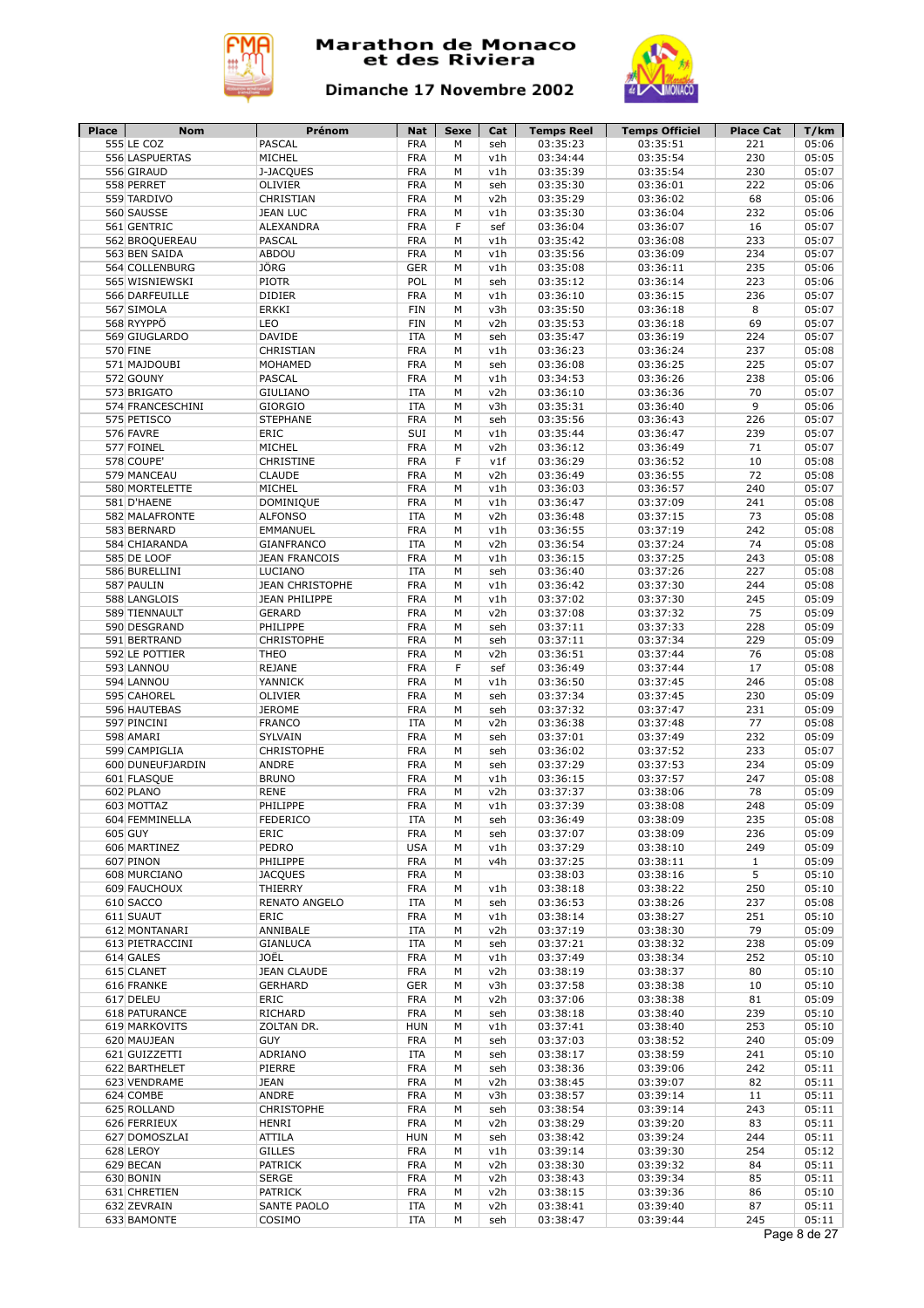



| <b>Place</b> | Nom                            | Prénom             | Nat               | Sexe   | Cat        | <b>Temps Reel</b>    | <b>Temps Officiel</b> | <b>Place Cat</b> | T/km           |
|--------------|--------------------------------|--------------------|-------------------|--------|------------|----------------------|-----------------------|------------------|----------------|
|              | 634 TARDIVO                    | PAOLA              | ITA               | F      | v2f        | 03:38:43             | 03:39:44              | $\mathbf{1}$     | 05:11          |
|              | 635 LEMAIRE                    | PIERRE             | <b>FRA</b>        | M      | seh        | 03:39:10             | 03:39:44              | 246              | 05:12          |
|              | 636 LUNA                       | WILLIAM            | SUI               | M      | v2h        | 03:38:29             | 03:39:47              | 88               | 05:11          |
|              | 637 BERTHOLET                  | VALERIAN           | <b>FRA</b>        | M      | seh        | 03:38:03             | 03:39:56              | 247              | 05:10          |
|              | 638 REGNAUD                    | <b>DIDIER</b>      | <b>FRA</b>        | M      | seh        | 03:39:17             | 03:39:57              | 248              | 05:12          |
|              | 639 DERUMIGNY                  | <b>FREDERIC</b>    | <b>FRA</b>        | М      | seh        | 03:38:52             | 03:40:01              | 249              | 05:11          |
|              | 640 BOINET                     | <b>PASCAL</b>      | <b>FRA</b>        | M      | seh        | 03:38:52             | 03:40:01              | 250              | 05:11          |
|              | 641 GARNERO                    | EMMANUEL           | <b>FRA</b>        | M      | seh        | 03:39:54             | 03:40:11              | 251              | 05:13          |
|              | 642 HUMFELDT                   | <b>KLAUS</b>       | <b>GER</b>        | M      | v2h        | 03:39:31             | 03:40:17              | 89               | 05:12          |
|              | 643 ZOLTAN                     | LASZLO             | <b>HUN</b>        | M      | v1h        | 03:38:56             | 03:40:20              | 255              | 05:11          |
|              | 644 PICHON                     | PHILIPPE           | <b>FRA</b>        | М      | seh        | 03:39:36             | 03:40:25              | 252              | 05:12          |
|              | 645 LIMBACH                    | <b>RODOLPHE</b>    | <b>FRA</b>        | M      | v1h        | 03:39:55             | 03:40:29              | 256              | 05:13          |
|              | 646 LE GLAUNEC                 | <b>CYRILLE</b>     | <b>FRA</b>        | М      | seh        | 03:39:31             | 03:40:31              | 253              | 05:12          |
|              | 647 RIVE                       | DOMINIQUE          | <b>FRA</b>        | M      | v1h        | 03:40:11             | 03:40:32              | 257              | 05:13          |
|              | 648 GRAVIER                    | MICHEL             | <b>FRA</b>        | М      | v1h        | 03:38:48             | 03:40:33              | 258              | 05:11          |
|              | 649 NAVARRO                    | <b>FREDERIC</b>    | <b>FRA</b>        | M      | seh        | 03:39:38             | 03:40:34              | 254              | 05:12          |
|              | 650 JOURDAN                    | <b>STEPHANE</b>    | <b>FRA</b>        | М      | seh        | 03:39:38             | 03:40:34              | 255              | 05:12          |
|              | 651 PESCHEL                    | WERNER             | <b>GER</b>        | М      | v2h        | 03:39:56             | 03:40:36              | 90               | 05:13          |
|              | 652 STASKEVICIUS               | GIEDRIUS           | LIT               | М      | seh        | 03:39:49             | 03:40:38              | 256              | 05:13          |
|              | 652 STASKEVICIUS               | <b>IGNAS</b>       | LIT               | М      | seh        | 03:40:02             | 03:40:38              | 256              | 05:13          |
|              | 654 BARRAUD                    | MARCEL             | <b>FRA</b>        | M      | v3h        |                      |                       | 12               | 05:13          |
|              |                                |                    |                   |        |            | 03:40:13             | 03:40:42              |                  |                |
|              | 655 DI VIRGILIO                | LUIGI              | <b>ITA</b>        | M      | v1h        | 03:39:45             | 03:40:43              | 259              | 05:12          |
|              | 656 ESCARZAGA                  | <b>PASCAL</b>      | <b>FRA</b>        | М      | seh        | 03:40:44             | 03:40:53              | 258              | 05:14          |
|              | 657 MORANDINI                  | <b>BRUNO</b>       | <b>ITA</b>        | M      | v1h        | 03:40:31             | 03:40:54              | 260              | 05:14          |
|              | 658 MONTENEZ                   | <b>MARC</b>        | <b>FRA</b>        | M      | v1h        | 03:40:51             | 03:40:55              | 261              | 05:14          |
|              | 659 DUPIN                      | LAURENT            | <b>FRA</b>        | M      | seh        | 03:40:40             | 03:40:56              | 259              | 05:14          |
|              | 660 MARDUEL                    | <b>BERNARD</b>     | <b>FRA</b>        | M      | v1h        | 03:40:48             | 03:40:58              | 262              | 05:14          |
|              | 661 RAYNAUD                    | <b>GILLES</b>      | <b>FRA</b>        | M      | v1h        | 03:40:15             | 03:41:01              | 263              | 05:13          |
|              | 662 WEHRLE                     | <b>JEAN CLAUDE</b> | <b>FRA</b>        | M      | v1h        | 03:40:37             | 03:41:06              | 264              | 05:14          |
|              | 663 METAIRIE                   | <b>PATRICK</b>     | <b>FRA</b>        | M      | v2h        | 03:40:56             | 03:41:11              | 91               | 05:14          |
|              | 664 STRANZ                     | <b>FREDDY</b>      | <b>FRA</b>        | M      | v1h        | 03:40:37             | 03:41:12              | 265              | 05:14          |
|              | 665 LOEFFLER                   | MARIELINE          | <b>FRA</b>        | F      | sef        | 03:39:29             | 03:41:18              | 18               | 05:12          |
|              | 666 HODAPP                     | <b>PETER</b>       | <b>GER</b>        | M      | v1h        | 03:40:42             | 03:41:21              | 266              | 05:14          |
|              | 667 BODY                       | ERIC               | <b>FRA</b>        | M      | seh        | 03:41:12             | 03:41:26              | 260              | 05:15          |
|              | 668 LE CASTREC                 | <b>REMY</b>        | <b>FRA</b>        | M      | v2h        | 03:40:44             | 03:41:28              | 92               | 05:14          |
|              | 669 MONDINAT                   | PHILIPPE           | <b>FRA</b>        | M      | seh        | 03:41:05             | 03:41:29              | 261              | 05:14          |
|              | 670 ALBERGONI                  | SEVERINO           | <b>ITA</b>        | M      | v2h        | 03:41:02             | 03:41:30              | 93               | 05:14          |
|              | 671 FILLOUX                    | DANIEL             | <b>FRA</b>        | M      | v1h        | 03:40:46             | 03:41:31              | 267              | 05:14          |
|              | 672 PIERROT                    | NATHALIE           | <b>FRA</b>        | F      | sef        | 03:40:14             | 03:41:31              | 19               | 05:13          |
|              |                                | <b>ALAIN</b>       |                   | M      |            |                      |                       | 268              | 05:14          |
|              | 673 PENADES                    |                    | <b>FRA</b>        | M      | v1h        | 03:40:45             | 03:41:36              |                  |                |
|              | 674 RUBAT                      | ERIC               | <b>FRA</b>        |        | v1h        | 03:40:39             | 03:41:39              | 269              | 05:14          |
|              | 675 ROUSSEAU                   | ANDRE              | <b>FRA</b>        | М      | v3h        | 03:40:51             | 03:41:44              | 13               | 05:14          |
|              | 676 DE MONTECLER               | THIBAULT           | <b>FRA</b>        | M      | v1h        | 03:41:20             | 03:41:48              | 270              | 05:15          |
|              | 677 GUILLERME                  | <b>DANIEL</b>      | <b>FRA</b>        | М      | seh        | 03:40:12             | 03:41:50              | 262              | 05:13          |
|              | 678 MERLIN                     | DOMINIQUE          | <b>FRA</b>        | М      | v1h        | 03:41:32             | 03:41:53              | 271              | 05:15          |
|              | 679 MOLINARI                   | LUIGI              | <b>ITA</b>        | М      | v2h        | 03:41:45             | 03:41:56              | 94               | 05:15          |
|              | 680 ALTESBERGER                | <b>ERNST</b>       | AUT               | М      | seh        | 03:39:53             | 03:41:58              | 263              | 05:13          |
|              | 681 MICHENEAU                  | <b>PATRICK</b>     | <b>FRA</b>        | М      | seh        | 03:41:34             | 03:41:58              | 264              | 05:15          |
|              | 682 MARTENS                    | PETRA              | <b>NED</b>        | F      | v1f        | 03:41:50             | 03:42:10              | 11               | 05:15          |
|              | 683 JIMENEZ RAMOS              | <b>FRANCISCO</b>   | <b>ESP</b>        | М      | v1h        | 03:41:25             | 03:42:12              | 272              | 05:15          |
|              | 684 ORAVEC                     | <b>JOSEF</b>       | <b>SVK</b>        | М      | v2h        | 03:40:54             | 03:42:13              | 95               | 05:14          |
|              | 685 GIOANNI                    | <b>JEAN LUC</b>    | <b>FRA</b>        | М      | v2h        | 03:42:02             | 03:42:14              | 96               | 05:16          |
|              | 686 LEPIS                      | <b>JAROSLAV</b>    | <b>SVK</b>        | М      | v2h        | 03:40:55             | 03:42:16              | 97               | 05:14          |
|              | 687 HUTTIER                    | <b>ROLAND</b>      | <b>FRA</b>        | М      | v2h        | 03:40:50             | 03:42:20              | 98               | 05:14          |
|              | 688 TISSI                      | <b>ALESSIO</b>     | <b>ITA</b>        | M      | seh        | 03:41:32             | 03:42:21              | 265              | 05:15          |
|              | 689 BACCHI                     | <b>JACQUES</b>     | FRA               | М      | v2h        | 03:41:03             | 03:42:25              | 99               | 05:14          |
|              | 690 THIERRY                    | CHRISTOPHE         | <b>FRA</b>        | М      | seh        | 03:41:56             | 03:42:28              | 266              | 05:16          |
|              | 691 CAPPEAU                    | MICHEL             | <b>FRA</b>        | М      | v2h        | 03:41:24             | 03:42:32              | 100              | 05:15          |
|              | 692 GUTTENBERGER               | JOSI               | <b>GER</b>        | F      | v1f        | 03:41:44             | 03:42:43              | 12               | 05:15          |
|              | 693 GUTTENBERGER               | <b>JOHANN</b>      | <b>GER</b>        | М      | v1h        | 03:41:44             | 03:42:43              | 273              | 05:15          |
|              |                                |                    |                   |        |            |                      |                       |                  |                |
|              | 694 SEDEJ                      | <b>ROK</b>         | <b>SLO</b>        | М      | seh        | 03:42:28             | 03:42:44              | 267              | 05:16          |
|              | 695 HUNTER                     | <b>HUGH</b>        | <b>GBR</b>        | M      | v1h        | 03:42:48             | 03:42:48              | 274              | 05:17          |
|              | 696 GALSSAIRES                 | PASCAL             | <b>FRA</b>        | М      | v1h        | 03:41:37             | 03:42:49              | 275              | 05:15          |
|              | 697 CAILLAUD                   | <b>HERVE</b>       | <b>FRA</b>        | М      | v1h        | 03:41:47             | 03:42:51              | 276              | 05:15          |
|              | 698 GISCH                      | WOLFGANG           | <b>AUT</b>        | М      | seh        | 03:41:29             | 03:42:52              | 268              | 05:15          |
|              | 699 BARTNIK                    | <b>JEAN MARC</b>   | <b>FRA</b>        | М      | v1h        | 03:41:55             | 03:42:52              | 277              | 05:16          |
|              | 700 CHAPERO                    | <b>JOSE LUIS</b>   | <b>ESP</b>        | М      | seh        | 03:42:19             | 03:42:53              | 269              | 05:16          |
|              | 701 BERTENYI                   | <b>ISTVAN</b>      | <b>HUN</b>        | М      | v2h        | 03:41:03             | 03:42:56              | 101              | 05:14          |
|              | 702 VACHEZ                     | ALAIN              | <b>FRA</b>        | М      | v1h        | 03:42:44             | 03:42:56              | 278              | 05:17          |
|              | 703 FLORIT                     | CHRISTOPHE         | <b>FRA</b>        | М      | seh        | 03:42:47             | 03:42:57              | 270              | 05:17          |
|              | 704 SCHULLER                   | CHRISTINE          | <b>AUT</b>        | F      | sef        | 03:42:37             | 03:42:58              | 20               | 05:17          |
|              | 705 DALK                       | DR. WOLFGANG       | <b>GER</b>        | М      | v3h        | 03:42:38             | 03:43:04              | 14               | 05:17          |
|              | 706 JACQUET                    | <b>ROBERT</b>      | <b>FRA</b>        | М      | v2h        | 03:42:33             | 03:43:06              | 102              | 05:16          |
|              | 707 NEYROLLES                  | EVELYNE            | <b>FRA</b>        | F      | v1f        | 03:42:57             | 03:43:07              | 13               | 05:17          |
|              | 708 MATTEUCCI                  | LUCIANO            | <b>ITA</b>        | М      | v3h        | 03:41:58             | 03:43:07              | 15               | 05:16          |
|              |                                |                    |                   |        |            |                      | 03:43:09              | 14               | 05:17          |
|              |                                |                    |                   |        |            |                      |                       |                  |                |
|              | 709 DAUL                       | LUCIENNE           | <b>FRA</b>        | F      | v1f        | 03:42:56             |                       |                  |                |
|              | 710 CARPENTIER                 | MARCO              | <b>FRA</b>        | M      | v1h        | 03:43:04             | 03:43:11              | 279              | 05:17          |
|              | 711 BENSEBAA<br>712 JURASINSKI | FAOUZI<br>MAREK    | <b>FRA</b><br>GBR | M<br>М | v1h<br>seh | 03:43:05<br>03:41:43 | 03:43:12<br>03:43:16  | 280<br>271       | 05:17<br>05:15 |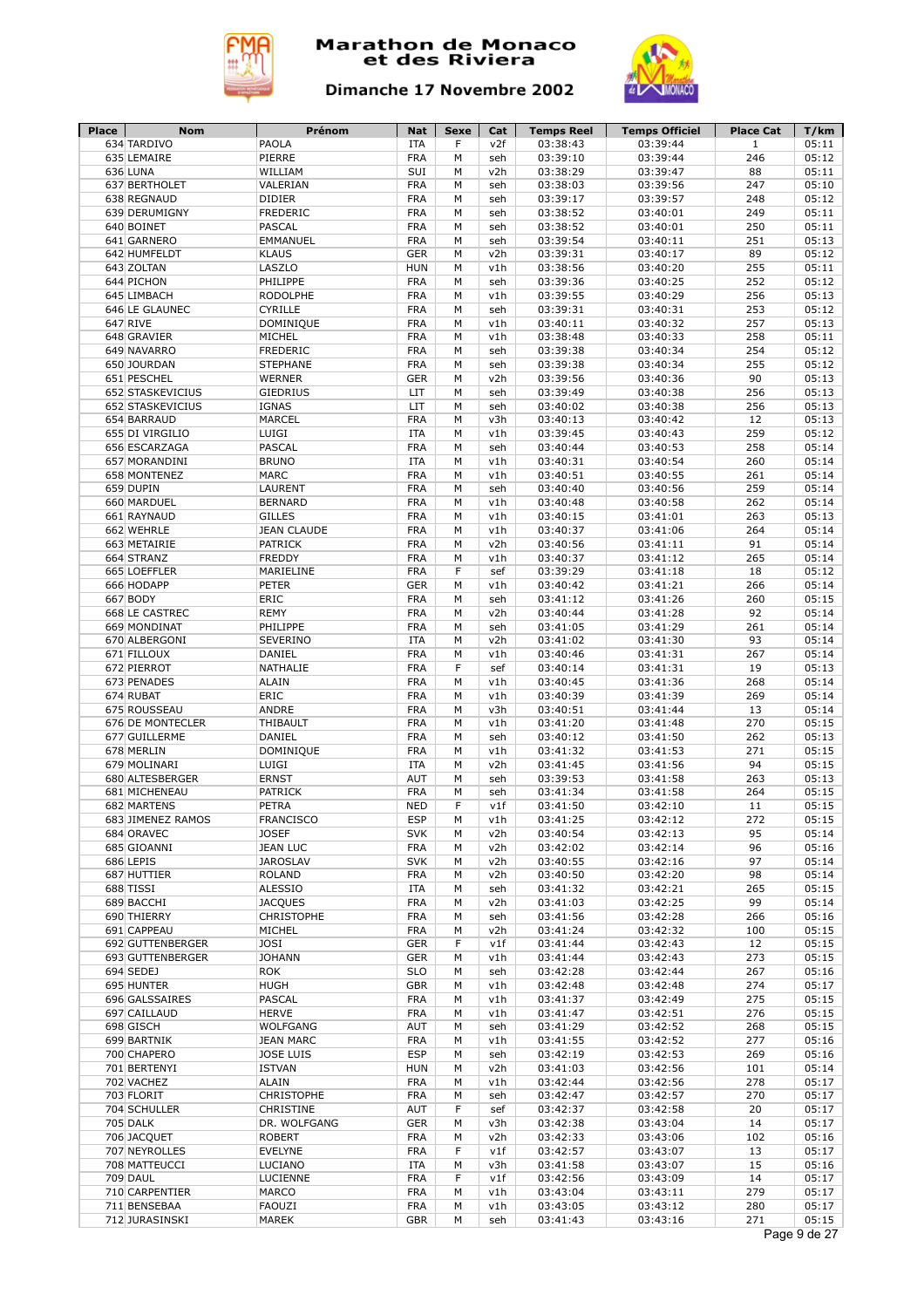



| <b>Place</b> | <b>Nom</b>         | Prénom              | Nat        | Sexe | Cat | <b>Temps Reel</b> | <b>Temps Officiel</b> | <b>Place Cat</b> | T/km          |
|--------------|--------------------|---------------------|------------|------|-----|-------------------|-----------------------|------------------|---------------|
|              | 713 BEAUVIR        | PIERRICK            | <b>FRA</b> | M    | seh | 03:42:48          | 03:43:17              | 272              | 05:17         |
|              | 714 VAN GESSEL     | ROBIN ALEXANDER     | <b>NED</b> | М    | seh | 03:42:21          | 03:43:17              | 273              | 05:16         |
|              | 715 RUBIO          | DANIEL              | <b>FRA</b> | М    | v1h | 03:42:35          | 03:43:20              | 281              | 05:17         |
|              | 716 JAFFRY         | CHRISTIAN           | <b>FRA</b> | М    | v2h | 03:43:07          | 03:43:20              | 103              | 05:17         |
|              | 717 PEEREBOOM      | <b>HANS</b>         | <b>NED</b> | M    | v1h | 03:42:22          | 03:43:24              | 282              | 05:16         |
|              | 718 JOURDAIN       | <b>RENE</b>         | <b>FRA</b> | M    | v2h | 03:41:47          | 03:43:24              | 104              | 05:15         |
|              | 719 HERLEDANT      | <b>JEAN LOUIS</b>   | <b>FRA</b> | M    | v1h | 03:42:52          | 03:43:24              | 283              | 05:17         |
|              | 720 BARDAUX        | LUDOVIC             | <b>FRA</b> | M    | seh | 03:42:18          | 03:43:34              | 274              | 05:16         |
|              | 721 LAFFAY         | MARTIAL             | <b>FRA</b> | M    | v1h | 03:43:25          | 03:43:40              | 284              | 05:18         |
|              | 722 FEDELI         | <b>FABIO</b>        | <b>ITA</b> | M    | seh | 03:41:54          | 03:43:41              | 275              | 05:16         |
|              | 723 PRIWALOW       | <b>ALFRED</b>       | AUT        | M    | v1h | 03:43:04          | 03:43:42              | 285              | 05:17         |
|              | 724 ZEPEDA         | ALEJANDRO           | <b>MEX</b> | M    | v1h | 03:42:20          | 03:43:45              | 286              | 05:16         |
|              | 725 FORTUNE        | <b>CHRISTOPHE</b>   | <b>FRA</b> | M    | v1h | 03:42:36          | 03:43:46              | 287              | 05:17         |
|              | 726 COURTOY        | <b>JEAN MARIE</b>   | <b>BEL</b> | M    | v1h | 03:42:41          | 03:43:47              | 288              | 05:17         |
|              | 727 CAPPEAU        | MAURICE             | <b>FRA</b> | M    | v2h | 03:42:41          | 03:43:48              | 105              | 05:17         |
|              | 728 LAURENT        | <b>DENIS</b>        | <b>FRA</b> | M    | v1h | 03:43:20          | 03:43:50              | 289              | 05:18         |
|              | 729 BERNARD-Brunet | <b>JACKY</b>        | <b>FRA</b> | M    | v1h | 03:42:54          | 03:43:50              | 290              | 05:17         |
|              | 730 MAREST         | <b>JEAN LUC</b>     | <b>FRA</b> | M    | v1h | 03:43:04          | 03:43:52              | 291              | 05:17         |
|              | 731 FAYE           | <b>SERGE</b>        | <b>FRA</b> | M    | v1h | 03:43:21          | 03:43:57              | 292              | 05:18         |
|              | 732 NAPOLITANO     | <b>VINCENZO</b>     | <b>ITA</b> | M    | v1h | 03:43:30          | 03:44:00              | 293              | 05:18         |
|              | 733 SPANNACCINI    | <b>BRUNO</b>        | <b>FRA</b> | М    | seh | 03:42:23          | 03:44:05              | 276              | 05:16         |
|              | 734 BUSSON         | <b>PATRICK</b>      | <b>FRA</b> | M    | v1h | 03:43:27          | 03:44:10              | 294              | 05:18         |
|              | 735 COLIN          | <b>PATRICK</b>      | <b>FRA</b> | М    | v1h | 03:42:26          | 03:44:14              | 295              | 05:16         |
|              |                    |                     |            |      |     |                   |                       |                  |               |
|              | 736 DI CERBO       | COSIMO              | <b>ITA</b> | M    | v1h | 03:43:06          | 03:44:18              | 296              | 05:17         |
|              | 737 BOILEAU        | REMI                | <b>FRA</b> | M    | v1h | 03:43:33          | 03:44:18              | 297              | 05:18         |
|              | 738 BOURDAIS       | <b>JEAN LUC</b>     | <b>FRA</b> | M    | v1h | 03:43:41          | 03:44:20              | 298              | 05:18         |
|              | 739 BRÜNING        | OLAF                | <b>GER</b> | М    | seh | 03:43:32          | 03:44:21              | 277              | 05:18         |
|              | 740 ERNULT         | REMI                | <b>FRA</b> | М    | v1h | 03:44:17          | 03:44:23              | 299              | 05:19         |
|              | 741 LARICCIA       | <b>LUCA</b>         | <b>ITA</b> | М    | seh | 03:43:35          | 03:44:30              | 278              | 05:18         |
|              | 742 ZANETTI        | <b>ALESSANDRO</b>   | <b>ITA</b> | M    | v1h | 03:43:45          | 03:44:32              | 300              | 05:18         |
|              | 743 LADAS          | <b>DAVID</b>        | <b>FRA</b> | M    | seh | 03:43:31          | 03:44:33              | 279              | 05:18         |
|              | 744 ARNOULT        | <b>JEAN YVES</b>    | <b>FRA</b> | M    | v1h | 03:43:47          | 03:44:38              | 301              | 05:18         |
|              | 745 DERRIEN        | <b>FERNAND</b>      | <b>FRA</b> | M    | v2h | 03:43:41          | 03:44:39              | 106              | 05:18         |
|              | 746 KUKUCSKA       | <b>ISTVAN</b>       | <b>HUN</b> | M    | seh | 03:44:29          | 03:44:40              | 280              | 05:19         |
|              | 747 COGNET         | MARIE CLAIRE        | <b>FRA</b> | F    | sef | 03:43:48          | 03:44:43              | 21               | 05:18         |
|              | 748 LARGEN         | <b>RAYNALD</b>      | <b>FRA</b> | M    | seh | 03:44:20          | 03:44:43              | 281              | 05:19         |
|              | 749 BUISSON-DEBON  | PATRICK             | <b>FRA</b> | M    | v1h | 03:44:31          | 03:44:45              | 302              | 05:19         |
|              | 750 PEREZ          | <b>JOEL</b>         | <b>FRA</b> | M    | v1h | 03:43:57          | 03:44:48              | 303              | 05:18         |
|              | 751 COLIN          | <b>GERARD</b>       | <b>FRA</b> | M    | v1h | 03:44:28          | 03:44:48              | 304              | 05:19         |
|              | 752 DESPLEBIN      | <b>PASCAL</b>       | <b>FRA</b> | M    | v1h | 03:43:34          | 03:44:56              | 305              | 05:18         |
|              | 753 GIRARD         | <b>GUY</b>          | <b>FRA</b> | М    | v1h | 03:44:12          | 03:44:56              | 306              | 05:19         |
|              | 754 GREENAWAY      | IAN                 | <b>GBR</b> | M    | seh | 03:43:32          | 03:44:57              | 282              | 05:18         |
|              | 755 FREUND         | <b>BERNARD</b>      | <b>FRA</b> | M    |     |                   | 03:44:57              | 307              | 05:19         |
|              |                    | <b>PATRICK</b>      |            |      | v1h | 03:44:14          |                       |                  |               |
|              | 756 MARTINEZ       |                     | <b>FRA</b> | M    | v1h | 03:44:37          | 03:44:59              | 308              | 05:19         |
|              | 757 BAKANY         | <b>ANDRAS</b>       | <b>HUN</b> | M    | v2h | 03:44:16          | 03:45:01              | 107              | 05:19         |
|              | 758 ECHIRPEAU      | <b>LAURENCE</b>     | <b>FRA</b> | F    | v1f | 03:43:58          | 03:45:03              | 15               | 05:18         |
|              | 759 ALOJZ          | <b>KLANECEK</b>     | <b>SLO</b> | M    | v1h | 03:44:53          | 03:45:09              | 309              | 05:20         |
|              | 760 LAVOUX         | ERIC                | <b>FRA</b> | M    | seh | 03:43:36          | 03:45:09              | 283              | 05:18         |
|              | 761 LIAIGRE        | <b>FRANCK</b>       | <b>FRA</b> | M    | seh | 03:44:51          | 03:45:23              | 284              | 05:20         |
|              | 762 LARRIEU        | <b>BERNARD</b>      | <b>FRA</b> | М    | v1h | 03:44:52          | 03:45:23              | 310              | 05:20         |
|              | 763 MARTINY        | <b>STEPHANE</b>     | <b>FRA</b> | м    | esp | 03:44:45          | 03:45:24              | $\overline{4}$   | 05:20         |
|              | <b>764 DAUL</b>    | ALAIN               | <b>FRA</b> | М    | v1h | 03:45:16          | 03:45:28              | 311              | 05:20         |
|              | 765 HUSSENOT       | <b>JEAN PASCAL</b>  | <b>FRA</b> | М    | seh | 03:43:58          | 03:45:31              | 285              | 05:18         |
|              | 766 CHEVALLEY      | CHRISTIAN           | SUI        | М    | v1h | 03:44:17          | 03:45:32              | 312              | 05:19         |
|              | 767 CABUZEL        | <b>DIDIER</b>       | <b>FRA</b> | М    | v1h | 03:45:16          | 03:45:32              | 313              | 05:20         |
|              | 768 DUBUCQUOY      | <b>JEAN PIERRE</b>  | <b>FRA</b> | М    | seh | 03:45:18          | 03:45:32              | 286              | 05:20         |
|              | 769 GRIMALDI       | PATRICK             | <b>FRA</b> | М    | v1h | 03:44:39          | 03:45:40              | 314              | 05:19         |
|              | 770 BOCCIARELLI    | LIONEL              | <b>FRA</b> | М    | v1h | 03:44:12          | 03:45:44              | 315              | 05:19         |
|              | 771 GAFFIOT        | <b>VINCENT</b>      | <b>FRA</b> | М    | seh | 03:45:03          | 03:45:46              | 287              | 05:20         |
|              | 772 LICCIA         | MURIELLE            | <b>FRA</b> | F    | v1f | 03:45:23          | 03:45:47              | 16               | 05:20         |
|              | 773 SOUCHE         | LOUIS               | <b>FRA</b> | М    | v2h | 03:45:45          | 03:45:55              | 108              | 05:21         |
|              | 774 TRESO          | <b>GABOR</b>        | <b>HUN</b> | М    | seh | 03:45:23          | 03:45:56              | 288              | 05:20         |
|              | 775 VIINIKKA       | <b>JOUNI</b>        | FIN        | М    | seh | 03:45:21          | 03:45:58              | 289              | 05:20         |
|              | 776 SEBASTIEN      | <b>GUY</b>          | <b>FRA</b> | М    | seh | 03:44:51          | 03:46:01              | 290              | 05:20         |
|              |                    | <b>CHRIS</b>        | <b>AUS</b> |      |     |                   |                       |                  | 05:20         |
|              | 777 MEAD           |                     |            | М    | v1h | 03:44:47          | 03:46:05              | 316              |               |
|              | 778 LAVAGNA        | CHRISTIAN           | <b>FRA</b> | М    | seh | 03:45:23          | 03:46:11              | 291              | 05:20         |
|              | 779 GERONIMI       | <b>JEAN JACQUES</b> | <b>FRA</b> | М    | v1h | 03:45:06          | 03:46:13              | 317              | 05:20         |
|              | 779 TRELLU         | <b>MARC</b>         | <b>FRA</b> | М    | seh | 03:45:23          | 03:46:13              | 292              | 05:20         |
|              | 781 LERIGET        | <b>BERNARD</b>      | <b>FRA</b> | М    | v2h | 03:45:18          | 03:46:13              | 109              | 05:20         |
|              | 782 LEIFELD        | <b>BERNO</b>        | <b>GER</b> | М    | v3h | 03:45:36          | 03:46:14              | 16               | 05:21         |
|              | 783 DE BOER        | ONNE                | <b>NED</b> | М    | v1h | 03:45:46          | 03:46:15              | 318              | 05:21         |
|              | 784 HAANSTRA       | LIEUWE              | <b>NED</b> | М    | v1h | 03:44:55          | 03:46:17              | 319              | 05:20         |
|              | 785 DI GIOIA       | ANNUNZIO            | ITA        | М    | seh | 03:46:01          | 03:46:24              | 293              | 05:21         |
|              | 786 DELPECH        | NELLY               | <b>FRA</b> | F    | v2f | 03:45:17          | 03:46:27              | $\overline{2}$   | 05:20         |
|              | 787 DE GASPER      | <b>ALBERTO</b>      | ITA        | М    | v2h | 03:45:47          | 03:46:32              | 110              | 05:21         |
|              | 788 SAULET         | <b>RENE</b>         | <b>FRA</b> | М    | v2h | 03:45:11          | 03:46:35              | 111              | 05:20         |
|              | 789 DAPREMONT      | <b>GERARD</b>       | <b>FRA</b> | М    | v2h | 03:45:05          | 03:46:36              | 112              | 05:20         |
|              | 790 COUPEZ         | <b>DIANE</b>        | <b>FRA</b> | F    | v1f | 03:45:39          | 03:46:40              | 17               | 05:21         |
|              | 791 SPROTT         | YODI                | <b>GBR</b> | М    | seh | 03:46:09          | 03:46:42              | 294              | 05:22         |
|              |                    |                     |            |      |     |                   |                       |                  | Page 10 de 27 |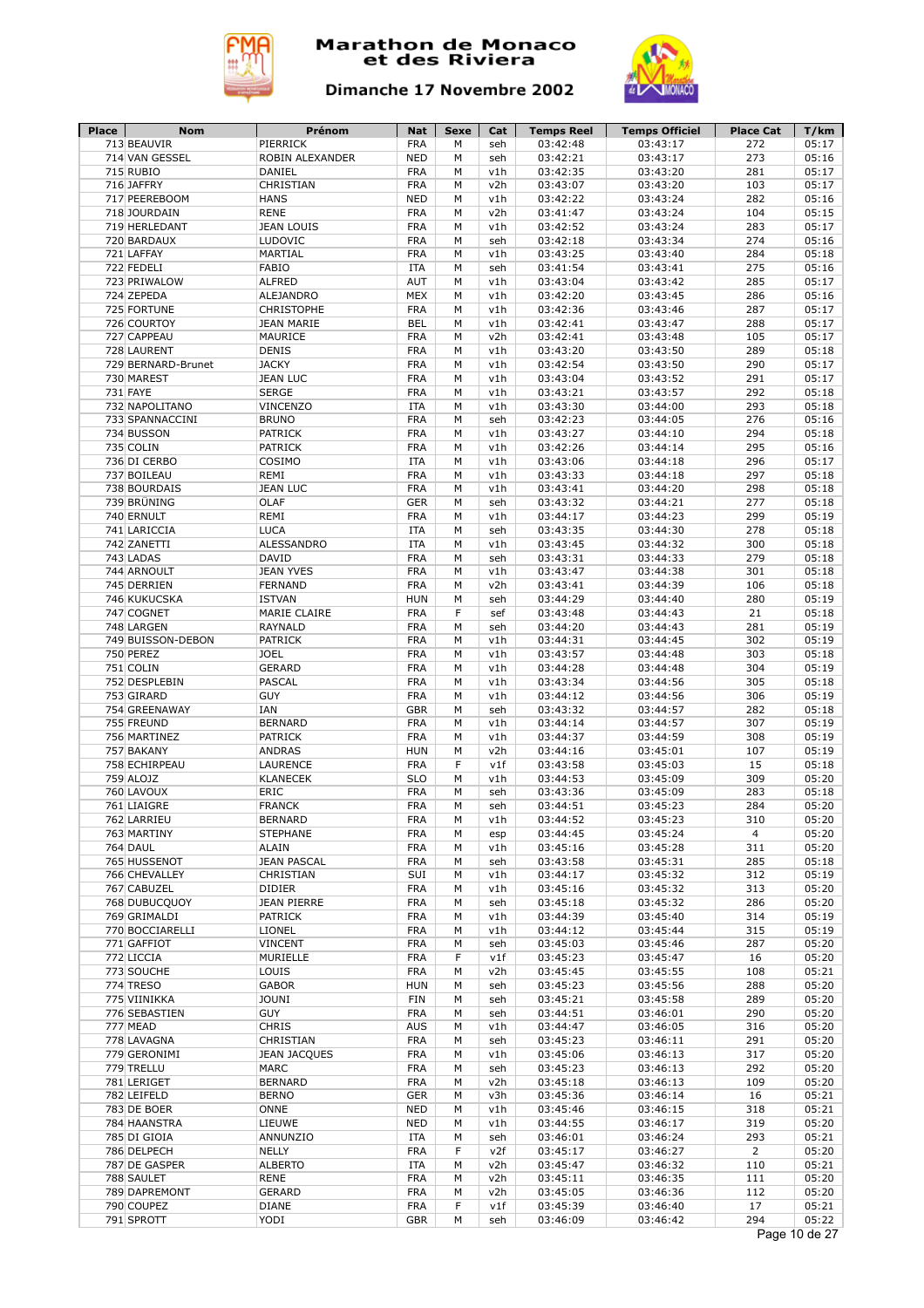



| Place | Nom                            | Prénom                          | Nat                      | Sexe   | Cat        | <b>Temps Reel</b>    | <b>Temps Officiel</b> | <b>Place Cat</b> | T/km                   |
|-------|--------------------------------|---------------------------------|--------------------------|--------|------------|----------------------|-----------------------|------------------|------------------------|
|       | 792 ANDREY                     | <b>ELISABETH</b>                | SUI                      | F      | v1f        | 03:46:01             | 03:46:43              | 18               | 05:21                  |
|       | 793 BLANCHARD<br>794 BUONOCORE | RAPHAEL<br><b>VITO</b>          | <b>FRA</b><br><b>ITA</b> | M<br>M | seh<br>v1h | 03:46:25<br>03:45:56 | 03:46:46<br>03:46:46  | 295<br>320       | 05:22<br>05:21         |
|       | 795 GUARDINI                   | <b>FRANCESCO</b>                | <b>ITA</b>               | M      | v2h        | 03:45:52             | 03:46:49              | 113              | 05:21                  |
|       | 796 GRUYER                     | WILFRIED                        | <b>FRA</b>               | M      | seh        | 03:46:21             | 03:46:55              | 296              | 05:22                  |
|       | 797 VOJTICKO                   | <b>ANTON</b>                    | <b>SVK</b>               | М      | v2h        | 03:45:35             | 03:46:56              | 114              | 05:21                  |
|       | 798 GUETTLER                   | <b>BARRY</b>                    | <b>USA</b>               | M      | seh        | 03:46:19             | 03:46:58              | 297              | 05:22                  |
|       | 799 UBASSY                     | MYRIAM                          | <b>FRA</b>               | F      | v1f        | 03:46:14             | 03:46:59              | 19               | 05:22                  |
|       | 800 BAGNIS                     | <b>ANTOINE</b>                  | <b>FRA</b>               | M      | v1h        | 03:46:31             | 03:47:06              | 321              | 05:22                  |
|       | 801 LESLEY                     | <b>DAVID</b>                    | <b>GBR</b>               | M      | v2h        | 03:46:30             | 03:47:10              | 115              | 05:22                  |
|       | 802 HANGL                      | MAROI                           | AUT                      | М      | seh        | 03:45:29             | 03:47:11              | 298              | 05:21                  |
|       | 803 GIULIANO                   | <b>GIORGIO</b>                  | <b>ITA</b>               | M      | seh        | 03:45:35             | 03:47:16              | 299              | 05:21                  |
|       | 804 CLEMENT                    | <b>DAVID</b>                    | <b>FRA</b>               | М      | seh        | 03:46:19             | 03:47:17              | 300              | 05:22                  |
|       | 805 ZINGARETTI                 | EMILIO                          | <b>ITA</b>               | M      | v3h        | 03:46:12             | 03:47:20              | 17               | 05:22                  |
|       | 806 COUTEL                     | <b>JEAN LOUIS</b>               | <b>FRA</b>               | M      | v1h        | 03:46:09             | 03:47:21              | 322              | 05:22                  |
|       | 807 AUDOLY                     | <b>OLIVIER</b>                  | <b>FRA</b>               | M      | v1h        | 03:46:34             | 03:47:25              | 323              | 05:22                  |
|       | 808 GALIMBERTI                 | <b>ANDREA</b>                   | <b>ITA</b>               | M      | v1h        | 03:45:28             | 03:47:35              | 324              | 05:21                  |
|       | 809 HUGON                      | <b>REGIS</b>                    | <b>FRA</b>               | М      | v2h        | 03:46:40             | 03:47:37              | 116              | 05:22                  |
|       | 810 DESJARDINS                 | PATRICK                         | <b>FRA</b>               | М      | seh        | 03:46:32             | 03:47:38              | 301              | 05:22                  |
|       | 811 CORVEE                     | PHILIPPE                        | <b>FRA</b>               | M      | v1h        | 03:46:59             | 03:47:42              | 325              | 05:23                  |
|       | 812 ROB                        | <b>PASCAL</b>                   | <b>LUX</b>               | M      | v1h        | 03:46:05             | 03:47:43              | 326              | 05:21                  |
|       | 813 FIEDLER                    | CARLO                           | <b>LUX</b>               | М      | v1h        | 03:46:06             | 03:47:43              | 327              | 05:22                  |
|       | 814 DEJTER                     | PATRICK                         | <b>FRA</b>               | М      | v1h        | 03:47:02             | 03:47:49              | 328              | 05:23                  |
|       | 815 LENTINO                    | <b>REMO</b>                     | <b>ITA</b>               | М      | seh        | 03:47:32             | 03:48:07              | 302              | 05:24                  |
|       | 816 CAUSSE'                    | <b>JEAN</b>                     | <b>FRA</b>               | M      | v3h        | 03:47:16             | 03:48:08              | 18               | 05:23                  |
|       | 817 AMAND                      | <b>CLAUDE</b>                   | <b>FRA</b>               | M      | v1h        | 03:47:28             | 03:48:10              | 329              | 05:23                  |
|       | 818 CORELLI                    | <b>HERVE</b>                    | <b>FRA</b>               | M      | v1h        | 03:46:48             | 03:48:11              | 330              | 05:22                  |
|       | 819 SVEDLUND                   | OVE                             | SWE                      | M      | v2h        | 03:48:07             | 03:48:13              | 117              | 05:24                  |
|       | 820 BORDET                     | <b>ROLAND</b>                   | <b>FRA</b>               | M      | seh        | 03:47:47             | 03:48:13              | 303              | 05:24                  |
|       | 821 FIRTH                      | <b>ALISTAIR</b>                 | <b>RSA</b>               | н      |            | 03:47:01             | 03:48:14              | 6                | 05:23                  |
|       | 822 CREGUT                     | <b>JOEL</b>                     | <b>FRA</b>               | M      | v1h        | 03:47:17             | 03:48:15              | 331              | 05:23                  |
|       | 823 TOMAIUOLO                  | <b>MATTEO</b>                   | <b>ITA</b>               | M      | v2h        | 03:48:05             | 03:48:18              | 118              | 05:24                  |
|       | 824 VERMAAS                    | TIJMEN                          | <b>NED</b>               | M      | v1h        | 03:47:41             | 03:48:23              | 332              | 05:24                  |
|       | 825 ALLEN                      | <b>RODNEY</b>                   | <b>GBR</b>               | M      | v3h        | 03:47:43             | 03:48:25              | 19               | 05:24                  |
|       | 826 PERLETTI                   | LUCIANO                         | ITA                      | M      | v2h        | 03:48:00             | 03:48:32              | 119              | 05:24                  |
|       | 827 CHASSAGNE                  | <b>JEAN CALUDE</b>              | <b>FRA</b>               | M      | v1h        | 03:47:40             | 03:48:34              | 333              | 05:24                  |
|       | 828 MILLE                      | <b>DIDIER</b>                   | <b>FRA</b>               | M      | v1h        | 03:47:35             | 03:48:36              | 334              | 05:24                  |
|       | 829 JIOLLENT                   | <b>PATRICK</b>                  | <b>FRA</b>               | M      | v1h        | 03:47:56             | 03:48:38              | 335              | 05:24                  |
|       | 830 DESMURS                    | <b>JEAN LOUIS</b><br><b>GUY</b> | <b>FRA</b><br><b>FRA</b> | M<br>M | v2h<br>v1h | 03:47:41<br>03:47:40 | 03:48:38<br>03:48:39  | 120<br>336       | 05:24<br>05:24         |
|       | 831 SCHUTTER<br>832 FAINT      | <b>JUDY</b>                     | <b>GBR</b>               | F      | v1f        | 03:48:22             | 03:48:39              | 20               | 05:25                  |
|       | 833 NICOLI                     | <b>LUCA</b>                     | <b>ITA</b>               | М      | seh        | 03:48:05             | 03:48:41              | 304              | 05:24                  |
|       | 834 MALAGOLI                   | <b>ENRICO</b>                   | <b>ITA</b>               | M      | v1h        | 03:47:55             | 03:48:42              | 337              | 05:24                  |
|       | 835 PONSET                     | OLIVIER                         | <b>FRA</b>               | М      | v1h        | 03:48:32             | 03:48:43              | 338              | 05:25                  |
|       | 836 SALOME                     | <b>HUGUES</b>                   | <b>FRA</b>               | М      | seh        | 03:47:15             | 03:48:44              | 305              | 05:23                  |
|       | 837 CABRERA                    | LAURENT                         | <b>FRA</b>               | М      | seh        | 03:46:48             | 03:48:46              | 306              | 05:23                  |
|       | 838 KRAJNIK                    | <b>BRANE</b>                    | <b>SLO</b>               | М      | v1h        | 03:47:13             | 03:48:48              | 339              | 05:23                  |
|       | 839 PELIGRA                    | CARMELO                         | <b>ITA</b>               | M      | v2h        | 03:48:29             | 03:48:51              | 121              | 05:25                  |
|       | 840 SOTIN                      | <b>ALAIN</b>                    | <b>FRA</b>               | M      | v2h        | 03:48:32             | 03:48:58              | 122              | 05:25                  |
|       | 841 LAURENT                    | <b>RODOLPHE</b>                 | <b>FRA</b>               | М      | seh        | 03:48:45             | 03:49:06              | 307              | 05:25                  |
|       | 842 MILLON                     | JEAN-MARIE                      | <b>FRA</b>               | М      | v1h        | 03:48:30             | 03:49:08              | 340              | 05:25                  |
|       | 843 PONTOUT                    | LAURENT                         | <b>FRA</b>               | М      | v1h        | 03:48:57             | 03:49:10              | 341              | 05:26                  |
|       | 844 MARCHIONE                  | ANGELO                          | <b>ITA</b>               | М      | v2h        | 03:48:41             | 03:49:12              | 123              | 05:25                  |
|       | 845 PETRONE                    | VINCENZO                        | ITA                      | М      | seh        | 03:48:48             | 03:49:13              | 308              | 05:25                  |
|       | 846 PAUTET                     | <b>JEAN DAVID</b>               | <b>FRA</b>               | M      | seh        | 03:47:28             | 03:49:20              | 309              | 05:23                  |
|       | 847 TEGLIA                     | Christophe                      | <b>FRA</b>               | М      | seh        | 03:47:51             | 03:49:27              | 310              | 05:24                  |
|       | 848 ROQUES                     | <b>FRANCIS</b>                  | <b>FRA</b>               | М      | v1h        | 03:49:12             | 03:49:33              | 342              | 05:26                  |
|       | 849 FISCHER                    | <b>BERNHARD</b>                 | SUI                      | М      | v2h        | 03:48:33             | 03:49:38              | 124              | 05:25                  |
|       | 850 OLIVIER                    | <b>JEROME</b>                   | <b>FRA</b>               | М      | seh        | 03:47:47             | 03:49:38              | 311              | 05:24                  |
|       | 851 LAMATSCH                   | <b>JANOS</b>                    | <b>HUN</b>               | М      | v2h        | 03:49:40             | 03:49:40              | 125              | 05:27                  |
|       | 852 CANO                       | OLIVIER                         | <b>FRA</b>               | М      | seh        | 03:49:15             | 03:49:41              | 312              | 05:26                  |
|       | 853 NAYL                       | <b>DIDIER</b>                   | <b>FRA</b>               | M      | v1h        | 03:47:54             | 03:49:42              | 343              | 05:24                  |
|       | 854 TIBOR                      | <b>JAKAB</b>                    | <b>HUN</b>               | М      | v1h        | 03:49:27             | 03:49:44              | 344              | 05:26                  |
|       | 855 BISBE                      | CARLES                          | <b>ESP</b>               | М      | v1h        | 03:48:55             | 03:49:46              | 345              | 05:26                  |
|       | 856 GARCIA                     | YESENIA                         | <b>USA</b>               | F      | sef        | 03:48:33             | 03:49:48              | 22               | 05:25                  |
|       | 857 JEANGUYOT                  | THIERRY                         | <b>FRA</b>               | М      | v1h        | 03:49:10             | 03:49:49              | 346              | 05:26                  |
|       | 858 NATIS                      | DIDIER                          | <b>FRA</b>               | М      | v2h        | 03:49:11             | 03:49:55              | 126              | 05:26                  |
|       | 859 PERRIER                    | JEAN-PAUL                       | <b>FRA</b>               | М      | v1h        | 03:48:57             | 03:49:59              | 347              | 05:26                  |
|       | 860 WINTHER                    | MICHAELA                        | <b>DEN</b>               | F      | sef        | 03:48:50             | 03:50:01              | 23               | 05:25                  |
|       | 861 PASQUIOU                   | PHILIPPE                        | <b>FRA</b>               | М      | seh        | 03:49:33             | 03:50:03              | 313              | 05:26                  |
|       | 862 GENZ                       | <b>PETER</b>                    | <b>GER</b>               | М      | v1h        | 03:49:01             | 03:50:05              | 348              | 05:26                  |
|       | 863 LACOSTE                    | <b>FREDERIC</b>                 | <b>FRA</b>               | М      | v2h        | 03:49:06             | 03:50:11              | 127              | 05:26                  |
|       | 864 MAGDALOU                   | ANDRE                           | <b>FRA</b>               | М      | v3h        | 03:49:58             | 03:50:14              | 20               | 05:27                  |
|       | 865 PONTINI                    | MASSIMO                         | <b>ITA</b>               | М      | v2h        | 03:48:39             | 03:50:18              | 128              | 05:25                  |
|       | 866 DANDRIA                    | <b>HENRI</b>                    | <b>FRA</b>               | М      | v2h        | 03:48:29             | 03:50:20              | 129              | 05:25                  |
|       | 867 MÜNZER                     | AXEL                            | <b>GER</b>               | М      | v2h        | 03:50:11             | 03:50:22              | 130              | 05:27                  |
|       | 868 GIERSZEWSKI                | CHRISTIAN                       | AUT                      | М      | seh        | 03:48:06             | 03:50:25              | 314              | 05:24                  |
|       | 869 HELOT                      | <b>JACQUES</b>                  | <b>FRA</b>               | М      | seh        | 03:49:02             | 03:50:26              | 315              | 05:26                  |
|       | 870 NOEL                       | VERONIQUE                       | SUI                      | F      | sef        | 03:49:15             | 03:50:29              | 24               | 05:26<br>Page 11 de 27 |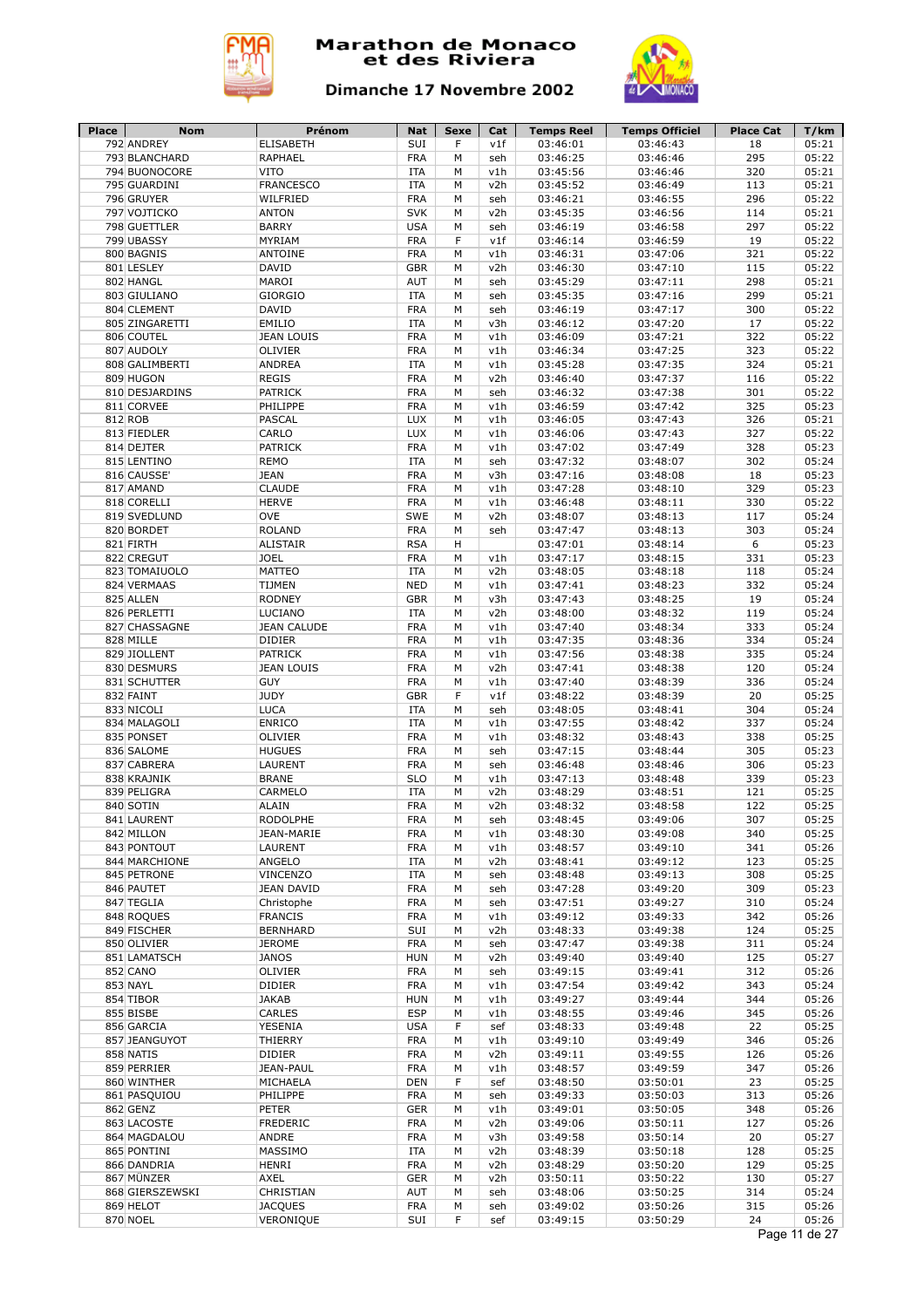



| <b>Place</b> | <b>Nom</b>                       | Prénom                         | <b>Nat</b>               | Sexe   | Cat        | <b>Temps Reel</b>    | <b>Temps Officiel</b> | <b>Place Cat</b> | T/km           |
|--------------|----------------------------------|--------------------------------|--------------------------|--------|------------|----------------------|-----------------------|------------------|----------------|
|              | 871 GENEVAZ<br>872 BOZZI GROSSO  | CLAUDINE<br>ERIC               | SUI<br><b>FRA</b>        | F<br>M | v1f<br>seh | 03:49:18<br>03:50:13 | 03:50:30<br>03:50:33  | 21<br>316        | 05:26<br>05:27 |
|              | 873 LAIN                         | PIERRE                         | <b>FRA</b>               | M      | v1h        | 03:50:00             | 03:50:38              | 349              | 05:27          |
|              | 874 MASUO                        | <b>KEN</b>                     | <b>JAP</b>               | M      | v1h        | 03:49:24             | 03:50:41              | 350              | 05:26          |
|              | 875 BILON                        | <b>CLEMENT</b>                 | <b>FRA</b>               | M      | v1h        | 03:50:08             | 03:50:44              | 351              | 05:27          |
|              | 876 GUILLEMIN                    | <b>JEAN</b>                    | <b>FRA</b>               | M      | v2h        | 03:48:52             | 03:50:47              | 131              | 05:25          |
|              | 877 NASH                         | MICHAEL                        | <b>USA</b>               | н      |            | 03:50:23             | 03:50:48              | $\overline{7}$   | 05:28          |
|              | 878 HURTEAUX                     | PIERRE                         | <b>FRA</b>               | M      | v2h        | 03:50:12             | 03:50:50              | 132              | 05:27          |
|              | 879 DUCOUT                       | <b>JACQUES</b>                 | <b>FRA</b>               | M      | v1h        | 03:50:26             | 03:50:52              | 352              | 05:28          |
|              | 880 HENDRIKS                     | <b>HANNY</b>                   | <b>NED</b>               | F      | sef        | 03:49:40             | 03:50:54              | 25               | 05:27          |
|              | 881 BERNIER                      | <b>NOEL</b>                    | <b>FRA</b>               | М      | v1h        | 03:49:37             | 03:50:59              | 353              | 05:27          |
|              | 882 VON ALLMEN                   | <b>FRITZ</b>                   | SUI                      | M      | v1h        | 03:50:22             | 03:51:03              | 354              | 05:28          |
|              | 883 FOUBERT                      | <b>ANNE MARIE</b>              | <b>FRA</b>               | F      | v1f        | 03:50:15             | 03:51:11              | 22               | 05:27          |
|              | 884 LINZBICHLER                  | <b>HELMUT</b>                  | <b>AUT</b>               | M      | v3h        | 03:51:10             | 03:51:13              | 21               | 05:29          |
|              | 885 BLOCHER                      | <b>GERHARD</b>                 | <b>GER</b>               | М      | v2h        | 03:50:54             | 03:51:13              | 133              | 05:28          |
|              | 886 SIMIONI                      | LAURA                          | <b>ITA</b>               | F      | sef        | 03:49:41             | 03:51:16              | 26               | 05:27          |
|              | 887 MARTEAU                      | PHILIPPE                       | <b>FRA</b>               | M      | seh        | 03:49:32             | 03:51:16              | 317              | 05:26          |
|              | 888 VIITASAARI                   | HENRIIKA                       | <b>FIN</b>               | F      | sef        | 03:50:25             | 03:51:17              | 27               | 05:28          |
|              | 889 TUGYI                        | IMRE                           | <b>HUN</b>               | М      | seh        | 03:49:32             | 03:51:18              | 318              | 05:26          |
|              | 890 ZAGERS                       | <b>CHRISTOPH</b>               | <b>BEL</b>               | М      | seh        | 03:51:07             | 03:51:21              | 319              | 05:29          |
|              | 891 DELORY                       | <b>BRUNO</b>                   | <b>FRA</b>               | M      | v1h        | 03:50:44             | 03:51:35              | 355              | 05:28          |
|              | 892 WOYUDE                       | <b>ANDREAS</b>                 | <b>GER</b>               | M      | seh        | 03:50:16             | 03:51:36              | 320              | 05:27          |
|              | 893 MORELLI                      | MASSIMILIANO                   | <b>ITA</b>               | M      | seh        | 03:49:51             | 03:51:38              | 321              | 05:27          |
|              | 894 NAPOLI                       | <b>BENIAMINO</b><br>LASZLO     | <b>ITA</b>               | M<br>M | v2h        | 03:49:53             | 03:51:38              | 134<br>135       | 05:27          |
|              | 895 GYULAI<br>896 MUR            |                                | <b>HUN</b>               | M      | v2h        | 03:50:07             | 03:51:40              |                  | 05:27          |
|              |                                  | <b>RAYMOND</b><br><b>DAVID</b> | <b>FRA</b><br><b>ESP</b> | M      | v2h        | 03:51:30<br>03:50:09 | 03:51:47              | 136              | 05:29          |
|              | 897 POVEDA PRIETO<br>898 KABAMBA | <b>JOJO</b>                    | <b>GER</b>               | M      | seh<br>seh | 03:51:10             | 03:51:51<br>03:51:57  | 322<br>323       | 05:27<br>05:29 |
|              | 899 MIKLIC                       | MIRKO                          | <b>SLO</b>               | M      | seh        | 03:51:46             | 03:52:01              | 324              | 05:30          |
|              | 900 WANDL                        | <b>PETER</b>                   | AUT                      | M      | v1h        | 03:51:41             | 03:52:09              | 356              | 05:29          |
|              | 901 MARCHIS MOUREN               | <b>CHRISTOPHE</b>              | <b>FRA</b>               | M      | v1h        | 03:51:33             | 03:52:13              | 357              | 05:29          |
|              | 902 GUIMARD                      | <b>EDITH</b>                   | <b>FRA</b>               | F      | v1f        | 03:51:16             | 03:52:25              | 23               | 05:29          |
|              | 903 GUIMARD                      | <b>DOMINIQUE</b>               | <b>FRA</b>               | M      | v1h        | 03:51:17             | 03:52:26              | 358              | 05:29          |
|              | 904 CAUSSE                       | <b>ROBERT</b>                  | <b>FRA</b>               | M      | v3h        | 03:51:13             | 03:52:29              | 22               | 05:29          |
|              | 905 RASTOLDO                     | PHILIPPE                       | <b>FRA</b>               | M      | seh        | 03:51:37             | 03:52:31              | 325              | 05:29          |
|              | 906 CARRETERO                    | <b>CLAUDE</b>                  | <b>FRA</b>               | M      | v2h        | 03:52:28             | 03:52:31              | 137              | 05:31          |
|              | 907 KUPPERS                      | <b>MAARTEN</b>                 | <b>NED</b>               | М      | seh        | 03:51:06             | 03:52:32              | 326              | 05:29          |
|              | 908 MARMIER                      | <b>JEAN CLAUDE</b>             | <b>FRA</b>               | М      | v3h        | 03:52:15             | 03:52:34              | 23               | 05:30          |
|              | 909 RIPOLL                       | ROMAIN                         | <b>FRA</b>               | M      | esp        | 03:51:36             | 03:52:35              | 5                | 05:29          |
|              | 910 BUISSON                      | <b>PATRICK</b>                 | <b>FRA</b>               | M      | v1h        | 03:52:31             | 03:52:36              | 359              | 05:31          |
|              | 911 APARICIO                     | <b>JEAN RAYMOND</b>            | <b>FRA</b>               | M      | v2h        | 03:51:08             | 03:52:36              | 138              | 05:29          |
|              | 912 LE CORE                      | <b>CHRISTOPHE</b>              | <b>FRA</b>               | М      | seh        | 03:52:13             | 03:52:39              | 327              | 05:30          |
|              | 913 HAVEL                        | <b>FRITZ</b>                   | AUT                      | M      | v1h        | 03:51:01             | 03:52:42              | 360              | 05:28          |
|              | 914 GROS                         | LAURENT                        | <b>FRA</b>               | М      | seh        | 03:51:18             | 03:52:42              | 328              | 05:29          |
|              | 914 TEZZA                        | <b>BRUNO</b>                   | <b>ITA</b>               | M      | v3h        | 03:52:17             | 03:52:42              | 24               | 05:30          |
|              | 916 MEURISSE                     | <b>FRANCOIS</b>                | <b>FRA</b>               | М      | v1h        | 03:51:18             | 03:52:45              | 361              | 05:29          |
|              | 917 VITSE                        | Jean-pierre                    | <b>FRA</b>               | M      | v1h        | 03:51:36             | 03:52:48              | 362              | 05:29          |
|              | 918 TRELLU                       | CHRISTIAN                      | <b>FRA</b>               | M      | v2h        | 03:52:02             | 03:52:51              | 139              | 05:30          |
|              | 919 BOSCARATTO                   | MARIO                          | <b>ITA</b>               | M      | seh        | 03:51:55             | 03:52:53              | 329              | 05:30          |
|              | 920 CENEDESE                     | <b>ANTONIO</b>                 | <b>ITA</b>               | М      | v2h        | 03:51:58             | 03:52:53              | 140              | 05:30          |
|              | 921 LAVAGNA                      | CLAUDIO                        | ITA                      | М      | v1h        | 03:51:46             | 03:52:57              | 363              | 05:30          |
|              | 922 ZUSCIKOVA                    | <b>MARTA</b>                   | <b>SVK</b>               | F      | v1f        | 03:51:37             | 03:52:59              | 24               | 05:29          |
|              | 923 BERTRAND                     | CYRILLE                        | <b>FRA</b>               | М      | seh        | 03:51:14             | 03:53:01              | 330              | 05:29          |
|              | 924 FREDIANI<br>925 CARBONI      | <b>GILLES</b><br><b>GIANNI</b> | <b>FRA</b><br><b>ITA</b> | М<br>M | seh<br>v3h | 03:52:44<br>03:51:46 | 03:53:04<br>03:53:15  | 331<br>25        | 05:31<br>05:30 |
|              |                                  | <b>BERNARD</b>                 | <b>FRA</b>               | М      | v3h        |                      | 03:53:17              | 26               | 05:31          |
|              | 926 CORBES<br>927 CHATELLIER     | <b>GUY</b>                     | <b>FRA</b>               | М      | v2h        | 03:53:01<br>03:52:27 | 03:53:19              | 141              | 05:31          |
|              | 928 PEROZ                        | THIERRY                        | <b>FRA</b>               | М      | seh        | 03:51:53             | 03:53:20              | 332              | 05:30          |
|              | 929 FOURNIER                     | ROMAIN                         | <b>FRA</b>               | М      | seh        | 03:51:36             | 03:53:24              | 333              | 05:29          |
|              | 930 SUIVANT                      | <b>JEAN CLAUDE</b>             | <b>FRA</b>               | М      | v1h        | 03:53:01             | 03:53:32              | 364              | 05:31          |
|              | 931 MARTINI                      | ANDREA                         | ITA                      | М      | v2h        | 03:52:46             | 03:53:33              | 142              | 05:31          |
|              | 932 ALIBAUX                      | AMAURY                         | <b>FRA</b>               | М      | seh        | 03:51:49             | 03:53:34              | 334              | 05:30          |
|              | 933 REILLY                       | <b>JOHN</b>                    | IRL                      | М      | v2h        | 03:52:44             | 03:53:38              | 143              | 05:31          |
|              | 934 BENVENUTI                    | ALESSANDRO                     | <b>ITA</b>               | М      | v2h        | 03:53:06             | 03:53:41              | 144              | 05:31          |
|              | 935 FRANCESCHETTI                | <b>DIEGO</b>                   | <b>ITA</b>               | М      | v1h        | 03:53:04             | 03:53:41              | 365              | 05:31          |
|              | 936 CHEMET                       | Jean-marc                      | <b>FRA</b>               | М      | v1h        | 03:51:56             | 03:53:42              | 366              | 05:30          |
|              | 937 DODIER                       | GABRIEL                        | <b>FRA</b>               | М      | v2h        | 03:52:43             | 03:53:43              | 145              | 05:31          |
|              | 938 BAILLARD                     | ERIC                           | <b>FRA</b>               | М      | v1h        | 03:52:26             | 03:53:43              | 367              | 05:31          |
|              | 939 BIDON                        | <b>JEAN</b>                    | <b>FRA</b>               | М      | v1h        | 03:52:25             | 03:53:44              | 368              | 05:30          |
|              | 940 BRETON                       | <b>ALAIN</b>                   | <b>FRA</b>               | М      | v1h        | 03:52:46             | 03:53:48              | 369              | 05:31          |
|              | 941 RIMET                        | PHILIPPE                       | <b>FRA</b>               | М      | v1h        | 03:52:48             | 03:53:49              | 370              | 05:31          |
|              | 942 VON STEINBURG                | <b>THILO</b>                   | <b>GER</b>               | м      | seh        | 03:53:07             | 03:53:50              | 335              | 05:31          |
|              | 943 GAILLARD                     | OLIVIER                        | <b>FRA</b>               | М      | seh        | 03:53:11             | 03:53:50              | 336              | 05:32          |
|              | 944 WALSHE                       | <b>TONY</b>                    | IRL                      | М      | v2h        | 03:53:30             | 03:53:50              | 146              | 05:32          |
|              | 945 VERON                        | <b>YVES</b>                    | <b>FRA</b>               | М      | v2h        | 03:52:24             | 03:53:51              | 147              | 05:30          |
|              | 946 TOURNIER                     | <b>DENIS</b>                   | <b>FRA</b>               | М      | seh        | 03:52:53             | 03:53:55              | 337              | 05:31          |
|              |                                  |                                |                          |        | v1h        | 03:53:24             | 03:53:56              |                  | 05:32          |
|              | 947 BECQUE                       | PASCAL                         | <b>FRA</b>               | М      |            |                      |                       | 371              |                |
|              | 948 KOSANIC                      | CHRISTIAN                      | <b>FRA</b>               | М      | v1h        | 03:52:34             | 03:53:58              | 372<br>373       | 05:31<br>05:33 |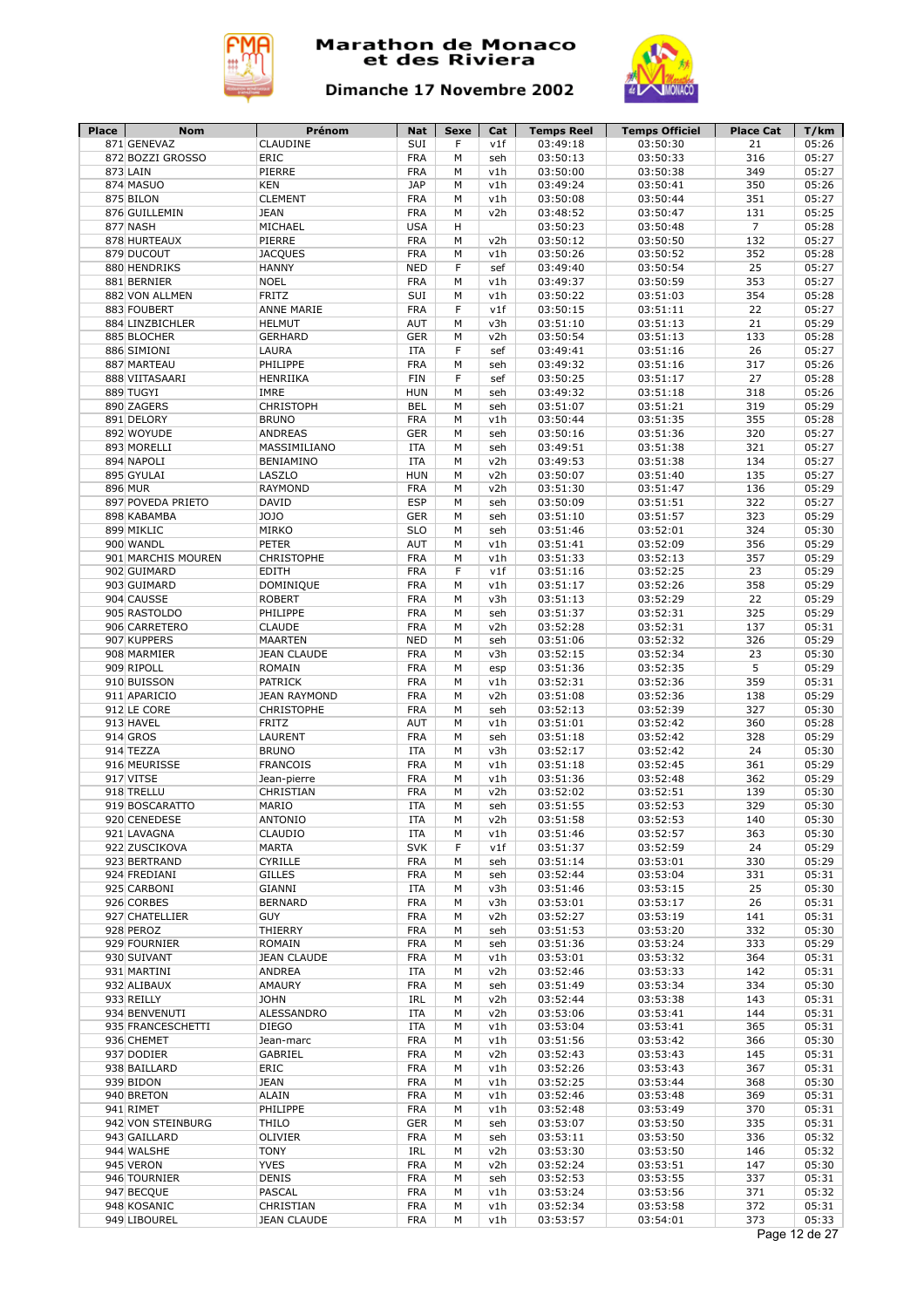



| Place    | Nom                              | Prénom                           | Nat                      | Sexe   | Cat        | Temps Reel           | <b>Temps Officiel</b> | <b>Place Cat</b> | T/km           |
|----------|----------------------------------|----------------------------------|--------------------------|--------|------------|----------------------|-----------------------|------------------|----------------|
|          | 950 FRUTTERO<br>951 INFANTE      | <b>JOSE</b><br>CLAUDIO           | <b>FRA</b><br><b>ITA</b> | M<br>M | seh<br>v2h | 03:52:33<br>03:52:53 | 03:54:02<br>03:54:05  | 338<br>148       | 05:31<br>05:31 |
|          | 952 CARLUCCI                     | <b>GIOVANNA</b>                  | <b>ITA</b>               | F      | sef        | 03:53:08             | 03:54:05              | 28               | 05:32          |
|          | 953 FRAFAR                       | <b>KADER</b>                     | <b>FRA</b>               | M      | seh        | 03:53:23             | 03:54:06              | 339              | 05:32          |
|          | 954 CRUCIANI                     | <b>STEPHANE</b>                  | <b>FRA</b>               | М      | seh        | 03:53:50             | 03:54:06              | 340              | 05:33          |
|          | 955 BEAUGER                      | CHRISTIAN                        | <b>FRA</b>               | M      | seh        | 03:53:43             | 03:54:07              | 341              | 05:32          |
|          | 956 ROUGIERS                     | <b>PATRICK</b>                   | <b>FRA</b>               | М      | v1h        | 03:53:51             | 03:54:07              | 374              | 05:33          |
|          | 957 DASTE                        | <b>FRANCOIS</b>                  | <b>FRA</b>               | M      | seh        | 03:53:49             | 03:54:08              | 342              | 05:32          |
|          | 958 CARLOTTI                     | <b>ROBERT</b>                    | <b>FRA</b>               | M      | v1h        | 03:53:52             | 03:54:11              | 375              | 05:33          |
|          | 959 MUSSINI                      | <b>FLAVIANO</b>                  | <b>ITA</b>               | M      | v1h        | 03:53:41             | 03:54:12              | 376              | 05:32          |
|          | 960 MATE                         | <b>ENDRE</b>                     | <b>HUN</b>               | М      | seh        | 03:53:57             | 03:54:21              | 343              | 05:33          |
|          | 961 DUBAR                        | <b>DIDIER</b>                    | <b>FRA</b>               | М      | v1h        | 03:53:50             | 03:54:25              | 377              | 05:32          |
|          | 962 BOUYER                       | <b>SAMUEL</b>                    | <b>FRA</b>               | М      | seh        | 03:53:20             | 03:54:25              | 344              | 05:32          |
|          | 963 SIMON                        | <b>FRANCOIS</b>                  | <b>FRA</b>               | M      | v2h        | 03:52:45             | 03:54:26              | 149              | 05:31          |
|          | 964 JESUS                        | <b>NICOLE</b>                    | <b>FRA</b>               | F      | v2f        | 03:52:48             | 03:54:26              | 3                | 05:31          |
|          | 965 FOOT                         | <b>SUSAN</b>                     | <b>GBR</b>               | F      | v2f        | 03:53:57             | 03:54:27              | 4                | 05:33          |
|          | 966 MONGUZZI                     | <b>MAURO</b>                     | <b>ITA</b>               | M      | seh        | 03:53:50             | 03:54:30              | 345              | 05:33          |
|          | 967 MACANDA                      | <b>PATRICK</b><br><b>DENIS</b>   | <b>FRA</b>               | M<br>M | v1h        | 03:52:49             | 03:54:31              | 378              | 05:31          |
|          | 968 SANSON<br>969 NOVOTKA KRABBE | <b>INGRID</b>                    | <b>FRA</b><br><b>GER</b> | F      | v1h<br>v1f | 03:53:25<br>03:53:57 | 03:54:34<br>03:54:35  | 379<br>25        | 05:32<br>05:33 |
|          | 970 HELLAND                      | EIVIND                           | <b>NOR</b>               | M      | seh        | 03:53:49             | 03:54:35              | 346              | 05:32          |
|          | 971 ROUX                         | <b>PATRICK</b>                   | <b>FRA</b>               | M      | v1h        | 03:54:15             | 03:54:36              | 380              | 05:33          |
|          | 972 FISCHER                      | <b>ELEONORE</b>                  | <b>GER</b>               | F      | v2f        | 03:53:43             | 03:54:36              | 5                | 05:32          |
|          | 973 FARIA                        | MANUEL                           | <b>POR</b>               | M      | seh        | 03:53:39             | 03:54:36              | 347              | 05:32          |
|          | 974 BON                          | <b>ALAIN</b>                     | <b>FRA</b>               | M      | v2h        | 03:54:17             | 03:54:38              | 150              | 05:33          |
|          | 975 SEURE                        | <b>NICOLAS</b>                   | <b>FRA</b>               | M      | seh        | 03:53:19             | 03:54:44              | 348              | 05:32          |
|          | 976 MONCHIERO                    | <b>ALBERTO</b>                   | <b>ITA</b>               | M      | seh        | 03:54:06             | 03:54:44              | 349              | 05:33          |
|          | 977 DAVID                        | ANDRE                            | <b>FRA</b>               | М      | v3h        | 03:54:23             | 03:54:44              | 27               | 05:33          |
|          | 978 RADIAE                       | PREDRAG                          | CRO                      | M      | v1h        | 03:53:56             | 03:54:45              | 381              | 05:33          |
|          | 979 FORNASIERO                   | PAOLO                            | <b>ITA</b>               | M      | v3h        | 03:53:59             | 03:54:45              | 28               | 05:33          |
|          | 980 MOHSENI                      | ALI                              | SWE                      | M      | v2h        | 03:53:22             | 03:54:50              | 151              | 05:32          |
|          | 981 KIPPOLA                      | KARL                             | <b>FIN</b>               | М      | seh        | 03:54:16             | 03:54:52              | 350              | 05:33          |
|          | 982 LETAVERNIER                  | PHILIPPE                         | <b>FRA</b>               | M      | v2h        | 03:54:31             | 03:54:53              | 152              | 05:33          |
|          | 983 TARDITI                      | SYLVAIN                          | <b>FRA</b>               | М      | seh        | 03:52:55             | 03:54:54              | 351              | 05:31          |
|          | 984 GENINI                       | <b>ALBERTO</b>                   | SUI                      | M      | v3h        | 03:53:54             | 03:54:58              | 29               | 05:33          |
|          | 985 LE BRETON                    | <b>DANIEL</b>                    | <b>FRA</b>               | M      | v1h        | 03:54:14             | 03:54:59              | 382              | 05:33          |
|          | 986 PEDERSEN                     | HENRIK NOERMOELLE                | <b>DEN</b>               | М      | seh        | 03:53:02             | 03:55:00              | 352              | 05:31          |
|          | 987 TONNERRE                     | CAROLE                           | <b>FRA</b>               | F      | sef        | 03:53:45             | 03:55:01              | 29               | 05:32          |
|          | 988 ALBERINO                     | <b>PATRICE</b>                   | <b>FRA</b>               | M      | v1h        | 03:54:56             | 03:55:01              | 383              | 05:34          |
|          | 989 ROJON                        | <b>DAMIEN</b><br><b>GIUSEPPE</b> | <b>FRA</b><br><b>ITA</b> | M<br>M | seh        | 03:53:18             | 03:55:04              | 353<br>384       | 05:32<br>05:33 |
|          | 990 TROIA<br>991 ARCIN           | <b>OLIVIER</b>                   | <b>FRA</b>               | M      | v1h<br>seh | 03:54:28<br>03:54:13 | 03:55:11<br>03:55:12  | 354              | 05:33          |
|          | 992 COTINIAUX                    | ANDRE                            | <b>FRA</b>               | M      | v1h        | 03:54:41             | 03:55:18              | 385              | 05:34          |
|          | 993 LUETHY                       | <b>HANS</b>                      | SUI                      | M      | v1h        | 03:53:32             | 03:55:20              | 386              | 05:32          |
|          | 994 DI PRIMIO                    | <b>WALTER</b>                    | <b>ITA</b>               | M      | v1h        | 03:54:09             | 03:55:26              | 387              | 05:33          |
|          | 995 PALMA JIMENEZ                | <b>DIEGO</b>                     | <b>ESP</b>               | M      | v2h        | 03:54:45             | 03:55:30              | 153              | 05:34          |
|          | 996 GALLI                        | <b>THOMAS</b>                    | SUI                      | M      | v1h        | 03:54:55             | 03:55:34              | 388              | 05:34          |
|          | 997 PAGE                         | LAURENT                          | <b>FRA</b>               | M      | seh        | 03:54:22             | 03:55:34              | 355              | 05:33          |
|          | 998 BONNET                       | <b>GILLES</b>                    | <b>FRA</b>               | M      | seh        | 03:55:12             | 03:55:35              | 356              | 05:34          |
|          | 999 SALVADORI                    | PAOLO                            | <b>ITA</b>               | M      | v2h        | 03:53:38             | 03:55:40              | 154              | 05:32          |
|          | 1000 CHABANON                    | <b>JEAN PAUL</b>                 | <b>FRA</b>               | М      | v1h        | 03:54:39             | 03:55:41              | 389              | 05:34          |
|          | 1001 VAILLIER                    | FREDERIC                         | <b>FRA</b>               | М      | seh        | 03:55:11             | 03:55:42              | 357              | 05:34          |
|          | 1002 CADAMURO                    | <b>FLORENT</b>                   | <b>FRA</b>               | М      | seh        | 03:55:14             | 03:55:44              | 358              | 05:35          |
|          | 1003 ALIBAUX                     | <b>GREGORY</b>                   | <b>FRA</b>               | М      | seh        | 03:53:57             | 03:55:44              | 359              | 05:33          |
|          | 1004 GUMERY                      | <b>YVES</b>                      | <b>FRA</b>               | М      | v1h        | 03:54:51             | 03:55:48              | 390              | 05:34          |
|          | 1005 CHABIRON                    | <b>BERNARD</b>                   | <b>FRA</b>               | М      | v2h        | 03:54:55             | 03:55:49              | 155              | 05:34          |
|          | 1006 AVIANI                      | <b>JAMES</b>                     | <b>USA</b>               | М      | seh        | 03:54:46             | 03:55:51              | 360              | 05:34          |
|          | 1007 LEGUICHER<br>1008 SCHODL    | FABRICE<br>GERARD                | <b>FRA</b><br><b>AUT</b> | М<br>М | seh<br>v1h | 03:54:32             | 03:55:54<br>03:55:54  | 361<br>391       | 05:34<br>05:33 |
|          | 1009 LE GUIRRIEC                 | GILBERT                          | <b>FRA</b>               | М      | v1h        | 03:54:13<br>03:55:20 | 03:55:54              | 392              | 05:35          |
|          | 1010 MOULLA                      | MUSTAPHA                         | <b>FRA</b>               | М      | v1h        | 03:55:16             | 03:55:55              | 393              | 05:35          |
|          | 1010 WILLAUME                    | PATRICK                          | <b>FRA</b>               | М      | v1h        | 03:55:16             | 03:55:55              | 393              | 05:35          |
|          | 1012 BETTOLI                     | LORENZO                          | <b>ITA</b>               | М      | v1h        | 03:54:46             | 03:55:55              | 395              | 05:34          |
|          | 1013 BOINDRIEUX                  | PHILIPPE                         | <b>FRA</b>               | М      | seh        | 03:55:32             | 03:55:57              | 362              | 05:35          |
|          | 1014 EXERTIER                    | FABRICE                          | <b>MON</b>               | М      | seh        | 03:55:21             | 03:55:57              | 363              | 05:35          |
|          | 1015 COLLINET                    | GERARD                           | <b>FRA</b>               | M      | v2h        | 03:54:40             | 03:56:02              | 156              | 05:34          |
|          | 1016 CORPET                      | PASCAL                           | <b>FRA</b>               | М      | seh        | 03:54:38             | 03:56:05              | 364              | 05:34          |
|          | 1017 KOPPE                       | <b>JEAN LOUP</b>                 | <b>FRA</b>               | M      | v1h        | 03:54:59             | 03:56:25              | 396              | 05:34          |
|          | 1018 GUHUR                       | PIERRE                           | <b>FRA</b>               | М      | v2h        | 03:54:46             | 03:56:26              | 157              | 05:34          |
|          | 1019 VALLET                      | <b>BERNARD</b>                   | <b>FRA</b>               | М      | v1h        | 03:55:14             | 03:56:31              | 397              | 05:34          |
| 1020 DEO |                                  | <b>STEPHANE</b>                  | <b>FRA</b>               | M      | seh        | 03:55:10             | 03:56:32              | 365              | 05:34          |
|          | 1021 ROUSSE                      | <b>BERTRAND</b>                  | <b>FRA</b>               | М      | seh        | 03:55:47             | 03:56:33              | 366              | 05:35          |
|          | 1022 NURISSO                     | PHILIPPE                         | <b>FRA</b>               | М      | v1h        | 03:54:49             | 03:56:42              | 398              | 05:34          |
|          | 1023 ALLENDER                    | THIERRY                          | <b>FRA</b>               | М      | seh        | 03:55:40             | 03:56:45              | 367              | 05:35          |
|          | 1024 HAMILTON                    | <b>GRANT</b>                     | <b>GBR</b>               | М      | seh        | 03:55:20             | 03:56:51              | 368              | 05:35          |
|          |                                  |                                  | <b>FRA</b>               | М      | v1h        | 03:55:27             | 03:56:56              | 399              | 05:35          |
|          | 1025 LEMBOURBE                   | <b>JEAN LUC</b>                  |                          |        |            |                      |                       |                  |                |
|          | 1026 FISCHER                     | CHRISTIAN                        | <b>GER</b>               | М      | seh        | 03:56:15             | 03:57:03              | 369              | 05:36          |
|          | 1027 VAN HEERDEN<br>1028 RIVARA  | PIERRE<br>MARCO                  | <b>AUS</b><br>ITA        | М<br>М | v1h<br>seh | 03:56:53<br>03:55:50 | 03:57:03<br>03:57:09  | 400<br>370       | 05:37<br>05:35 |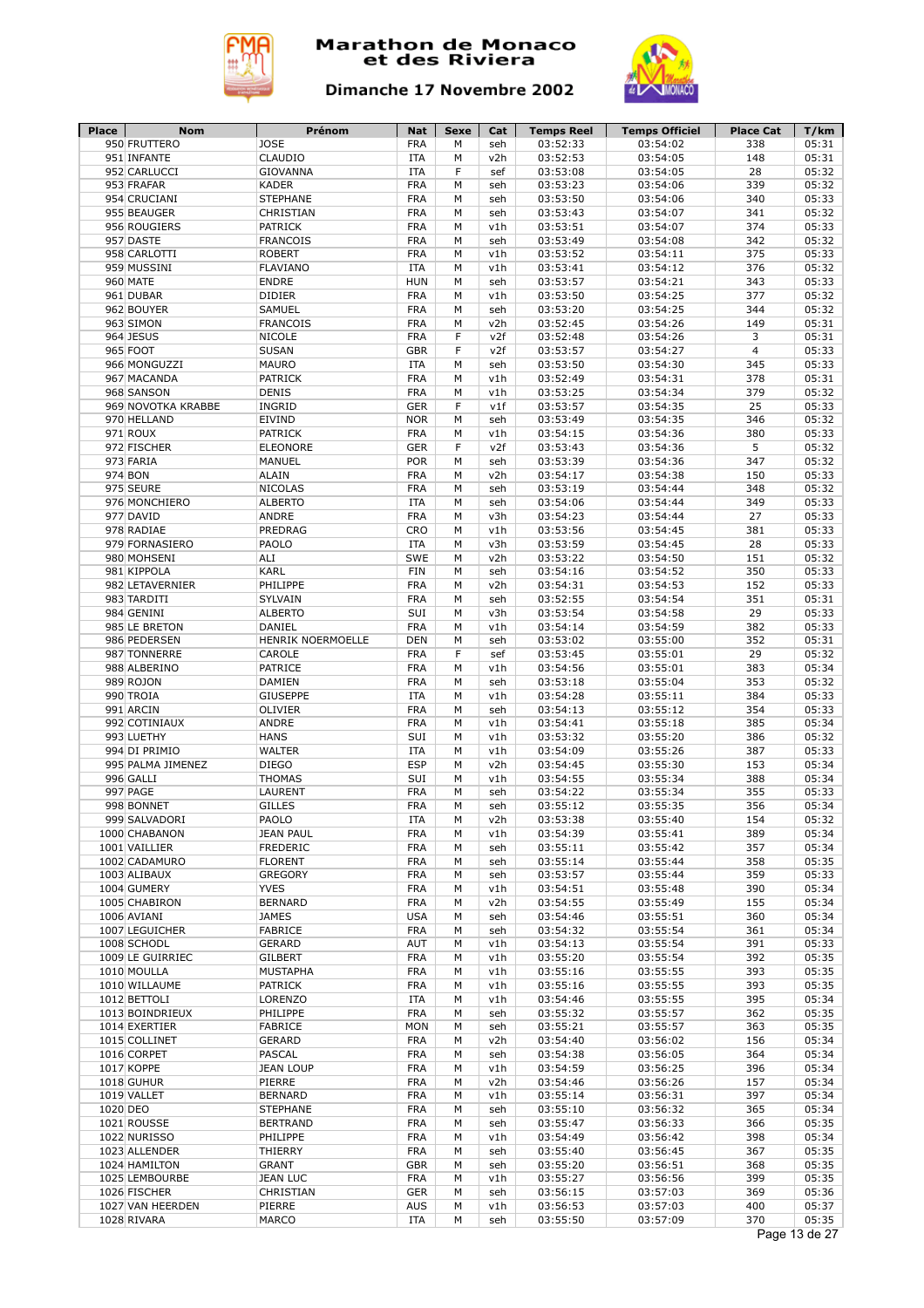



| 1029 PIRKER<br>MIKE<br><b>GBR</b><br>03:56:19<br>03:57:17<br>402<br>1030 THOMSON<br>M<br>v1h<br><b>EMIDIO</b><br><b>ITA</b><br>03:56:49<br>03:57:19<br>403<br>1031 FLAMMINI<br>M<br>v1h<br><b>ROBERT</b><br>SUI<br>03:56:28<br>03:57:24<br>371<br>1032 SEILER<br>M<br>seh<br><b>STEPHANE</b><br>404<br>05:36<br>1033 DE BRUYN<br>BEL<br>М<br>v1h<br>03:56:09<br>03:57:26<br><b>FRA</b><br>03:57:13<br>03:57:26<br>372<br>1034 DURUPT<br>ARNAUD<br>М<br>seh<br>1035 JAWRORSKI<br><b>SERGE</b><br><b>FRA</b><br>03:55:22<br>03:57:29<br>405<br>05:35<br>M<br>v1h<br>MICHEL<br><b>FRA</b><br>03:56:25<br>03:57:31<br>30<br>05:36<br>1036 CLOPEAU<br>М<br>v3h<br>MICHEL<br><b>FRA</b><br>05:36<br>1037 MEREAUX<br>M<br>v2h<br>03:56:23<br>03:57:33<br>158<br>05:37<br><b>STEPHANE</b><br><b>FRA</b><br>03:57:20<br>03:57:34<br>373<br>1038 DEJEAN<br>M<br>seh<br>374<br>05:36<br><b>SERGE</b><br><b>FRA</b><br>03:56:14<br>03:57:36<br>1039 PENNAGUER<br>M<br>seh<br><b>FRA</b><br>03:57:37<br>375<br>1040 PRAT<br>REMI<br>М<br>03:55:52<br>seh<br>1041 WOLFF<br><b>JEAN MARC</b><br><b>FRA</b><br>M<br>03:57:37<br>406<br>v1h<br>03:55:50<br>1042 TARDITI<br><b>LAURENCE</b><br><b>FRA</b><br>F<br>03:55:39<br>03:57:38<br>30<br>sef<br>1043 CARVIN<br><b>FRA</b><br>03:57:01<br>03:57:39<br>376<br><b>OLIVIER</b><br>M<br>seh<br>1044 ANDREO<br><b>SERGE</b><br><b>FRA</b><br>03:57:41<br>377<br>М<br>03:56:46<br>seh<br>1045 BAGGIANI<br>DANIELE<br><b>ITA</b><br>03:55:58<br>03:57:44<br>407<br>M<br>v1h<br>MICHIO<br><b>JAP</b><br>03:57:31<br>03:57:45<br>159<br>1046 TSUCHIYA<br>М<br>v2h<br>1047 JARDY<br><b>STEPHANE</b><br><b>FRA</b><br>03:57:21<br>03:57:49<br>378<br>М<br>seh<br>1048 LE COSSEC<br><b>YVES</b><br><b>FRA</b><br>03:57:52<br>408<br>M<br>v1h<br>03:56:05<br>CARLO<br>1049 VANI<br><b>ITA</b><br>М<br>v3h<br>03:57:06<br>03:57:56<br>31<br>1050 THEYTAZ<br><b>NATACHA</b><br>SUI<br>31<br>F<br>03:56:12<br>03:57:57<br>sef<br>1051 RÜTTI<br><b>TONI</b><br>SUI<br>03:57:59<br>160<br>M<br>v2h<br>03:57:17<br>379<br>1052 CONRADS<br><b>PETER</b><br><b>GER</b><br>03:56:11<br>03:58:00<br>M<br>seh<br>CHRISTIAN<br><b>AUT</b><br>380<br>1053 KREIL<br>03:56:14<br>03:58:02<br>M<br>seh<br><b>ROGER</b><br><b>FRA</b><br>03:58:03<br>161<br>1054 MAROT<br>03:56:41<br>М<br>v2h<br>THIERRY<br><b>FRA</b><br>381<br>1055 CAUBERE<br>М<br>03:56:32<br>03:58:03<br>seh<br><b>JEAN LOUIS</b><br><b>FRA</b><br>03:58:04<br>409<br>1056 BRUNA<br>M<br>v1h<br>03:57:47<br>1057 SANDOR<br>ATTILA<br><b>HUN</b><br>03:58:06<br>382<br>M<br>03:56:35<br>seh<br>1058 SERE PEYRIGAIN<br>PIERRE<br><b>FRA</b><br>03:57:25<br>03:58:11<br>410<br>M<br>v1h<br><b>FRA</b><br>1059 JEAN CHARLES<br>PIERRE<br>М<br>v1h<br>03:56:56<br>03:58:11<br>411<br><b>FRA</b><br>1060 DOWLATSHAHI<br>MAMAD<br>M<br>v1h<br>03:56:56<br>03:58:11<br>412<br>MAXIMILIEN<br><b>FRA</b><br>03:56:33<br>03:58:12<br>383<br>1061 MACCIO<br>М<br>seh<br><b>FRA</b><br>1062 LUSSO<br><b>JEAN PAUL</b><br>M<br>v2h<br>03:57:29<br>03:58:13<br>162<br><b>RICHARD</b><br>CAN<br>03:57:08<br>413<br>1063 LANGLAIS<br>M<br>v1h<br>03:58:14<br>1064 COLEBROOK<br><b>RICHARD</b><br><b>FRA</b><br>03:57:48<br>03:58:15<br>163<br>M<br>v2h<br><b>FRA</b><br>03:58:17<br>164<br>1065 CONIL<br><b>EDOUARD</b><br>М<br>v2h<br>03:56:29<br><b>FRA</b><br>M<br>03:57:02<br>384<br>1066 BUSSI<br><b>FREDERIC</b><br>seh<br>03:58:22<br><b>GEORGES</b><br><b>FRA</b><br>M<br>03:57:48<br>03:58:23<br>165<br>1067 EXERTIER<br>v2h<br>F<br>1068 LUZZARO<br><b>ITA</b><br>03:58:24<br>32<br><b>NADIA</b><br>sef<br>03:58:11<br><b>STANISLAW</b><br>POL<br>03:58:25<br>1069 KRUCZEC<br>М<br>v2h<br>03:56:15<br>166<br>1070 PALERMINI<br><b>ROSELINE</b><br><b>FRA</b><br>F<br>03:57:43<br>03:58:27<br>33<br>sef<br><b>FRA</b><br>03:57:46<br>03:58:28<br>414<br>1071 LADRIERE<br><b>JEAN NOEL</b><br>М<br>v1h<br>1072 GILLES<br><b>FRA</b><br>03:58:28<br>415<br><b>STEPHANE</b><br>М<br>v1h<br>03:57:46<br>PIERRE<br><b>FRA</b><br>385<br>1073 MONTIGNY<br>М<br>03:57:24<br>03:58:31<br>seh<br>1074 COUPEZ<br>THIERRY<br><b>FRA</b><br>03:58:33<br>416<br>М<br>v1h<br>03:57:33<br><b>FRA</b><br>1075 BRICOUT<br>THIERRY<br>03:57:32<br>03:58:35<br>417<br>М<br>v1h<br><b>FRA</b><br>1076 FRANCOIS<br>PHILIPPE<br>v1h<br>03:57:55<br>03:58:35<br>418<br>M<br><b>FRA</b><br>419<br>1077 BOSSUT<br>PHILIPPE<br>M<br>v1h<br>03:57:18<br>03:58:38<br>1078 DEVRIES<br><b>DICK</b><br><b>NED</b><br>420<br>М<br>v1h<br>03:57:14<br>03:58:38<br>1079 TOUITOU<br><b>ALAIN</b><br><b>FRA</b><br>03:56:52<br>03:58:41<br>421<br>М<br>v1h<br>167<br>1080 FACOETTI<br>VENAZIO<br>ITA<br>v2h<br>03:58:15<br>03:58:41<br>м<br><b>ALEXANDER</b><br><b>AUT</b><br>386<br>1081 FORNARA<br>M<br>03:56:37<br>03:58:42<br>seh<br><b>FRA</b><br>422<br>1082 GELAS<br><b>ROGER</b><br>М<br>v1h<br>03:58:38<br>03:58:43<br>1083 GARCIA<br>ENCARNATION<br><b>FRA</b><br>F<br>03:58:26<br>03:58:44<br>26<br>v1f<br>1084 DI CLEMENTE<br><b>ANTONIO</b><br>ITA<br>М<br>v2h<br>03:57:26<br>03:58:44<br>168<br>1085 MEZNER<br><b>KAROLY</b><br><b>HUN</b><br>М<br>03:58:04<br>03:58:44<br>387<br>seh<br>1086 HERNANDEZ<br><b>BEATRICE</b><br>FRA<br>F<br>03:58:30<br>03:58:47<br>34<br>sef<br><b>FRA</b><br>F<br>35<br>1087 THIEBAUT<br><b>LAURENCE</b><br>03:57:57<br>03:58:47<br>sef<br>1088 DELL ANTONIO<br>ALESSANDRO<br>ITA<br>М<br>v1h<br>03:58:26<br>03:58:48<br>423<br><b>FRA</b><br>1089 BOURGEOIS<br><b>BRUNO</b><br>М<br>seh<br>03:57:59<br>03:58:48<br>388<br>PAOLO<br>03:56:50<br>03:58:51<br>1090 FIORAVANZI<br><b>ITA</b><br>М<br>v2h<br>169<br><b>FRA</b><br>1091 FOUQUET<br><b>JEAN PIERRE</b><br>M<br>seh<br>03:58:13<br>03:58:52<br>389<br><b>FRA</b><br>424<br>1092 CARREAU<br><b>GERARD</b><br>М<br>v1h<br>03:58:47<br>03:58:54<br><b>FRA</b><br>1093 PERRONET<br><b>JEAN CLAUDE</b><br>М<br>v1h<br>03:58:46<br>03:58:55<br>425<br>426<br>1094 JARVIMAKI<br><b>ILKKA</b><br><b>FIN</b><br>М<br>v1h<br>03:57:53<br>03:58:55<br>PALL<br><b>ISL</b><br>390<br>1095 MATTHIASSON<br>М<br>03:57:22<br>03:58:57<br>seh<br><b>TONI</b><br><b>AUT</b><br>03:57:09<br>391<br>1096 KAMPELMUEHLER<br>М<br>seh<br>03:58:57<br>THIERRY<br><b>FRA</b><br>392<br>1097 GUILLIN<br>М<br>03:58:40<br>03:58:58<br>seh<br><b>FRA</b><br>170<br>1098 DEMONT<br><b>SERGE</b><br>М<br>v2h<br>03:58:01<br>03:59:00<br><b>PATRICK</b><br><b>FRA</b><br>393<br>1099 ZIMMERMANN<br>М<br>03:58:48<br>03:59:00<br>seh<br><b>NED</b><br>427<br>1100 RITSTIER<br><b>WOUTER</b><br>03:57:34<br>03:59:02<br>М<br>v1h<br>1101 NUIJTS<br><b>HANS</b><br><b>NED</b><br>03:57:34<br>03:59:02<br>428<br>М<br>v1h<br>1102 KERHORNOU<br><b>FRA</b><br>394<br>THIERRY<br>03:58:54<br>03:59:02<br>М<br>seh<br>SUI<br>1103 SCHERRER<br><b>PATRICK</b><br>03:58:28<br>03:59:04<br>395<br>М<br>seh<br>1104 COPPIN<br>CHRISTIAN<br><b>FRA</b><br>v1h<br>03:57:24<br>03:59:05<br>429<br>М<br>1105 DE TATA<br>ROMUALDO<br>ITA<br>М<br>v1h<br>03:58:40<br>03:59:05<br>430<br>1106 GONON<br><b>FRA</b><br>LAURENT<br>М<br>03:58:36<br>03:59:06<br>396<br>seh<br>1107 ABECASSIS | Place | Nom | Prénom       | Nat | Sexe | Cat | <b>Temps Reel</b> | <b>Temps Officiel</b> | Place Cat | T/km  |
|---------------------------------------------------------------------------------------------------------------------------------------------------------------------------------------------------------------------------------------------------------------------------------------------------------------------------------------------------------------------------------------------------------------------------------------------------------------------------------------------------------------------------------------------------------------------------------------------------------------------------------------------------------------------------------------------------------------------------------------------------------------------------------------------------------------------------------------------------------------------------------------------------------------------------------------------------------------------------------------------------------------------------------------------------------------------------------------------------------------------------------------------------------------------------------------------------------------------------------------------------------------------------------------------------------------------------------------------------------------------------------------------------------------------------------------------------------------------------------------------------------------------------------------------------------------------------------------------------------------------------------------------------------------------------------------------------------------------------------------------------------------------------------------------------------------------------------------------------------------------------------------------------------------------------------------------------------------------------------------------------------------------------------------------------------------------------------------------------------------------------------------------------------------------------------------------------------------------------------------------------------------------------------------------------------------------------------------------------------------------------------------------------------------------------------------------------------------------------------------------------------------------------------------------------------------------------------------------------------------------------------------------------------------------------------------------------------------------------------------------------------------------------------------------------------------------------------------------------------------------------------------------------------------------------------------------------------------------------------------------------------------------------------------------------------------------------------------------------------------------------------------------------------------------------------------------------------------------------------------------------------------------------------------------------------------------------------------------------------------------------------------------------------------------------------------------------------------------------------------------------------------------------------------------------------------------------------------------------------------------------------------------------------------------------------------------------------------------------------------------------------------------------------------------------------------------------------------------------------------------------------------------------------------------------------------------------------------------------------------------------------------------------------------------------------------------------------------------------------------------------------------------------------------------------------------------------------------------------------------------------------------------------------------------------------------------------------------------------------------------------------------------------------------------------------------------------------------------------------------------------------------------------------------------------------------------------------------------------------------------------------------------------------------------------------------------------------------------------------------------------------------------------------------------------------------------------------------------------------------------------------------------------------------------------------------------------------------------------------------------------------------------------------------------------------------------------------------------------------------------------------------------------------------------------------------------------------------------------------------------------------------------------------------------------------------------------------------------------------------------------------------------------------------------------------------------------------------------------------------------------------------------------------------------------------------------------------------------------------------------------------------------------------------------------------------------------------------------------------------------------------------------------------------------------------------------------------------------------------------------------------------------------------------------------------------------------------------------------------------------------------------------------------------------------------------------------------------------------------------------------------------------------------------------------------------------------------------------------------------------------------------------------------------------------------------------------------------------------------------------------------------------------------------------------------------------------------------------------------------------------------------------------------------------------------------------------------------------------------------------------------------------------------------------------------------------------------------------------------------------------------------------------------------------------------------------------------------------------------------------------------------------------------------------------------------------------------------------------------------------------------------------------------------------------------------------------------|-------|-----|--------------|-----|------|-----|-------------------|-----------------------|-----------|-------|
|                                                                                                                                                                                                                                                                                                                                                                                                                                                                                                                                                                                                                                                                                                                                                                                                                                                                                                                                                                                                                                                                                                                                                                                                                                                                                                                                                                                                                                                                                                                                                                                                                                                                                                                                                                                                                                                                                                                                                                                                                                                                                                                                                                                                                                                                                                                                                                                                                                                                                                                                                                                                                                                                                                                                                                                                                                                                                                                                                                                                                                                                                                                                                                                                                                                                                                                                                                                                                                                                                                                                                                                                                                                                                                                                                                                                                                                                                                                                                                                                                                                                                                                                                                                                                                                                                                                                                                                                                                                                                                                                                                                                                                                                                                                                                                                                                                                                                                                                                                                                                                                                                                                                                                                                                                                                                                                                                                                                                                                                                                                                                                                                                                                                                                                                                                                                                                                                                                                                                                                                                                                                                                                                                                                                                                                                                                                                                                                                                                                                                                                                                                                                                                                                                                                                                                                                                                                                                                                                                                                                                                                                                 |       |     | <b>JOERG</b> | AUT | M    | v1h | 03:56:17          | 03:57:11              | 401       | 05:36 |
|                                                                                                                                                                                                                                                                                                                                                                                                                                                                                                                                                                                                                                                                                                                                                                                                                                                                                                                                                                                                                                                                                                                                                                                                                                                                                                                                                                                                                                                                                                                                                                                                                                                                                                                                                                                                                                                                                                                                                                                                                                                                                                                                                                                                                                                                                                                                                                                                                                                                                                                                                                                                                                                                                                                                                                                                                                                                                                                                                                                                                                                                                                                                                                                                                                                                                                                                                                                                                                                                                                                                                                                                                                                                                                                                                                                                                                                                                                                                                                                                                                                                                                                                                                                                                                                                                                                                                                                                                                                                                                                                                                                                                                                                                                                                                                                                                                                                                                                                                                                                                                                                                                                                                                                                                                                                                                                                                                                                                                                                                                                                                                                                                                                                                                                                                                                                                                                                                                                                                                                                                                                                                                                                                                                                                                                                                                                                                                                                                                                                                                                                                                                                                                                                                                                                                                                                                                                                                                                                                                                                                                                                                 |       |     |              |     |      |     |                   |                       |           | 05:36 |
|                                                                                                                                                                                                                                                                                                                                                                                                                                                                                                                                                                                                                                                                                                                                                                                                                                                                                                                                                                                                                                                                                                                                                                                                                                                                                                                                                                                                                                                                                                                                                                                                                                                                                                                                                                                                                                                                                                                                                                                                                                                                                                                                                                                                                                                                                                                                                                                                                                                                                                                                                                                                                                                                                                                                                                                                                                                                                                                                                                                                                                                                                                                                                                                                                                                                                                                                                                                                                                                                                                                                                                                                                                                                                                                                                                                                                                                                                                                                                                                                                                                                                                                                                                                                                                                                                                                                                                                                                                                                                                                                                                                                                                                                                                                                                                                                                                                                                                                                                                                                                                                                                                                                                                                                                                                                                                                                                                                                                                                                                                                                                                                                                                                                                                                                                                                                                                                                                                                                                                                                                                                                                                                                                                                                                                                                                                                                                                                                                                                                                                                                                                                                                                                                                                                                                                                                                                                                                                                                                                                                                                                                                 |       |     |              |     |      |     |                   |                       |           | 05:37 |
|                                                                                                                                                                                                                                                                                                                                                                                                                                                                                                                                                                                                                                                                                                                                                                                                                                                                                                                                                                                                                                                                                                                                                                                                                                                                                                                                                                                                                                                                                                                                                                                                                                                                                                                                                                                                                                                                                                                                                                                                                                                                                                                                                                                                                                                                                                                                                                                                                                                                                                                                                                                                                                                                                                                                                                                                                                                                                                                                                                                                                                                                                                                                                                                                                                                                                                                                                                                                                                                                                                                                                                                                                                                                                                                                                                                                                                                                                                                                                                                                                                                                                                                                                                                                                                                                                                                                                                                                                                                                                                                                                                                                                                                                                                                                                                                                                                                                                                                                                                                                                                                                                                                                                                                                                                                                                                                                                                                                                                                                                                                                                                                                                                                                                                                                                                                                                                                                                                                                                                                                                                                                                                                                                                                                                                                                                                                                                                                                                                                                                                                                                                                                                                                                                                                                                                                                                                                                                                                                                                                                                                                                                 |       |     |              |     |      |     |                   |                       |           | 05:36 |
|                                                                                                                                                                                                                                                                                                                                                                                                                                                                                                                                                                                                                                                                                                                                                                                                                                                                                                                                                                                                                                                                                                                                                                                                                                                                                                                                                                                                                                                                                                                                                                                                                                                                                                                                                                                                                                                                                                                                                                                                                                                                                                                                                                                                                                                                                                                                                                                                                                                                                                                                                                                                                                                                                                                                                                                                                                                                                                                                                                                                                                                                                                                                                                                                                                                                                                                                                                                                                                                                                                                                                                                                                                                                                                                                                                                                                                                                                                                                                                                                                                                                                                                                                                                                                                                                                                                                                                                                                                                                                                                                                                                                                                                                                                                                                                                                                                                                                                                                                                                                                                                                                                                                                                                                                                                                                                                                                                                                                                                                                                                                                                                                                                                                                                                                                                                                                                                                                                                                                                                                                                                                                                                                                                                                                                                                                                                                                                                                                                                                                                                                                                                                                                                                                                                                                                                                                                                                                                                                                                                                                                                                                 |       |     |              |     |      |     |                   |                       |           |       |
|                                                                                                                                                                                                                                                                                                                                                                                                                                                                                                                                                                                                                                                                                                                                                                                                                                                                                                                                                                                                                                                                                                                                                                                                                                                                                                                                                                                                                                                                                                                                                                                                                                                                                                                                                                                                                                                                                                                                                                                                                                                                                                                                                                                                                                                                                                                                                                                                                                                                                                                                                                                                                                                                                                                                                                                                                                                                                                                                                                                                                                                                                                                                                                                                                                                                                                                                                                                                                                                                                                                                                                                                                                                                                                                                                                                                                                                                                                                                                                                                                                                                                                                                                                                                                                                                                                                                                                                                                                                                                                                                                                                                                                                                                                                                                                                                                                                                                                                                                                                                                                                                                                                                                                                                                                                                                                                                                                                                                                                                                                                                                                                                                                                                                                                                                                                                                                                                                                                                                                                                                                                                                                                                                                                                                                                                                                                                                                                                                                                                                                                                                                                                                                                                                                                                                                                                                                                                                                                                                                                                                                                                                 |       |     |              |     |      |     |                   |                       |           | 05:37 |
|                                                                                                                                                                                                                                                                                                                                                                                                                                                                                                                                                                                                                                                                                                                                                                                                                                                                                                                                                                                                                                                                                                                                                                                                                                                                                                                                                                                                                                                                                                                                                                                                                                                                                                                                                                                                                                                                                                                                                                                                                                                                                                                                                                                                                                                                                                                                                                                                                                                                                                                                                                                                                                                                                                                                                                                                                                                                                                                                                                                                                                                                                                                                                                                                                                                                                                                                                                                                                                                                                                                                                                                                                                                                                                                                                                                                                                                                                                                                                                                                                                                                                                                                                                                                                                                                                                                                                                                                                                                                                                                                                                                                                                                                                                                                                                                                                                                                                                                                                                                                                                                                                                                                                                                                                                                                                                                                                                                                                                                                                                                                                                                                                                                                                                                                                                                                                                                                                                                                                                                                                                                                                                                                                                                                                                                                                                                                                                                                                                                                                                                                                                                                                                                                                                                                                                                                                                                                                                                                                                                                                                                                                 |       |     |              |     |      |     |                   |                       |           |       |
|                                                                                                                                                                                                                                                                                                                                                                                                                                                                                                                                                                                                                                                                                                                                                                                                                                                                                                                                                                                                                                                                                                                                                                                                                                                                                                                                                                                                                                                                                                                                                                                                                                                                                                                                                                                                                                                                                                                                                                                                                                                                                                                                                                                                                                                                                                                                                                                                                                                                                                                                                                                                                                                                                                                                                                                                                                                                                                                                                                                                                                                                                                                                                                                                                                                                                                                                                                                                                                                                                                                                                                                                                                                                                                                                                                                                                                                                                                                                                                                                                                                                                                                                                                                                                                                                                                                                                                                                                                                                                                                                                                                                                                                                                                                                                                                                                                                                                                                                                                                                                                                                                                                                                                                                                                                                                                                                                                                                                                                                                                                                                                                                                                                                                                                                                                                                                                                                                                                                                                                                                                                                                                                                                                                                                                                                                                                                                                                                                                                                                                                                                                                                                                                                                                                                                                                                                                                                                                                                                                                                                                                                                 |       |     |              |     |      |     |                   |                       |           |       |
|                                                                                                                                                                                                                                                                                                                                                                                                                                                                                                                                                                                                                                                                                                                                                                                                                                                                                                                                                                                                                                                                                                                                                                                                                                                                                                                                                                                                                                                                                                                                                                                                                                                                                                                                                                                                                                                                                                                                                                                                                                                                                                                                                                                                                                                                                                                                                                                                                                                                                                                                                                                                                                                                                                                                                                                                                                                                                                                                                                                                                                                                                                                                                                                                                                                                                                                                                                                                                                                                                                                                                                                                                                                                                                                                                                                                                                                                                                                                                                                                                                                                                                                                                                                                                                                                                                                                                                                                                                                                                                                                                                                                                                                                                                                                                                                                                                                                                                                                                                                                                                                                                                                                                                                                                                                                                                                                                                                                                                                                                                                                                                                                                                                                                                                                                                                                                                                                                                                                                                                                                                                                                                                                                                                                                                                                                                                                                                                                                                                                                                                                                                                                                                                                                                                                                                                                                                                                                                                                                                                                                                                                                 |       |     |              |     |      |     |                   |                       |           |       |
|                                                                                                                                                                                                                                                                                                                                                                                                                                                                                                                                                                                                                                                                                                                                                                                                                                                                                                                                                                                                                                                                                                                                                                                                                                                                                                                                                                                                                                                                                                                                                                                                                                                                                                                                                                                                                                                                                                                                                                                                                                                                                                                                                                                                                                                                                                                                                                                                                                                                                                                                                                                                                                                                                                                                                                                                                                                                                                                                                                                                                                                                                                                                                                                                                                                                                                                                                                                                                                                                                                                                                                                                                                                                                                                                                                                                                                                                                                                                                                                                                                                                                                                                                                                                                                                                                                                                                                                                                                                                                                                                                                                                                                                                                                                                                                                                                                                                                                                                                                                                                                                                                                                                                                                                                                                                                                                                                                                                                                                                                                                                                                                                                                                                                                                                                                                                                                                                                                                                                                                                                                                                                                                                                                                                                                                                                                                                                                                                                                                                                                                                                                                                                                                                                                                                                                                                                                                                                                                                                                                                                                                                                 |       |     |              |     |      |     |                   |                       |           |       |
|                                                                                                                                                                                                                                                                                                                                                                                                                                                                                                                                                                                                                                                                                                                                                                                                                                                                                                                                                                                                                                                                                                                                                                                                                                                                                                                                                                                                                                                                                                                                                                                                                                                                                                                                                                                                                                                                                                                                                                                                                                                                                                                                                                                                                                                                                                                                                                                                                                                                                                                                                                                                                                                                                                                                                                                                                                                                                                                                                                                                                                                                                                                                                                                                                                                                                                                                                                                                                                                                                                                                                                                                                                                                                                                                                                                                                                                                                                                                                                                                                                                                                                                                                                                                                                                                                                                                                                                                                                                                                                                                                                                                                                                                                                                                                                                                                                                                                                                                                                                                                                                                                                                                                                                                                                                                                                                                                                                                                                                                                                                                                                                                                                                                                                                                                                                                                                                                                                                                                                                                                                                                                                                                                                                                                                                                                                                                                                                                                                                                                                                                                                                                                                                                                                                                                                                                                                                                                                                                                                                                                                                                                 |       |     |              |     |      |     |                   |                       |           | 05:35 |
|                                                                                                                                                                                                                                                                                                                                                                                                                                                                                                                                                                                                                                                                                                                                                                                                                                                                                                                                                                                                                                                                                                                                                                                                                                                                                                                                                                                                                                                                                                                                                                                                                                                                                                                                                                                                                                                                                                                                                                                                                                                                                                                                                                                                                                                                                                                                                                                                                                                                                                                                                                                                                                                                                                                                                                                                                                                                                                                                                                                                                                                                                                                                                                                                                                                                                                                                                                                                                                                                                                                                                                                                                                                                                                                                                                                                                                                                                                                                                                                                                                                                                                                                                                                                                                                                                                                                                                                                                                                                                                                                                                                                                                                                                                                                                                                                                                                                                                                                                                                                                                                                                                                                                                                                                                                                                                                                                                                                                                                                                                                                                                                                                                                                                                                                                                                                                                                                                                                                                                                                                                                                                                                                                                                                                                                                                                                                                                                                                                                                                                                                                                                                                                                                                                                                                                                                                                                                                                                                                                                                                                                                                 |       |     |              |     |      |     |                   |                       |           | 05:35 |
|                                                                                                                                                                                                                                                                                                                                                                                                                                                                                                                                                                                                                                                                                                                                                                                                                                                                                                                                                                                                                                                                                                                                                                                                                                                                                                                                                                                                                                                                                                                                                                                                                                                                                                                                                                                                                                                                                                                                                                                                                                                                                                                                                                                                                                                                                                                                                                                                                                                                                                                                                                                                                                                                                                                                                                                                                                                                                                                                                                                                                                                                                                                                                                                                                                                                                                                                                                                                                                                                                                                                                                                                                                                                                                                                                                                                                                                                                                                                                                                                                                                                                                                                                                                                                                                                                                                                                                                                                                                                                                                                                                                                                                                                                                                                                                                                                                                                                                                                                                                                                                                                                                                                                                                                                                                                                                                                                                                                                                                                                                                                                                                                                                                                                                                                                                                                                                                                                                                                                                                                                                                                                                                                                                                                                                                                                                                                                                                                                                                                                                                                                                                                                                                                                                                                                                                                                                                                                                                                                                                                                                                                                 |       |     |              |     |      |     |                   |                       |           | 05:35 |
|                                                                                                                                                                                                                                                                                                                                                                                                                                                                                                                                                                                                                                                                                                                                                                                                                                                                                                                                                                                                                                                                                                                                                                                                                                                                                                                                                                                                                                                                                                                                                                                                                                                                                                                                                                                                                                                                                                                                                                                                                                                                                                                                                                                                                                                                                                                                                                                                                                                                                                                                                                                                                                                                                                                                                                                                                                                                                                                                                                                                                                                                                                                                                                                                                                                                                                                                                                                                                                                                                                                                                                                                                                                                                                                                                                                                                                                                                                                                                                                                                                                                                                                                                                                                                                                                                                                                                                                                                                                                                                                                                                                                                                                                                                                                                                                                                                                                                                                                                                                                                                                                                                                                                                                                                                                                                                                                                                                                                                                                                                                                                                                                                                                                                                                                                                                                                                                                                                                                                                                                                                                                                                                                                                                                                                                                                                                                                                                                                                                                                                                                                                                                                                                                                                                                                                                                                                                                                                                                                                                                                                                                                 |       |     |              |     |      |     |                   |                       |           | 05:37 |
|                                                                                                                                                                                                                                                                                                                                                                                                                                                                                                                                                                                                                                                                                                                                                                                                                                                                                                                                                                                                                                                                                                                                                                                                                                                                                                                                                                                                                                                                                                                                                                                                                                                                                                                                                                                                                                                                                                                                                                                                                                                                                                                                                                                                                                                                                                                                                                                                                                                                                                                                                                                                                                                                                                                                                                                                                                                                                                                                                                                                                                                                                                                                                                                                                                                                                                                                                                                                                                                                                                                                                                                                                                                                                                                                                                                                                                                                                                                                                                                                                                                                                                                                                                                                                                                                                                                                                                                                                                                                                                                                                                                                                                                                                                                                                                                                                                                                                                                                                                                                                                                                                                                                                                                                                                                                                                                                                                                                                                                                                                                                                                                                                                                                                                                                                                                                                                                                                                                                                                                                                                                                                                                                                                                                                                                                                                                                                                                                                                                                                                                                                                                                                                                                                                                                                                                                                                                                                                                                                                                                                                                                                 |       |     |              |     |      |     |                   |                       |           | 05:37 |
|                                                                                                                                                                                                                                                                                                                                                                                                                                                                                                                                                                                                                                                                                                                                                                                                                                                                                                                                                                                                                                                                                                                                                                                                                                                                                                                                                                                                                                                                                                                                                                                                                                                                                                                                                                                                                                                                                                                                                                                                                                                                                                                                                                                                                                                                                                                                                                                                                                                                                                                                                                                                                                                                                                                                                                                                                                                                                                                                                                                                                                                                                                                                                                                                                                                                                                                                                                                                                                                                                                                                                                                                                                                                                                                                                                                                                                                                                                                                                                                                                                                                                                                                                                                                                                                                                                                                                                                                                                                                                                                                                                                                                                                                                                                                                                                                                                                                                                                                                                                                                                                                                                                                                                                                                                                                                                                                                                                                                                                                                                                                                                                                                                                                                                                                                                                                                                                                                                                                                                                                                                                                                                                                                                                                                                                                                                                                                                                                                                                                                                                                                                                                                                                                                                                                                                                                                                                                                                                                                                                                                                                                                 |       |     |              |     |      |     |                   |                       |           | 05:36 |
|                                                                                                                                                                                                                                                                                                                                                                                                                                                                                                                                                                                                                                                                                                                                                                                                                                                                                                                                                                                                                                                                                                                                                                                                                                                                                                                                                                                                                                                                                                                                                                                                                                                                                                                                                                                                                                                                                                                                                                                                                                                                                                                                                                                                                                                                                                                                                                                                                                                                                                                                                                                                                                                                                                                                                                                                                                                                                                                                                                                                                                                                                                                                                                                                                                                                                                                                                                                                                                                                                                                                                                                                                                                                                                                                                                                                                                                                                                                                                                                                                                                                                                                                                                                                                                                                                                                                                                                                                                                                                                                                                                                                                                                                                                                                                                                                                                                                                                                                                                                                                                                                                                                                                                                                                                                                                                                                                                                                                                                                                                                                                                                                                                                                                                                                                                                                                                                                                                                                                                                                                                                                                                                                                                                                                                                                                                                                                                                                                                                                                                                                                                                                                                                                                                                                                                                                                                                                                                                                                                                                                                                                                 |       |     |              |     |      |     |                   |                       |           | 05:38 |
|                                                                                                                                                                                                                                                                                                                                                                                                                                                                                                                                                                                                                                                                                                                                                                                                                                                                                                                                                                                                                                                                                                                                                                                                                                                                                                                                                                                                                                                                                                                                                                                                                                                                                                                                                                                                                                                                                                                                                                                                                                                                                                                                                                                                                                                                                                                                                                                                                                                                                                                                                                                                                                                                                                                                                                                                                                                                                                                                                                                                                                                                                                                                                                                                                                                                                                                                                                                                                                                                                                                                                                                                                                                                                                                                                                                                                                                                                                                                                                                                                                                                                                                                                                                                                                                                                                                                                                                                                                                                                                                                                                                                                                                                                                                                                                                                                                                                                                                                                                                                                                                                                                                                                                                                                                                                                                                                                                                                                                                                                                                                                                                                                                                                                                                                                                                                                                                                                                                                                                                                                                                                                                                                                                                                                                                                                                                                                                                                                                                                                                                                                                                                                                                                                                                                                                                                                                                                                                                                                                                                                                                                                 |       |     |              |     |      |     |                   |                       |           | 05:37 |
|                                                                                                                                                                                                                                                                                                                                                                                                                                                                                                                                                                                                                                                                                                                                                                                                                                                                                                                                                                                                                                                                                                                                                                                                                                                                                                                                                                                                                                                                                                                                                                                                                                                                                                                                                                                                                                                                                                                                                                                                                                                                                                                                                                                                                                                                                                                                                                                                                                                                                                                                                                                                                                                                                                                                                                                                                                                                                                                                                                                                                                                                                                                                                                                                                                                                                                                                                                                                                                                                                                                                                                                                                                                                                                                                                                                                                                                                                                                                                                                                                                                                                                                                                                                                                                                                                                                                                                                                                                                                                                                                                                                                                                                                                                                                                                                                                                                                                                                                                                                                                                                                                                                                                                                                                                                                                                                                                                                                                                                                                                                                                                                                                                                                                                                                                                                                                                                                                                                                                                                                                                                                                                                                                                                                                                                                                                                                                                                                                                                                                                                                                                                                                                                                                                                                                                                                                                                                                                                                                                                                                                                                                 |       |     |              |     |      |     |                   |                       |           | 05:36 |
|                                                                                                                                                                                                                                                                                                                                                                                                                                                                                                                                                                                                                                                                                                                                                                                                                                                                                                                                                                                                                                                                                                                                                                                                                                                                                                                                                                                                                                                                                                                                                                                                                                                                                                                                                                                                                                                                                                                                                                                                                                                                                                                                                                                                                                                                                                                                                                                                                                                                                                                                                                                                                                                                                                                                                                                                                                                                                                                                                                                                                                                                                                                                                                                                                                                                                                                                                                                                                                                                                                                                                                                                                                                                                                                                                                                                                                                                                                                                                                                                                                                                                                                                                                                                                                                                                                                                                                                                                                                                                                                                                                                                                                                                                                                                                                                                                                                                                                                                                                                                                                                                                                                                                                                                                                                                                                                                                                                                                                                                                                                                                                                                                                                                                                                                                                                                                                                                                                                                                                                                                                                                                                                                                                                                                                                                                                                                                                                                                                                                                                                                                                                                                                                                                                                                                                                                                                                                                                                                                                                                                                                                                 |       |     |              |     |      |     |                   |                       |           | 05:37 |
|                                                                                                                                                                                                                                                                                                                                                                                                                                                                                                                                                                                                                                                                                                                                                                                                                                                                                                                                                                                                                                                                                                                                                                                                                                                                                                                                                                                                                                                                                                                                                                                                                                                                                                                                                                                                                                                                                                                                                                                                                                                                                                                                                                                                                                                                                                                                                                                                                                                                                                                                                                                                                                                                                                                                                                                                                                                                                                                                                                                                                                                                                                                                                                                                                                                                                                                                                                                                                                                                                                                                                                                                                                                                                                                                                                                                                                                                                                                                                                                                                                                                                                                                                                                                                                                                                                                                                                                                                                                                                                                                                                                                                                                                                                                                                                                                                                                                                                                                                                                                                                                                                                                                                                                                                                                                                                                                                                                                                                                                                                                                                                                                                                                                                                                                                                                                                                                                                                                                                                                                                                                                                                                                                                                                                                                                                                                                                                                                                                                                                                                                                                                                                                                                                                                                                                                                                                                                                                                                                                                                                                                                                 |       |     |              |     |      |     |                   |                       |           | 05:36 |
|                                                                                                                                                                                                                                                                                                                                                                                                                                                                                                                                                                                                                                                                                                                                                                                                                                                                                                                                                                                                                                                                                                                                                                                                                                                                                                                                                                                                                                                                                                                                                                                                                                                                                                                                                                                                                                                                                                                                                                                                                                                                                                                                                                                                                                                                                                                                                                                                                                                                                                                                                                                                                                                                                                                                                                                                                                                                                                                                                                                                                                                                                                                                                                                                                                                                                                                                                                                                                                                                                                                                                                                                                                                                                                                                                                                                                                                                                                                                                                                                                                                                                                                                                                                                                                                                                                                                                                                                                                                                                                                                                                                                                                                                                                                                                                                                                                                                                                                                                                                                                                                                                                                                                                                                                                                                                                                                                                                                                                                                                                                                                                                                                                                                                                                                                                                                                                                                                                                                                                                                                                                                                                                                                                                                                                                                                                                                                                                                                                                                                                                                                                                                                                                                                                                                                                                                                                                                                                                                                                                                                                                                                 |       |     |              |     |      |     |                   |                       |           | 05:37 |
|                                                                                                                                                                                                                                                                                                                                                                                                                                                                                                                                                                                                                                                                                                                                                                                                                                                                                                                                                                                                                                                                                                                                                                                                                                                                                                                                                                                                                                                                                                                                                                                                                                                                                                                                                                                                                                                                                                                                                                                                                                                                                                                                                                                                                                                                                                                                                                                                                                                                                                                                                                                                                                                                                                                                                                                                                                                                                                                                                                                                                                                                                                                                                                                                                                                                                                                                                                                                                                                                                                                                                                                                                                                                                                                                                                                                                                                                                                                                                                                                                                                                                                                                                                                                                                                                                                                                                                                                                                                                                                                                                                                                                                                                                                                                                                                                                                                                                                                                                                                                                                                                                                                                                                                                                                                                                                                                                                                                                                                                                                                                                                                                                                                                                                                                                                                                                                                                                                                                                                                                                                                                                                                                                                                                                                                                                                                                                                                                                                                                                                                                                                                                                                                                                                                                                                                                                                                                                                                                                                                                                                                                                 |       |     |              |     |      |     |                   |                       |           | 05:36 |
|                                                                                                                                                                                                                                                                                                                                                                                                                                                                                                                                                                                                                                                                                                                                                                                                                                                                                                                                                                                                                                                                                                                                                                                                                                                                                                                                                                                                                                                                                                                                                                                                                                                                                                                                                                                                                                                                                                                                                                                                                                                                                                                                                                                                                                                                                                                                                                                                                                                                                                                                                                                                                                                                                                                                                                                                                                                                                                                                                                                                                                                                                                                                                                                                                                                                                                                                                                                                                                                                                                                                                                                                                                                                                                                                                                                                                                                                                                                                                                                                                                                                                                                                                                                                                                                                                                                                                                                                                                                                                                                                                                                                                                                                                                                                                                                                                                                                                                                                                                                                                                                                                                                                                                                                                                                                                                                                                                                                                                                                                                                                                                                                                                                                                                                                                                                                                                                                                                                                                                                                                                                                                                                                                                                                                                                                                                                                                                                                                                                                                                                                                                                                                                                                                                                                                                                                                                                                                                                                                                                                                                                                                 |       |     |              |     |      |     |                   |                       |           | 05:36 |
|                                                                                                                                                                                                                                                                                                                                                                                                                                                                                                                                                                                                                                                                                                                                                                                                                                                                                                                                                                                                                                                                                                                                                                                                                                                                                                                                                                                                                                                                                                                                                                                                                                                                                                                                                                                                                                                                                                                                                                                                                                                                                                                                                                                                                                                                                                                                                                                                                                                                                                                                                                                                                                                                                                                                                                                                                                                                                                                                                                                                                                                                                                                                                                                                                                                                                                                                                                                                                                                                                                                                                                                                                                                                                                                                                                                                                                                                                                                                                                                                                                                                                                                                                                                                                                                                                                                                                                                                                                                                                                                                                                                                                                                                                                                                                                                                                                                                                                                                                                                                                                                                                                                                                                                                                                                                                                                                                                                                                                                                                                                                                                                                                                                                                                                                                                                                                                                                                                                                                                                                                                                                                                                                                                                                                                                                                                                                                                                                                                                                                                                                                                                                                                                                                                                                                                                                                                                                                                                                                                                                                                                                                 |       |     |              |     |      |     |                   |                       |           | 05:37 |
|                                                                                                                                                                                                                                                                                                                                                                                                                                                                                                                                                                                                                                                                                                                                                                                                                                                                                                                                                                                                                                                                                                                                                                                                                                                                                                                                                                                                                                                                                                                                                                                                                                                                                                                                                                                                                                                                                                                                                                                                                                                                                                                                                                                                                                                                                                                                                                                                                                                                                                                                                                                                                                                                                                                                                                                                                                                                                                                                                                                                                                                                                                                                                                                                                                                                                                                                                                                                                                                                                                                                                                                                                                                                                                                                                                                                                                                                                                                                                                                                                                                                                                                                                                                                                                                                                                                                                                                                                                                                                                                                                                                                                                                                                                                                                                                                                                                                                                                                                                                                                                                                                                                                                                                                                                                                                                                                                                                                                                                                                                                                                                                                                                                                                                                                                                                                                                                                                                                                                                                                                                                                                                                                                                                                                                                                                                                                                                                                                                                                                                                                                                                                                                                                                                                                                                                                                                                                                                                                                                                                                                                                                 |       |     |              |     |      |     |                   |                       |           | 05:36 |
|                                                                                                                                                                                                                                                                                                                                                                                                                                                                                                                                                                                                                                                                                                                                                                                                                                                                                                                                                                                                                                                                                                                                                                                                                                                                                                                                                                                                                                                                                                                                                                                                                                                                                                                                                                                                                                                                                                                                                                                                                                                                                                                                                                                                                                                                                                                                                                                                                                                                                                                                                                                                                                                                                                                                                                                                                                                                                                                                                                                                                                                                                                                                                                                                                                                                                                                                                                                                                                                                                                                                                                                                                                                                                                                                                                                                                                                                                                                                                                                                                                                                                                                                                                                                                                                                                                                                                                                                                                                                                                                                                                                                                                                                                                                                                                                                                                                                                                                                                                                                                                                                                                                                                                                                                                                                                                                                                                                                                                                                                                                                                                                                                                                                                                                                                                                                                                                                                                                                                                                                                                                                                                                                                                                                                                                                                                                                                                                                                                                                                                                                                                                                                                                                                                                                                                                                                                                                                                                                                                                                                                                                                 |       |     |              |     |      |     |                   |                       |           | 05:38 |
|                                                                                                                                                                                                                                                                                                                                                                                                                                                                                                                                                                                                                                                                                                                                                                                                                                                                                                                                                                                                                                                                                                                                                                                                                                                                                                                                                                                                                                                                                                                                                                                                                                                                                                                                                                                                                                                                                                                                                                                                                                                                                                                                                                                                                                                                                                                                                                                                                                                                                                                                                                                                                                                                                                                                                                                                                                                                                                                                                                                                                                                                                                                                                                                                                                                                                                                                                                                                                                                                                                                                                                                                                                                                                                                                                                                                                                                                                                                                                                                                                                                                                                                                                                                                                                                                                                                                                                                                                                                                                                                                                                                                                                                                                                                                                                                                                                                                                                                                                                                                                                                                                                                                                                                                                                                                                                                                                                                                                                                                                                                                                                                                                                                                                                                                                                                                                                                                                                                                                                                                                                                                                                                                                                                                                                                                                                                                                                                                                                                                                                                                                                                                                                                                                                                                                                                                                                                                                                                                                                                                                                                                                 |       |     |              |     |      |     |                   |                       |           | 05:36 |
|                                                                                                                                                                                                                                                                                                                                                                                                                                                                                                                                                                                                                                                                                                                                                                                                                                                                                                                                                                                                                                                                                                                                                                                                                                                                                                                                                                                                                                                                                                                                                                                                                                                                                                                                                                                                                                                                                                                                                                                                                                                                                                                                                                                                                                                                                                                                                                                                                                                                                                                                                                                                                                                                                                                                                                                                                                                                                                                                                                                                                                                                                                                                                                                                                                                                                                                                                                                                                                                                                                                                                                                                                                                                                                                                                                                                                                                                                                                                                                                                                                                                                                                                                                                                                                                                                                                                                                                                                                                                                                                                                                                                                                                                                                                                                                                                                                                                                                                                                                                                                                                                                                                                                                                                                                                                                                                                                                                                                                                                                                                                                                                                                                                                                                                                                                                                                                                                                                                                                                                                                                                                                                                                                                                                                                                                                                                                                                                                                                                                                                                                                                                                                                                                                                                                                                                                                                                                                                                                                                                                                                                                                 |       |     |              |     |      |     |                   |                       |           | 05:38 |
|                                                                                                                                                                                                                                                                                                                                                                                                                                                                                                                                                                                                                                                                                                                                                                                                                                                                                                                                                                                                                                                                                                                                                                                                                                                                                                                                                                                                                                                                                                                                                                                                                                                                                                                                                                                                                                                                                                                                                                                                                                                                                                                                                                                                                                                                                                                                                                                                                                                                                                                                                                                                                                                                                                                                                                                                                                                                                                                                                                                                                                                                                                                                                                                                                                                                                                                                                                                                                                                                                                                                                                                                                                                                                                                                                                                                                                                                                                                                                                                                                                                                                                                                                                                                                                                                                                                                                                                                                                                                                                                                                                                                                                                                                                                                                                                                                                                                                                                                                                                                                                                                                                                                                                                                                                                                                                                                                                                                                                                                                                                                                                                                                                                                                                                                                                                                                                                                                                                                                                                                                                                                                                                                                                                                                                                                                                                                                                                                                                                                                                                                                                                                                                                                                                                                                                                                                                                                                                                                                                                                                                                                                 |       |     |              |     |      |     |                   |                       |           | 05:37 |
|                                                                                                                                                                                                                                                                                                                                                                                                                                                                                                                                                                                                                                                                                                                                                                                                                                                                                                                                                                                                                                                                                                                                                                                                                                                                                                                                                                                                                                                                                                                                                                                                                                                                                                                                                                                                                                                                                                                                                                                                                                                                                                                                                                                                                                                                                                                                                                                                                                                                                                                                                                                                                                                                                                                                                                                                                                                                                                                                                                                                                                                                                                                                                                                                                                                                                                                                                                                                                                                                                                                                                                                                                                                                                                                                                                                                                                                                                                                                                                                                                                                                                                                                                                                                                                                                                                                                                                                                                                                                                                                                                                                                                                                                                                                                                                                                                                                                                                                                                                                                                                                                                                                                                                                                                                                                                                                                                                                                                                                                                                                                                                                                                                                                                                                                                                                                                                                                                                                                                                                                                                                                                                                                                                                                                                                                                                                                                                                                                                                                                                                                                                                                                                                                                                                                                                                                                                                                                                                                                                                                                                                                                 |       |     |              |     |      |     |                   |                       |           | 05:37 |
|                                                                                                                                                                                                                                                                                                                                                                                                                                                                                                                                                                                                                                                                                                                                                                                                                                                                                                                                                                                                                                                                                                                                                                                                                                                                                                                                                                                                                                                                                                                                                                                                                                                                                                                                                                                                                                                                                                                                                                                                                                                                                                                                                                                                                                                                                                                                                                                                                                                                                                                                                                                                                                                                                                                                                                                                                                                                                                                                                                                                                                                                                                                                                                                                                                                                                                                                                                                                                                                                                                                                                                                                                                                                                                                                                                                                                                                                                                                                                                                                                                                                                                                                                                                                                                                                                                                                                                                                                                                                                                                                                                                                                                                                                                                                                                                                                                                                                                                                                                                                                                                                                                                                                                                                                                                                                                                                                                                                                                                                                                                                                                                                                                                                                                                                                                                                                                                                                                                                                                                                                                                                                                                                                                                                                                                                                                                                                                                                                                                                                                                                                                                                                                                                                                                                                                                                                                                                                                                                                                                                                                                                                 |       |     |              |     |      |     |                   |                       |           | 05:36 |
|                                                                                                                                                                                                                                                                                                                                                                                                                                                                                                                                                                                                                                                                                                                                                                                                                                                                                                                                                                                                                                                                                                                                                                                                                                                                                                                                                                                                                                                                                                                                                                                                                                                                                                                                                                                                                                                                                                                                                                                                                                                                                                                                                                                                                                                                                                                                                                                                                                                                                                                                                                                                                                                                                                                                                                                                                                                                                                                                                                                                                                                                                                                                                                                                                                                                                                                                                                                                                                                                                                                                                                                                                                                                                                                                                                                                                                                                                                                                                                                                                                                                                                                                                                                                                                                                                                                                                                                                                                                                                                                                                                                                                                                                                                                                                                                                                                                                                                                                                                                                                                                                                                                                                                                                                                                                                                                                                                                                                                                                                                                                                                                                                                                                                                                                                                                                                                                                                                                                                                                                                                                                                                                                                                                                                                                                                                                                                                                                                                                                                                                                                                                                                                                                                                                                                                                                                                                                                                                                                                                                                                                                                 |       |     |              |     |      |     |                   |                       |           | 05:38 |
|                                                                                                                                                                                                                                                                                                                                                                                                                                                                                                                                                                                                                                                                                                                                                                                                                                                                                                                                                                                                                                                                                                                                                                                                                                                                                                                                                                                                                                                                                                                                                                                                                                                                                                                                                                                                                                                                                                                                                                                                                                                                                                                                                                                                                                                                                                                                                                                                                                                                                                                                                                                                                                                                                                                                                                                                                                                                                                                                                                                                                                                                                                                                                                                                                                                                                                                                                                                                                                                                                                                                                                                                                                                                                                                                                                                                                                                                                                                                                                                                                                                                                                                                                                                                                                                                                                                                                                                                                                                                                                                                                                                                                                                                                                                                                                                                                                                                                                                                                                                                                                                                                                                                                                                                                                                                                                                                                                                                                                                                                                                                                                                                                                                                                                                                                                                                                                                                                                                                                                                                                                                                                                                                                                                                                                                                                                                                                                                                                                                                                                                                                                                                                                                                                                                                                                                                                                                                                                                                                                                                                                                                                 |       |     |              |     |      |     |                   |                       |           | 05:37 |
|                                                                                                                                                                                                                                                                                                                                                                                                                                                                                                                                                                                                                                                                                                                                                                                                                                                                                                                                                                                                                                                                                                                                                                                                                                                                                                                                                                                                                                                                                                                                                                                                                                                                                                                                                                                                                                                                                                                                                                                                                                                                                                                                                                                                                                                                                                                                                                                                                                                                                                                                                                                                                                                                                                                                                                                                                                                                                                                                                                                                                                                                                                                                                                                                                                                                                                                                                                                                                                                                                                                                                                                                                                                                                                                                                                                                                                                                                                                                                                                                                                                                                                                                                                                                                                                                                                                                                                                                                                                                                                                                                                                                                                                                                                                                                                                                                                                                                                                                                                                                                                                                                                                                                                                                                                                                                                                                                                                                                                                                                                                                                                                                                                                                                                                                                                                                                                                                                                                                                                                                                                                                                                                                                                                                                                                                                                                                                                                                                                                                                                                                                                                                                                                                                                                                                                                                                                                                                                                                                                                                                                                                                 |       |     |              |     |      |     |                   |                       |           | 05:38 |
|                                                                                                                                                                                                                                                                                                                                                                                                                                                                                                                                                                                                                                                                                                                                                                                                                                                                                                                                                                                                                                                                                                                                                                                                                                                                                                                                                                                                                                                                                                                                                                                                                                                                                                                                                                                                                                                                                                                                                                                                                                                                                                                                                                                                                                                                                                                                                                                                                                                                                                                                                                                                                                                                                                                                                                                                                                                                                                                                                                                                                                                                                                                                                                                                                                                                                                                                                                                                                                                                                                                                                                                                                                                                                                                                                                                                                                                                                                                                                                                                                                                                                                                                                                                                                                                                                                                                                                                                                                                                                                                                                                                                                                                                                                                                                                                                                                                                                                                                                                                                                                                                                                                                                                                                                                                                                                                                                                                                                                                                                                                                                                                                                                                                                                                                                                                                                                                                                                                                                                                                                                                                                                                                                                                                                                                                                                                                                                                                                                                                                                                                                                                                                                                                                                                                                                                                                                                                                                                                                                                                                                                                                 |       |     |              |     |      |     |                   |                       |           | 05:36 |
|                                                                                                                                                                                                                                                                                                                                                                                                                                                                                                                                                                                                                                                                                                                                                                                                                                                                                                                                                                                                                                                                                                                                                                                                                                                                                                                                                                                                                                                                                                                                                                                                                                                                                                                                                                                                                                                                                                                                                                                                                                                                                                                                                                                                                                                                                                                                                                                                                                                                                                                                                                                                                                                                                                                                                                                                                                                                                                                                                                                                                                                                                                                                                                                                                                                                                                                                                                                                                                                                                                                                                                                                                                                                                                                                                                                                                                                                                                                                                                                                                                                                                                                                                                                                                                                                                                                                                                                                                                                                                                                                                                                                                                                                                                                                                                                                                                                                                                                                                                                                                                                                                                                                                                                                                                                                                                                                                                                                                                                                                                                                                                                                                                                                                                                                                                                                                                                                                                                                                                                                                                                                                                                                                                                                                                                                                                                                                                                                                                                                                                                                                                                                                                                                                                                                                                                                                                                                                                                                                                                                                                                                                 |       |     |              |     |      |     |                   |                       |           | 05:37 |
|                                                                                                                                                                                                                                                                                                                                                                                                                                                                                                                                                                                                                                                                                                                                                                                                                                                                                                                                                                                                                                                                                                                                                                                                                                                                                                                                                                                                                                                                                                                                                                                                                                                                                                                                                                                                                                                                                                                                                                                                                                                                                                                                                                                                                                                                                                                                                                                                                                                                                                                                                                                                                                                                                                                                                                                                                                                                                                                                                                                                                                                                                                                                                                                                                                                                                                                                                                                                                                                                                                                                                                                                                                                                                                                                                                                                                                                                                                                                                                                                                                                                                                                                                                                                                                                                                                                                                                                                                                                                                                                                                                                                                                                                                                                                                                                                                                                                                                                                                                                                                                                                                                                                                                                                                                                                                                                                                                                                                                                                                                                                                                                                                                                                                                                                                                                                                                                                                                                                                                                                                                                                                                                                                                                                                                                                                                                                                                                                                                                                                                                                                                                                                                                                                                                                                                                                                                                                                                                                                                                                                                                                                 |       |     |              |     |      |     |                   |                       |           | 05:38 |
|                                                                                                                                                                                                                                                                                                                                                                                                                                                                                                                                                                                                                                                                                                                                                                                                                                                                                                                                                                                                                                                                                                                                                                                                                                                                                                                                                                                                                                                                                                                                                                                                                                                                                                                                                                                                                                                                                                                                                                                                                                                                                                                                                                                                                                                                                                                                                                                                                                                                                                                                                                                                                                                                                                                                                                                                                                                                                                                                                                                                                                                                                                                                                                                                                                                                                                                                                                                                                                                                                                                                                                                                                                                                                                                                                                                                                                                                                                                                                                                                                                                                                                                                                                                                                                                                                                                                                                                                                                                                                                                                                                                                                                                                                                                                                                                                                                                                                                                                                                                                                                                                                                                                                                                                                                                                                                                                                                                                                                                                                                                                                                                                                                                                                                                                                                                                                                                                                                                                                                                                                                                                                                                                                                                                                                                                                                                                                                                                                                                                                                                                                                                                                                                                                                                                                                                                                                                                                                                                                                                                                                                                                 |       |     |              |     |      |     |                   |                       |           | 05:39 |
|                                                                                                                                                                                                                                                                                                                                                                                                                                                                                                                                                                                                                                                                                                                                                                                                                                                                                                                                                                                                                                                                                                                                                                                                                                                                                                                                                                                                                                                                                                                                                                                                                                                                                                                                                                                                                                                                                                                                                                                                                                                                                                                                                                                                                                                                                                                                                                                                                                                                                                                                                                                                                                                                                                                                                                                                                                                                                                                                                                                                                                                                                                                                                                                                                                                                                                                                                                                                                                                                                                                                                                                                                                                                                                                                                                                                                                                                                                                                                                                                                                                                                                                                                                                                                                                                                                                                                                                                                                                                                                                                                                                                                                                                                                                                                                                                                                                                                                                                                                                                                                                                                                                                                                                                                                                                                                                                                                                                                                                                                                                                                                                                                                                                                                                                                                                                                                                                                                                                                                                                                                                                                                                                                                                                                                                                                                                                                                                                                                                                                                                                                                                                                                                                                                                                                                                                                                                                                                                                                                                                                                                                                 |       |     |              |     |      |     |                   |                       |           | 05:36 |
|                                                                                                                                                                                                                                                                                                                                                                                                                                                                                                                                                                                                                                                                                                                                                                                                                                                                                                                                                                                                                                                                                                                                                                                                                                                                                                                                                                                                                                                                                                                                                                                                                                                                                                                                                                                                                                                                                                                                                                                                                                                                                                                                                                                                                                                                                                                                                                                                                                                                                                                                                                                                                                                                                                                                                                                                                                                                                                                                                                                                                                                                                                                                                                                                                                                                                                                                                                                                                                                                                                                                                                                                                                                                                                                                                                                                                                                                                                                                                                                                                                                                                                                                                                                                                                                                                                                                                                                                                                                                                                                                                                                                                                                                                                                                                                                                                                                                                                                                                                                                                                                                                                                                                                                                                                                                                                                                                                                                                                                                                                                                                                                                                                                                                                                                                                                                                                                                                                                                                                                                                                                                                                                                                                                                                                                                                                                                                                                                                                                                                                                                                                                                                                                                                                                                                                                                                                                                                                                                                                                                                                                                                 |       |     |              |     |      |     |                   |                       |           | 05:38 |
|                                                                                                                                                                                                                                                                                                                                                                                                                                                                                                                                                                                                                                                                                                                                                                                                                                                                                                                                                                                                                                                                                                                                                                                                                                                                                                                                                                                                                                                                                                                                                                                                                                                                                                                                                                                                                                                                                                                                                                                                                                                                                                                                                                                                                                                                                                                                                                                                                                                                                                                                                                                                                                                                                                                                                                                                                                                                                                                                                                                                                                                                                                                                                                                                                                                                                                                                                                                                                                                                                                                                                                                                                                                                                                                                                                                                                                                                                                                                                                                                                                                                                                                                                                                                                                                                                                                                                                                                                                                                                                                                                                                                                                                                                                                                                                                                                                                                                                                                                                                                                                                                                                                                                                                                                                                                                                                                                                                                                                                                                                                                                                                                                                                                                                                                                                                                                                                                                                                                                                                                                                                                                                                                                                                                                                                                                                                                                                                                                                                                                                                                                                                                                                                                                                                                                                                                                                                                                                                                                                                                                                                                                 |       |     |              |     |      |     |                   |                       |           | 05:38 |
|                                                                                                                                                                                                                                                                                                                                                                                                                                                                                                                                                                                                                                                                                                                                                                                                                                                                                                                                                                                                                                                                                                                                                                                                                                                                                                                                                                                                                                                                                                                                                                                                                                                                                                                                                                                                                                                                                                                                                                                                                                                                                                                                                                                                                                                                                                                                                                                                                                                                                                                                                                                                                                                                                                                                                                                                                                                                                                                                                                                                                                                                                                                                                                                                                                                                                                                                                                                                                                                                                                                                                                                                                                                                                                                                                                                                                                                                                                                                                                                                                                                                                                                                                                                                                                                                                                                                                                                                                                                                                                                                                                                                                                                                                                                                                                                                                                                                                                                                                                                                                                                                                                                                                                                                                                                                                                                                                                                                                                                                                                                                                                                                                                                                                                                                                                                                                                                                                                                                                                                                                                                                                                                                                                                                                                                                                                                                                                                                                                                                                                                                                                                                                                                                                                                                                                                                                                                                                                                                                                                                                                                                                 |       |     |              |     |      |     |                   |                       |           | 05:38 |
|                                                                                                                                                                                                                                                                                                                                                                                                                                                                                                                                                                                                                                                                                                                                                                                                                                                                                                                                                                                                                                                                                                                                                                                                                                                                                                                                                                                                                                                                                                                                                                                                                                                                                                                                                                                                                                                                                                                                                                                                                                                                                                                                                                                                                                                                                                                                                                                                                                                                                                                                                                                                                                                                                                                                                                                                                                                                                                                                                                                                                                                                                                                                                                                                                                                                                                                                                                                                                                                                                                                                                                                                                                                                                                                                                                                                                                                                                                                                                                                                                                                                                                                                                                                                                                                                                                                                                                                                                                                                                                                                                                                                                                                                                                                                                                                                                                                                                                                                                                                                                                                                                                                                                                                                                                                                                                                                                                                                                                                                                                                                                                                                                                                                                                                                                                                                                                                                                                                                                                                                                                                                                                                                                                                                                                                                                                                                                                                                                                                                                                                                                                                                                                                                                                                                                                                                                                                                                                                                                                                                                                                                                 |       |     |              |     |      |     |                   |                       |           | 05:38 |
|                                                                                                                                                                                                                                                                                                                                                                                                                                                                                                                                                                                                                                                                                                                                                                                                                                                                                                                                                                                                                                                                                                                                                                                                                                                                                                                                                                                                                                                                                                                                                                                                                                                                                                                                                                                                                                                                                                                                                                                                                                                                                                                                                                                                                                                                                                                                                                                                                                                                                                                                                                                                                                                                                                                                                                                                                                                                                                                                                                                                                                                                                                                                                                                                                                                                                                                                                                                                                                                                                                                                                                                                                                                                                                                                                                                                                                                                                                                                                                                                                                                                                                                                                                                                                                                                                                                                                                                                                                                                                                                                                                                                                                                                                                                                                                                                                                                                                                                                                                                                                                                                                                                                                                                                                                                                                                                                                                                                                                                                                                                                                                                                                                                                                                                                                                                                                                                                                                                                                                                                                                                                                                                                                                                                                                                                                                                                                                                                                                                                                                                                                                                                                                                                                                                                                                                                                                                                                                                                                                                                                                                                                 |       |     |              |     |      |     |                   |                       |           | 05:38 |
|                                                                                                                                                                                                                                                                                                                                                                                                                                                                                                                                                                                                                                                                                                                                                                                                                                                                                                                                                                                                                                                                                                                                                                                                                                                                                                                                                                                                                                                                                                                                                                                                                                                                                                                                                                                                                                                                                                                                                                                                                                                                                                                                                                                                                                                                                                                                                                                                                                                                                                                                                                                                                                                                                                                                                                                                                                                                                                                                                                                                                                                                                                                                                                                                                                                                                                                                                                                                                                                                                                                                                                                                                                                                                                                                                                                                                                                                                                                                                                                                                                                                                                                                                                                                                                                                                                                                                                                                                                                                                                                                                                                                                                                                                                                                                                                                                                                                                                                                                                                                                                                                                                                                                                                                                                                                                                                                                                                                                                                                                                                                                                                                                                                                                                                                                                                                                                                                                                                                                                                                                                                                                                                                                                                                                                                                                                                                                                                                                                                                                                                                                                                                                                                                                                                                                                                                                                                                                                                                                                                                                                                                                 |       |     |              |     |      |     |                   |                       |           | 05:38 |
|                                                                                                                                                                                                                                                                                                                                                                                                                                                                                                                                                                                                                                                                                                                                                                                                                                                                                                                                                                                                                                                                                                                                                                                                                                                                                                                                                                                                                                                                                                                                                                                                                                                                                                                                                                                                                                                                                                                                                                                                                                                                                                                                                                                                                                                                                                                                                                                                                                                                                                                                                                                                                                                                                                                                                                                                                                                                                                                                                                                                                                                                                                                                                                                                                                                                                                                                                                                                                                                                                                                                                                                                                                                                                                                                                                                                                                                                                                                                                                                                                                                                                                                                                                                                                                                                                                                                                                                                                                                                                                                                                                                                                                                                                                                                                                                                                                                                                                                                                                                                                                                                                                                                                                                                                                                                                                                                                                                                                                                                                                                                                                                                                                                                                                                                                                                                                                                                                                                                                                                                                                                                                                                                                                                                                                                                                                                                                                                                                                                                                                                                                                                                                                                                                                                                                                                                                                                                                                                                                                                                                                                                                 |       |     |              |     |      |     |                   |                       |           | 05:38 |
|                                                                                                                                                                                                                                                                                                                                                                                                                                                                                                                                                                                                                                                                                                                                                                                                                                                                                                                                                                                                                                                                                                                                                                                                                                                                                                                                                                                                                                                                                                                                                                                                                                                                                                                                                                                                                                                                                                                                                                                                                                                                                                                                                                                                                                                                                                                                                                                                                                                                                                                                                                                                                                                                                                                                                                                                                                                                                                                                                                                                                                                                                                                                                                                                                                                                                                                                                                                                                                                                                                                                                                                                                                                                                                                                                                                                                                                                                                                                                                                                                                                                                                                                                                                                                                                                                                                                                                                                                                                                                                                                                                                                                                                                                                                                                                                                                                                                                                                                                                                                                                                                                                                                                                                                                                                                                                                                                                                                                                                                                                                                                                                                                                                                                                                                                                                                                                                                                                                                                                                                                                                                                                                                                                                                                                                                                                                                                                                                                                                                                                                                                                                                                                                                                                                                                                                                                                                                                                                                                                                                                                                                                 |       |     |              |     |      |     |                   |                       |           | 05:37 |
|                                                                                                                                                                                                                                                                                                                                                                                                                                                                                                                                                                                                                                                                                                                                                                                                                                                                                                                                                                                                                                                                                                                                                                                                                                                                                                                                                                                                                                                                                                                                                                                                                                                                                                                                                                                                                                                                                                                                                                                                                                                                                                                                                                                                                                                                                                                                                                                                                                                                                                                                                                                                                                                                                                                                                                                                                                                                                                                                                                                                                                                                                                                                                                                                                                                                                                                                                                                                                                                                                                                                                                                                                                                                                                                                                                                                                                                                                                                                                                                                                                                                                                                                                                                                                                                                                                                                                                                                                                                                                                                                                                                                                                                                                                                                                                                                                                                                                                                                                                                                                                                                                                                                                                                                                                                                                                                                                                                                                                                                                                                                                                                                                                                                                                                                                                                                                                                                                                                                                                                                                                                                                                                                                                                                                                                                                                                                                                                                                                                                                                                                                                                                                                                                                                                                                                                                                                                                                                                                                                                                                                                                                 |       |     |              |     |      |     |                   |                       |           | 05:37 |
|                                                                                                                                                                                                                                                                                                                                                                                                                                                                                                                                                                                                                                                                                                                                                                                                                                                                                                                                                                                                                                                                                                                                                                                                                                                                                                                                                                                                                                                                                                                                                                                                                                                                                                                                                                                                                                                                                                                                                                                                                                                                                                                                                                                                                                                                                                                                                                                                                                                                                                                                                                                                                                                                                                                                                                                                                                                                                                                                                                                                                                                                                                                                                                                                                                                                                                                                                                                                                                                                                                                                                                                                                                                                                                                                                                                                                                                                                                                                                                                                                                                                                                                                                                                                                                                                                                                                                                                                                                                                                                                                                                                                                                                                                                                                                                                                                                                                                                                                                                                                                                                                                                                                                                                                                                                                                                                                                                                                                                                                                                                                                                                                                                                                                                                                                                                                                                                                                                                                                                                                                                                                                                                                                                                                                                                                                                                                                                                                                                                                                                                                                                                                                                                                                                                                                                                                                                                                                                                                                                                                                                                                                 |       |     |              |     |      |     |                   |                       |           | 05:37 |
|                                                                                                                                                                                                                                                                                                                                                                                                                                                                                                                                                                                                                                                                                                                                                                                                                                                                                                                                                                                                                                                                                                                                                                                                                                                                                                                                                                                                                                                                                                                                                                                                                                                                                                                                                                                                                                                                                                                                                                                                                                                                                                                                                                                                                                                                                                                                                                                                                                                                                                                                                                                                                                                                                                                                                                                                                                                                                                                                                                                                                                                                                                                                                                                                                                                                                                                                                                                                                                                                                                                                                                                                                                                                                                                                                                                                                                                                                                                                                                                                                                                                                                                                                                                                                                                                                                                                                                                                                                                                                                                                                                                                                                                                                                                                                                                                                                                                                                                                                                                                                                                                                                                                                                                                                                                                                                                                                                                                                                                                                                                                                                                                                                                                                                                                                                                                                                                                                                                                                                                                                                                                                                                                                                                                                                                                                                                                                                                                                                                                                                                                                                                                                                                                                                                                                                                                                                                                                                                                                                                                                                                                                 |       |     |              |     |      |     |                   |                       |           | 05:39 |
|                                                                                                                                                                                                                                                                                                                                                                                                                                                                                                                                                                                                                                                                                                                                                                                                                                                                                                                                                                                                                                                                                                                                                                                                                                                                                                                                                                                                                                                                                                                                                                                                                                                                                                                                                                                                                                                                                                                                                                                                                                                                                                                                                                                                                                                                                                                                                                                                                                                                                                                                                                                                                                                                                                                                                                                                                                                                                                                                                                                                                                                                                                                                                                                                                                                                                                                                                                                                                                                                                                                                                                                                                                                                                                                                                                                                                                                                                                                                                                                                                                                                                                                                                                                                                                                                                                                                                                                                                                                                                                                                                                                                                                                                                                                                                                                                                                                                                                                                                                                                                                                                                                                                                                                                                                                                                                                                                                                                                                                                                                                                                                                                                                                                                                                                                                                                                                                                                                                                                                                                                                                                                                                                                                                                                                                                                                                                                                                                                                                                                                                                                                                                                                                                                                                                                                                                                                                                                                                                                                                                                                                                                 |       |     |              |     |      |     |                   |                       |           | 05:36 |
|                                                                                                                                                                                                                                                                                                                                                                                                                                                                                                                                                                                                                                                                                                                                                                                                                                                                                                                                                                                                                                                                                                                                                                                                                                                                                                                                                                                                                                                                                                                                                                                                                                                                                                                                                                                                                                                                                                                                                                                                                                                                                                                                                                                                                                                                                                                                                                                                                                                                                                                                                                                                                                                                                                                                                                                                                                                                                                                                                                                                                                                                                                                                                                                                                                                                                                                                                                                                                                                                                                                                                                                                                                                                                                                                                                                                                                                                                                                                                                                                                                                                                                                                                                                                                                                                                                                                                                                                                                                                                                                                                                                                                                                                                                                                                                                                                                                                                                                                                                                                                                                                                                                                                                                                                                                                                                                                                                                                                                                                                                                                                                                                                                                                                                                                                                                                                                                                                                                                                                                                                                                                                                                                                                                                                                                                                                                                                                                                                                                                                                                                                                                                                                                                                                                                                                                                                                                                                                                                                                                                                                                                                 |       |     |              |     |      |     |                   |                       |           | 05:39 |
|                                                                                                                                                                                                                                                                                                                                                                                                                                                                                                                                                                                                                                                                                                                                                                                                                                                                                                                                                                                                                                                                                                                                                                                                                                                                                                                                                                                                                                                                                                                                                                                                                                                                                                                                                                                                                                                                                                                                                                                                                                                                                                                                                                                                                                                                                                                                                                                                                                                                                                                                                                                                                                                                                                                                                                                                                                                                                                                                                                                                                                                                                                                                                                                                                                                                                                                                                                                                                                                                                                                                                                                                                                                                                                                                                                                                                                                                                                                                                                                                                                                                                                                                                                                                                                                                                                                                                                                                                                                                                                                                                                                                                                                                                                                                                                                                                                                                                                                                                                                                                                                                                                                                                                                                                                                                                                                                                                                                                                                                                                                                                                                                                                                                                                                                                                                                                                                                                                                                                                                                                                                                                                                                                                                                                                                                                                                                                                                                                                                                                                                                                                                                                                                                                                                                                                                                                                                                                                                                                                                                                                                                                 |       |     |              |     |      |     |                   |                       |           | 05:39 |
|                                                                                                                                                                                                                                                                                                                                                                                                                                                                                                                                                                                                                                                                                                                                                                                                                                                                                                                                                                                                                                                                                                                                                                                                                                                                                                                                                                                                                                                                                                                                                                                                                                                                                                                                                                                                                                                                                                                                                                                                                                                                                                                                                                                                                                                                                                                                                                                                                                                                                                                                                                                                                                                                                                                                                                                                                                                                                                                                                                                                                                                                                                                                                                                                                                                                                                                                                                                                                                                                                                                                                                                                                                                                                                                                                                                                                                                                                                                                                                                                                                                                                                                                                                                                                                                                                                                                                                                                                                                                                                                                                                                                                                                                                                                                                                                                                                                                                                                                                                                                                                                                                                                                                                                                                                                                                                                                                                                                                                                                                                                                                                                                                                                                                                                                                                                                                                                                                                                                                                                                                                                                                                                                                                                                                                                                                                                                                                                                                                                                                                                                                                                                                                                                                                                                                                                                                                                                                                                                                                                                                                                                                 |       |     |              |     |      |     |                   |                       |           | 05:38 |
|                                                                                                                                                                                                                                                                                                                                                                                                                                                                                                                                                                                                                                                                                                                                                                                                                                                                                                                                                                                                                                                                                                                                                                                                                                                                                                                                                                                                                                                                                                                                                                                                                                                                                                                                                                                                                                                                                                                                                                                                                                                                                                                                                                                                                                                                                                                                                                                                                                                                                                                                                                                                                                                                                                                                                                                                                                                                                                                                                                                                                                                                                                                                                                                                                                                                                                                                                                                                                                                                                                                                                                                                                                                                                                                                                                                                                                                                                                                                                                                                                                                                                                                                                                                                                                                                                                                                                                                                                                                                                                                                                                                                                                                                                                                                                                                                                                                                                                                                                                                                                                                                                                                                                                                                                                                                                                                                                                                                                                                                                                                                                                                                                                                                                                                                                                                                                                                                                                                                                                                                                                                                                                                                                                                                                                                                                                                                                                                                                                                                                                                                                                                                                                                                                                                                                                                                                                                                                                                                                                                                                                                                                 |       |     |              |     |      |     |                   |                       |           | 05:39 |
|                                                                                                                                                                                                                                                                                                                                                                                                                                                                                                                                                                                                                                                                                                                                                                                                                                                                                                                                                                                                                                                                                                                                                                                                                                                                                                                                                                                                                                                                                                                                                                                                                                                                                                                                                                                                                                                                                                                                                                                                                                                                                                                                                                                                                                                                                                                                                                                                                                                                                                                                                                                                                                                                                                                                                                                                                                                                                                                                                                                                                                                                                                                                                                                                                                                                                                                                                                                                                                                                                                                                                                                                                                                                                                                                                                                                                                                                                                                                                                                                                                                                                                                                                                                                                                                                                                                                                                                                                                                                                                                                                                                                                                                                                                                                                                                                                                                                                                                                                                                                                                                                                                                                                                                                                                                                                                                                                                                                                                                                                                                                                                                                                                                                                                                                                                                                                                                                                                                                                                                                                                                                                                                                                                                                                                                                                                                                                                                                                                                                                                                                                                                                                                                                                                                                                                                                                                                                                                                                                                                                                                                                                 |       |     |              |     |      |     |                   |                       |           | 05:39 |
|                                                                                                                                                                                                                                                                                                                                                                                                                                                                                                                                                                                                                                                                                                                                                                                                                                                                                                                                                                                                                                                                                                                                                                                                                                                                                                                                                                                                                                                                                                                                                                                                                                                                                                                                                                                                                                                                                                                                                                                                                                                                                                                                                                                                                                                                                                                                                                                                                                                                                                                                                                                                                                                                                                                                                                                                                                                                                                                                                                                                                                                                                                                                                                                                                                                                                                                                                                                                                                                                                                                                                                                                                                                                                                                                                                                                                                                                                                                                                                                                                                                                                                                                                                                                                                                                                                                                                                                                                                                                                                                                                                                                                                                                                                                                                                                                                                                                                                                                                                                                                                                                                                                                                                                                                                                                                                                                                                                                                                                                                                                                                                                                                                                                                                                                                                                                                                                                                                                                                                                                                                                                                                                                                                                                                                                                                                                                                                                                                                                                                                                                                                                                                                                                                                                                                                                                                                                                                                                                                                                                                                                                                 |       |     |              |     |      |     |                   |                       |           | 05:38 |
|                                                                                                                                                                                                                                                                                                                                                                                                                                                                                                                                                                                                                                                                                                                                                                                                                                                                                                                                                                                                                                                                                                                                                                                                                                                                                                                                                                                                                                                                                                                                                                                                                                                                                                                                                                                                                                                                                                                                                                                                                                                                                                                                                                                                                                                                                                                                                                                                                                                                                                                                                                                                                                                                                                                                                                                                                                                                                                                                                                                                                                                                                                                                                                                                                                                                                                                                                                                                                                                                                                                                                                                                                                                                                                                                                                                                                                                                                                                                                                                                                                                                                                                                                                                                                                                                                                                                                                                                                                                                                                                                                                                                                                                                                                                                                                                                                                                                                                                                                                                                                                                                                                                                                                                                                                                                                                                                                                                                                                                                                                                                                                                                                                                                                                                                                                                                                                                                                                                                                                                                                                                                                                                                                                                                                                                                                                                                                                                                                                                                                                                                                                                                                                                                                                                                                                                                                                                                                                                                                                                                                                                                                 |       |     |              |     |      |     |                   |                       |           | 05:39 |
|                                                                                                                                                                                                                                                                                                                                                                                                                                                                                                                                                                                                                                                                                                                                                                                                                                                                                                                                                                                                                                                                                                                                                                                                                                                                                                                                                                                                                                                                                                                                                                                                                                                                                                                                                                                                                                                                                                                                                                                                                                                                                                                                                                                                                                                                                                                                                                                                                                                                                                                                                                                                                                                                                                                                                                                                                                                                                                                                                                                                                                                                                                                                                                                                                                                                                                                                                                                                                                                                                                                                                                                                                                                                                                                                                                                                                                                                                                                                                                                                                                                                                                                                                                                                                                                                                                                                                                                                                                                                                                                                                                                                                                                                                                                                                                                                                                                                                                                                                                                                                                                                                                                                                                                                                                                                                                                                                                                                                                                                                                                                                                                                                                                                                                                                                                                                                                                                                                                                                                                                                                                                                                                                                                                                                                                                                                                                                                                                                                                                                                                                                                                                                                                                                                                                                                                                                                                                                                                                                                                                                                                                                 |       |     |              |     |      |     |                   |                       |           | 05:38 |
|                                                                                                                                                                                                                                                                                                                                                                                                                                                                                                                                                                                                                                                                                                                                                                                                                                                                                                                                                                                                                                                                                                                                                                                                                                                                                                                                                                                                                                                                                                                                                                                                                                                                                                                                                                                                                                                                                                                                                                                                                                                                                                                                                                                                                                                                                                                                                                                                                                                                                                                                                                                                                                                                                                                                                                                                                                                                                                                                                                                                                                                                                                                                                                                                                                                                                                                                                                                                                                                                                                                                                                                                                                                                                                                                                                                                                                                                                                                                                                                                                                                                                                                                                                                                                                                                                                                                                                                                                                                                                                                                                                                                                                                                                                                                                                                                                                                                                                                                                                                                                                                                                                                                                                                                                                                                                                                                                                                                                                                                                                                                                                                                                                                                                                                                                                                                                                                                                                                                                                                                                                                                                                                                                                                                                                                                                                                                                                                                                                                                                                                                                                                                                                                                                                                                                                                                                                                                                                                                                                                                                                                                                 |       |     |              |     |      |     |                   |                       |           | 05:37 |
|                                                                                                                                                                                                                                                                                                                                                                                                                                                                                                                                                                                                                                                                                                                                                                                                                                                                                                                                                                                                                                                                                                                                                                                                                                                                                                                                                                                                                                                                                                                                                                                                                                                                                                                                                                                                                                                                                                                                                                                                                                                                                                                                                                                                                                                                                                                                                                                                                                                                                                                                                                                                                                                                                                                                                                                                                                                                                                                                                                                                                                                                                                                                                                                                                                                                                                                                                                                                                                                                                                                                                                                                                                                                                                                                                                                                                                                                                                                                                                                                                                                                                                                                                                                                                                                                                                                                                                                                                                                                                                                                                                                                                                                                                                                                                                                                                                                                                                                                                                                                                                                                                                                                                                                                                                                                                                                                                                                                                                                                                                                                                                                                                                                                                                                                                                                                                                                                                                                                                                                                                                                                                                                                                                                                                                                                                                                                                                                                                                                                                                                                                                                                                                                                                                                                                                                                                                                                                                                                                                                                                                                                                 |       |     |              |     |      |     |                   |                       |           | 05:39 |
|                                                                                                                                                                                                                                                                                                                                                                                                                                                                                                                                                                                                                                                                                                                                                                                                                                                                                                                                                                                                                                                                                                                                                                                                                                                                                                                                                                                                                                                                                                                                                                                                                                                                                                                                                                                                                                                                                                                                                                                                                                                                                                                                                                                                                                                                                                                                                                                                                                                                                                                                                                                                                                                                                                                                                                                                                                                                                                                                                                                                                                                                                                                                                                                                                                                                                                                                                                                                                                                                                                                                                                                                                                                                                                                                                                                                                                                                                                                                                                                                                                                                                                                                                                                                                                                                                                                                                                                                                                                                                                                                                                                                                                                                                                                                                                                                                                                                                                                                                                                                                                                                                                                                                                                                                                                                                                                                                                                                                                                                                                                                                                                                                                                                                                                                                                                                                                                                                                                                                                                                                                                                                                                                                                                                                                                                                                                                                                                                                                                                                                                                                                                                                                                                                                                                                                                                                                                                                                                                                                                                                                                                                 |       |     |              |     |      |     |                   |                       |           | 05:40 |
|                                                                                                                                                                                                                                                                                                                                                                                                                                                                                                                                                                                                                                                                                                                                                                                                                                                                                                                                                                                                                                                                                                                                                                                                                                                                                                                                                                                                                                                                                                                                                                                                                                                                                                                                                                                                                                                                                                                                                                                                                                                                                                                                                                                                                                                                                                                                                                                                                                                                                                                                                                                                                                                                                                                                                                                                                                                                                                                                                                                                                                                                                                                                                                                                                                                                                                                                                                                                                                                                                                                                                                                                                                                                                                                                                                                                                                                                                                                                                                                                                                                                                                                                                                                                                                                                                                                                                                                                                                                                                                                                                                                                                                                                                                                                                                                                                                                                                                                                                                                                                                                                                                                                                                                                                                                                                                                                                                                                                                                                                                                                                                                                                                                                                                                                                                                                                                                                                                                                                                                                                                                                                                                                                                                                                                                                                                                                                                                                                                                                                                                                                                                                                                                                                                                                                                                                                                                                                                                                                                                                                                                                                 |       |     |              |     |      |     |                   |                       |           | 05:40 |
|                                                                                                                                                                                                                                                                                                                                                                                                                                                                                                                                                                                                                                                                                                                                                                                                                                                                                                                                                                                                                                                                                                                                                                                                                                                                                                                                                                                                                                                                                                                                                                                                                                                                                                                                                                                                                                                                                                                                                                                                                                                                                                                                                                                                                                                                                                                                                                                                                                                                                                                                                                                                                                                                                                                                                                                                                                                                                                                                                                                                                                                                                                                                                                                                                                                                                                                                                                                                                                                                                                                                                                                                                                                                                                                                                                                                                                                                                                                                                                                                                                                                                                                                                                                                                                                                                                                                                                                                                                                                                                                                                                                                                                                                                                                                                                                                                                                                                                                                                                                                                                                                                                                                                                                                                                                                                                                                                                                                                                                                                                                                                                                                                                                                                                                                                                                                                                                                                                                                                                                                                                                                                                                                                                                                                                                                                                                                                                                                                                                                                                                                                                                                                                                                                                                                                                                                                                                                                                                                                                                                                                                                                 |       |     |              |     |      |     |                   |                       |           | 05:38 |
|                                                                                                                                                                                                                                                                                                                                                                                                                                                                                                                                                                                                                                                                                                                                                                                                                                                                                                                                                                                                                                                                                                                                                                                                                                                                                                                                                                                                                                                                                                                                                                                                                                                                                                                                                                                                                                                                                                                                                                                                                                                                                                                                                                                                                                                                                                                                                                                                                                                                                                                                                                                                                                                                                                                                                                                                                                                                                                                                                                                                                                                                                                                                                                                                                                                                                                                                                                                                                                                                                                                                                                                                                                                                                                                                                                                                                                                                                                                                                                                                                                                                                                                                                                                                                                                                                                                                                                                                                                                                                                                                                                                                                                                                                                                                                                                                                                                                                                                                                                                                                                                                                                                                                                                                                                                                                                                                                                                                                                                                                                                                                                                                                                                                                                                                                                                                                                                                                                                                                                                                                                                                                                                                                                                                                                                                                                                                                                                                                                                                                                                                                                                                                                                                                                                                                                                                                                                                                                                                                                                                                                                                                 |       |     |              |     |      |     |                   |                       |           | 05:38 |
|                                                                                                                                                                                                                                                                                                                                                                                                                                                                                                                                                                                                                                                                                                                                                                                                                                                                                                                                                                                                                                                                                                                                                                                                                                                                                                                                                                                                                                                                                                                                                                                                                                                                                                                                                                                                                                                                                                                                                                                                                                                                                                                                                                                                                                                                                                                                                                                                                                                                                                                                                                                                                                                                                                                                                                                                                                                                                                                                                                                                                                                                                                                                                                                                                                                                                                                                                                                                                                                                                                                                                                                                                                                                                                                                                                                                                                                                                                                                                                                                                                                                                                                                                                                                                                                                                                                                                                                                                                                                                                                                                                                                                                                                                                                                                                                                                                                                                                                                                                                                                                                                                                                                                                                                                                                                                                                                                                                                                                                                                                                                                                                                                                                                                                                                                                                                                                                                                                                                                                                                                                                                                                                                                                                                                                                                                                                                                                                                                                                                                                                                                                                                                                                                                                                                                                                                                                                                                                                                                                                                                                                                                 |       |     |              |     |      |     |                   |                       |           | 05:37 |
|                                                                                                                                                                                                                                                                                                                                                                                                                                                                                                                                                                                                                                                                                                                                                                                                                                                                                                                                                                                                                                                                                                                                                                                                                                                                                                                                                                                                                                                                                                                                                                                                                                                                                                                                                                                                                                                                                                                                                                                                                                                                                                                                                                                                                                                                                                                                                                                                                                                                                                                                                                                                                                                                                                                                                                                                                                                                                                                                                                                                                                                                                                                                                                                                                                                                                                                                                                                                                                                                                                                                                                                                                                                                                                                                                                                                                                                                                                                                                                                                                                                                                                                                                                                                                                                                                                                                                                                                                                                                                                                                                                                                                                                                                                                                                                                                                                                                                                                                                                                                                                                                                                                                                                                                                                                                                                                                                                                                                                                                                                                                                                                                                                                                                                                                                                                                                                                                                                                                                                                                                                                                                                                                                                                                                                                                                                                                                                                                                                                                                                                                                                                                                                                                                                                                                                                                                                                                                                                                                                                                                                                                                 |       |     |              |     |      |     |                   |                       |           | 05:39 |
|                                                                                                                                                                                                                                                                                                                                                                                                                                                                                                                                                                                                                                                                                                                                                                                                                                                                                                                                                                                                                                                                                                                                                                                                                                                                                                                                                                                                                                                                                                                                                                                                                                                                                                                                                                                                                                                                                                                                                                                                                                                                                                                                                                                                                                                                                                                                                                                                                                                                                                                                                                                                                                                                                                                                                                                                                                                                                                                                                                                                                                                                                                                                                                                                                                                                                                                                                                                                                                                                                                                                                                                                                                                                                                                                                                                                                                                                                                                                                                                                                                                                                                                                                                                                                                                                                                                                                                                                                                                                                                                                                                                                                                                                                                                                                                                                                                                                                                                                                                                                                                                                                                                                                                                                                                                                                                                                                                                                                                                                                                                                                                                                                                                                                                                                                                                                                                                                                                                                                                                                                                                                                                                                                                                                                                                                                                                                                                                                                                                                                                                                                                                                                                                                                                                                                                                                                                                                                                                                                                                                                                                                                 |       |     |              |     |      |     |                   |                       |           | 05:38 |
|                                                                                                                                                                                                                                                                                                                                                                                                                                                                                                                                                                                                                                                                                                                                                                                                                                                                                                                                                                                                                                                                                                                                                                                                                                                                                                                                                                                                                                                                                                                                                                                                                                                                                                                                                                                                                                                                                                                                                                                                                                                                                                                                                                                                                                                                                                                                                                                                                                                                                                                                                                                                                                                                                                                                                                                                                                                                                                                                                                                                                                                                                                                                                                                                                                                                                                                                                                                                                                                                                                                                                                                                                                                                                                                                                                                                                                                                                                                                                                                                                                                                                                                                                                                                                                                                                                                                                                                                                                                                                                                                                                                                                                                                                                                                                                                                                                                                                                                                                                                                                                                                                                                                                                                                                                                                                                                                                                                                                                                                                                                                                                                                                                                                                                                                                                                                                                                                                                                                                                                                                                                                                                                                                                                                                                                                                                                                                                                                                                                                                                                                                                                                                                                                                                                                                                                                                                                                                                                                                                                                                                                                                 |       |     |              |     |      |     |                   |                       |           | 05:40 |
|                                                                                                                                                                                                                                                                                                                                                                                                                                                                                                                                                                                                                                                                                                                                                                                                                                                                                                                                                                                                                                                                                                                                                                                                                                                                                                                                                                                                                                                                                                                                                                                                                                                                                                                                                                                                                                                                                                                                                                                                                                                                                                                                                                                                                                                                                                                                                                                                                                                                                                                                                                                                                                                                                                                                                                                                                                                                                                                                                                                                                                                                                                                                                                                                                                                                                                                                                                                                                                                                                                                                                                                                                                                                                                                                                                                                                                                                                                                                                                                                                                                                                                                                                                                                                                                                                                                                                                                                                                                                                                                                                                                                                                                                                                                                                                                                                                                                                                                                                                                                                                                                                                                                                                                                                                                                                                                                                                                                                                                                                                                                                                                                                                                                                                                                                                                                                                                                                                                                                                                                                                                                                                                                                                                                                                                                                                                                                                                                                                                                                                                                                                                                                                                                                                                                                                                                                                                                                                                                                                                                                                                                                 |       |     |              |     |      |     |                   |                       |           | 05:38 |
|                                                                                                                                                                                                                                                                                                                                                                                                                                                                                                                                                                                                                                                                                                                                                                                                                                                                                                                                                                                                                                                                                                                                                                                                                                                                                                                                                                                                                                                                                                                                                                                                                                                                                                                                                                                                                                                                                                                                                                                                                                                                                                                                                                                                                                                                                                                                                                                                                                                                                                                                                                                                                                                                                                                                                                                                                                                                                                                                                                                                                                                                                                                                                                                                                                                                                                                                                                                                                                                                                                                                                                                                                                                                                                                                                                                                                                                                                                                                                                                                                                                                                                                                                                                                                                                                                                                                                                                                                                                                                                                                                                                                                                                                                                                                                                                                                                                                                                                                                                                                                                                                                                                                                                                                                                                                                                                                                                                                                                                                                                                                                                                                                                                                                                                                                                                                                                                                                                                                                                                                                                                                                                                                                                                                                                                                                                                                                                                                                                                                                                                                                                                                                                                                                                                                                                                                                                                                                                                                                                                                                                                                                 |       |     |              |     |      |     |                   |                       |           | 05:38 |
|                                                                                                                                                                                                                                                                                                                                                                                                                                                                                                                                                                                                                                                                                                                                                                                                                                                                                                                                                                                                                                                                                                                                                                                                                                                                                                                                                                                                                                                                                                                                                                                                                                                                                                                                                                                                                                                                                                                                                                                                                                                                                                                                                                                                                                                                                                                                                                                                                                                                                                                                                                                                                                                                                                                                                                                                                                                                                                                                                                                                                                                                                                                                                                                                                                                                                                                                                                                                                                                                                                                                                                                                                                                                                                                                                                                                                                                                                                                                                                                                                                                                                                                                                                                                                                                                                                                                                                                                                                                                                                                                                                                                                                                                                                                                                                                                                                                                                                                                                                                                                                                                                                                                                                                                                                                                                                                                                                                                                                                                                                                                                                                                                                                                                                                                                                                                                                                                                                                                                                                                                                                                                                                                                                                                                                                                                                                                                                                                                                                                                                                                                                                                                                                                                                                                                                                                                                                                                                                                                                                                                                                                                 |       |     |              |     |      |     |                   |                       |           | 05:40 |
|                                                                                                                                                                                                                                                                                                                                                                                                                                                                                                                                                                                                                                                                                                                                                                                                                                                                                                                                                                                                                                                                                                                                                                                                                                                                                                                                                                                                                                                                                                                                                                                                                                                                                                                                                                                                                                                                                                                                                                                                                                                                                                                                                                                                                                                                                                                                                                                                                                                                                                                                                                                                                                                                                                                                                                                                                                                                                                                                                                                                                                                                                                                                                                                                                                                                                                                                                                                                                                                                                                                                                                                                                                                                                                                                                                                                                                                                                                                                                                                                                                                                                                                                                                                                                                                                                                                                                                                                                                                                                                                                                                                                                                                                                                                                                                                                                                                                                                                                                                                                                                                                                                                                                                                                                                                                                                                                                                                                                                                                                                                                                                                                                                                                                                                                                                                                                                                                                                                                                                                                                                                                                                                                                                                                                                                                                                                                                                                                                                                                                                                                                                                                                                                                                                                                                                                                                                                                                                                                                                                                                                                                                 |       |     |              |     |      |     |                   |                       |           | 05:39 |
|                                                                                                                                                                                                                                                                                                                                                                                                                                                                                                                                                                                                                                                                                                                                                                                                                                                                                                                                                                                                                                                                                                                                                                                                                                                                                                                                                                                                                                                                                                                                                                                                                                                                                                                                                                                                                                                                                                                                                                                                                                                                                                                                                                                                                                                                                                                                                                                                                                                                                                                                                                                                                                                                                                                                                                                                                                                                                                                                                                                                                                                                                                                                                                                                                                                                                                                                                                                                                                                                                                                                                                                                                                                                                                                                                                                                                                                                                                                                                                                                                                                                                                                                                                                                                                                                                                                                                                                                                                                                                                                                                                                                                                                                                                                                                                                                                                                                                                                                                                                                                                                                                                                                                                                                                                                                                                                                                                                                                                                                                                                                                                                                                                                                                                                                                                                                                                                                                                                                                                                                                                                                                                                                                                                                                                                                                                                                                                                                                                                                                                                                                                                                                                                                                                                                                                                                                                                                                                                                                                                                                                                                                 |       |     |              |     |      |     |                   |                       |           | 05:38 |
|                                                                                                                                                                                                                                                                                                                                                                                                                                                                                                                                                                                                                                                                                                                                                                                                                                                                                                                                                                                                                                                                                                                                                                                                                                                                                                                                                                                                                                                                                                                                                                                                                                                                                                                                                                                                                                                                                                                                                                                                                                                                                                                                                                                                                                                                                                                                                                                                                                                                                                                                                                                                                                                                                                                                                                                                                                                                                                                                                                                                                                                                                                                                                                                                                                                                                                                                                                                                                                                                                                                                                                                                                                                                                                                                                                                                                                                                                                                                                                                                                                                                                                                                                                                                                                                                                                                                                                                                                                                                                                                                                                                                                                                                                                                                                                                                                                                                                                                                                                                                                                                                                                                                                                                                                                                                                                                                                                                                                                                                                                                                                                                                                                                                                                                                                                                                                                                                                                                                                                                                                                                                                                                                                                                                                                                                                                                                                                                                                                                                                                                                                                                                                                                                                                                                                                                                                                                                                                                                                                                                                                                                                 |       |     |              |     |      |     |                   |                       |           | 05:39 |
|                                                                                                                                                                                                                                                                                                                                                                                                                                                                                                                                                                                                                                                                                                                                                                                                                                                                                                                                                                                                                                                                                                                                                                                                                                                                                                                                                                                                                                                                                                                                                                                                                                                                                                                                                                                                                                                                                                                                                                                                                                                                                                                                                                                                                                                                                                                                                                                                                                                                                                                                                                                                                                                                                                                                                                                                                                                                                                                                                                                                                                                                                                                                                                                                                                                                                                                                                                                                                                                                                                                                                                                                                                                                                                                                                                                                                                                                                                                                                                                                                                                                                                                                                                                                                                                                                                                                                                                                                                                                                                                                                                                                                                                                                                                                                                                                                                                                                                                                                                                                                                                                                                                                                                                                                                                                                                                                                                                                                                                                                                                                                                                                                                                                                                                                                                                                                                                                                                                                                                                                                                                                                                                                                                                                                                                                                                                                                                                                                                                                                                                                                                                                                                                                                                                                                                                                                                                                                                                                                                                                                                                                                 |       |     |              |     |      |     |                   |                       |           | 05:39 |
|                                                                                                                                                                                                                                                                                                                                                                                                                                                                                                                                                                                                                                                                                                                                                                                                                                                                                                                                                                                                                                                                                                                                                                                                                                                                                                                                                                                                                                                                                                                                                                                                                                                                                                                                                                                                                                                                                                                                                                                                                                                                                                                                                                                                                                                                                                                                                                                                                                                                                                                                                                                                                                                                                                                                                                                                                                                                                                                                                                                                                                                                                                                                                                                                                                                                                                                                                                                                                                                                                                                                                                                                                                                                                                                                                                                                                                                                                                                                                                                                                                                                                                                                                                                                                                                                                                                                                                                                                                                                                                                                                                                                                                                                                                                                                                                                                                                                                                                                                                                                                                                                                                                                                                                                                                                                                                                                                                                                                                                                                                                                                                                                                                                                                                                                                                                                                                                                                                                                                                                                                                                                                                                                                                                                                                                                                                                                                                                                                                                                                                                                                                                                                                                                                                                                                                                                                                                                                                                                                                                                                                                                                 |       |     | <b>MARC</b>  | FRA | М    | seh | 03:58:53          | 03:59:07              | 397       | 05:40 |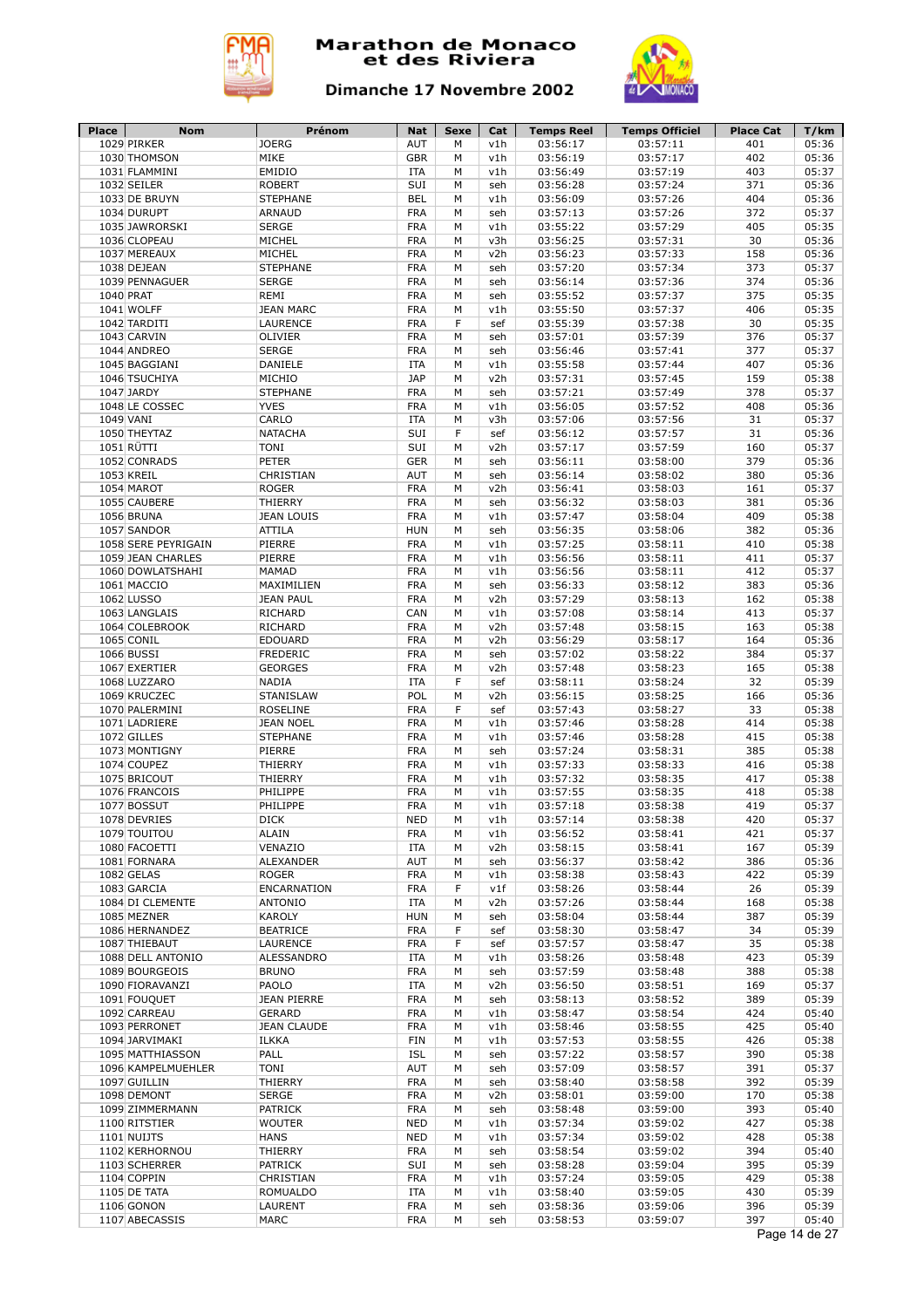



| Place     | Nom                                  | Prénom                           | <b>Nat</b>               | Sexe   | Cat        | <b>Temps Reel</b>    | <b>Temps Officiel</b> | <b>Place Cat</b> | T/km           |
|-----------|--------------------------------------|----------------------------------|--------------------------|--------|------------|----------------------|-----------------------|------------------|----------------|
|           | 1108 BREMANT                         | <b>GUNTHER</b>                   | <b>FRA</b>               | M<br>F | seh        | 03:57:18             | 03:59:09<br>03:59:10  | 398              | 05:37          |
|           | 1109 BONNEFONT<br>1110 VAN DER VOORN | <b>RAYMONDE</b><br><b>YVONNE</b> | <b>FRA</b><br><b>NED</b> | F      | v2f<br>sef | 03:58:17<br>03:57:37 | 03:59:11              | 6<br>36          | 05:39<br>05:38 |
|           | 1111 NADA                            | <b>MARCO</b>                     | <b>ITA</b>               | M      | seh        | 03:58:59             | 03:59:14              | 399              | 05:40          |
|           | 1112 VOISIN                          | MICHEL                           | <b>FRA</b>               | M      | v1h        | 03:57:56             | 03:59:15              | 431              | 05:38          |
|           | 1113 BAUDRY                          | <b>JACQUELINE</b>                | <b>FRA</b>               | F      | v1f        | 03:57:56             | 03:59:15              | 27               | 05:38          |
|           | 1114 ROSSI                           | TIZIANO                          | <b>ITA</b>               | M      | v1h        | 03:58:03             | 03:59:15              | 432              | 05:39          |
|           | 1115 DOULET                          | <b>FREDERIC</b>                  | <b>FRA</b>               | M      | v1h        | 03:57:59             | 03:59:16              | 433              | 05:38          |
|           | 1115 REAUD                           | PATRICK                          | <b>FRA</b>               | M      | v1h        | 03:58:57             | 03:59:16              | 433              | 05:40          |
|           | 1115 BOSCACCI                        | ANGELA                           | <b>ITA</b>               | F      | v2f        | 03:57:54             | 03:59:16              | $\overline{7}$   | 05:38          |
|           | 1118 BRET                            | <b>YVAN</b>                      | <b>FRA</b>               | М      | v2h        | 03:59:03             | 03:59:17              | 171              | 05:40          |
|           | 1118 SWEET                           | MICHAEL                          | <b>GBR</b>               | M      | v2h        | 03:58:41             | 03:59:17              | 171              | 05:39          |
|           | 1120 TRAMIER                         | <b>CHRISTOPHE</b>                | <b>FRA</b>               | М      | seh        | 03:58:08             | 03:59:17              | 400              | 05:39          |
|           | 1121 ECLIMONT                        | <b>FRANCIS</b>                   | <b>FRA</b>               | M      | v1h        | 03:57:59             | 03:59:17              | 435              | 05:38          |
| 1122 PEPE |                                      | <b>DAVID</b>                     | <b>FRA</b>               | М      | seh        | 03:58:26             | 03:59:19              | 401              | 05:39          |
|           | 1123 RABOUD                          | <b>CHRISTOPHE</b>                | SUI<br>POL               | М      | seh        | 03:57:49             | 03:59:20              | 402              | 05:38          |
|           | 1124 OLEKSZYK<br>1125 L'HEVEDER      | ZBIGNIEW<br>PATRICIA             | <b>FRA</b>               | M<br>F | sef        | 03:56:40<br>03:58:06 | 03:59:24<br>03:59:28  | 8<br>37          | 05:37<br>05:39 |
|           | 1126 DEBRIX                          | <b>NOEL</b>                      | <b>FRA</b>               | М      | v1h        | 03:58:43             | 03:59:30              | 436              | 05:39          |
|           | 1127 PAQUINET                        | <b>GUY</b>                       | <b>FRA</b>               | М      | v2h        | 03:58:44             | 03:59:32              | 173              | 05:39          |
|           | 1128 MULLER                          | <b>GUY</b>                       | <b>FRA</b>               | M      | v2h        | 03:59:06             | 03:59:33              | 174              | 05:40          |
|           | 1129 MARTINELLI                      | <b>JEAN LUC</b>                  | <b>FRA</b>               | M      | seh        | 03:58:47             | 03:59:33              | 403              | 05:40          |
|           | 1130 PANDOLFI                        | <b>CLAUDE</b>                    | <b>FRA</b>               | M      | seh        | 03:59:06             | 03:59:34              | 404              | 05:40          |
|           | 1131 TARASCON                        | <b>JEAN PIERRE</b>               | <b>FRA</b>               | M      | v2h        | 03:59:10             | 03:59:35              | 175              | 05:40          |
|           | 1132 PATRIS                          | Christophe                       | <b>FRA</b>               | M      | v1h        | 03:58:05             | 03:59:36              | 437              | 05:39          |
|           | 1133 VERGUET                         | <b>JEAN LUC</b>                  | <b>FRA</b>               | M      | v1h        | 03:58:12             | 03:59:37              | 438              | 05:39          |
|           | 1134 LEDOYEN                         | <b>BENOIT</b>                    | <b>FRA</b>               | M      | seh        | 03:58:51             | 03:59:37              | 405              | 05:40          |
|           | 1135 KOSAK                           | ANDRE                            | <b>FRA</b>               | M      | v2h        | 03:59:15             | 03:59:38              | 176              | 05:40          |
|           | 1136 YANA                            | <b>DAVID</b>                     | <b>FRA</b>               | M      | v1h        | 03:58:58             | 03:59:39              | 439              | 05:40          |
|           | 1137 MARINIER                        | <b>PASCAL</b>                    | <b>FRA</b>               | M      | seh        | 03:57:50             | 03:59:41              | 406              | 05:38          |
|           | 1138 CARCERERI<br>1139 MONEUSE       | DANIELE<br><b>FREDERIC</b>       | ITA<br><b>FRA</b>        | М<br>M | v1h        | 03:59:33             | 03:59:42              | 440<br>407       | 05:41<br>05:39 |
|           | 1140 BLANVILLAIN                     | <b>DOMINIQUE</b>                 | <b>FRA</b>               | M      | seh<br>v1h | 03:58:45<br>03:57:49 | 03:59:44<br>03:59:46  | 441              | 05:38          |
|           | 1141 ALLETT                          | <b>JEAN YVES</b>                 | <b>FRA</b>               | M      | v1h        | 03:58:40             | 03:59:47              | 442              | 05:39          |
|           | 1142 BONFILS                         | <b>YVES</b>                      | SUI                      | M      | v2h        | 03:58:40             | 03:59:48              | 177              | 05:39          |
|           | 1143 CHONAVEY                        | <b>PATRICK</b>                   | <b>FRA</b>               | M      | seh        | 03:59:41             | 03:59:51              | 408              | 05:41          |
|           | 1144 KERIVIN                         | <b>GILLES</b>                    | <b>FRA</b>               | М      | v1h        | 03:59:35             | 03:59:53              | 443              | 05:41          |
| 1145 CLER |                                      | CHRISTIAN                        | <b>FRA</b>               | М      | v1h        | 03:58:32             | 03:59:57              | 444              | 05:39          |
|           | 1146 HAUDRECHY                       | <b>ARNAUD</b>                    | <b>FRA</b>               | М      | seh        | 03:58:19             | 03:59:58              | 409              | 05:39          |
|           | 1147 CANTARA                         | <b>ANTOINE</b>                   | <b>FRA</b>               | М      | seh        | 03:59:03             | 04:00:05              | 410              | 05:40          |
|           | 1148 NOEL                            | <b>PATRICK</b>                   | <b>FRA</b>               | M      | v1h        | 03:58:59             | 04:00:05              | 445              | 05:40          |
|           | 1149 VERHOLA                         | REIJO                            | <b>FIN</b>               | М      | v2h        | 03:59:26             | 04:00:08              | 178              | 05:40          |
|           | 1150 TAFER                           | <b>MOURAD</b>                    | <b>FRA</b>               | M      | v1h        | 03:58:44             | 04:00:08              | 446              | 05:39          |
|           | 1151 NICAISE                         | <b>ALAIN</b>                     | <b>FRA</b>               | М      | v1h        | 03:58:47             | 04:00:09              | 447              | 05:40          |
|           | 1152 ANDRE<br>1153 JAGLIN            | LOIC<br>MARIE ANNICK             | <b>FRA</b><br><b>FRA</b> | М<br>F | seh<br>v1f | 03:59:49<br>03:59:31 | 04:00:23<br>04:00:27  | 411<br>28        | 05:41<br>05:41 |
|           | 1154 BLANCO                          | <b>VINCENT</b>                   | <b>FRA</b>               | M      | v2h        | 03:59:42             | 04:00:36              | 179              | 05:41          |
|           | 1155 MIRAN                           | <b>SELIH</b>                     | <b>SLO</b>               | M      | v1h        | 03:59:35             | 04:00:38              | 448              | 05:41          |
|           | 1156 MULLER DOURSON                  | <b>ARMAND</b>                    | <b>FRA</b>               | M      | v2h        | 03:58:56             | 04:00:43              | 180              | 05:40          |
|           | 1157 PEDROLI                         | <b>GIAMPAOLO</b>                 | <b>ITA</b>               | М      | v1h        | 03:59:31             | 04:00:43              | 449              | 05:41          |
|           | 1158 DELLA TORRE                     | DEMETRIO                         | ITA                      | М      | seh        | 04:00:16             | 04:00:46              | 412              | 05:42          |
|           | 1159 DOUGUET                         | ODILE                            | <b>FRA</b>               | F      | v1f        | 04:00:33             | 04:00:47              | 29               | 05:42          |
|           | 1160 ALBERT                          | <b>ELISABETH</b>                 | <b>FRA</b>               | F      | v1f        | 04:00:16             | 04:00:49              | 30               | 05:42          |
|           | 1161 SOLLOSO                         | MIGUEL                           | <b>ESP</b>               | М      | seh        | 03:59:55             | 04:00:51              | 413              | 05:41          |
|           | 1162 MASSARD                         | PHILIPPE                         | <b>FRA</b>               | M      | v1h        | 03:59:04             | 04:00:51              | 450              | 05:40          |
|           | 1163 PANETTO                         | VANESSA                          | <b>FRA</b>               | F      | sef        | 04:00:22             | 04:00:53              | 38               | 05:42          |
|           | 1164 PANETTO                         | CHRISTIAN                        | <b>FRA</b>               | М      | v2h        | 04:00:23             | 04:00:54              | 181              | 05:42          |
|           | 1165 BIANCHINI                       | LAURENT                          | <b>FRA</b>               | М      | seh        | 04:00:44             | 04:00:59              | 414              | 05:42          |
|           | 1166 AUGE                            | MARTINE                          | <b>FRA</b>               | F      | v1f        | 03:59:09             | 04:00:59              | 31               | 05:40          |
|           | 1167 PICCAVET<br>1168 DE ROCQUIGNY   | <b>LUC</b><br>LAURENT            | <b>BEL</b><br><b>FRA</b> | М<br>М | v1h<br>v1h | 03:59:29             | 04:00:59              | 451              | 05:41<br>05:40 |
|           | 1169 VENTURINELLI                    | <b>ROBERTO</b>                   | <b>ITA</b>               | М      | v2h        | 03:59:02<br>04:00:00 | 04:01:04<br>04:01:05  | 452<br>182       | 05:41          |
|           | 1170 DE MARTINO                      | <b>BRUNO</b>                     | <b>FRA</b>               | М      | seh        | 04:00:18             | 04:01:16              | 415              | 05:42          |
|           | 1171 LUDWIG                          | ANDRE                            | <b>GBR</b>               | М      | seh        | 04:00:38             | 04:01:18              | 416              | 05:42          |
|           | 1172 COSSALTER                       | MARIA LILIANA                    | ITA                      | F      | v1f        | 04:00:52             | 04:01:23              | 32               | 05:42          |
|           | 1173 BRUZI                           | THIERRY                          | <b>FRA</b>               | М      | seh        | 04:00:03             | 04:01:24              | 417              | 05:41          |
|           | 1174 FEUILLET                        | <b>BRUNO</b>                     | <b>FRA</b>               | М      | seh        | 04:01:23             | 04:01:30              | 418              | 05:43          |
|           | 1175 PROVASI                         | MASSIMO                          | <b>ITA</b>               | М      | v1h        | 04:01:07             | 04:01:33              | 453              | 05:43          |
|           | 1176 GUIGUEN                         | <b>FRANCOIS</b>                  | <b>FRA</b>               | М      | v2h        | 04:00:11             | 04:01:35              | 183              | 05:42          |
|           | 1177 TROUILHET                       | <b>GUILLAUME</b>                 | <b>FRA</b>               | М      | esp        | 04:00:06             | 04:01:42              | 6                | 05:41          |
|           | 1178 CAYZAC                          | <b>NORBERT</b>                   | <b>FRA</b>               | М      | v1h        | 04:00:38             | 04:02:02              | 454              | 05:42          |
|           | 1179 JACQUEL                         | <b>VINCENT</b>                   | <b>FRA</b>               | М      | v1h        | 04:00:48             | 04:02:09              | 455              | 05:42          |
|           | 1180 DELABOUDINIERE                  | <b>ALAIN</b>                     | <b>FRA</b>               | М      | v1h        | 04:01:06             | 04:02:10              | 456              | 05:43          |
|           | 1181 COPELOTTI                       | PARIDE                           | <b>ITA</b>               | М      | v3h        | 04:01:44             | 04:02:12              | 32               | 05:44          |
|           | 1182 CIVATTE                         | <b>JEAN PIERRE</b>               | <b>FRA</b>               | М      | v2h        | 04:01:29             | 04:02:17              | 184              | 05:43          |
|           | 1183 MERIGHI                         | ROMANO                           | ITA                      | М      | v3h        | 04:01:57             | 04:02:24              | 33               | 05:44          |
|           | 1184 BARRIQUAND                      | <b>JEAN LUC</b>                  | <b>FRA</b>               | М      | v1h        | 04:01:29             | 04:02:27              | 457              | 05:43          |
|           |                                      |                                  |                          |        |            |                      |                       |                  |                |
|           | 1184 RONCO<br>1186 MOMBELLI          | PJHILIPPE<br>PIETRO              | <b>FRA</b><br>ITA        | М<br>М | v1h<br>v2h | 04:01:51<br>04:01:56 | 04:02:27<br>04:02:29  | 457<br>185       | 05:44<br>05:44 |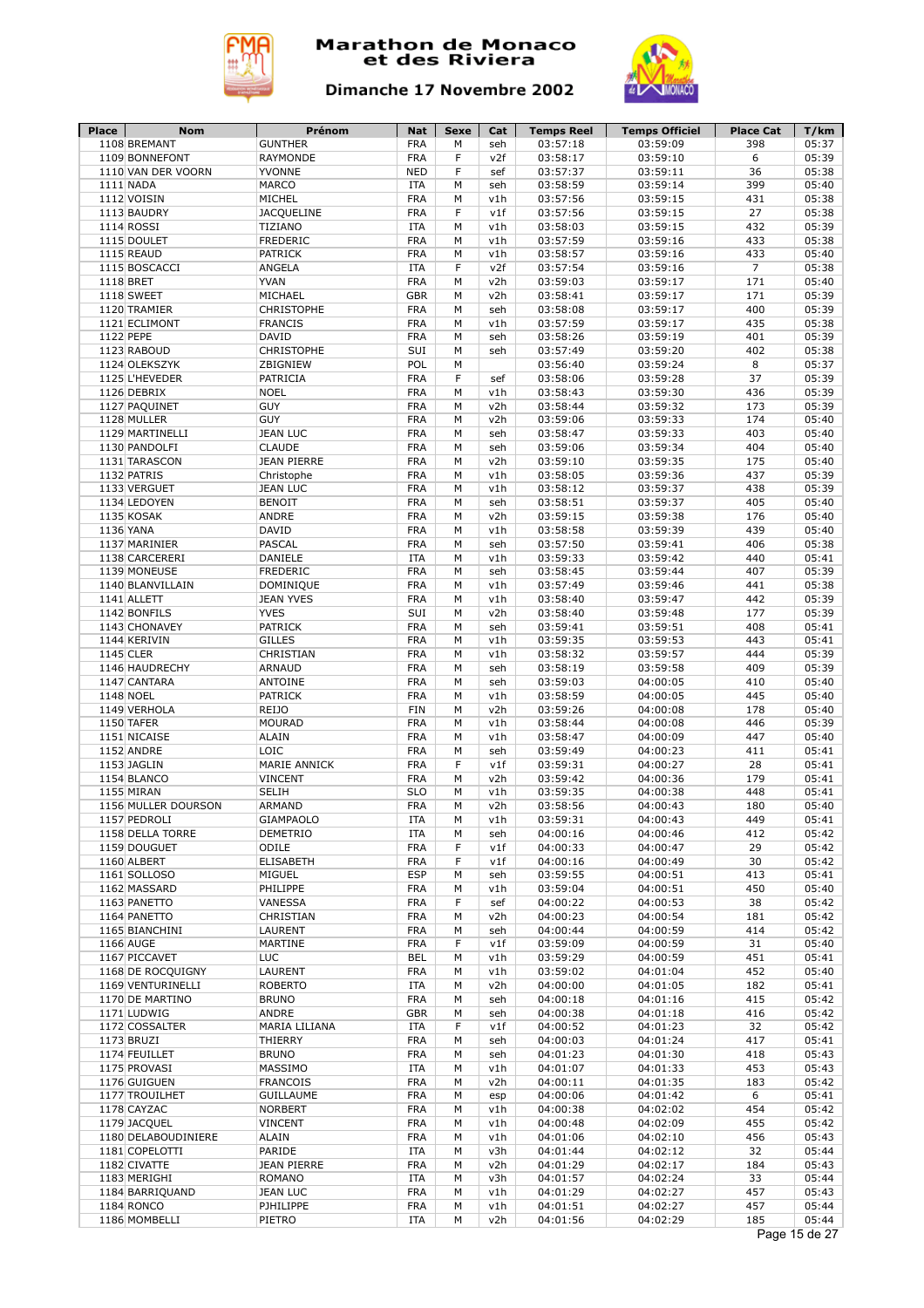



| <b>Place</b> | Nom              | Prénom               | Nat        | Sexe | Cat | <b>Temps Reel</b> | <b>Temps Officiel</b> | <b>Place Cat</b> | T/km  |
|--------------|------------------|----------------------|------------|------|-----|-------------------|-----------------------|------------------|-------|
|              | 1187 GERMAIN     | <b>ERIC</b>          | <b>FRA</b> | М    | seh | 04:00:38          | 04:02:32              | 419              | 05:42 |
|              | 1188 WRIGHT      | <b>BERNARD</b>       | <b>GBR</b> | M    | v2h | 04:01:53          | 04:02:33              | 186              | 05:44 |
|              | 1189 PETIT       | VALERIE              | <b>FRA</b> | F    | sef | 04:01:41          | 04:02:34              | 39               | 05:44 |
|              | 1190 FONDIN      | <b>RENAUD</b>        | <b>FRA</b> | M    | seh | 04:01:39          | 04:02:41              | 420              | 05:44 |
|              | 1191 THOMAS      | LAURENT              | <b>FRA</b> | М    | v1h | 04:01:22          | 04:02:52              | 459              | 05:43 |
|              | 1192 WUIJTEN     | <b>MARK</b>          | <b>NED</b> | М    | seh | 04:02:25          | 04:02:57              | 421              | 05:45 |
|              | 1193 SIBUT       | <b>GUY</b>           | <b>FRA</b> | M    | v2h | 04:02:10          | 04:02:57              | 187              | 05:44 |
|              | 1194 LEBRETON    | <b>DIDIER</b>        | <b>FRA</b> | M    | v1h | 04:01:22          | 04:03:10              | 460              | 05:43 |
|              | 1195 PUTTONEN    | <b>VESA</b>          | <b>FIN</b> | М    | seh | 04:02:02          | 04:03:15              | 422              | 05:44 |
|              | 1196 ANDRIOLA    | <b>NICO</b>          | <b>ITA</b> | М    | v2h | 04:02:57          | 04:03:20              | 188              | 05:45 |
|              | 1197 JOENSUU     | <b>TONI</b>          | <b>FIN</b> | М    | seh | 04:02:09          | 04:03:23              | 423              | 05:44 |
|              | 1198 NAEPELS     | <b>FREDERIC</b>      | <b>FRA</b> | M    | seh | 04:02:25          | 04:03:31              | 424              | 05:45 |
|              | 1199 ROLLIN      | SYLVIE               | <b>FRA</b> | F    | v1f | 04:01:47          | 04:03:33              | 33               | 05:44 |
|              | 1200 CARDON      | DIDIER               | <b>FRA</b> | M    | seh | 04:02:06          | 04:03:37              | 425              | 05:44 |
|              | 1201 ZABULON     | <b>GENEVIEVE</b>     | <b>FRA</b> | F    | v1f | 04:02:38          | 04:03:38              | 34               | 05:45 |
|              | 1202 ROGNONI     | ADRIANO              | <b>ITA</b> | M    | v3h | 04:03:09          | 04:03:38              | 34               | 05:46 |
|              | 1203 ARNOLD      | CORINNE              | SUI        | F    | sef | 04:02:42          | 04:03:39              | 40               | 05:45 |
|              |                  | <b>PASCAL</b>        | <b>FRA</b> | М    |     |                   | 04:03:40              | 426              | 05:45 |
|              | 1204 MARTORELL   |                      |            |      | seh | 04:02:26          |                       |                  |       |
|              | 1205 MEGYER      | ÖRS                  | <b>HUN</b> | М    | v2h | 04:01:50          | 04:03:42              | 189              | 05:44 |
|              | 1206 JOMARON     | <b>GERARD</b>        | <b>FRA</b> | М    | v3h | 04:03:16          | 04:03:42              | 35               | 05:46 |
|              | 1207 ROSPOCHER   | <b>DAVID</b>         | <b>FRA</b> | М    | v1h | 04:03:08          | 04:03:44              | 461              | 05:46 |
|              | 1208 LUCET       | <b>GUY</b>           | <b>FRA</b> | M    | v2h | 04:02:02          | 04:03:47              | 190              | 05:44 |
|              | 1208 FORSMAN     | <b>JOUNI</b>         | <b>FIN</b> | М    | seh | 04:02:50          | 04:03:47              | 427              | 05:45 |
|              | 1210 DEBAVEYE    | <b>JOSEF</b>         | <b>BEL</b> | M    | v2h | 04:01:59          | 04:03:48              | 191              | 05:44 |
|              | 1211 HOYET       | CHRISTIAN            | <b>FRA</b> | M    | v1h | 04:03:01          | 04:03:53              | 462              | 05:46 |
|              | 1212 LE GUEN     | <b>CHRISTOPHE</b>    | <b>FRA</b> | M    | seh | 04:03:08          | 04:04:00              | 428              | 05:46 |
|              | 1213 SIGONNEZ    | <b>PATRICK</b>       | <b>FRA</b> | M    | v1h | 04:02:54          | 04:04:04              | 463              | 05:45 |
|              | 1214 PASTOR      | <b>JEAN VICTOR</b>   | <b>FRA</b> | M    | seh | 04:03:34          | 04:04:06              | 429              | 05:46 |
|              | 1215 RICHAUD     | <b>STEPHEN</b>       | <b>FRA</b> | M    | seh | 04:03:36          | 04:04:06              | 430              | 05:46 |
|              | 1216 DOMINICI    | PHILIPPE             | <b>FRA</b> | M    | v1h | 04:04:05          | 04:04:11              | 464              | 05:47 |
|              | 1217 PIEVE       | PIERRE               | <b>FRA</b> | M    | v2h | 04:03:29          | 04:04:12              | 192              | 05:46 |
|              | 1218 Johnson     | Noel                 | <b>USA</b> | M    | v1h | 04:02:21          | 04:04:19              | 465              | 05:45 |
|              | 1219 SIMONINI    | <b>SYLVIE</b>        | <b>FRA</b> | F    | sef | 04:03:26          | 04:04:24              | 41               | 05:46 |
|              | 1220 FICHOT      | RICHARD              | <b>FRA</b> | M    | v2h | 04:03:54          | 04:04:27              | 193              | 05:47 |
|              | 1221 LOPEZ TAFIA | GONZALO              | <b>ESP</b> | M    | v1h | 04:02:53          | 04:04:28              | 466              | 05:45 |
|              |                  | ERIC                 | <b>FRA</b> | M    |     | 04:03:29          | 04:04:30              | 467              | 05:46 |
|              | 1222 GOUBAULT    |                      |            |      | v1h |                   |                       |                  |       |
|              | 1223 MORETTI     | LAURENT              | <b>FRA</b> | М    | seh | 04:04:19          | 04:04:34              | 431              | 05:47 |
|              | 1224 DEBUSSCHERE | <b>JACKY</b>         | <b>FRA</b> | М    | v2h | 04:03:36          | 04:04:35              | 194              | 05:46 |
|              | 1225 DIDO        | CHRISTIAN            | <b>FRA</b> | М    | seh | 04:04:09          | 04:04:40              | 432              | 05:47 |
|              | 1226 SIGRIST     | <b>JACQUES</b>       | <b>FRA</b> | M    | seh | 04:03:34          | 04:04:42              | 433              | 05:46 |
|              | 1227 GATTORNA    | <b>ENNIO</b>         | <b>ITA</b> | M    | v2h | 04:04:08          | 04:04:43              | 195              | 05:47 |
|              | 1228 GUARESCHI   | COSTANTINO           | <b>ITA</b> | М    | v1h | 04:03:18          | 04:04:54              | 468              | 05:46 |
|              | 1229 GRUBER      | <b>JAVIER</b>        | <b>ESP</b> | M    | v1h | 04:03:22          | 04:04:57              | 469              | 05:46 |
|              | 1230 NILSSON     | ULF                  | SWE        | М    | v1h | 04:03:52          | 04:04:57              | 470              | 05:47 |
|              | 1231 HAMON       | MICHELE              | <b>FRA</b> | F    | v1f | 04:02:55          | 04:05:02              | 35               | 05:45 |
|              | 1232 RUBINELLI   | MICHELE              | <b>ITA</b> | М    | seh | 04:04:38          | 04:05:02              | 434              | 05:48 |
|              | 1233 VILES       | <b>ANGUS</b>         | <b>FRA</b> | М    | v2h | 04:04:07          | 04:05:12              | 196              | 05:47 |
|              | 1234 GIGLIOTTI   | <b>GIUSEPPE</b>      | <b>FRA</b> | M    | v2h | 04:05:05          | 04:05:17              | 197              | 05:49 |
|              | 1235 PUTTKAMER   | <b>ANDREI</b>        | <b>GER</b> | M    | seh | 04:03:58          | 04:05:32              | 435              | 05:47 |
|              | 1236 ZANCONATO   | PATRICE              | <b>FRA</b> | М    | v1h | 04:04:43          | 04:05:34              | 471              | 05:48 |
|              | 1237 DOZIERE     | DANIEL               | <b>FRA</b> | М    | v1h | 04:04:12          | 04:05:46              | 472              | 05:47 |
|              | 1238 FALEME      | <b>PATRICK</b>       | <b>FRA</b> | М    | seh | 04:05:20          | 04:05:56              | 436              | 05:49 |
|              | 1239 MOMBERTO    | EZIO                 | ITA        | М    | v2h | 04:05:35          | 04:06:01              | 198              | 05:49 |
|              | 1240 BESSONE     | CARLO                | ITA        | М    | v1h | 04:05:38          | 04:06:02              | 473              | 05:49 |
|              | 1241 KULAKOWSKI  | MICHEL               | <b>FRA</b> | M    | v1h | 04:05:49          | 04:06:02              | 474              | 05:50 |
|              | 1242 VALERI      | COBO                 | <b>ESP</b> | М    | v2h | 04:04:29          | 04:06:03              | 199              | 05:48 |
|              |                  |                      |            |      |     |                   |                       |                  |       |
|              | 1243 LOPEZ       | <b>JEAN PHILIPPE</b> | FRA        | М    | seh | 04:04:15          | 04:06:06              | 437              | 05:47 |
|              | 1244 DAVIN       | DANIELE              | <b>FRA</b> | F    | v2f | 04:05:16          | 04:06:09              | 8                | 05:49 |
|              | 1245 CADMAN      | RICHARD              | <b>GBR</b> | М    | v1h | 04:05:12          | 04:06:13              | 475              | 05:49 |
|              | 1246 SALINI      | <b>FABRICE</b>       | FRA        | М    | seh | 04:05:17          | 04:06:17              | 438              | 05:49 |
|              | 1247 CARPENTIER  | <b>ALAIN</b>         | <b>FRA</b> | М    | v2h | 04:04:20          | 04:06:18              | 200              | 05:47 |
|              | 1248 MOLOTOALA   | SYLVAIN              | <b>FRA</b> | М    | v1h | 04:06:02          | 04:06:22              | 476              | 05:50 |
|              | 1249 KNAACK      | <b>KARSTEN</b>       | <b>GER</b> | М    | v1h | 04:05:40          | 04:06:27              | 477              | 05:49 |
|              | 1250 SEITZ       | PHILIPPE             | <b>FRA</b> | М    | v1h | 04:05:39          | 04:06:30              | 478              | 05:49 |
|              | 1251 MARTY       | DANIELLE             | <b>FRA</b> | F    | v1f | 04:05:55          | 04:06:33              | 36               | 05:50 |
|              | 1252 LE FLOCH    | <b>ALAIN</b>         | <b>FRA</b> | М    | seh | 04:05:46          | 04:06:38              | 439              | 05:49 |
|              | 1253 DURU        | MAURICE              | <b>FRA</b> | М    | v2h | 04:05:16          | 04:06:44              | 201              | 05:49 |
|              | 1254 FRIARD      | <b>CLAUDE</b>        | <b>FRA</b> | М    | v2h | 04:05:52          | 04:06:45              | 202              | 05:50 |
|              | 1255 PUPPIS      | <b>ROGER</b>         | <b>FRA</b> | М    | v2h | 04:05:04          | 04:06:46              | 203              | 05:48 |
|              | 1256 YOUSSEF     | NADIM                | LIB        | М    | seh | 04:05:24          | 04:06:48              | 440              | 05:49 |
|              | 1257 THIOLLAY    | ANDRE                | <b>FRA</b> | М    | v3h |                   |                       | 36               | 05:51 |
|              |                  |                      |            |      |     | 04:06:32          | 04:07:00              |                  |       |
|              | 1258 MIRAMONT    | FREDERIC             | <b>FRA</b> | М    | seh | 04:06:49          | 04:07:15              | 441              | 05:51 |
|              |                  | <b>JEAN MARC</b>     | FRA        | М    | seh | 04:07:00          | 04:07:18              | 442              | 05:51 |
|              | 1259 PELBOIS     |                      |            | М    | v2h | 04:05:43          | 04:07:20              | 204              | 05:49 |
|              | 1260 RIPOCHE     | <b>JACQUES</b>       | <b>FRA</b> |      |     |                   |                       |                  |       |
|              | 1261 HASSLER     | CHRISTIAN            | <b>FRA</b> | М    | v1h | 04:06:08          | 04:07:20              | 479              | 05:50 |
|              | 1262 ZGORSKI     | CEDRIC               | <b>FRA</b> | М    | seh | 04:05:53          | 04:07:24              | 443              | 05:50 |
|              | 1263 RAMOUSSE    | <b>VINCENT</b>       | <b>FRA</b> | М    | seh | 04:05:27          | 04:07:26              | 444              | 05:49 |
|              | 1264 MEZAN       | MIRKO                | <b>SLO</b> | М    | seh | 04:07:16          | 04:07:30              | 445              | 05:52 |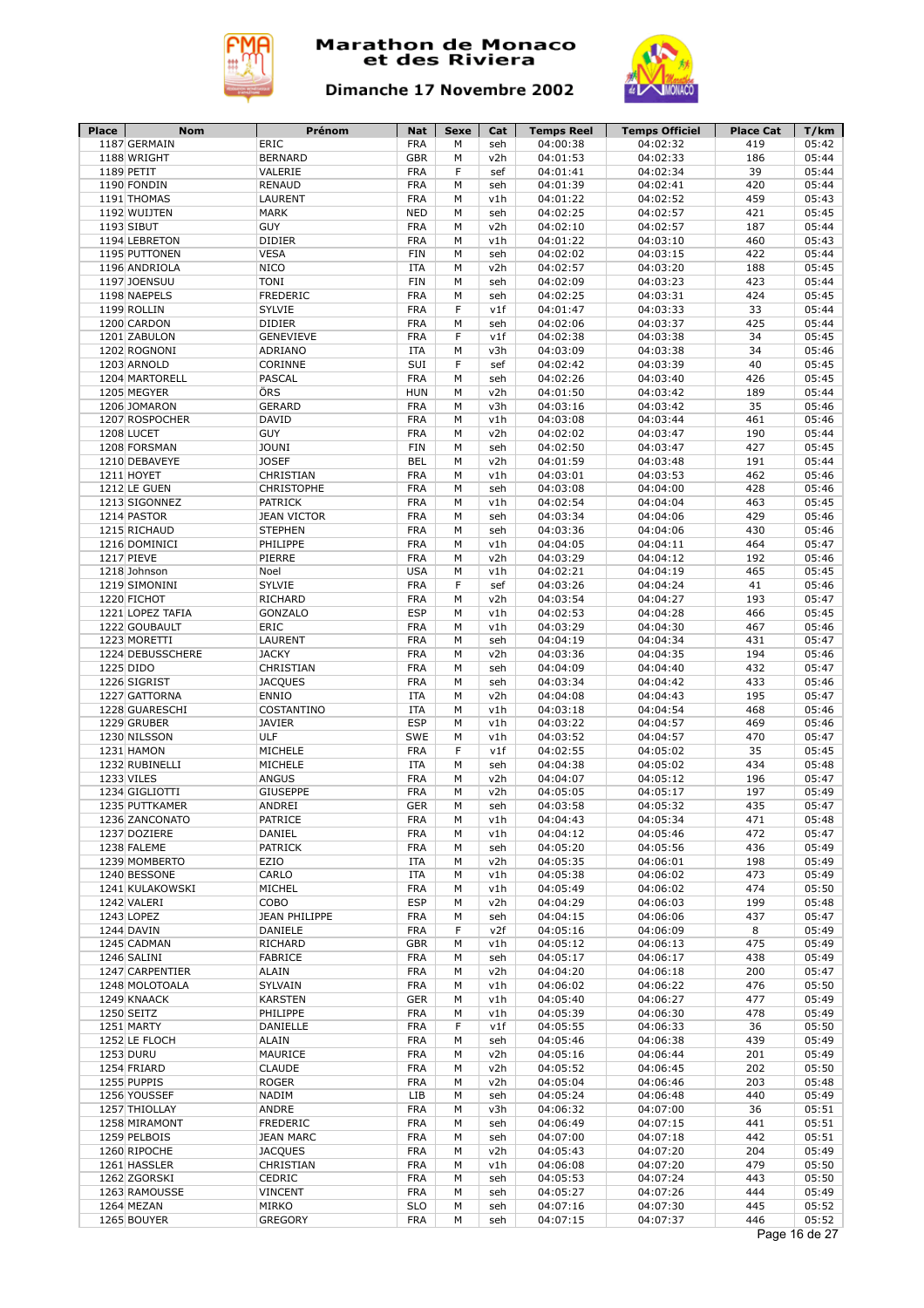



| 1274 VAN NEWKIRK<br>1276 BIEFER | 1266 BAUCOUR<br>1267 TREBESSES<br>1268 AIME<br>1269 SAVIN<br>1270 BATAILLE<br>1271 VALENTINI<br>1272 BEORDO<br>1273 LOUIS DIT PICARD | CHRISTIAN<br><b>BERNARD</b><br><b>ROGER</b><br><b>MARIE AGNES</b><br>MICHEL<br>SILVANO | <b>FRA</b><br><b>FRA</b><br><b>FRA</b><br><b>FRA</b><br><b>FRA</b> | M<br>M<br>M<br>F | v1h<br>seh<br>v2h | 04:06:38<br>04:06:34<br>04:06:47 | 04:07:39<br>04:07:42<br>04:07:43 | 480<br>447<br>205 | 05:51<br>05:51<br>05:51 |
|---------------------------------|--------------------------------------------------------------------------------------------------------------------------------------|----------------------------------------------------------------------------------------|--------------------------------------------------------------------|------------------|-------------------|----------------------------------|----------------------------------|-------------------|-------------------------|
|                                 |                                                                                                                                      |                                                                                        |                                                                    |                  |                   |                                  |                                  |                   |                         |
|                                 |                                                                                                                                      |                                                                                        |                                                                    |                  |                   |                                  |                                  |                   |                         |
|                                 |                                                                                                                                      |                                                                                        |                                                                    |                  |                   |                                  |                                  |                   |                         |
|                                 |                                                                                                                                      |                                                                                        |                                                                    |                  | v1f               | 04:06:41                         | 04:07:48                         | 37                | 05:51                   |
|                                 |                                                                                                                                      |                                                                                        | <b>ITA</b>                                                         | M<br>M           | v1h<br>v2h        | 04:07:42                         | 04:07:51                         | 481               | 05:52<br>05:51          |
|                                 |                                                                                                                                      | ZEMIRA                                                                                 | <b>ITA</b>                                                         | F                | v2f               | 04:06:52<br>04:06:53             | 04:07:52<br>04:07:53             | 206<br>9          | 05:51                   |
|                                 |                                                                                                                                      | <b>CHRISTOPHE</b>                                                                      | <b>FRA</b>                                                         | M                | seh               | 04:07:15                         | 04:08:06                         | 448               | 05:52                   |
|                                 |                                                                                                                                      | <b>JOHN</b>                                                                            | <b>USA</b>                                                         | M                | seh               | 04:06:20                         | 04:08:10                         | 449               | 05:50                   |
|                                 | 1275 DOMINGUEZ LOPEZ                                                                                                                 | <b>JORGE</b>                                                                           | <b>MEX</b>                                                         | M                | seh               | 04:08:11                         | 04:08:25                         | 450               | 05:53                   |
|                                 |                                                                                                                                      | <b>SYLVIE</b>                                                                          | SUI                                                                | F                | v1f               | 04:07:34                         | 04:08:30                         | 38                | 05:52                   |
|                                 | 1277 MARCHIORI                                                                                                                       | LUIGI                                                                                  | ITA                                                                | M                | v2h               | 04:07:30                         | 04:08:33                         | 207               | 05:52                   |
|                                 | 1278 JURQUIN                                                                                                                         | CHRISTIAN                                                                              | <b>BEL</b>                                                         | M                | seh               | 04:06:42                         | 04:08:34                         | 451               | 05:51                   |
|                                 | 1279 VARETTO                                                                                                                         | <b>STEFANO</b>                                                                         | <b>ITA</b>                                                         | М                | v1h               | 04:08:09                         | 04:08:40                         | 482               | 05:53                   |
|                                 | 1280 DIALLO                                                                                                                          | IBRAHIM                                                                                | AUT                                                                | М                | v1h               | 04:07:10                         | 04:08:41                         | 483               | 05:51                   |
|                                 | 1281 JAMES                                                                                                                           | <b>GREGORY</b>                                                                         | <b>RSA</b>                                                         | M                | seh               | 04:07:37                         | 04:08:41                         | 452               | 05:52                   |
|                                 | 1282 NENCINI                                                                                                                         | <b>GIANFRANCO</b>                                                                      | <b>ITA</b>                                                         | M                | v3h               | 04:07:57                         | 04:08:47                         | 37                | 05:53                   |
|                                 | 1283 RAFNAR                                                                                                                          | <b>BJARNI</b>                                                                          | <b>ISL</b>                                                         | н                |                   | 04:07:19                         | 04:08:52                         | 9                 | 05:52                   |
|                                 | 1284 DHOOSSCHE                                                                                                                       | MICHELLE                                                                               | <b>FRA</b>                                                         | F                | v1f               | 04:07:56                         | 04:08:52                         | 39                | 05:53                   |
|                                 | 1285 HUIJSMAN                                                                                                                        | <b>MARCO</b>                                                                           | <b>NED</b>                                                         | М                | seh               | 04:07:31                         | 04:08:57                         | 453               | 05:52                   |
|                                 | 1286 PETERSLUND                                                                                                                      | <b>PETER</b>                                                                           | DEN                                                                | М                | seh               | 04:08:01                         | 04:09:00                         | 454               | 05:53                   |
|                                 | 1287 DORENBOS                                                                                                                        | <b>PATRICK</b>                                                                         | <b>NED</b>                                                         | M                | seh               | 04:08:05                         | 04:09:09                         | 455               | 05:53                   |
|                                 | 1288 DOUET                                                                                                                           | <b>JEAN MARIE</b>                                                                      | <b>FRA</b>                                                         | M                | v2h               | 04:07:58                         | 04:09:11                         | 208               | 05:53                   |
|                                 | 1289 DOUET                                                                                                                           | VANESSA                                                                                | <b>FRA</b>                                                         | F                | sef               | 04:07:56                         | 04:09:12                         | 42                | 05:53                   |
|                                 | 1290 APPAIX                                                                                                                          | MAITE                                                                                  | <b>FRA</b>                                                         | F                | v1f               | 04:08:47                         | 04:09:15                         | 40                | 05:54                   |
|                                 | 1291 ROSSELL                                                                                                                         | ANDRE                                                                                  | <b>FRA</b>                                                         | М                | seh               | 04:08:40                         | 04:09:16                         | 456               | 05:54                   |
|                                 | 1292 GREYENBUHL                                                                                                                      | CHRISTIAN                                                                              | <b>FRA</b>                                                         | M                | v1h               | 04:08:50                         | 04:09:19                         | 484               | 05:54                   |
|                                 | 1293 CARRERA-RAMI                                                                                                                    | MARIANO                                                                                | <b>FRA</b>                                                         | M                | v1h               | 04:07:37                         | 04:09:26                         | 485               | 05:52                   |
|                                 | 1294 JARRY                                                                                                                           | <b>JOEL</b>                                                                            | <b>FRA</b>                                                         | M                | v2h               | 04:09:00                         | 04:09:27                         | 209               | 05:54                   |
|                                 | 1295 SCHULZ                                                                                                                          | <b>FRANK</b>                                                                           | <b>GER</b>                                                         | M                | v1h               | 04:07:47                         | 04:09:29                         | 486               | 05:52                   |
|                                 | 1296 RAZZOLINI                                                                                                                       | ILARIA                                                                                 | ITA                                                                | F                | sef               | 04:08:32                         | 04:09:30                         | 43                | 05:53                   |
|                                 | 1296 RAZZOLINI                                                                                                                       | <b>SERENA</b>                                                                          | <b>ITA</b>                                                         | F                | sef               | 04:08:31                         | 04:09:30                         | 43                | 05:53                   |
|                                 | 1298 COLOMBO                                                                                                                         | ERMANO                                                                                 | <b>ITA</b>                                                         | M                | v2h               | 04:08:23                         | 04:09:32                         | 210               | 05:53                   |
|                                 | 1299 BRANDENBERG                                                                                                                     | <b>ROBERT</b>                                                                          | SUI                                                                | M                | v1h               | 04:08:13                         | 04:09:40                         | 487               | 05:53                   |
|                                 | 1300 LARRATTE                                                                                                                        | <b>PATRICK</b>                                                                         | <b>FRA</b>                                                         | M                | v1h               | 04:08:44                         | 04:09:41                         | 488               | 05:54                   |
|                                 | 1301 BLANCHETON                                                                                                                      | <b>JEAN CLAUDE</b>                                                                     | <b>FRA</b>                                                         | M                | v3h               | 04:08:24                         | 04:09:45                         | 38                | 05:53                   |
|                                 | 1302 DE FRANCIOSI                                                                                                                    | PHILIPPE                                                                               | <b>FRA</b>                                                         | М                | v1h               | 04:09:06                         | 04:09:48                         | 489               | 05:54                   |
|                                 | 1303 KEMP                                                                                                                            | <b>CHRIS</b>                                                                           | <b>FRA</b>                                                         | M                | seh               | 04:07:57                         | 04:09:48                         | 457               | 05:53                   |
|                                 | 1304 CONTI                                                                                                                           | <b>JEAN LUC</b>                                                                        | <b>FRA</b>                                                         | M                | seh               | 04:08:41                         | 04:09:51                         | 458               | 05:54                   |
|                                 | 1305 GRAS                                                                                                                            | <b>ALAIN</b><br><b>GUSTAV</b>                                                          | <b>FRA</b>                                                         | M<br>M           | v3h               | 04:08:22                         | 04:09:51                         | 39<br>490         | 05:53<br>05:54          |
| 1306 VIK                        | 1307 NGUYEN                                                                                                                          | <b>FREDERIC</b>                                                                        | <b>NOR</b><br><b>FRA</b>                                           | М                | v1h<br>seh        | 04:08:41<br>04:09:21             | 04:09:52<br>04:09:53             | 459               | 05:55                   |
|                                 | 1308 LOIZEAU                                                                                                                         | <b>CHRISTOPHE</b>                                                                      | <b>FRA</b>                                                         | M                | v1h               | 04:08:06                         | 04:09:56                         | 491               | 05:53                   |
|                                 | 1309 GIRELLI                                                                                                                         | <b>JEAN CLAUDE</b>                                                                     | <b>FRA</b>                                                         | М                | v1h               | 04:09:12                         | 04:09:56                         | 492               | 05:54                   |
|                                 | 1310 MARTIN                                                                                                                          | <b>GILBERT</b>                                                                         | <b>FRA</b>                                                         | М                | v1h               | 04:09:37                         | 04:09:56                         | 493               | 05:55                   |
|                                 | 1311 PIQUER                                                                                                                          | CHRISTIAN                                                                              | <b>FRA</b>                                                         | М                | v1h               | 04:09:03                         | 04:09:57                         | 494               | 05:54                   |
|                                 | 1312 REED                                                                                                                            | <b>JEREMY</b>                                                                          | <b>GBR</b>                                                         | M                | seh               | 04:09:28                         | 04:10:03                         | 460               | 05:55                   |
|                                 | 1313 ISNARD                                                                                                                          | <b>FREDERIC</b>                                                                        | <b>FRA</b>                                                         | M                | v1h               | 04:08:24                         | 04:10:09                         | 495               | 05:53                   |
|                                 | 1314 PRADEILLE                                                                                                                       | <b>BERNARD</b>                                                                         | <b>FRA</b>                                                         | M                | v2h               | 04:09:45                         | 04:10:10                         | 211               | 05:55                   |
|                                 | 1315 JACK                                                                                                                            | OLIVIER                                                                                | <b>FRA</b>                                                         | M                | seh               | 04:08:18                         | 04:10:17                         | 461               | 05:53                   |
|                                 | 1316 STRASSBURGER                                                                                                                    | <b>UWE</b>                                                                             | <b>GER</b>                                                         | М                | v1h               | 04:09:11                         | 04:10:21                         | 496               | 05:54                   |
|                                 | 1317 RIQUIER                                                                                                                         | <b>NICOLE</b>                                                                          | <b>FRA</b>                                                         | F                | v1f               | 04:08:52                         | 04:10:29                         | 41                | 05:54                   |
|                                 | 1318 OUDJEDI                                                                                                                         | SOURIA                                                                                 | <b>FRA</b>                                                         | F                | v2f               | 04:08:49                         | 04:10:29                         | 10                | 05:54                   |
|                                 | 1319 LOUPIA                                                                                                                          | DAVID                                                                                  | <b>FRA</b>                                                         | М                | seh               | 04:08:49                         | 04:10:31                         | 462               | 05:54                   |
|                                 | 1320 VILAR SERRAT                                                                                                                    | <b>JAUME</b>                                                                           | <b>ESP</b>                                                         | М                | v1h               | 04:10:10                         | 04:10:34                         | 497               | 05:56                   |
|                                 | 1321 DAVIN                                                                                                                           | <b>JEAN LOUIS</b>                                                                      | <b>FRA</b>                                                         | М                | v2h               | 04:09:44                         | 04:10:39                         | 212               | 05:55                   |
|                                 | 1322 GIURA                                                                                                                           | GIOVANNI                                                                               | ITA                                                                | М                | v2h               | 04:10:32                         | 04:10:49                         | 213               | 05:56                   |
|                                 | 1323 GENITO                                                                                                                          | <b>FRANCESCO</b>                                                                       | ITA                                                                | М                | v3h               | 04:10:09                         | 04:10:57                         | 40                | 05:56                   |
|                                 | 1324 HAVARD                                                                                                                          | DANIEL                                                                                 | <b>FRA</b>                                                         | М                | v2h               | 04:10:18                         | 04:11:00                         | 214               | 05:56                   |
|                                 | 1325 DROUIN                                                                                                                          | DOMINIQUE                                                                              | <b>FRA</b>                                                         | F                | v1f               | 04:09:53                         | 04:11:01                         | 42                | 05:55                   |
|                                 | 1326 KOPPETER                                                                                                                        | FRANZ                                                                                  | AUT                                                                | М                | seh               | 04:08:59                         | 04:11:03                         | 463               | 05:54                   |
|                                 | 1327 PIANO                                                                                                                           | <b>GIOVANNI</b>                                                                        | ITA                                                                | М                | seh               | 04:10:53                         | 04:11:03                         | 464               | 05:57                   |
|                                 | 1328 GYULA                                                                                                                           | <b>FORGACSNE</b>                                                                       | <b>HUN</b>                                                         | М                | v2h               | 04:09:35                         | 04:11:06                         | 215               | 05:55                   |
|                                 | 1329 BONE                                                                                                                            | GARRY                                                                                  | <b>GBR</b>                                                         | М                | v1h               | 04:09:43                         | 04:11:09                         | 498               | 05:55                   |
|                                 | 1330 ANCORA                                                                                                                          | VITO PIERO                                                                             | ITA                                                                | М                | v2h               | 04:10:29                         | 04:11:13                         | 216               | 05:56                   |
| 1331 BEIT                       |                                                                                                                                      | <b>STEPHAN</b>                                                                         | SUI                                                                | М                | v2h               | 04:10:00                         | 04:11:14                         | 217               | 05:55                   |
|                                 | 1332 WEIDNER                                                                                                                         | WERNER                                                                                 | <b>GER</b>                                                         | М                | v2h               | 04:10:09                         | 04:11:16                         | 218               | 05:56                   |
|                                 | 1333 VALDEGAMBERI                                                                                                                    | CLAUDIO                                                                                | ITA                                                                | М                | v1h               | 04:10:10                         | 04:11:22                         | 499               | 05:56                   |
|                                 | 1334 DURIATTI                                                                                                                        | LAURENT                                                                                | <b>FRA</b>                                                         | М                | seh               | 04:09:32                         | 04:11:24                         | 465               | 05:55                   |
|                                 | 1335 WTOCH WISZNIOWSKA                                                                                                               | <b>BARBARA</b>                                                                         | POL                                                                | F                | v2f               | 04:10:24                         | 04:11:27                         | 11                | 05:56                   |
|                                 | 1336 FRIMAN                                                                                                                          | <b>HELENA</b>                                                                          | FIN                                                                | F                | v2f               | 04:09:48                         | 04:11:29                         | 12                | 05:55                   |
|                                 | 1337 TUPAMAKI                                                                                                                        | VIRPI                                                                                  | FIN                                                                | F                | v1f               | 04:09:48                         | 04:11:29                         | 43                | 05:55                   |
|                                 | 1338 GUIDET                                                                                                                          | THIERRY                                                                                | <b>FRA</b>                                                         | М                | v1h               | 04:10:30                         | 04:11:33                         | 500               | 05:56                   |
|                                 | 1339 RAHMANI                                                                                                                         | MALIKA                                                                                 | <b>FRA</b>                                                         | F                | v1f               | 04:10:11                         | 04:11:34                         | 44                | 05:56                   |
|                                 | 1340 BROWSE                                                                                                                          | <b>TREVOR</b>                                                                          | <b>GBR</b>                                                         | М                | v2h               | 04:11:00                         | 04:11:35                         | 219               | 05:57                   |
|                                 | 1341 VARNIER                                                                                                                         | <b>PATRICK</b>                                                                         | <b>FRA</b>                                                         | М                | seh               | 04:09:42                         | 04:11:37                         | 466               | 05:55                   |
|                                 | 1342 AGIER                                                                                                                           | DAVID                                                                                  | <b>FRA</b>                                                         | М                | seh               | 04:10:10                         | 04:11:38                         | 467               | 05:56                   |
|                                 | 1343 VIDAL<br>1344 FORNAI                                                                                                            | <b>LUC</b>                                                                             | <b>FRA</b>                                                         | М                | seh               | 04:10:27                         | 04:11:40                         | 468<br>220        | 05:56<br>05:56          |
|                                 |                                                                                                                                      | SANDRO                                                                                 | ITA                                                                | М                | v2h               | 04:10:22                         | 04:11:40                         |                   | Page 17 de 27           |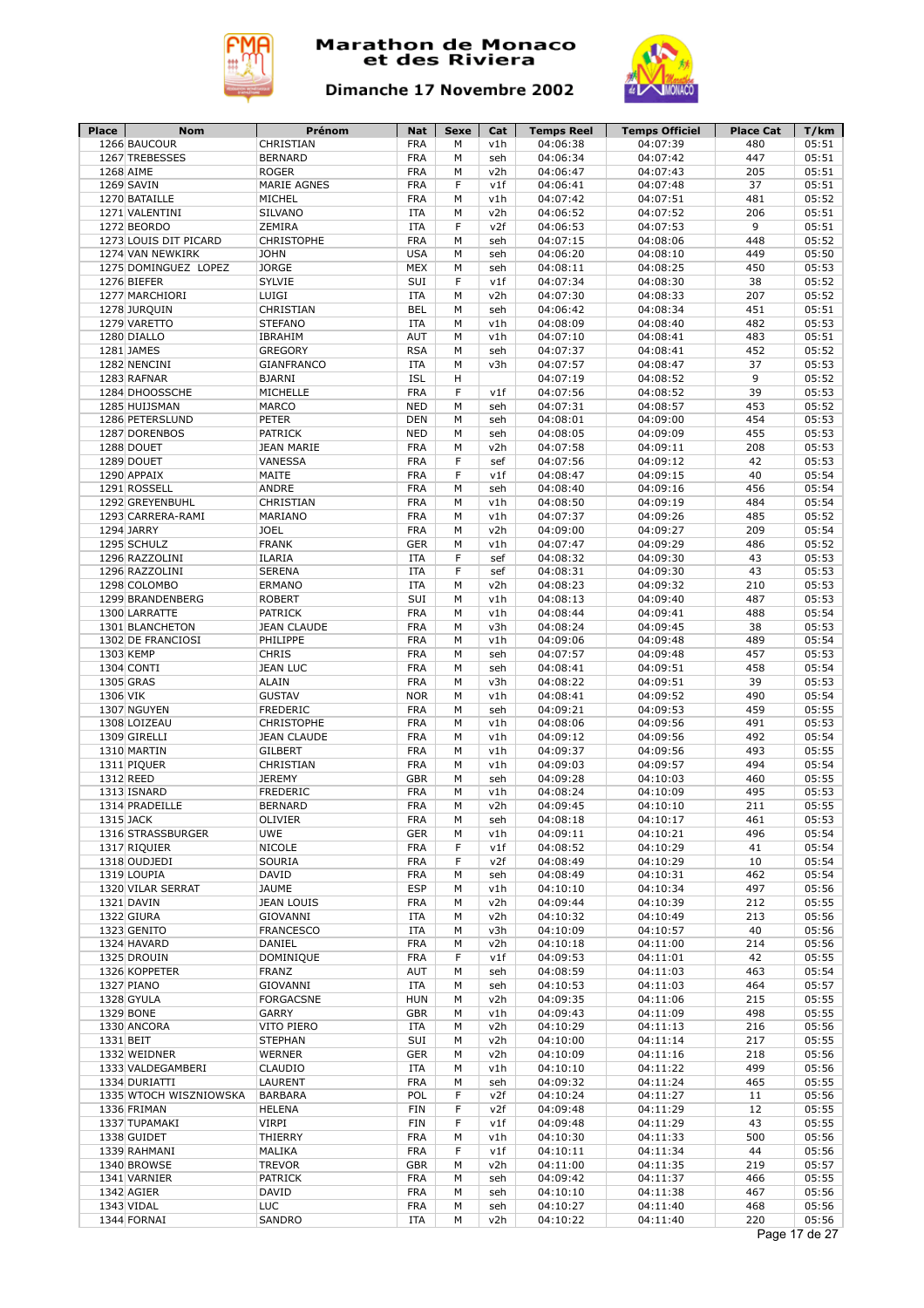



| 1345 DUPIN<br>CEDRIC<br><b>FRA</b><br>04:10:26<br>04:11:40<br>469<br>М<br>seh<br>1346 FRANCOIS<br><b>CHRISTOPHE</b><br><b>FRA</b><br>04:09:51<br>04:11:42<br>470<br>05:55<br>М<br>seh<br><b>USA</b><br>05:56<br>1347 KOMAROWSKI<br><b>ALEXANDER</b><br>v2h<br>04:10:30<br>04:11:43<br>221<br>М<br><b>FRA</b><br>05:58<br>1348 RABEMANANJARA<br><b>FRANCOIS</b><br>04:11:51<br>04:11:53<br>10<br>м<br>PHILIPPE<br><b>FRA</b><br>04:11:53<br>501<br>05:56<br>1349 MAZZA<br>04:10:37<br>М<br>v1h<br><b>ITA</b><br>04:12:05<br>471<br>05:58<br>1350 ROAZZI<br>ANGELO GIUSEPPE<br>M<br>04:12:05<br>seh<br><b>GER</b><br>F<br>04:11:28<br>04:12:12<br>13<br>05:58<br>1351 PESCHEL<br><b>GUDRUN</b><br>v2f<br><b>MATTHEW</b><br>04:12:15<br>472<br>05:58<br>1352 ANSTEAD<br><b>GBR</b><br>М<br>04:11:27<br>seh<br><b>RSA</b><br>04:12:15<br>473<br>05:58<br>1353 MAUD<br><b>GREG</b><br>M<br>04:11:25<br>seh<br><b>XAVIER</b><br><b>FRA</b><br>04:12:16<br>474<br>05:57<br>1354 LE FOULON<br>M<br>04:10:55<br>seh<br>1355 GAYDU<br><b>FRANCOIS</b><br><b>FRA</b><br>04:11:05<br>04:12:21<br>475<br>05:57<br>M<br>seh<br>1356 PUUSTINEN<br>MARKKU<br><b>FIN</b><br>М<br>v1h<br>04:11:38<br>04:12:21<br>502<br>05:58<br><b>FRA</b><br>222<br>05:57<br>1357 DEFRASNE<br><b>ROGER</b><br>М<br>v2h<br>04:11:11<br>04:12:22<br><b>JACK</b><br><b>NED</b><br>04:12:19<br>04:12:36<br>476<br>05:59<br>1358 VAN DER BOOM<br>М<br>seh<br>CASIMIRO<br><b>ESP</b><br>05:59<br>1359 MARTIN GONZALEZ<br>M<br>v2h<br>04:12:11<br>04:12:38<br>223<br>EZIO<br>503<br>05:59<br>1360 MONTECUCCO<br><b>ITA</b><br>М<br>v1h<br>04:12:31<br>04:12:42<br>ADRIANO<br><b>ITA</b><br>04:12:29<br>04:12:43<br>224<br>05:59<br>1361 BOLDRIN<br>M<br>v2h<br>1362 FABRIS<br><b>ITA</b><br>04:12:29<br>04:12:43<br>504<br>05:59<br>ANDREA<br>М<br>v1h<br><b>FRA</b><br>04:11:14<br>04:12:43<br>505<br>05:57<br>1363 COMEAU MONTASSE<br>OLIVIER<br>M<br>v1h<br>LUCIANO<br><b>ITA</b><br>04:11:25<br>04:12:45<br>477<br>05:58<br>1364 POZZATI<br>М<br>seh<br><b>FRA</b><br>04:12:48<br>506<br>05:58<br>1365 GUILLERM<br>DANIEL<br>M<br>v1h<br>04:11:35<br>PATRICE<br><b>FRA</b><br>04:12:33<br>04:12:49<br>225<br>05:59<br>1366 LEDOUX<br>M<br>v2h<br>1367 REVERCHON<br><b>JEAN PIERRE</b><br><b>FRA</b><br>04:12:32<br>04:12:51<br>226<br>05:59<br>M<br>v2h<br><b>WERNER</b><br><b>GER</b><br>04:12:22<br>04:12:54<br>$\overline{2}$<br>05:59<br>1368 HASSELKUS<br>M<br>v4h<br><b>JOCELYN</b><br><b>FRA</b><br>507<br>05:57<br>1369 ANGELLIAUME<br>М<br>v1h<br>04:11:24<br>04:13:05<br><b>FRA</b><br>45<br>05:59<br>1370 TERESKEWICZ<br>MARYLINE<br>F<br>04:12:26<br>04:13:10<br>sef<br><b>JOSEPH</b><br><b>FRA</b><br>04:13:03<br>04:13:25<br>227<br>06:00<br>1371 VAN LANDEWICK<br>М<br>v2h<br><b>VESA</b><br>508<br>1372 VERRONEN<br><b>FIN</b><br>04:12:32<br>04:13:26<br>05:59<br>м<br>v1h<br><b>FRA</b><br>04:12:53<br>478<br>06:00<br>1373 DELBE<br><b>JONATHAN</b><br>04:13:39<br>М<br>seh<br>CAN<br>04:12:53<br>04:13:41<br>479<br>06:00<br>1374 DIPEDE<br><b>RYAN</b><br>М<br>seh<br><b>UWE</b><br>509<br>06:00<br>1375 JESCHKE<br><b>GER</b><br>04:13:22<br>04:13:43<br>М<br>v1h<br>LUIGI<br><b>ITA</b><br>228<br>06:00<br>1376 GUERINONI<br>v2h<br>04:13:18<br>04:13:45<br>M<br>PATRICE<br><b>FRA</b><br>04:12:13<br>04:13:47<br>510<br>05:59<br>1377 RICHAUD<br>M<br>v1h<br><b>1378 GROSS</b><br>SAM<br><b>GBR</b><br>04:12:28<br>04:13:50<br>05:59<br>M<br>480<br>seh<br>1379 SALO<br><b>SIRPA</b><br>F<br>05:58<br><b>FIN</b><br>04:11:58<br>04:13:51<br>46<br>sef<br>1380 FAVA<br>MARIANGELA<br>F<br>04:13:31<br>04:13:54<br>06:01<br><b>ITA</b><br>v2f<br>14<br>04:13:27<br>04:13:58<br>229<br>1381 GRAMEGNA<br>ANGELO<br><b>ITA</b><br>М<br>v2h<br>06:00<br>1382 CAILLE<br><b>FRA</b><br>F<br>04:13:34<br>04:14:03<br>15<br><b>MARIE THERESE</b><br>v2f<br>06:01<br>1383 PINDARI<br>IGILIO<br>04:13:12<br>41<br><b>ITA</b><br>М<br>v3h<br>04:14:06<br>06:00<br><b>JEAN MARC</b><br><b>FRA</b><br>06:00<br>1384 MOREL<br>M<br>v1h<br>04:13:23<br>04:14:08<br>511<br>F<br>1385 TIMANTI<br><b>LUCIA</b><br><b>ITA</b><br>v3f<br>04:13:16<br>04:14:10<br>$\mathbf{1}$<br>06:00<br>1386 BOULAY<br>LAURENT<br><b>FRA</b><br>04:13:26<br>06:00<br>M<br>seh<br>04:14:11<br>481<br><b>NICOLE</b><br><b>FRA</b><br>F<br>04:13:47<br>06:01<br>1387 MATHIEU<br>v2f<br>04:14:20<br>16<br>1388 GLÄTZLE<br>AUT<br>04:12:49<br>230<br>05:59<br><b>JOSEF</b><br>M<br>v2h<br>04:14:22<br><b>DAVID</b><br><b>FRA</b><br>04:13:27<br>482<br>06:00<br>1389 CANAL<br>M<br>seh<br>04:14:22<br>1390 CAHOREL<br>CHRISTELLE<br><b>FRA</b><br>F<br>47<br>06:01<br>04:14:12<br>04:14:24<br>sef<br>06:01<br>1391 TRIPALDI<br><b>ANTONIO</b><br><b>ITA</b><br>M<br>04:14:00<br>04:14:24<br>483<br>seh<br>1392 DEPAGNE<br><b>CHARLES</b><br><b>FRA</b><br>04:12:48<br>512<br>05:59<br>M<br>v1h<br>04:14:28<br><b>CLAUDE</b><br><b>FRA</b><br>04:13:51<br>04:14:28<br>231<br>06:01<br>1392 BIRLOUEZ<br>M<br>v2h<br><b>PATRICK</b><br><b>FRA</b><br>513<br>1394 CALLENS<br>М<br>v1h<br>04:13:17<br>04:14:31<br>06:00<br>1395 KIEFFER<br>XAVIER<br><b>FRA</b><br>04:12:56<br>04:14:32<br>484<br>06:00<br>М<br>seh<br>1396 SONZOGNI<br>232<br><b>ERNESTO</b><br>ITA<br>v2h<br>04:13:57<br>04:14:32<br>06:01<br>м<br><b>FRA</b><br>1397 JOURDAN<br>PIERRE<br>v2h<br>04:13:51<br>04:14:32<br>233<br>06:01<br>м<br>F<br>1398 LEFEVRE<br>ANNE<br><b>FRA</b><br>04:12:37<br>04:14:34<br>48<br>05:59<br>sef<br>1399 SCHÄFFERS<br><b>FRED</b><br><b>NED</b><br>04:13:10<br>04:14:36<br>514<br>06:00<br>М<br>v1h<br>1400 GUERINO<br><b>ANTONIETTA</b><br>ITA<br>F<br>v1f<br>04:14:01<br>04:14:36<br>45<br>06:01<br><b>FRA</b><br>1401 LE MAGUET<br>PAUL<br>v1h<br>04:13:13<br>04:14:40<br>515<br>06:00<br>М<br><b>FRA</b><br>05:59<br>1402 DUPRUILH<br>LAURENT<br>v2h<br>04:12:43<br>04:14:44<br>234<br>М<br>DANIEL<br><b>FRA</b><br>04:13:32<br>04:14:46<br>516<br>1403 MEURIC<br>v1h<br>06:01<br>М<br><b>NOELLE</b><br>F<br>1404 TOURRIER<br><b>FRA</b><br>v2f<br>04:14:20<br>04:14:51<br>17<br>06:02<br><b>FRA</b><br>235<br>06:01<br>1405 TRINEL<br><b>JACQUES</b><br>M<br>v2h<br>04:13:45<br>04:14:52<br>1406 DEPONT<br><b>PATRICK</b><br><b>FRA</b><br>517<br>06:00<br>М<br>v1h<br>04:13:10<br>04:14:53<br>PHILIPPE<br>1407 CLAUDON<br>FRA<br>v2h<br>04:13:01<br>04:14:53<br>236<br>06:00<br>м<br><b>FRA</b><br>1408 LARTIGUE<br>CHRISTIAN<br>М<br>v1h<br>04:14:14<br>04:14:55<br>518<br>06:02<br>SWE<br>1409 IRVEGARD<br><b>GUNNAR</b><br>М<br>v4h<br>04:14:22<br>04:15:01<br>3<br>06:02<br>1410 BANSE<br><b>ESTELLE</b><br>FRA<br>F<br>v1f<br>04:13:20<br>04:15:04<br>46<br>06:00<br><b>FRA</b><br>F<br>47<br>1411 LETAVERNIER<br>Christiane<br>v1f<br>04:14:42<br>04:15:04<br>06:02<br>237<br>1412 MANCINI<br>GENNARIO<br><b>ITA</b><br>М<br>v2h<br>04:13:50<br>04:15:06<br>06:01<br><b>FRA</b><br>F<br>1413 PEZZAGNA<br>NATHALIE<br>sef<br>04:14:56<br>04:15:11<br>49<br>06:03<br><b>FRA</b><br>1414 ABIAD<br><b>JULIEN</b><br>М<br>seh<br>04:14:05<br>04:15:17<br>485<br>06:01<br><b>FRA</b><br>06:03<br>1415 GOUJON<br><b>GILBERT</b><br>M<br>v2h<br>04:15:00<br>04:15:25<br>238<br><b>FRA</b><br>F<br>1416 MARCHIS MOUREN<br>MAGALI<br>sef<br>04:14:57<br>04:15:36<br>50<br>06:03<br>239<br>1417 PIROVANO<br>GIOVANNI<br><b>ITA</b><br>М<br>v2h<br>04:14:17<br>04:15:38<br>06:02<br><b>FRANCOIS</b><br><b>FRA</b><br>04:14:45<br>04:15:40<br>486<br>06:02<br>1418 THEVARD<br>М<br>seh<br><b>HERVE</b><br><b>FRA</b><br>04:15:01<br>04:15:44<br>519<br>06:03<br>1419 LE BORGNE<br>М<br>v1h<br>1420 MORATI<br>PIERINO<br>ITA<br>v2h<br>04:15:44<br>04:15:44<br>240<br>06:04<br>М<br>1421 CARRIE<br>THIERRY<br><b>FRA</b><br>М<br>04:15:34<br>04:15:53<br>487<br>06:03<br>seh<br>1422 ANDRE<br>ROMARIC<br>04:15:55<br>488<br>FRA<br>04:15:21<br>06:03<br>М<br>seh<br>1423 DROUIN<br>GERARD<br>FRA<br>04:14:58<br>04:16:05<br>520<br>06:03<br>м<br>v1h<br>Page 18 de 27 | Place | Nom | Prénom | Nat | Sexe | Cat | <b>Temps Reel</b> | <b>Temps Officiel</b> | <b>Place Cat</b> | T/km  |
|------------------------------------------------------------------------------------------------------------------------------------------------------------------------------------------------------------------------------------------------------------------------------------------------------------------------------------------------------------------------------------------------------------------------------------------------------------------------------------------------------------------------------------------------------------------------------------------------------------------------------------------------------------------------------------------------------------------------------------------------------------------------------------------------------------------------------------------------------------------------------------------------------------------------------------------------------------------------------------------------------------------------------------------------------------------------------------------------------------------------------------------------------------------------------------------------------------------------------------------------------------------------------------------------------------------------------------------------------------------------------------------------------------------------------------------------------------------------------------------------------------------------------------------------------------------------------------------------------------------------------------------------------------------------------------------------------------------------------------------------------------------------------------------------------------------------------------------------------------------------------------------------------------------------------------------------------------------------------------------------------------------------------------------------------------------------------------------------------------------------------------------------------------------------------------------------------------------------------------------------------------------------------------------------------------------------------------------------------------------------------------------------------------------------------------------------------------------------------------------------------------------------------------------------------------------------------------------------------------------------------------------------------------------------------------------------------------------------------------------------------------------------------------------------------------------------------------------------------------------------------------------------------------------------------------------------------------------------------------------------------------------------------------------------------------------------------------------------------------------------------------------------------------------------------------------------------------------------------------------------------------------------------------------------------------------------------------------------------------------------------------------------------------------------------------------------------------------------------------------------------------------------------------------------------------------------------------------------------------------------------------------------------------------------------------------------------------------------------------------------------------------------------------------------------------------------------------------------------------------------------------------------------------------------------------------------------------------------------------------------------------------------------------------------------------------------------------------------------------------------------------------------------------------------------------------------------------------------------------------------------------------------------------------------------------------------------------------------------------------------------------------------------------------------------------------------------------------------------------------------------------------------------------------------------------------------------------------------------------------------------------------------------------------------------------------------------------------------------------------------------------------------------------------------------------------------------------------------------------------------------------------------------------------------------------------------------------------------------------------------------------------------------------------------------------------------------------------------------------------------------------------------------------------------------------------------------------------------------------------------------------------------------------------------------------------------------------------------------------------------------------------------------------------------------------------------------------------------------------------------------------------------------------------------------------------------------------------------------------------------------------------------------------------------------------------------------------------------------------------------------------------------------------------------------------------------------------------------------------------------------------------------------------------------------------------------------------------------------------------------------------------------------------------------------------------------------------------------------------------------------------------------------------------------------------------------------------------------------------------------------------------------------------------------------------------------------------------------------------------------------------------------------------------------------------------------------------------------------------------------------------------------------------------------------------------------------------------------------------------------------------------------------------------------------------------------------------------------------------------------------------------------------------------------------------------------------------------------------------------------------------------------------------------------------------------------------------------------------------------------------------------------------------------------------------------------------------------------------------------------------------------------------------------------------------------------------------------------------------------------------------------------------------------------------------------------------------------------------------------------------------------------------------------------------------------------------------------------------------------------------------------------------------------------------------------------------------------------------------------------------------------------------------------------------------------------------------------------------------------------------------------------------------------------------------------------------------------------------------------------------------------------------------------|-------|-----|--------|-----|------|-----|-------------------|-----------------------|------------------|-------|
|                                                                                                                                                                                                                                                                                                                                                                                                                                                                                                                                                                                                                                                                                                                                                                                                                                                                                                                                                                                                                                                                                                                                                                                                                                                                                                                                                                                                                                                                                                                                                                                                                                                                                                                                                                                                                                                                                                                                                                                                                                                                                                                                                                                                                                                                                                                                                                                                                                                                                                                                                                                                                                                                                                                                                                                                                                                                                                                                                                                                                                                                                                                                                                                                                                                                                                                                                                                                                                                                                                                                                                                                                                                                                                                                                                                                                                                                                                                                                                                                                                                                                                                                                                                                                                                                                                                                                                                                                                                                                                                                                                                                                                                                                                                                                                                                                                                                                                                                                                                                                                                                                                                                                                                                                                                                                                                                                                                                                                                                                                                                                                                                                                                                                                                                                                                                                                                                                                                                                                                                                                                                                                                                                                                                                                                                                                                                                                                                                                                                                                                                                                                                                                                                                                                                                                                                                                                                                                                                                                                                                                                                                                                                                                                                                                                                                                                                                                                                                                                                                                                                                                                                                                                                                                                                                                                                                                                                                                                  |       |     |        |     |      |     |                   |                       |                  | 05:56 |
|                                                                                                                                                                                                                                                                                                                                                                                                                                                                                                                                                                                                                                                                                                                                                                                                                                                                                                                                                                                                                                                                                                                                                                                                                                                                                                                                                                                                                                                                                                                                                                                                                                                                                                                                                                                                                                                                                                                                                                                                                                                                                                                                                                                                                                                                                                                                                                                                                                                                                                                                                                                                                                                                                                                                                                                                                                                                                                                                                                                                                                                                                                                                                                                                                                                                                                                                                                                                                                                                                                                                                                                                                                                                                                                                                                                                                                                                                                                                                                                                                                                                                                                                                                                                                                                                                                                                                                                                                                                                                                                                                                                                                                                                                                                                                                                                                                                                                                                                                                                                                                                                                                                                                                                                                                                                                                                                                                                                                                                                                                                                                                                                                                                                                                                                                                                                                                                                                                                                                                                                                                                                                                                                                                                                                                                                                                                                                                                                                                                                                                                                                                                                                                                                                                                                                                                                                                                                                                                                                                                                                                                                                                                                                                                                                                                                                                                                                                                                                                                                                                                                                                                                                                                                                                                                                                                                                                                                                                                  |       |     |        |     |      |     |                   |                       |                  |       |
|                                                                                                                                                                                                                                                                                                                                                                                                                                                                                                                                                                                                                                                                                                                                                                                                                                                                                                                                                                                                                                                                                                                                                                                                                                                                                                                                                                                                                                                                                                                                                                                                                                                                                                                                                                                                                                                                                                                                                                                                                                                                                                                                                                                                                                                                                                                                                                                                                                                                                                                                                                                                                                                                                                                                                                                                                                                                                                                                                                                                                                                                                                                                                                                                                                                                                                                                                                                                                                                                                                                                                                                                                                                                                                                                                                                                                                                                                                                                                                                                                                                                                                                                                                                                                                                                                                                                                                                                                                                                                                                                                                                                                                                                                                                                                                                                                                                                                                                                                                                                                                                                                                                                                                                                                                                                                                                                                                                                                                                                                                                                                                                                                                                                                                                                                                                                                                                                                                                                                                                                                                                                                                                                                                                                                                                                                                                                                                                                                                                                                                                                                                                                                                                                                                                                                                                                                                                                                                                                                                                                                                                                                                                                                                                                                                                                                                                                                                                                                                                                                                                                                                                                                                                                                                                                                                                                                                                                                                                  |       |     |        |     |      |     |                   |                       |                  |       |
|                                                                                                                                                                                                                                                                                                                                                                                                                                                                                                                                                                                                                                                                                                                                                                                                                                                                                                                                                                                                                                                                                                                                                                                                                                                                                                                                                                                                                                                                                                                                                                                                                                                                                                                                                                                                                                                                                                                                                                                                                                                                                                                                                                                                                                                                                                                                                                                                                                                                                                                                                                                                                                                                                                                                                                                                                                                                                                                                                                                                                                                                                                                                                                                                                                                                                                                                                                                                                                                                                                                                                                                                                                                                                                                                                                                                                                                                                                                                                                                                                                                                                                                                                                                                                                                                                                                                                                                                                                                                                                                                                                                                                                                                                                                                                                                                                                                                                                                                                                                                                                                                                                                                                                                                                                                                                                                                                                                                                                                                                                                                                                                                                                                                                                                                                                                                                                                                                                                                                                                                                                                                                                                                                                                                                                                                                                                                                                                                                                                                                                                                                                                                                                                                                                                                                                                                                                                                                                                                                                                                                                                                                                                                                                                                                                                                                                                                                                                                                                                                                                                                                                                                                                                                                                                                                                                                                                                                                                                  |       |     |        |     |      |     |                   |                       |                  |       |
|                                                                                                                                                                                                                                                                                                                                                                                                                                                                                                                                                                                                                                                                                                                                                                                                                                                                                                                                                                                                                                                                                                                                                                                                                                                                                                                                                                                                                                                                                                                                                                                                                                                                                                                                                                                                                                                                                                                                                                                                                                                                                                                                                                                                                                                                                                                                                                                                                                                                                                                                                                                                                                                                                                                                                                                                                                                                                                                                                                                                                                                                                                                                                                                                                                                                                                                                                                                                                                                                                                                                                                                                                                                                                                                                                                                                                                                                                                                                                                                                                                                                                                                                                                                                                                                                                                                                                                                                                                                                                                                                                                                                                                                                                                                                                                                                                                                                                                                                                                                                                                                                                                                                                                                                                                                                                                                                                                                                                                                                                                                                                                                                                                                                                                                                                                                                                                                                                                                                                                                                                                                                                                                                                                                                                                                                                                                                                                                                                                                                                                                                                                                                                                                                                                                                                                                                                                                                                                                                                                                                                                                                                                                                                                                                                                                                                                                                                                                                                                                                                                                                                                                                                                                                                                                                                                                                                                                                                                                  |       |     |        |     |      |     |                   |                       |                  |       |
|                                                                                                                                                                                                                                                                                                                                                                                                                                                                                                                                                                                                                                                                                                                                                                                                                                                                                                                                                                                                                                                                                                                                                                                                                                                                                                                                                                                                                                                                                                                                                                                                                                                                                                                                                                                                                                                                                                                                                                                                                                                                                                                                                                                                                                                                                                                                                                                                                                                                                                                                                                                                                                                                                                                                                                                                                                                                                                                                                                                                                                                                                                                                                                                                                                                                                                                                                                                                                                                                                                                                                                                                                                                                                                                                                                                                                                                                                                                                                                                                                                                                                                                                                                                                                                                                                                                                                                                                                                                                                                                                                                                                                                                                                                                                                                                                                                                                                                                                                                                                                                                                                                                                                                                                                                                                                                                                                                                                                                                                                                                                                                                                                                                                                                                                                                                                                                                                                                                                                                                                                                                                                                                                                                                                                                                                                                                                                                                                                                                                                                                                                                                                                                                                                                                                                                                                                                                                                                                                                                                                                                                                                                                                                                                                                                                                                                                                                                                                                                                                                                                                                                                                                                                                                                                                                                                                                                                                                                                  |       |     |        |     |      |     |                   |                       |                  |       |
|                                                                                                                                                                                                                                                                                                                                                                                                                                                                                                                                                                                                                                                                                                                                                                                                                                                                                                                                                                                                                                                                                                                                                                                                                                                                                                                                                                                                                                                                                                                                                                                                                                                                                                                                                                                                                                                                                                                                                                                                                                                                                                                                                                                                                                                                                                                                                                                                                                                                                                                                                                                                                                                                                                                                                                                                                                                                                                                                                                                                                                                                                                                                                                                                                                                                                                                                                                                                                                                                                                                                                                                                                                                                                                                                                                                                                                                                                                                                                                                                                                                                                                                                                                                                                                                                                                                                                                                                                                                                                                                                                                                                                                                                                                                                                                                                                                                                                                                                                                                                                                                                                                                                                                                                                                                                                                                                                                                                                                                                                                                                                                                                                                                                                                                                                                                                                                                                                                                                                                                                                                                                                                                                                                                                                                                                                                                                                                                                                                                                                                                                                                                                                                                                                                                                                                                                                                                                                                                                                                                                                                                                                                                                                                                                                                                                                                                                                                                                                                                                                                                                                                                                                                                                                                                                                                                                                                                                                                                  |       |     |        |     |      |     |                   |                       |                  |       |
|                                                                                                                                                                                                                                                                                                                                                                                                                                                                                                                                                                                                                                                                                                                                                                                                                                                                                                                                                                                                                                                                                                                                                                                                                                                                                                                                                                                                                                                                                                                                                                                                                                                                                                                                                                                                                                                                                                                                                                                                                                                                                                                                                                                                                                                                                                                                                                                                                                                                                                                                                                                                                                                                                                                                                                                                                                                                                                                                                                                                                                                                                                                                                                                                                                                                                                                                                                                                                                                                                                                                                                                                                                                                                                                                                                                                                                                                                                                                                                                                                                                                                                                                                                                                                                                                                                                                                                                                                                                                                                                                                                                                                                                                                                                                                                                                                                                                                                                                                                                                                                                                                                                                                                                                                                                                                                                                                                                                                                                                                                                                                                                                                                                                                                                                                                                                                                                                                                                                                                                                                                                                                                                                                                                                                                                                                                                                                                                                                                                                                                                                                                                                                                                                                                                                                                                                                                                                                                                                                                                                                                                                                                                                                                                                                                                                                                                                                                                                                                                                                                                                                                                                                                                                                                                                                                                                                                                                                                                  |       |     |        |     |      |     |                   |                       |                  |       |
|                                                                                                                                                                                                                                                                                                                                                                                                                                                                                                                                                                                                                                                                                                                                                                                                                                                                                                                                                                                                                                                                                                                                                                                                                                                                                                                                                                                                                                                                                                                                                                                                                                                                                                                                                                                                                                                                                                                                                                                                                                                                                                                                                                                                                                                                                                                                                                                                                                                                                                                                                                                                                                                                                                                                                                                                                                                                                                                                                                                                                                                                                                                                                                                                                                                                                                                                                                                                                                                                                                                                                                                                                                                                                                                                                                                                                                                                                                                                                                                                                                                                                                                                                                                                                                                                                                                                                                                                                                                                                                                                                                                                                                                                                                                                                                                                                                                                                                                                                                                                                                                                                                                                                                                                                                                                                                                                                                                                                                                                                                                                                                                                                                                                                                                                                                                                                                                                                                                                                                                                                                                                                                                                                                                                                                                                                                                                                                                                                                                                                                                                                                                                                                                                                                                                                                                                                                                                                                                                                                                                                                                                                                                                                                                                                                                                                                                                                                                                                                                                                                                                                                                                                                                                                                                                                                                                                                                                                                                  |       |     |        |     |      |     |                   |                       |                  |       |
|                                                                                                                                                                                                                                                                                                                                                                                                                                                                                                                                                                                                                                                                                                                                                                                                                                                                                                                                                                                                                                                                                                                                                                                                                                                                                                                                                                                                                                                                                                                                                                                                                                                                                                                                                                                                                                                                                                                                                                                                                                                                                                                                                                                                                                                                                                                                                                                                                                                                                                                                                                                                                                                                                                                                                                                                                                                                                                                                                                                                                                                                                                                                                                                                                                                                                                                                                                                                                                                                                                                                                                                                                                                                                                                                                                                                                                                                                                                                                                                                                                                                                                                                                                                                                                                                                                                                                                                                                                                                                                                                                                                                                                                                                                                                                                                                                                                                                                                                                                                                                                                                                                                                                                                                                                                                                                                                                                                                                                                                                                                                                                                                                                                                                                                                                                                                                                                                                                                                                                                                                                                                                                                                                                                                                                                                                                                                                                                                                                                                                                                                                                                                                                                                                                                                                                                                                                                                                                                                                                                                                                                                                                                                                                                                                                                                                                                                                                                                                                                                                                                                                                                                                                                                                                                                                                                                                                                                                                                  |       |     |        |     |      |     |                   |                       |                  |       |
|                                                                                                                                                                                                                                                                                                                                                                                                                                                                                                                                                                                                                                                                                                                                                                                                                                                                                                                                                                                                                                                                                                                                                                                                                                                                                                                                                                                                                                                                                                                                                                                                                                                                                                                                                                                                                                                                                                                                                                                                                                                                                                                                                                                                                                                                                                                                                                                                                                                                                                                                                                                                                                                                                                                                                                                                                                                                                                                                                                                                                                                                                                                                                                                                                                                                                                                                                                                                                                                                                                                                                                                                                                                                                                                                                                                                                                                                                                                                                                                                                                                                                                                                                                                                                                                                                                                                                                                                                                                                                                                                                                                                                                                                                                                                                                                                                                                                                                                                                                                                                                                                                                                                                                                                                                                                                                                                                                                                                                                                                                                                                                                                                                                                                                                                                                                                                                                                                                                                                                                                                                                                                                                                                                                                                                                                                                                                                                                                                                                                                                                                                                                                                                                                                                                                                                                                                                                                                                                                                                                                                                                                                                                                                                                                                                                                                                                                                                                                                                                                                                                                                                                                                                                                                                                                                                                                                                                                                                                  |       |     |        |     |      |     |                   |                       |                  |       |
|                                                                                                                                                                                                                                                                                                                                                                                                                                                                                                                                                                                                                                                                                                                                                                                                                                                                                                                                                                                                                                                                                                                                                                                                                                                                                                                                                                                                                                                                                                                                                                                                                                                                                                                                                                                                                                                                                                                                                                                                                                                                                                                                                                                                                                                                                                                                                                                                                                                                                                                                                                                                                                                                                                                                                                                                                                                                                                                                                                                                                                                                                                                                                                                                                                                                                                                                                                                                                                                                                                                                                                                                                                                                                                                                                                                                                                                                                                                                                                                                                                                                                                                                                                                                                                                                                                                                                                                                                                                                                                                                                                                                                                                                                                                                                                                                                                                                                                                                                                                                                                                                                                                                                                                                                                                                                                                                                                                                                                                                                                                                                                                                                                                                                                                                                                                                                                                                                                                                                                                                                                                                                                                                                                                                                                                                                                                                                                                                                                                                                                                                                                                                                                                                                                                                                                                                                                                                                                                                                                                                                                                                                                                                                                                                                                                                                                                                                                                                                                                                                                                                                                                                                                                                                                                                                                                                                                                                                                                  |       |     |        |     |      |     |                   |                       |                  |       |
|                                                                                                                                                                                                                                                                                                                                                                                                                                                                                                                                                                                                                                                                                                                                                                                                                                                                                                                                                                                                                                                                                                                                                                                                                                                                                                                                                                                                                                                                                                                                                                                                                                                                                                                                                                                                                                                                                                                                                                                                                                                                                                                                                                                                                                                                                                                                                                                                                                                                                                                                                                                                                                                                                                                                                                                                                                                                                                                                                                                                                                                                                                                                                                                                                                                                                                                                                                                                                                                                                                                                                                                                                                                                                                                                                                                                                                                                                                                                                                                                                                                                                                                                                                                                                                                                                                                                                                                                                                                                                                                                                                                                                                                                                                                                                                                                                                                                                                                                                                                                                                                                                                                                                                                                                                                                                                                                                                                                                                                                                                                                                                                                                                                                                                                                                                                                                                                                                                                                                                                                                                                                                                                                                                                                                                                                                                                                                                                                                                                                                                                                                                                                                                                                                                                                                                                                                                                                                                                                                                                                                                                                                                                                                                                                                                                                                                                                                                                                                                                                                                                                                                                                                                                                                                                                                                                                                                                                                                                  |       |     |        |     |      |     |                   |                       |                  |       |
|                                                                                                                                                                                                                                                                                                                                                                                                                                                                                                                                                                                                                                                                                                                                                                                                                                                                                                                                                                                                                                                                                                                                                                                                                                                                                                                                                                                                                                                                                                                                                                                                                                                                                                                                                                                                                                                                                                                                                                                                                                                                                                                                                                                                                                                                                                                                                                                                                                                                                                                                                                                                                                                                                                                                                                                                                                                                                                                                                                                                                                                                                                                                                                                                                                                                                                                                                                                                                                                                                                                                                                                                                                                                                                                                                                                                                                                                                                                                                                                                                                                                                                                                                                                                                                                                                                                                                                                                                                                                                                                                                                                                                                                                                                                                                                                                                                                                                                                                                                                                                                                                                                                                                                                                                                                                                                                                                                                                                                                                                                                                                                                                                                                                                                                                                                                                                                                                                                                                                                                                                                                                                                                                                                                                                                                                                                                                                                                                                                                                                                                                                                                                                                                                                                                                                                                                                                                                                                                                                                                                                                                                                                                                                                                                                                                                                                                                                                                                                                                                                                                                                                                                                                                                                                                                                                                                                                                                                                                  |       |     |        |     |      |     |                   |                       |                  |       |
|                                                                                                                                                                                                                                                                                                                                                                                                                                                                                                                                                                                                                                                                                                                                                                                                                                                                                                                                                                                                                                                                                                                                                                                                                                                                                                                                                                                                                                                                                                                                                                                                                                                                                                                                                                                                                                                                                                                                                                                                                                                                                                                                                                                                                                                                                                                                                                                                                                                                                                                                                                                                                                                                                                                                                                                                                                                                                                                                                                                                                                                                                                                                                                                                                                                                                                                                                                                                                                                                                                                                                                                                                                                                                                                                                                                                                                                                                                                                                                                                                                                                                                                                                                                                                                                                                                                                                                                                                                                                                                                                                                                                                                                                                                                                                                                                                                                                                                                                                                                                                                                                                                                                                                                                                                                                                                                                                                                                                                                                                                                                                                                                                                                                                                                                                                                                                                                                                                                                                                                                                                                                                                                                                                                                                                                                                                                                                                                                                                                                                                                                                                                                                                                                                                                                                                                                                                                                                                                                                                                                                                                                                                                                                                                                                                                                                                                                                                                                                                                                                                                                                                                                                                                                                                                                                                                                                                                                                                                  |       |     |        |     |      |     |                   |                       |                  |       |
|                                                                                                                                                                                                                                                                                                                                                                                                                                                                                                                                                                                                                                                                                                                                                                                                                                                                                                                                                                                                                                                                                                                                                                                                                                                                                                                                                                                                                                                                                                                                                                                                                                                                                                                                                                                                                                                                                                                                                                                                                                                                                                                                                                                                                                                                                                                                                                                                                                                                                                                                                                                                                                                                                                                                                                                                                                                                                                                                                                                                                                                                                                                                                                                                                                                                                                                                                                                                                                                                                                                                                                                                                                                                                                                                                                                                                                                                                                                                                                                                                                                                                                                                                                                                                                                                                                                                                                                                                                                                                                                                                                                                                                                                                                                                                                                                                                                                                                                                                                                                                                                                                                                                                                                                                                                                                                                                                                                                                                                                                                                                                                                                                                                                                                                                                                                                                                                                                                                                                                                                                                                                                                                                                                                                                                                                                                                                                                                                                                                                                                                                                                                                                                                                                                                                                                                                                                                                                                                                                                                                                                                                                                                                                                                                                                                                                                                                                                                                                                                                                                                                                                                                                                                                                                                                                                                                                                                                                                                  |       |     |        |     |      |     |                   |                       |                  |       |
|                                                                                                                                                                                                                                                                                                                                                                                                                                                                                                                                                                                                                                                                                                                                                                                                                                                                                                                                                                                                                                                                                                                                                                                                                                                                                                                                                                                                                                                                                                                                                                                                                                                                                                                                                                                                                                                                                                                                                                                                                                                                                                                                                                                                                                                                                                                                                                                                                                                                                                                                                                                                                                                                                                                                                                                                                                                                                                                                                                                                                                                                                                                                                                                                                                                                                                                                                                                                                                                                                                                                                                                                                                                                                                                                                                                                                                                                                                                                                                                                                                                                                                                                                                                                                                                                                                                                                                                                                                                                                                                                                                                                                                                                                                                                                                                                                                                                                                                                                                                                                                                                                                                                                                                                                                                                                                                                                                                                                                                                                                                                                                                                                                                                                                                                                                                                                                                                                                                                                                                                                                                                                                                                                                                                                                                                                                                                                                                                                                                                                                                                                                                                                                                                                                                                                                                                                                                                                                                                                                                                                                                                                                                                                                                                                                                                                                                                                                                                                                                                                                                                                                                                                                                                                                                                                                                                                                                                                                                  |       |     |        |     |      |     |                   |                       |                  |       |
|                                                                                                                                                                                                                                                                                                                                                                                                                                                                                                                                                                                                                                                                                                                                                                                                                                                                                                                                                                                                                                                                                                                                                                                                                                                                                                                                                                                                                                                                                                                                                                                                                                                                                                                                                                                                                                                                                                                                                                                                                                                                                                                                                                                                                                                                                                                                                                                                                                                                                                                                                                                                                                                                                                                                                                                                                                                                                                                                                                                                                                                                                                                                                                                                                                                                                                                                                                                                                                                                                                                                                                                                                                                                                                                                                                                                                                                                                                                                                                                                                                                                                                                                                                                                                                                                                                                                                                                                                                                                                                                                                                                                                                                                                                                                                                                                                                                                                                                                                                                                                                                                                                                                                                                                                                                                                                                                                                                                                                                                                                                                                                                                                                                                                                                                                                                                                                                                                                                                                                                                                                                                                                                                                                                                                                                                                                                                                                                                                                                                                                                                                                                                                                                                                                                                                                                                                                                                                                                                                                                                                                                                                                                                                                                                                                                                                                                                                                                                                                                                                                                                                                                                                                                                                                                                                                                                                                                                                                                  |       |     |        |     |      |     |                   |                       |                  |       |
|                                                                                                                                                                                                                                                                                                                                                                                                                                                                                                                                                                                                                                                                                                                                                                                                                                                                                                                                                                                                                                                                                                                                                                                                                                                                                                                                                                                                                                                                                                                                                                                                                                                                                                                                                                                                                                                                                                                                                                                                                                                                                                                                                                                                                                                                                                                                                                                                                                                                                                                                                                                                                                                                                                                                                                                                                                                                                                                                                                                                                                                                                                                                                                                                                                                                                                                                                                                                                                                                                                                                                                                                                                                                                                                                                                                                                                                                                                                                                                                                                                                                                                                                                                                                                                                                                                                                                                                                                                                                                                                                                                                                                                                                                                                                                                                                                                                                                                                                                                                                                                                                                                                                                                                                                                                                                                                                                                                                                                                                                                                                                                                                                                                                                                                                                                                                                                                                                                                                                                                                                                                                                                                                                                                                                                                                                                                                                                                                                                                                                                                                                                                                                                                                                                                                                                                                                                                                                                                                                                                                                                                                                                                                                                                                                                                                                                                                                                                                                                                                                                                                                                                                                                                                                                                                                                                                                                                                                                                  |       |     |        |     |      |     |                   |                       |                  |       |
|                                                                                                                                                                                                                                                                                                                                                                                                                                                                                                                                                                                                                                                                                                                                                                                                                                                                                                                                                                                                                                                                                                                                                                                                                                                                                                                                                                                                                                                                                                                                                                                                                                                                                                                                                                                                                                                                                                                                                                                                                                                                                                                                                                                                                                                                                                                                                                                                                                                                                                                                                                                                                                                                                                                                                                                                                                                                                                                                                                                                                                                                                                                                                                                                                                                                                                                                                                                                                                                                                                                                                                                                                                                                                                                                                                                                                                                                                                                                                                                                                                                                                                                                                                                                                                                                                                                                                                                                                                                                                                                                                                                                                                                                                                                                                                                                                                                                                                                                                                                                                                                                                                                                                                                                                                                                                                                                                                                                                                                                                                                                                                                                                                                                                                                                                                                                                                                                                                                                                                                                                                                                                                                                                                                                                                                                                                                                                                                                                                                                                                                                                                                                                                                                                                                                                                                                                                                                                                                                                                                                                                                                                                                                                                                                                                                                                                                                                                                                                                                                                                                                                                                                                                                                                                                                                                                                                                                                                                                  |       |     |        |     |      |     |                   |                       |                  |       |
|                                                                                                                                                                                                                                                                                                                                                                                                                                                                                                                                                                                                                                                                                                                                                                                                                                                                                                                                                                                                                                                                                                                                                                                                                                                                                                                                                                                                                                                                                                                                                                                                                                                                                                                                                                                                                                                                                                                                                                                                                                                                                                                                                                                                                                                                                                                                                                                                                                                                                                                                                                                                                                                                                                                                                                                                                                                                                                                                                                                                                                                                                                                                                                                                                                                                                                                                                                                                                                                                                                                                                                                                                                                                                                                                                                                                                                                                                                                                                                                                                                                                                                                                                                                                                                                                                                                                                                                                                                                                                                                                                                                                                                                                                                                                                                                                                                                                                                                                                                                                                                                                                                                                                                                                                                                                                                                                                                                                                                                                                                                                                                                                                                                                                                                                                                                                                                                                                                                                                                                                                                                                                                                                                                                                                                                                                                                                                                                                                                                                                                                                                                                                                                                                                                                                                                                                                                                                                                                                                                                                                                                                                                                                                                                                                                                                                                                                                                                                                                                                                                                                                                                                                                                                                                                                                                                                                                                                                                                  |       |     |        |     |      |     |                   |                       |                  |       |
|                                                                                                                                                                                                                                                                                                                                                                                                                                                                                                                                                                                                                                                                                                                                                                                                                                                                                                                                                                                                                                                                                                                                                                                                                                                                                                                                                                                                                                                                                                                                                                                                                                                                                                                                                                                                                                                                                                                                                                                                                                                                                                                                                                                                                                                                                                                                                                                                                                                                                                                                                                                                                                                                                                                                                                                                                                                                                                                                                                                                                                                                                                                                                                                                                                                                                                                                                                                                                                                                                                                                                                                                                                                                                                                                                                                                                                                                                                                                                                                                                                                                                                                                                                                                                                                                                                                                                                                                                                                                                                                                                                                                                                                                                                                                                                                                                                                                                                                                                                                                                                                                                                                                                                                                                                                                                                                                                                                                                                                                                                                                                                                                                                                                                                                                                                                                                                                                                                                                                                                                                                                                                                                                                                                                                                                                                                                                                                                                                                                                                                                                                                                                                                                                                                                                                                                                                                                                                                                                                                                                                                                                                                                                                                                                                                                                                                                                                                                                                                                                                                                                                                                                                                                                                                                                                                                                                                                                                                                  |       |     |        |     |      |     |                   |                       |                  |       |
|                                                                                                                                                                                                                                                                                                                                                                                                                                                                                                                                                                                                                                                                                                                                                                                                                                                                                                                                                                                                                                                                                                                                                                                                                                                                                                                                                                                                                                                                                                                                                                                                                                                                                                                                                                                                                                                                                                                                                                                                                                                                                                                                                                                                                                                                                                                                                                                                                                                                                                                                                                                                                                                                                                                                                                                                                                                                                                                                                                                                                                                                                                                                                                                                                                                                                                                                                                                                                                                                                                                                                                                                                                                                                                                                                                                                                                                                                                                                                                                                                                                                                                                                                                                                                                                                                                                                                                                                                                                                                                                                                                                                                                                                                                                                                                                                                                                                                                                                                                                                                                                                                                                                                                                                                                                                                                                                                                                                                                                                                                                                                                                                                                                                                                                                                                                                                                                                                                                                                                                                                                                                                                                                                                                                                                                                                                                                                                                                                                                                                                                                                                                                                                                                                                                                                                                                                                                                                                                                                                                                                                                                                                                                                                                                                                                                                                                                                                                                                                                                                                                                                                                                                                                                                                                                                                                                                                                                                                                  |       |     |        |     |      |     |                   |                       |                  |       |
|                                                                                                                                                                                                                                                                                                                                                                                                                                                                                                                                                                                                                                                                                                                                                                                                                                                                                                                                                                                                                                                                                                                                                                                                                                                                                                                                                                                                                                                                                                                                                                                                                                                                                                                                                                                                                                                                                                                                                                                                                                                                                                                                                                                                                                                                                                                                                                                                                                                                                                                                                                                                                                                                                                                                                                                                                                                                                                                                                                                                                                                                                                                                                                                                                                                                                                                                                                                                                                                                                                                                                                                                                                                                                                                                                                                                                                                                                                                                                                                                                                                                                                                                                                                                                                                                                                                                                                                                                                                                                                                                                                                                                                                                                                                                                                                                                                                                                                                                                                                                                                                                                                                                                                                                                                                                                                                                                                                                                                                                                                                                                                                                                                                                                                                                                                                                                                                                                                                                                                                                                                                                                                                                                                                                                                                                                                                                                                                                                                                                                                                                                                                                                                                                                                                                                                                                                                                                                                                                                                                                                                                                                                                                                                                                                                                                                                                                                                                                                                                                                                                                                                                                                                                                                                                                                                                                                                                                                                                  |       |     |        |     |      |     |                   |                       |                  |       |
|                                                                                                                                                                                                                                                                                                                                                                                                                                                                                                                                                                                                                                                                                                                                                                                                                                                                                                                                                                                                                                                                                                                                                                                                                                                                                                                                                                                                                                                                                                                                                                                                                                                                                                                                                                                                                                                                                                                                                                                                                                                                                                                                                                                                                                                                                                                                                                                                                                                                                                                                                                                                                                                                                                                                                                                                                                                                                                                                                                                                                                                                                                                                                                                                                                                                                                                                                                                                                                                                                                                                                                                                                                                                                                                                                                                                                                                                                                                                                                                                                                                                                                                                                                                                                                                                                                                                                                                                                                                                                                                                                                                                                                                                                                                                                                                                                                                                                                                                                                                                                                                                                                                                                                                                                                                                                                                                                                                                                                                                                                                                                                                                                                                                                                                                                                                                                                                                                                                                                                                                                                                                                                                                                                                                                                                                                                                                                                                                                                                                                                                                                                                                                                                                                                                                                                                                                                                                                                                                                                                                                                                                                                                                                                                                                                                                                                                                                                                                                                                                                                                                                                                                                                                                                                                                                                                                                                                                                                                  |       |     |        |     |      |     |                   |                       |                  |       |
|                                                                                                                                                                                                                                                                                                                                                                                                                                                                                                                                                                                                                                                                                                                                                                                                                                                                                                                                                                                                                                                                                                                                                                                                                                                                                                                                                                                                                                                                                                                                                                                                                                                                                                                                                                                                                                                                                                                                                                                                                                                                                                                                                                                                                                                                                                                                                                                                                                                                                                                                                                                                                                                                                                                                                                                                                                                                                                                                                                                                                                                                                                                                                                                                                                                                                                                                                                                                                                                                                                                                                                                                                                                                                                                                                                                                                                                                                                                                                                                                                                                                                                                                                                                                                                                                                                                                                                                                                                                                                                                                                                                                                                                                                                                                                                                                                                                                                                                                                                                                                                                                                                                                                                                                                                                                                                                                                                                                                                                                                                                                                                                                                                                                                                                                                                                                                                                                                                                                                                                                                                                                                                                                                                                                                                                                                                                                                                                                                                                                                                                                                                                                                                                                                                                                                                                                                                                                                                                                                                                                                                                                                                                                                                                                                                                                                                                                                                                                                                                                                                                                                                                                                                                                                                                                                                                                                                                                                                                  |       |     |        |     |      |     |                   |                       |                  |       |
|                                                                                                                                                                                                                                                                                                                                                                                                                                                                                                                                                                                                                                                                                                                                                                                                                                                                                                                                                                                                                                                                                                                                                                                                                                                                                                                                                                                                                                                                                                                                                                                                                                                                                                                                                                                                                                                                                                                                                                                                                                                                                                                                                                                                                                                                                                                                                                                                                                                                                                                                                                                                                                                                                                                                                                                                                                                                                                                                                                                                                                                                                                                                                                                                                                                                                                                                                                                                                                                                                                                                                                                                                                                                                                                                                                                                                                                                                                                                                                                                                                                                                                                                                                                                                                                                                                                                                                                                                                                                                                                                                                                                                                                                                                                                                                                                                                                                                                                                                                                                                                                                                                                                                                                                                                                                                                                                                                                                                                                                                                                                                                                                                                                                                                                                                                                                                                                                                                                                                                                                                                                                                                                                                                                                                                                                                                                                                                                                                                                                                                                                                                                                                                                                                                                                                                                                                                                                                                                                                                                                                                                                                                                                                                                                                                                                                                                                                                                                                                                                                                                                                                                                                                                                                                                                                                                                                                                                                                                  |       |     |        |     |      |     |                   |                       |                  |       |
|                                                                                                                                                                                                                                                                                                                                                                                                                                                                                                                                                                                                                                                                                                                                                                                                                                                                                                                                                                                                                                                                                                                                                                                                                                                                                                                                                                                                                                                                                                                                                                                                                                                                                                                                                                                                                                                                                                                                                                                                                                                                                                                                                                                                                                                                                                                                                                                                                                                                                                                                                                                                                                                                                                                                                                                                                                                                                                                                                                                                                                                                                                                                                                                                                                                                                                                                                                                                                                                                                                                                                                                                                                                                                                                                                                                                                                                                                                                                                                                                                                                                                                                                                                                                                                                                                                                                                                                                                                                                                                                                                                                                                                                                                                                                                                                                                                                                                                                                                                                                                                                                                                                                                                                                                                                                                                                                                                                                                                                                                                                                                                                                                                                                                                                                                                                                                                                                                                                                                                                                                                                                                                                                                                                                                                                                                                                                                                                                                                                                                                                                                                                                                                                                                                                                                                                                                                                                                                                                                                                                                                                                                                                                                                                                                                                                                                                                                                                                                                                                                                                                                                                                                                                                                                                                                                                                                                                                                                                  |       |     |        |     |      |     |                   |                       |                  |       |
|                                                                                                                                                                                                                                                                                                                                                                                                                                                                                                                                                                                                                                                                                                                                                                                                                                                                                                                                                                                                                                                                                                                                                                                                                                                                                                                                                                                                                                                                                                                                                                                                                                                                                                                                                                                                                                                                                                                                                                                                                                                                                                                                                                                                                                                                                                                                                                                                                                                                                                                                                                                                                                                                                                                                                                                                                                                                                                                                                                                                                                                                                                                                                                                                                                                                                                                                                                                                                                                                                                                                                                                                                                                                                                                                                                                                                                                                                                                                                                                                                                                                                                                                                                                                                                                                                                                                                                                                                                                                                                                                                                                                                                                                                                                                                                                                                                                                                                                                                                                                                                                                                                                                                                                                                                                                                                                                                                                                                                                                                                                                                                                                                                                                                                                                                                                                                                                                                                                                                                                                                                                                                                                                                                                                                                                                                                                                                                                                                                                                                                                                                                                                                                                                                                                                                                                                                                                                                                                                                                                                                                                                                                                                                                                                                                                                                                                                                                                                                                                                                                                                                                                                                                                                                                                                                                                                                                                                                                                  |       |     |        |     |      |     |                   |                       |                  |       |
|                                                                                                                                                                                                                                                                                                                                                                                                                                                                                                                                                                                                                                                                                                                                                                                                                                                                                                                                                                                                                                                                                                                                                                                                                                                                                                                                                                                                                                                                                                                                                                                                                                                                                                                                                                                                                                                                                                                                                                                                                                                                                                                                                                                                                                                                                                                                                                                                                                                                                                                                                                                                                                                                                                                                                                                                                                                                                                                                                                                                                                                                                                                                                                                                                                                                                                                                                                                                                                                                                                                                                                                                                                                                                                                                                                                                                                                                                                                                                                                                                                                                                                                                                                                                                                                                                                                                                                                                                                                                                                                                                                                                                                                                                                                                                                                                                                                                                                                                                                                                                                                                                                                                                                                                                                                                                                                                                                                                                                                                                                                                                                                                                                                                                                                                                                                                                                                                                                                                                                                                                                                                                                                                                                                                                                                                                                                                                                                                                                                                                                                                                                                                                                                                                                                                                                                                                                                                                                                                                                                                                                                                                                                                                                                                                                                                                                                                                                                                                                                                                                                                                                                                                                                                                                                                                                                                                                                                                                                  |       |     |        |     |      |     |                   |                       |                  |       |
|                                                                                                                                                                                                                                                                                                                                                                                                                                                                                                                                                                                                                                                                                                                                                                                                                                                                                                                                                                                                                                                                                                                                                                                                                                                                                                                                                                                                                                                                                                                                                                                                                                                                                                                                                                                                                                                                                                                                                                                                                                                                                                                                                                                                                                                                                                                                                                                                                                                                                                                                                                                                                                                                                                                                                                                                                                                                                                                                                                                                                                                                                                                                                                                                                                                                                                                                                                                                                                                                                                                                                                                                                                                                                                                                                                                                                                                                                                                                                                                                                                                                                                                                                                                                                                                                                                                                                                                                                                                                                                                                                                                                                                                                                                                                                                                                                                                                                                                                                                                                                                                                                                                                                                                                                                                                                                                                                                                                                                                                                                                                                                                                                                                                                                                                                                                                                                                                                                                                                                                                                                                                                                                                                                                                                                                                                                                                                                                                                                                                                                                                                                                                                                                                                                                                                                                                                                                                                                                                                                                                                                                                                                                                                                                                                                                                                                                                                                                                                                                                                                                                                                                                                                                                                                                                                                                                                                                                                                                  |       |     |        |     |      |     |                   |                       |                  |       |
|                                                                                                                                                                                                                                                                                                                                                                                                                                                                                                                                                                                                                                                                                                                                                                                                                                                                                                                                                                                                                                                                                                                                                                                                                                                                                                                                                                                                                                                                                                                                                                                                                                                                                                                                                                                                                                                                                                                                                                                                                                                                                                                                                                                                                                                                                                                                                                                                                                                                                                                                                                                                                                                                                                                                                                                                                                                                                                                                                                                                                                                                                                                                                                                                                                                                                                                                                                                                                                                                                                                                                                                                                                                                                                                                                                                                                                                                                                                                                                                                                                                                                                                                                                                                                                                                                                                                                                                                                                                                                                                                                                                                                                                                                                                                                                                                                                                                                                                                                                                                                                                                                                                                                                                                                                                                                                                                                                                                                                                                                                                                                                                                                                                                                                                                                                                                                                                                                                                                                                                                                                                                                                                                                                                                                                                                                                                                                                                                                                                                                                                                                                                                                                                                                                                                                                                                                                                                                                                                                                                                                                                                                                                                                                                                                                                                                                                                                                                                                                                                                                                                                                                                                                                                                                                                                                                                                                                                                                                  |       |     |        |     |      |     |                   |                       |                  |       |
|                                                                                                                                                                                                                                                                                                                                                                                                                                                                                                                                                                                                                                                                                                                                                                                                                                                                                                                                                                                                                                                                                                                                                                                                                                                                                                                                                                                                                                                                                                                                                                                                                                                                                                                                                                                                                                                                                                                                                                                                                                                                                                                                                                                                                                                                                                                                                                                                                                                                                                                                                                                                                                                                                                                                                                                                                                                                                                                                                                                                                                                                                                                                                                                                                                                                                                                                                                                                                                                                                                                                                                                                                                                                                                                                                                                                                                                                                                                                                                                                                                                                                                                                                                                                                                                                                                                                                                                                                                                                                                                                                                                                                                                                                                                                                                                                                                                                                                                                                                                                                                                                                                                                                                                                                                                                                                                                                                                                                                                                                                                                                                                                                                                                                                                                                                                                                                                                                                                                                                                                                                                                                                                                                                                                                                                                                                                                                                                                                                                                                                                                                                                                                                                                                                                                                                                                                                                                                                                                                                                                                                                                                                                                                                                                                                                                                                                                                                                                                                                                                                                                                                                                                                                                                                                                                                                                                                                                                                                  |       |     |        |     |      |     |                   |                       |                  |       |
|                                                                                                                                                                                                                                                                                                                                                                                                                                                                                                                                                                                                                                                                                                                                                                                                                                                                                                                                                                                                                                                                                                                                                                                                                                                                                                                                                                                                                                                                                                                                                                                                                                                                                                                                                                                                                                                                                                                                                                                                                                                                                                                                                                                                                                                                                                                                                                                                                                                                                                                                                                                                                                                                                                                                                                                                                                                                                                                                                                                                                                                                                                                                                                                                                                                                                                                                                                                                                                                                                                                                                                                                                                                                                                                                                                                                                                                                                                                                                                                                                                                                                                                                                                                                                                                                                                                                                                                                                                                                                                                                                                                                                                                                                                                                                                                                                                                                                                                                                                                                                                                                                                                                                                                                                                                                                                                                                                                                                                                                                                                                                                                                                                                                                                                                                                                                                                                                                                                                                                                                                                                                                                                                                                                                                                                                                                                                                                                                                                                                                                                                                                                                                                                                                                                                                                                                                                                                                                                                                                                                                                                                                                                                                                                                                                                                                                                                                                                                                                                                                                                                                                                                                                                                                                                                                                                                                                                                                                                  |       |     |        |     |      |     |                   |                       |                  |       |
|                                                                                                                                                                                                                                                                                                                                                                                                                                                                                                                                                                                                                                                                                                                                                                                                                                                                                                                                                                                                                                                                                                                                                                                                                                                                                                                                                                                                                                                                                                                                                                                                                                                                                                                                                                                                                                                                                                                                                                                                                                                                                                                                                                                                                                                                                                                                                                                                                                                                                                                                                                                                                                                                                                                                                                                                                                                                                                                                                                                                                                                                                                                                                                                                                                                                                                                                                                                                                                                                                                                                                                                                                                                                                                                                                                                                                                                                                                                                                                                                                                                                                                                                                                                                                                                                                                                                                                                                                                                                                                                                                                                                                                                                                                                                                                                                                                                                                                                                                                                                                                                                                                                                                                                                                                                                                                                                                                                                                                                                                                                                                                                                                                                                                                                                                                                                                                                                                                                                                                                                                                                                                                                                                                                                                                                                                                                                                                                                                                                                                                                                                                                                                                                                                                                                                                                                                                                                                                                                                                                                                                                                                                                                                                                                                                                                                                                                                                                                                                                                                                                                                                                                                                                                                                                                                                                                                                                                                                                  |       |     |        |     |      |     |                   |                       |                  |       |
|                                                                                                                                                                                                                                                                                                                                                                                                                                                                                                                                                                                                                                                                                                                                                                                                                                                                                                                                                                                                                                                                                                                                                                                                                                                                                                                                                                                                                                                                                                                                                                                                                                                                                                                                                                                                                                                                                                                                                                                                                                                                                                                                                                                                                                                                                                                                                                                                                                                                                                                                                                                                                                                                                                                                                                                                                                                                                                                                                                                                                                                                                                                                                                                                                                                                                                                                                                                                                                                                                                                                                                                                                                                                                                                                                                                                                                                                                                                                                                                                                                                                                                                                                                                                                                                                                                                                                                                                                                                                                                                                                                                                                                                                                                                                                                                                                                                                                                                                                                                                                                                                                                                                                                                                                                                                                                                                                                                                                                                                                                                                                                                                                                                                                                                                                                                                                                                                                                                                                                                                                                                                                                                                                                                                                                                                                                                                                                                                                                                                                                                                                                                                                                                                                                                                                                                                                                                                                                                                                                                                                                                                                                                                                                                                                                                                                                                                                                                                                                                                                                                                                                                                                                                                                                                                                                                                                                                                                                                  |       |     |        |     |      |     |                   |                       |                  |       |
|                                                                                                                                                                                                                                                                                                                                                                                                                                                                                                                                                                                                                                                                                                                                                                                                                                                                                                                                                                                                                                                                                                                                                                                                                                                                                                                                                                                                                                                                                                                                                                                                                                                                                                                                                                                                                                                                                                                                                                                                                                                                                                                                                                                                                                                                                                                                                                                                                                                                                                                                                                                                                                                                                                                                                                                                                                                                                                                                                                                                                                                                                                                                                                                                                                                                                                                                                                                                                                                                                                                                                                                                                                                                                                                                                                                                                                                                                                                                                                                                                                                                                                                                                                                                                                                                                                                                                                                                                                                                                                                                                                                                                                                                                                                                                                                                                                                                                                                                                                                                                                                                                                                                                                                                                                                                                                                                                                                                                                                                                                                                                                                                                                                                                                                                                                                                                                                                                                                                                                                                                                                                                                                                                                                                                                                                                                                                                                                                                                                                                                                                                                                                                                                                                                                                                                                                                                                                                                                                                                                                                                                                                                                                                                                                                                                                                                                                                                                                                                                                                                                                                                                                                                                                                                                                                                                                                                                                                                                  |       |     |        |     |      |     |                   |                       |                  |       |
|                                                                                                                                                                                                                                                                                                                                                                                                                                                                                                                                                                                                                                                                                                                                                                                                                                                                                                                                                                                                                                                                                                                                                                                                                                                                                                                                                                                                                                                                                                                                                                                                                                                                                                                                                                                                                                                                                                                                                                                                                                                                                                                                                                                                                                                                                                                                                                                                                                                                                                                                                                                                                                                                                                                                                                                                                                                                                                                                                                                                                                                                                                                                                                                                                                                                                                                                                                                                                                                                                                                                                                                                                                                                                                                                                                                                                                                                                                                                                                                                                                                                                                                                                                                                                                                                                                                                                                                                                                                                                                                                                                                                                                                                                                                                                                                                                                                                                                                                                                                                                                                                                                                                                                                                                                                                                                                                                                                                                                                                                                                                                                                                                                                                                                                                                                                                                                                                                                                                                                                                                                                                                                                                                                                                                                                                                                                                                                                                                                                                                                                                                                                                                                                                                                                                                                                                                                                                                                                                                                                                                                                                                                                                                                                                                                                                                                                                                                                                                                                                                                                                                                                                                                                                                                                                                                                                                                                                                                                  |       |     |        |     |      |     |                   |                       |                  |       |
|                                                                                                                                                                                                                                                                                                                                                                                                                                                                                                                                                                                                                                                                                                                                                                                                                                                                                                                                                                                                                                                                                                                                                                                                                                                                                                                                                                                                                                                                                                                                                                                                                                                                                                                                                                                                                                                                                                                                                                                                                                                                                                                                                                                                                                                                                                                                                                                                                                                                                                                                                                                                                                                                                                                                                                                                                                                                                                                                                                                                                                                                                                                                                                                                                                                                                                                                                                                                                                                                                                                                                                                                                                                                                                                                                                                                                                                                                                                                                                                                                                                                                                                                                                                                                                                                                                                                                                                                                                                                                                                                                                                                                                                                                                                                                                                                                                                                                                                                                                                                                                                                                                                                                                                                                                                                                                                                                                                                                                                                                                                                                                                                                                                                                                                                                                                                                                                                                                                                                                                                                                                                                                                                                                                                                                                                                                                                                                                                                                                                                                                                                                                                                                                                                                                                                                                                                                                                                                                                                                                                                                                                                                                                                                                                                                                                                                                                                                                                                                                                                                                                                                                                                                                                                                                                                                                                                                                                                                                  |       |     |        |     |      |     |                   |                       |                  |       |
|                                                                                                                                                                                                                                                                                                                                                                                                                                                                                                                                                                                                                                                                                                                                                                                                                                                                                                                                                                                                                                                                                                                                                                                                                                                                                                                                                                                                                                                                                                                                                                                                                                                                                                                                                                                                                                                                                                                                                                                                                                                                                                                                                                                                                                                                                                                                                                                                                                                                                                                                                                                                                                                                                                                                                                                                                                                                                                                                                                                                                                                                                                                                                                                                                                                                                                                                                                                                                                                                                                                                                                                                                                                                                                                                                                                                                                                                                                                                                                                                                                                                                                                                                                                                                                                                                                                                                                                                                                                                                                                                                                                                                                                                                                                                                                                                                                                                                                                                                                                                                                                                                                                                                                                                                                                                                                                                                                                                                                                                                                                                                                                                                                                                                                                                                                                                                                                                                                                                                                                                                                                                                                                                                                                                                                                                                                                                                                                                                                                                                                                                                                                                                                                                                                                                                                                                                                                                                                                                                                                                                                                                                                                                                                                                                                                                                                                                                                                                                                                                                                                                                                                                                                                                                                                                                                                                                                                                                                                  |       |     |        |     |      |     |                   |                       |                  |       |
|                                                                                                                                                                                                                                                                                                                                                                                                                                                                                                                                                                                                                                                                                                                                                                                                                                                                                                                                                                                                                                                                                                                                                                                                                                                                                                                                                                                                                                                                                                                                                                                                                                                                                                                                                                                                                                                                                                                                                                                                                                                                                                                                                                                                                                                                                                                                                                                                                                                                                                                                                                                                                                                                                                                                                                                                                                                                                                                                                                                                                                                                                                                                                                                                                                                                                                                                                                                                                                                                                                                                                                                                                                                                                                                                                                                                                                                                                                                                                                                                                                                                                                                                                                                                                                                                                                                                                                                                                                                                                                                                                                                                                                                                                                                                                                                                                                                                                                                                                                                                                                                                                                                                                                                                                                                                                                                                                                                                                                                                                                                                                                                                                                                                                                                                                                                                                                                                                                                                                                                                                                                                                                                                                                                                                                                                                                                                                                                                                                                                                                                                                                                                                                                                                                                                                                                                                                                                                                                                                                                                                                                                                                                                                                                                                                                                                                                                                                                                                                                                                                                                                                                                                                                                                                                                                                                                                                                                                                                  |       |     |        |     |      |     |                   |                       |                  |       |
|                                                                                                                                                                                                                                                                                                                                                                                                                                                                                                                                                                                                                                                                                                                                                                                                                                                                                                                                                                                                                                                                                                                                                                                                                                                                                                                                                                                                                                                                                                                                                                                                                                                                                                                                                                                                                                                                                                                                                                                                                                                                                                                                                                                                                                                                                                                                                                                                                                                                                                                                                                                                                                                                                                                                                                                                                                                                                                                                                                                                                                                                                                                                                                                                                                                                                                                                                                                                                                                                                                                                                                                                                                                                                                                                                                                                                                                                                                                                                                                                                                                                                                                                                                                                                                                                                                                                                                                                                                                                                                                                                                                                                                                                                                                                                                                                                                                                                                                                                                                                                                                                                                                                                                                                                                                                                                                                                                                                                                                                                                                                                                                                                                                                                                                                                                                                                                                                                                                                                                                                                                                                                                                                                                                                                                                                                                                                                                                                                                                                                                                                                                                                                                                                                                                                                                                                                                                                                                                                                                                                                                                                                                                                                                                                                                                                                                                                                                                                                                                                                                                                                                                                                                                                                                                                                                                                                                                                                                                  |       |     |        |     |      |     |                   |                       |                  |       |
|                                                                                                                                                                                                                                                                                                                                                                                                                                                                                                                                                                                                                                                                                                                                                                                                                                                                                                                                                                                                                                                                                                                                                                                                                                                                                                                                                                                                                                                                                                                                                                                                                                                                                                                                                                                                                                                                                                                                                                                                                                                                                                                                                                                                                                                                                                                                                                                                                                                                                                                                                                                                                                                                                                                                                                                                                                                                                                                                                                                                                                                                                                                                                                                                                                                                                                                                                                                                                                                                                                                                                                                                                                                                                                                                                                                                                                                                                                                                                                                                                                                                                                                                                                                                                                                                                                                                                                                                                                                                                                                                                                                                                                                                                                                                                                                                                                                                                                                                                                                                                                                                                                                                                                                                                                                                                                                                                                                                                                                                                                                                                                                                                                                                                                                                                                                                                                                                                                                                                                                                                                                                                                                                                                                                                                                                                                                                                                                                                                                                                                                                                                                                                                                                                                                                                                                                                                                                                                                                                                                                                                                                                                                                                                                                                                                                                                                                                                                                                                                                                                                                                                                                                                                                                                                                                                                                                                                                                                                  |       |     |        |     |      |     |                   |                       |                  |       |
|                                                                                                                                                                                                                                                                                                                                                                                                                                                                                                                                                                                                                                                                                                                                                                                                                                                                                                                                                                                                                                                                                                                                                                                                                                                                                                                                                                                                                                                                                                                                                                                                                                                                                                                                                                                                                                                                                                                                                                                                                                                                                                                                                                                                                                                                                                                                                                                                                                                                                                                                                                                                                                                                                                                                                                                                                                                                                                                                                                                                                                                                                                                                                                                                                                                                                                                                                                                                                                                                                                                                                                                                                                                                                                                                                                                                                                                                                                                                                                                                                                                                                                                                                                                                                                                                                                                                                                                                                                                                                                                                                                                                                                                                                                                                                                                                                                                                                                                                                                                                                                                                                                                                                                                                                                                                                                                                                                                                                                                                                                                                                                                                                                                                                                                                                                                                                                                                                                                                                                                                                                                                                                                                                                                                                                                                                                                                                                                                                                                                                                                                                                                                                                                                                                                                                                                                                                                                                                                                                                                                                                                                                                                                                                                                                                                                                                                                                                                                                                                                                                                                                                                                                                                                                                                                                                                                                                                                                                                  |       |     |        |     |      |     |                   |                       |                  |       |
|                                                                                                                                                                                                                                                                                                                                                                                                                                                                                                                                                                                                                                                                                                                                                                                                                                                                                                                                                                                                                                                                                                                                                                                                                                                                                                                                                                                                                                                                                                                                                                                                                                                                                                                                                                                                                                                                                                                                                                                                                                                                                                                                                                                                                                                                                                                                                                                                                                                                                                                                                                                                                                                                                                                                                                                                                                                                                                                                                                                                                                                                                                                                                                                                                                                                                                                                                                                                                                                                                                                                                                                                                                                                                                                                                                                                                                                                                                                                                                                                                                                                                                                                                                                                                                                                                                                                                                                                                                                                                                                                                                                                                                                                                                                                                                                                                                                                                                                                                                                                                                                                                                                                                                                                                                                                                                                                                                                                                                                                                                                                                                                                                                                                                                                                                                                                                                                                                                                                                                                                                                                                                                                                                                                                                                                                                                                                                                                                                                                                                                                                                                                                                                                                                                                                                                                                                                                                                                                                                                                                                                                                                                                                                                                                                                                                                                                                                                                                                                                                                                                                                                                                                                                                                                                                                                                                                                                                                                                  |       |     |        |     |      |     |                   |                       |                  |       |
|                                                                                                                                                                                                                                                                                                                                                                                                                                                                                                                                                                                                                                                                                                                                                                                                                                                                                                                                                                                                                                                                                                                                                                                                                                                                                                                                                                                                                                                                                                                                                                                                                                                                                                                                                                                                                                                                                                                                                                                                                                                                                                                                                                                                                                                                                                                                                                                                                                                                                                                                                                                                                                                                                                                                                                                                                                                                                                                                                                                                                                                                                                                                                                                                                                                                                                                                                                                                                                                                                                                                                                                                                                                                                                                                                                                                                                                                                                                                                                                                                                                                                                                                                                                                                                                                                                                                                                                                                                                                                                                                                                                                                                                                                                                                                                                                                                                                                                                                                                                                                                                                                                                                                                                                                                                                                                                                                                                                                                                                                                                                                                                                                                                                                                                                                                                                                                                                                                                                                                                                                                                                                                                                                                                                                                                                                                                                                                                                                                                                                                                                                                                                                                                                                                                                                                                                                                                                                                                                                                                                                                                                                                                                                                                                                                                                                                                                                                                                                                                                                                                                                                                                                                                                                                                                                                                                                                                                                                                  |       |     |        |     |      |     |                   |                       |                  |       |
|                                                                                                                                                                                                                                                                                                                                                                                                                                                                                                                                                                                                                                                                                                                                                                                                                                                                                                                                                                                                                                                                                                                                                                                                                                                                                                                                                                                                                                                                                                                                                                                                                                                                                                                                                                                                                                                                                                                                                                                                                                                                                                                                                                                                                                                                                                                                                                                                                                                                                                                                                                                                                                                                                                                                                                                                                                                                                                                                                                                                                                                                                                                                                                                                                                                                                                                                                                                                                                                                                                                                                                                                                                                                                                                                                                                                                                                                                                                                                                                                                                                                                                                                                                                                                                                                                                                                                                                                                                                                                                                                                                                                                                                                                                                                                                                                                                                                                                                                                                                                                                                                                                                                                                                                                                                                                                                                                                                                                                                                                                                                                                                                                                                                                                                                                                                                                                                                                                                                                                                                                                                                                                                                                                                                                                                                                                                                                                                                                                                                                                                                                                                                                                                                                                                                                                                                                                                                                                                                                                                                                                                                                                                                                                                                                                                                                                                                                                                                                                                                                                                                                                                                                                                                                                                                                                                                                                                                                                                  |       |     |        |     |      |     |                   |                       |                  |       |
|                                                                                                                                                                                                                                                                                                                                                                                                                                                                                                                                                                                                                                                                                                                                                                                                                                                                                                                                                                                                                                                                                                                                                                                                                                                                                                                                                                                                                                                                                                                                                                                                                                                                                                                                                                                                                                                                                                                                                                                                                                                                                                                                                                                                                                                                                                                                                                                                                                                                                                                                                                                                                                                                                                                                                                                                                                                                                                                                                                                                                                                                                                                                                                                                                                                                                                                                                                                                                                                                                                                                                                                                                                                                                                                                                                                                                                                                                                                                                                                                                                                                                                                                                                                                                                                                                                                                                                                                                                                                                                                                                                                                                                                                                                                                                                                                                                                                                                                                                                                                                                                                                                                                                                                                                                                                                                                                                                                                                                                                                                                                                                                                                                                                                                                                                                                                                                                                                                                                                                                                                                                                                                                                                                                                                                                                                                                                                                                                                                                                                                                                                                                                                                                                                                                                                                                                                                                                                                                                                                                                                                                                                                                                                                                                                                                                                                                                                                                                                                                                                                                                                                                                                                                                                                                                                                                                                                                                                                                  |       |     |        |     |      |     |                   |                       |                  |       |
|                                                                                                                                                                                                                                                                                                                                                                                                                                                                                                                                                                                                                                                                                                                                                                                                                                                                                                                                                                                                                                                                                                                                                                                                                                                                                                                                                                                                                                                                                                                                                                                                                                                                                                                                                                                                                                                                                                                                                                                                                                                                                                                                                                                                                                                                                                                                                                                                                                                                                                                                                                                                                                                                                                                                                                                                                                                                                                                                                                                                                                                                                                                                                                                                                                                                                                                                                                                                                                                                                                                                                                                                                                                                                                                                                                                                                                                                                                                                                                                                                                                                                                                                                                                                                                                                                                                                                                                                                                                                                                                                                                                                                                                                                                                                                                                                                                                                                                                                                                                                                                                                                                                                                                                                                                                                                                                                                                                                                                                                                                                                                                                                                                                                                                                                                                                                                                                                                                                                                                                                                                                                                                                                                                                                                                                                                                                                                                                                                                                                                                                                                                                                                                                                                                                                                                                                                                                                                                                                                                                                                                                                                                                                                                                                                                                                                                                                                                                                                                                                                                                                                                                                                                                                                                                                                                                                                                                                                                                  |       |     |        |     |      |     |                   |                       |                  |       |
|                                                                                                                                                                                                                                                                                                                                                                                                                                                                                                                                                                                                                                                                                                                                                                                                                                                                                                                                                                                                                                                                                                                                                                                                                                                                                                                                                                                                                                                                                                                                                                                                                                                                                                                                                                                                                                                                                                                                                                                                                                                                                                                                                                                                                                                                                                                                                                                                                                                                                                                                                                                                                                                                                                                                                                                                                                                                                                                                                                                                                                                                                                                                                                                                                                                                                                                                                                                                                                                                                                                                                                                                                                                                                                                                                                                                                                                                                                                                                                                                                                                                                                                                                                                                                                                                                                                                                                                                                                                                                                                                                                                                                                                                                                                                                                                                                                                                                                                                                                                                                                                                                                                                                                                                                                                                                                                                                                                                                                                                                                                                                                                                                                                                                                                                                                                                                                                                                                                                                                                                                                                                                                                                                                                                                                                                                                                                                                                                                                                                                                                                                                                                                                                                                                                                                                                                                                                                                                                                                                                                                                                                                                                                                                                                                                                                                                                                                                                                                                                                                                                                                                                                                                                                                                                                                                                                                                                                                                                  |       |     |        |     |      |     |                   |                       |                  |       |
|                                                                                                                                                                                                                                                                                                                                                                                                                                                                                                                                                                                                                                                                                                                                                                                                                                                                                                                                                                                                                                                                                                                                                                                                                                                                                                                                                                                                                                                                                                                                                                                                                                                                                                                                                                                                                                                                                                                                                                                                                                                                                                                                                                                                                                                                                                                                                                                                                                                                                                                                                                                                                                                                                                                                                                                                                                                                                                                                                                                                                                                                                                                                                                                                                                                                                                                                                                                                                                                                                                                                                                                                                                                                                                                                                                                                                                                                                                                                                                                                                                                                                                                                                                                                                                                                                                                                                                                                                                                                                                                                                                                                                                                                                                                                                                                                                                                                                                                                                                                                                                                                                                                                                                                                                                                                                                                                                                                                                                                                                                                                                                                                                                                                                                                                                                                                                                                                                                                                                                                                                                                                                                                                                                                                                                                                                                                                                                                                                                                                                                                                                                                                                                                                                                                                                                                                                                                                                                                                                                                                                                                                                                                                                                                                                                                                                                                                                                                                                                                                                                                                                                                                                                                                                                                                                                                                                                                                                                                  |       |     |        |     |      |     |                   |                       |                  |       |
|                                                                                                                                                                                                                                                                                                                                                                                                                                                                                                                                                                                                                                                                                                                                                                                                                                                                                                                                                                                                                                                                                                                                                                                                                                                                                                                                                                                                                                                                                                                                                                                                                                                                                                                                                                                                                                                                                                                                                                                                                                                                                                                                                                                                                                                                                                                                                                                                                                                                                                                                                                                                                                                                                                                                                                                                                                                                                                                                                                                                                                                                                                                                                                                                                                                                                                                                                                                                                                                                                                                                                                                                                                                                                                                                                                                                                                                                                                                                                                                                                                                                                                                                                                                                                                                                                                                                                                                                                                                                                                                                                                                                                                                                                                                                                                                                                                                                                                                                                                                                                                                                                                                                                                                                                                                                                                                                                                                                                                                                                                                                                                                                                                                                                                                                                                                                                                                                                                                                                                                                                                                                                                                                                                                                                                                                                                                                                                                                                                                                                                                                                                                                                                                                                                                                                                                                                                                                                                                                                                                                                                                                                                                                                                                                                                                                                                                                                                                                                                                                                                                                                                                                                                                                                                                                                                                                                                                                                                                  |       |     |        |     |      |     |                   |                       |                  |       |
|                                                                                                                                                                                                                                                                                                                                                                                                                                                                                                                                                                                                                                                                                                                                                                                                                                                                                                                                                                                                                                                                                                                                                                                                                                                                                                                                                                                                                                                                                                                                                                                                                                                                                                                                                                                                                                                                                                                                                                                                                                                                                                                                                                                                                                                                                                                                                                                                                                                                                                                                                                                                                                                                                                                                                                                                                                                                                                                                                                                                                                                                                                                                                                                                                                                                                                                                                                                                                                                                                                                                                                                                                                                                                                                                                                                                                                                                                                                                                                                                                                                                                                                                                                                                                                                                                                                                                                                                                                                                                                                                                                                                                                                                                                                                                                                                                                                                                                                                                                                                                                                                                                                                                                                                                                                                                                                                                                                                                                                                                                                                                                                                                                                                                                                                                                                                                                                                                                                                                                                                                                                                                                                                                                                                                                                                                                                                                                                                                                                                                                                                                                                                                                                                                                                                                                                                                                                                                                                                                                                                                                                                                                                                                                                                                                                                                                                                                                                                                                                                                                                                                                                                                                                                                                                                                                                                                                                                                                                  |       |     |        |     |      |     |                   |                       |                  |       |
|                                                                                                                                                                                                                                                                                                                                                                                                                                                                                                                                                                                                                                                                                                                                                                                                                                                                                                                                                                                                                                                                                                                                                                                                                                                                                                                                                                                                                                                                                                                                                                                                                                                                                                                                                                                                                                                                                                                                                                                                                                                                                                                                                                                                                                                                                                                                                                                                                                                                                                                                                                                                                                                                                                                                                                                                                                                                                                                                                                                                                                                                                                                                                                                                                                                                                                                                                                                                                                                                                                                                                                                                                                                                                                                                                                                                                                                                                                                                                                                                                                                                                                                                                                                                                                                                                                                                                                                                                                                                                                                                                                                                                                                                                                                                                                                                                                                                                                                                                                                                                                                                                                                                                                                                                                                                                                                                                                                                                                                                                                                                                                                                                                                                                                                                                                                                                                                                                                                                                                                                                                                                                                                                                                                                                                                                                                                                                                                                                                                                                                                                                                                                                                                                                                                                                                                                                                                                                                                                                                                                                                                                                                                                                                                                                                                                                                                                                                                                                                                                                                                                                                                                                                                                                                                                                                                                                                                                                                                  |       |     |        |     |      |     |                   |                       |                  |       |
|                                                                                                                                                                                                                                                                                                                                                                                                                                                                                                                                                                                                                                                                                                                                                                                                                                                                                                                                                                                                                                                                                                                                                                                                                                                                                                                                                                                                                                                                                                                                                                                                                                                                                                                                                                                                                                                                                                                                                                                                                                                                                                                                                                                                                                                                                                                                                                                                                                                                                                                                                                                                                                                                                                                                                                                                                                                                                                                                                                                                                                                                                                                                                                                                                                                                                                                                                                                                                                                                                                                                                                                                                                                                                                                                                                                                                                                                                                                                                                                                                                                                                                                                                                                                                                                                                                                                                                                                                                                                                                                                                                                                                                                                                                                                                                                                                                                                                                                                                                                                                                                                                                                                                                                                                                                                                                                                                                                                                                                                                                                                                                                                                                                                                                                                                                                                                                                                                                                                                                                                                                                                                                                                                                                                                                                                                                                                                                                                                                                                                                                                                                                                                                                                                                                                                                                                                                                                                                                                                                                                                                                                                                                                                                                                                                                                                                                                                                                                                                                                                                                                                                                                                                                                                                                                                                                                                                                                                                                  |       |     |        |     |      |     |                   |                       |                  |       |
|                                                                                                                                                                                                                                                                                                                                                                                                                                                                                                                                                                                                                                                                                                                                                                                                                                                                                                                                                                                                                                                                                                                                                                                                                                                                                                                                                                                                                                                                                                                                                                                                                                                                                                                                                                                                                                                                                                                                                                                                                                                                                                                                                                                                                                                                                                                                                                                                                                                                                                                                                                                                                                                                                                                                                                                                                                                                                                                                                                                                                                                                                                                                                                                                                                                                                                                                                                                                                                                                                                                                                                                                                                                                                                                                                                                                                                                                                                                                                                                                                                                                                                                                                                                                                                                                                                                                                                                                                                                                                                                                                                                                                                                                                                                                                                                                                                                                                                                                                                                                                                                                                                                                                                                                                                                                                                                                                                                                                                                                                                                                                                                                                                                                                                                                                                                                                                                                                                                                                                                                                                                                                                                                                                                                                                                                                                                                                                                                                                                                                                                                                                                                                                                                                                                                                                                                                                                                                                                                                                                                                                                                                                                                                                                                                                                                                                                                                                                                                                                                                                                                                                                                                                                                                                                                                                                                                                                                                                                  |       |     |        |     |      |     |                   |                       |                  |       |
|                                                                                                                                                                                                                                                                                                                                                                                                                                                                                                                                                                                                                                                                                                                                                                                                                                                                                                                                                                                                                                                                                                                                                                                                                                                                                                                                                                                                                                                                                                                                                                                                                                                                                                                                                                                                                                                                                                                                                                                                                                                                                                                                                                                                                                                                                                                                                                                                                                                                                                                                                                                                                                                                                                                                                                                                                                                                                                                                                                                                                                                                                                                                                                                                                                                                                                                                                                                                                                                                                                                                                                                                                                                                                                                                                                                                                                                                                                                                                                                                                                                                                                                                                                                                                                                                                                                                                                                                                                                                                                                                                                                                                                                                                                                                                                                                                                                                                                                                                                                                                                                                                                                                                                                                                                                                                                                                                                                                                                                                                                                                                                                                                                                                                                                                                                                                                                                                                                                                                                                                                                                                                                                                                                                                                                                                                                                                                                                                                                                                                                                                                                                                                                                                                                                                                                                                                                                                                                                                                                                                                                                                                                                                                                                                                                                                                                                                                                                                                                                                                                                                                                                                                                                                                                                                                                                                                                                                                                                  |       |     |        |     |      |     |                   |                       |                  |       |
|                                                                                                                                                                                                                                                                                                                                                                                                                                                                                                                                                                                                                                                                                                                                                                                                                                                                                                                                                                                                                                                                                                                                                                                                                                                                                                                                                                                                                                                                                                                                                                                                                                                                                                                                                                                                                                                                                                                                                                                                                                                                                                                                                                                                                                                                                                                                                                                                                                                                                                                                                                                                                                                                                                                                                                                                                                                                                                                                                                                                                                                                                                                                                                                                                                                                                                                                                                                                                                                                                                                                                                                                                                                                                                                                                                                                                                                                                                                                                                                                                                                                                                                                                                                                                                                                                                                                                                                                                                                                                                                                                                                                                                                                                                                                                                                                                                                                                                                                                                                                                                                                                                                                                                                                                                                                                                                                                                                                                                                                                                                                                                                                                                                                                                                                                                                                                                                                                                                                                                                                                                                                                                                                                                                                                                                                                                                                                                                                                                                                                                                                                                                                                                                                                                                                                                                                                                                                                                                                                                                                                                                                                                                                                                                                                                                                                                                                                                                                                                                                                                                                                                                                                                                                                                                                                                                                                                                                                                                  |       |     |        |     |      |     |                   |                       |                  |       |
|                                                                                                                                                                                                                                                                                                                                                                                                                                                                                                                                                                                                                                                                                                                                                                                                                                                                                                                                                                                                                                                                                                                                                                                                                                                                                                                                                                                                                                                                                                                                                                                                                                                                                                                                                                                                                                                                                                                                                                                                                                                                                                                                                                                                                                                                                                                                                                                                                                                                                                                                                                                                                                                                                                                                                                                                                                                                                                                                                                                                                                                                                                                                                                                                                                                                                                                                                                                                                                                                                                                                                                                                                                                                                                                                                                                                                                                                                                                                                                                                                                                                                                                                                                                                                                                                                                                                                                                                                                                                                                                                                                                                                                                                                                                                                                                                                                                                                                                                                                                                                                                                                                                                                                                                                                                                                                                                                                                                                                                                                                                                                                                                                                                                                                                                                                                                                                                                                                                                                                                                                                                                                                                                                                                                                                                                                                                                                                                                                                                                                                                                                                                                                                                                                                                                                                                                                                                                                                                                                                                                                                                                                                                                                                                                                                                                                                                                                                                                                                                                                                                                                                                                                                                                                                                                                                                                                                                                                                                  |       |     |        |     |      |     |                   |                       |                  |       |
|                                                                                                                                                                                                                                                                                                                                                                                                                                                                                                                                                                                                                                                                                                                                                                                                                                                                                                                                                                                                                                                                                                                                                                                                                                                                                                                                                                                                                                                                                                                                                                                                                                                                                                                                                                                                                                                                                                                                                                                                                                                                                                                                                                                                                                                                                                                                                                                                                                                                                                                                                                                                                                                                                                                                                                                                                                                                                                                                                                                                                                                                                                                                                                                                                                                                                                                                                                                                                                                                                                                                                                                                                                                                                                                                                                                                                                                                                                                                                                                                                                                                                                                                                                                                                                                                                                                                                                                                                                                                                                                                                                                                                                                                                                                                                                                                                                                                                                                                                                                                                                                                                                                                                                                                                                                                                                                                                                                                                                                                                                                                                                                                                                                                                                                                                                                                                                                                                                                                                                                                                                                                                                                                                                                                                                                                                                                                                                                                                                                                                                                                                                                                                                                                                                                                                                                                                                                                                                                                                                                                                                                                                                                                                                                                                                                                                                                                                                                                                                                                                                                                                                                                                                                                                                                                                                                                                                                                                                                  |       |     |        |     |      |     |                   |                       |                  |       |
|                                                                                                                                                                                                                                                                                                                                                                                                                                                                                                                                                                                                                                                                                                                                                                                                                                                                                                                                                                                                                                                                                                                                                                                                                                                                                                                                                                                                                                                                                                                                                                                                                                                                                                                                                                                                                                                                                                                                                                                                                                                                                                                                                                                                                                                                                                                                                                                                                                                                                                                                                                                                                                                                                                                                                                                                                                                                                                                                                                                                                                                                                                                                                                                                                                                                                                                                                                                                                                                                                                                                                                                                                                                                                                                                                                                                                                                                                                                                                                                                                                                                                                                                                                                                                                                                                                                                                                                                                                                                                                                                                                                                                                                                                                                                                                                                                                                                                                                                                                                                                                                                                                                                                                                                                                                                                                                                                                                                                                                                                                                                                                                                                                                                                                                                                                                                                                                                                                                                                                                                                                                                                                                                                                                                                                                                                                                                                                                                                                                                                                                                                                                                                                                                                                                                                                                                                                                                                                                                                                                                                                                                                                                                                                                                                                                                                                                                                                                                                                                                                                                                                                                                                                                                                                                                                                                                                                                                                                                  |       |     |        |     |      |     |                   |                       |                  |       |
|                                                                                                                                                                                                                                                                                                                                                                                                                                                                                                                                                                                                                                                                                                                                                                                                                                                                                                                                                                                                                                                                                                                                                                                                                                                                                                                                                                                                                                                                                                                                                                                                                                                                                                                                                                                                                                                                                                                                                                                                                                                                                                                                                                                                                                                                                                                                                                                                                                                                                                                                                                                                                                                                                                                                                                                                                                                                                                                                                                                                                                                                                                                                                                                                                                                                                                                                                                                                                                                                                                                                                                                                                                                                                                                                                                                                                                                                                                                                                                                                                                                                                                                                                                                                                                                                                                                                                                                                                                                                                                                                                                                                                                                                                                                                                                                                                                                                                                                                                                                                                                                                                                                                                                                                                                                                                                                                                                                                                                                                                                                                                                                                                                                                                                                                                                                                                                                                                                                                                                                                                                                                                                                                                                                                                                                                                                                                                                                                                                                                                                                                                                                                                                                                                                                                                                                                                                                                                                                                                                                                                                                                                                                                                                                                                                                                                                                                                                                                                                                                                                                                                                                                                                                                                                                                                                                                                                                                                                                  |       |     |        |     |      |     |                   |                       |                  |       |
|                                                                                                                                                                                                                                                                                                                                                                                                                                                                                                                                                                                                                                                                                                                                                                                                                                                                                                                                                                                                                                                                                                                                                                                                                                                                                                                                                                                                                                                                                                                                                                                                                                                                                                                                                                                                                                                                                                                                                                                                                                                                                                                                                                                                                                                                                                                                                                                                                                                                                                                                                                                                                                                                                                                                                                                                                                                                                                                                                                                                                                                                                                                                                                                                                                                                                                                                                                                                                                                                                                                                                                                                                                                                                                                                                                                                                                                                                                                                                                                                                                                                                                                                                                                                                                                                                                                                                                                                                                                                                                                                                                                                                                                                                                                                                                                                                                                                                                                                                                                                                                                                                                                                                                                                                                                                                                                                                                                                                                                                                                                                                                                                                                                                                                                                                                                                                                                                                                                                                                                                                                                                                                                                                                                                                                                                                                                                                                                                                                                                                                                                                                                                                                                                                                                                                                                                                                                                                                                                                                                                                                                                                                                                                                                                                                                                                                                                                                                                                                                                                                                                                                                                                                                                                                                                                                                                                                                                                                                  |       |     |        |     |      |     |                   |                       |                  |       |
|                                                                                                                                                                                                                                                                                                                                                                                                                                                                                                                                                                                                                                                                                                                                                                                                                                                                                                                                                                                                                                                                                                                                                                                                                                                                                                                                                                                                                                                                                                                                                                                                                                                                                                                                                                                                                                                                                                                                                                                                                                                                                                                                                                                                                                                                                                                                                                                                                                                                                                                                                                                                                                                                                                                                                                                                                                                                                                                                                                                                                                                                                                                                                                                                                                                                                                                                                                                                                                                                                                                                                                                                                                                                                                                                                                                                                                                                                                                                                                                                                                                                                                                                                                                                                                                                                                                                                                                                                                                                                                                                                                                                                                                                                                                                                                                                                                                                                                                                                                                                                                                                                                                                                                                                                                                                                                                                                                                                                                                                                                                                                                                                                                                                                                                                                                                                                                                                                                                                                                                                                                                                                                                                                                                                                                                                                                                                                                                                                                                                                                                                                                                                                                                                                                                                                                                                                                                                                                                                                                                                                                                                                                                                                                                                                                                                                                                                                                                                                                                                                                                                                                                                                                                                                                                                                                                                                                                                                                                  |       |     |        |     |      |     |                   |                       |                  |       |
|                                                                                                                                                                                                                                                                                                                                                                                                                                                                                                                                                                                                                                                                                                                                                                                                                                                                                                                                                                                                                                                                                                                                                                                                                                                                                                                                                                                                                                                                                                                                                                                                                                                                                                                                                                                                                                                                                                                                                                                                                                                                                                                                                                                                                                                                                                                                                                                                                                                                                                                                                                                                                                                                                                                                                                                                                                                                                                                                                                                                                                                                                                                                                                                                                                                                                                                                                                                                                                                                                                                                                                                                                                                                                                                                                                                                                                                                                                                                                                                                                                                                                                                                                                                                                                                                                                                                                                                                                                                                                                                                                                                                                                                                                                                                                                                                                                                                                                                                                                                                                                                                                                                                                                                                                                                                                                                                                                                                                                                                                                                                                                                                                                                                                                                                                                                                                                                                                                                                                                                                                                                                                                                                                                                                                                                                                                                                                                                                                                                                                                                                                                                                                                                                                                                                                                                                                                                                                                                                                                                                                                                                                                                                                                                                                                                                                                                                                                                                                                                                                                                                                                                                                                                                                                                                                                                                                                                                                                                  |       |     |        |     |      |     |                   |                       |                  |       |
|                                                                                                                                                                                                                                                                                                                                                                                                                                                                                                                                                                                                                                                                                                                                                                                                                                                                                                                                                                                                                                                                                                                                                                                                                                                                                                                                                                                                                                                                                                                                                                                                                                                                                                                                                                                                                                                                                                                                                                                                                                                                                                                                                                                                                                                                                                                                                                                                                                                                                                                                                                                                                                                                                                                                                                                                                                                                                                                                                                                                                                                                                                                                                                                                                                                                                                                                                                                                                                                                                                                                                                                                                                                                                                                                                                                                                                                                                                                                                                                                                                                                                                                                                                                                                                                                                                                                                                                                                                                                                                                                                                                                                                                                                                                                                                                                                                                                                                                                                                                                                                                                                                                                                                                                                                                                                                                                                                                                                                                                                                                                                                                                                                                                                                                                                                                                                                                                                                                                                                                                                                                                                                                                                                                                                                                                                                                                                                                                                                                                                                                                                                                                                                                                                                                                                                                                                                                                                                                                                                                                                                                                                                                                                                                                                                                                                                                                                                                                                                                                                                                                                                                                                                                                                                                                                                                                                                                                                                                  |       |     |        |     |      |     |                   |                       |                  |       |
|                                                                                                                                                                                                                                                                                                                                                                                                                                                                                                                                                                                                                                                                                                                                                                                                                                                                                                                                                                                                                                                                                                                                                                                                                                                                                                                                                                                                                                                                                                                                                                                                                                                                                                                                                                                                                                                                                                                                                                                                                                                                                                                                                                                                                                                                                                                                                                                                                                                                                                                                                                                                                                                                                                                                                                                                                                                                                                                                                                                                                                                                                                                                                                                                                                                                                                                                                                                                                                                                                                                                                                                                                                                                                                                                                                                                                                                                                                                                                                                                                                                                                                                                                                                                                                                                                                                                                                                                                                                                                                                                                                                                                                                                                                                                                                                                                                                                                                                                                                                                                                                                                                                                                                                                                                                                                                                                                                                                                                                                                                                                                                                                                                                                                                                                                                                                                                                                                                                                                                                                                                                                                                                                                                                                                                                                                                                                                                                                                                                                                                                                                                                                                                                                                                                                                                                                                                                                                                                                                                                                                                                                                                                                                                                                                                                                                                                                                                                                                                                                                                                                                                                                                                                                                                                                                                                                                                                                                                                  |       |     |        |     |      |     |                   |                       |                  |       |
|                                                                                                                                                                                                                                                                                                                                                                                                                                                                                                                                                                                                                                                                                                                                                                                                                                                                                                                                                                                                                                                                                                                                                                                                                                                                                                                                                                                                                                                                                                                                                                                                                                                                                                                                                                                                                                                                                                                                                                                                                                                                                                                                                                                                                                                                                                                                                                                                                                                                                                                                                                                                                                                                                                                                                                                                                                                                                                                                                                                                                                                                                                                                                                                                                                                                                                                                                                                                                                                                                                                                                                                                                                                                                                                                                                                                                                                                                                                                                                                                                                                                                                                                                                                                                                                                                                                                                                                                                                                                                                                                                                                                                                                                                                                                                                                                                                                                                                                                                                                                                                                                                                                                                                                                                                                                                                                                                                                                                                                                                                                                                                                                                                                                                                                                                                                                                                                                                                                                                                                                                                                                                                                                                                                                                                                                                                                                                                                                                                                                                                                                                                                                                                                                                                                                                                                                                                                                                                                                                                                                                                                                                                                                                                                                                                                                                                                                                                                                                                                                                                                                                                                                                                                                                                                                                                                                                                                                                                                  |       |     |        |     |      |     |                   |                       |                  |       |
|                                                                                                                                                                                                                                                                                                                                                                                                                                                                                                                                                                                                                                                                                                                                                                                                                                                                                                                                                                                                                                                                                                                                                                                                                                                                                                                                                                                                                                                                                                                                                                                                                                                                                                                                                                                                                                                                                                                                                                                                                                                                                                                                                                                                                                                                                                                                                                                                                                                                                                                                                                                                                                                                                                                                                                                                                                                                                                                                                                                                                                                                                                                                                                                                                                                                                                                                                                                                                                                                                                                                                                                                                                                                                                                                                                                                                                                                                                                                                                                                                                                                                                                                                                                                                                                                                                                                                                                                                                                                                                                                                                                                                                                                                                                                                                                                                                                                                                                                                                                                                                                                                                                                                                                                                                                                                                                                                                                                                                                                                                                                                                                                                                                                                                                                                                                                                                                                                                                                                                                                                                                                                                                                                                                                                                                                                                                                                                                                                                                                                                                                                                                                                                                                                                                                                                                                                                                                                                                                                                                                                                                                                                                                                                                                                                                                                                                                                                                                                                                                                                                                                                                                                                                                                                                                                                                                                                                                                                                  |       |     |        |     |      |     |                   |                       |                  |       |
|                                                                                                                                                                                                                                                                                                                                                                                                                                                                                                                                                                                                                                                                                                                                                                                                                                                                                                                                                                                                                                                                                                                                                                                                                                                                                                                                                                                                                                                                                                                                                                                                                                                                                                                                                                                                                                                                                                                                                                                                                                                                                                                                                                                                                                                                                                                                                                                                                                                                                                                                                                                                                                                                                                                                                                                                                                                                                                                                                                                                                                                                                                                                                                                                                                                                                                                                                                                                                                                                                                                                                                                                                                                                                                                                                                                                                                                                                                                                                                                                                                                                                                                                                                                                                                                                                                                                                                                                                                                                                                                                                                                                                                                                                                                                                                                                                                                                                                                                                                                                                                                                                                                                                                                                                                                                                                                                                                                                                                                                                                                                                                                                                                                                                                                                                                                                                                                                                                                                                                                                                                                                                                                                                                                                                                                                                                                                                                                                                                                                                                                                                                                                                                                                                                                                                                                                                                                                                                                                                                                                                                                                                                                                                                                                                                                                                                                                                                                                                                                                                                                                                                                                                                                                                                                                                                                                                                                                                                                  |       |     |        |     |      |     |                   |                       |                  |       |
|                                                                                                                                                                                                                                                                                                                                                                                                                                                                                                                                                                                                                                                                                                                                                                                                                                                                                                                                                                                                                                                                                                                                                                                                                                                                                                                                                                                                                                                                                                                                                                                                                                                                                                                                                                                                                                                                                                                                                                                                                                                                                                                                                                                                                                                                                                                                                                                                                                                                                                                                                                                                                                                                                                                                                                                                                                                                                                                                                                                                                                                                                                                                                                                                                                                                                                                                                                                                                                                                                                                                                                                                                                                                                                                                                                                                                                                                                                                                                                                                                                                                                                                                                                                                                                                                                                                                                                                                                                                                                                                                                                                                                                                                                                                                                                                                                                                                                                                                                                                                                                                                                                                                                                                                                                                                                                                                                                                                                                                                                                                                                                                                                                                                                                                                                                                                                                                                                                                                                                                                                                                                                                                                                                                                                                                                                                                                                                                                                                                                                                                                                                                                                                                                                                                                                                                                                                                                                                                                                                                                                                                                                                                                                                                                                                                                                                                                                                                                                                                                                                                                                                                                                                                                                                                                                                                                                                                                                                                  |       |     |        |     |      |     |                   |                       |                  |       |
|                                                                                                                                                                                                                                                                                                                                                                                                                                                                                                                                                                                                                                                                                                                                                                                                                                                                                                                                                                                                                                                                                                                                                                                                                                                                                                                                                                                                                                                                                                                                                                                                                                                                                                                                                                                                                                                                                                                                                                                                                                                                                                                                                                                                                                                                                                                                                                                                                                                                                                                                                                                                                                                                                                                                                                                                                                                                                                                                                                                                                                                                                                                                                                                                                                                                                                                                                                                                                                                                                                                                                                                                                                                                                                                                                                                                                                                                                                                                                                                                                                                                                                                                                                                                                                                                                                                                                                                                                                                                                                                                                                                                                                                                                                                                                                                                                                                                                                                                                                                                                                                                                                                                                                                                                                                                                                                                                                                                                                                                                                                                                                                                                                                                                                                                                                                                                                                                                                                                                                                                                                                                                                                                                                                                                                                                                                                                                                                                                                                                                                                                                                                                                                                                                                                                                                                                                                                                                                                                                                                                                                                                                                                                                                                                                                                                                                                                                                                                                                                                                                                                                                                                                                                                                                                                                                                                                                                                                                                  |       |     |        |     |      |     |                   |                       |                  |       |
|                                                                                                                                                                                                                                                                                                                                                                                                                                                                                                                                                                                                                                                                                                                                                                                                                                                                                                                                                                                                                                                                                                                                                                                                                                                                                                                                                                                                                                                                                                                                                                                                                                                                                                                                                                                                                                                                                                                                                                                                                                                                                                                                                                                                                                                                                                                                                                                                                                                                                                                                                                                                                                                                                                                                                                                                                                                                                                                                                                                                                                                                                                                                                                                                                                                                                                                                                                                                                                                                                                                                                                                                                                                                                                                                                                                                                                                                                                                                                                                                                                                                                                                                                                                                                                                                                                                                                                                                                                                                                                                                                                                                                                                                                                                                                                                                                                                                                                                                                                                                                                                                                                                                                                                                                                                                                                                                                                                                                                                                                                                                                                                                                                                                                                                                                                                                                                                                                                                                                                                                                                                                                                                                                                                                                                                                                                                                                                                                                                                                                                                                                                                                                                                                                                                                                                                                                                                                                                                                                                                                                                                                                                                                                                                                                                                                                                                                                                                                                                                                                                                                                                                                                                                                                                                                                                                                                                                                                                                  |       |     |        |     |      |     |                   |                       |                  |       |
|                                                                                                                                                                                                                                                                                                                                                                                                                                                                                                                                                                                                                                                                                                                                                                                                                                                                                                                                                                                                                                                                                                                                                                                                                                                                                                                                                                                                                                                                                                                                                                                                                                                                                                                                                                                                                                                                                                                                                                                                                                                                                                                                                                                                                                                                                                                                                                                                                                                                                                                                                                                                                                                                                                                                                                                                                                                                                                                                                                                                                                                                                                                                                                                                                                                                                                                                                                                                                                                                                                                                                                                                                                                                                                                                                                                                                                                                                                                                                                                                                                                                                                                                                                                                                                                                                                                                                                                                                                                                                                                                                                                                                                                                                                                                                                                                                                                                                                                                                                                                                                                                                                                                                                                                                                                                                                                                                                                                                                                                                                                                                                                                                                                                                                                                                                                                                                                                                                                                                                                                                                                                                                                                                                                                                                                                                                                                                                                                                                                                                                                                                                                                                                                                                                                                                                                                                                                                                                                                                                                                                                                                                                                                                                                                                                                                                                                                                                                                                                                                                                                                                                                                                                                                                                                                                                                                                                                                                                                  |       |     |        |     |      |     |                   |                       |                  |       |
|                                                                                                                                                                                                                                                                                                                                                                                                                                                                                                                                                                                                                                                                                                                                                                                                                                                                                                                                                                                                                                                                                                                                                                                                                                                                                                                                                                                                                                                                                                                                                                                                                                                                                                                                                                                                                                                                                                                                                                                                                                                                                                                                                                                                                                                                                                                                                                                                                                                                                                                                                                                                                                                                                                                                                                                                                                                                                                                                                                                                                                                                                                                                                                                                                                                                                                                                                                                                                                                                                                                                                                                                                                                                                                                                                                                                                                                                                                                                                                                                                                                                                                                                                                                                                                                                                                                                                                                                                                                                                                                                                                                                                                                                                                                                                                                                                                                                                                                                                                                                                                                                                                                                                                                                                                                                                                                                                                                                                                                                                                                                                                                                                                                                                                                                                                                                                                                                                                                                                                                                                                                                                                                                                                                                                                                                                                                                                                                                                                                                                                                                                                                                                                                                                                                                                                                                                                                                                                                                                                                                                                                                                                                                                                                                                                                                                                                                                                                                                                                                                                                                                                                                                                                                                                                                                                                                                                                                                                                  |       |     |        |     |      |     |                   |                       |                  |       |
|                                                                                                                                                                                                                                                                                                                                                                                                                                                                                                                                                                                                                                                                                                                                                                                                                                                                                                                                                                                                                                                                                                                                                                                                                                                                                                                                                                                                                                                                                                                                                                                                                                                                                                                                                                                                                                                                                                                                                                                                                                                                                                                                                                                                                                                                                                                                                                                                                                                                                                                                                                                                                                                                                                                                                                                                                                                                                                                                                                                                                                                                                                                                                                                                                                                                                                                                                                                                                                                                                                                                                                                                                                                                                                                                                                                                                                                                                                                                                                                                                                                                                                                                                                                                                                                                                                                                                                                                                                                                                                                                                                                                                                                                                                                                                                                                                                                                                                                                                                                                                                                                                                                                                                                                                                                                                                                                                                                                                                                                                                                                                                                                                                                                                                                                                                                                                                                                                                                                                                                                                                                                                                                                                                                                                                                                                                                                                                                                                                                                                                                                                                                                                                                                                                                                                                                                                                                                                                                                                                                                                                                                                                                                                                                                                                                                                                                                                                                                                                                                                                                                                                                                                                                                                                                                                                                                                                                                                                                  |       |     |        |     |      |     |                   |                       |                  |       |
|                                                                                                                                                                                                                                                                                                                                                                                                                                                                                                                                                                                                                                                                                                                                                                                                                                                                                                                                                                                                                                                                                                                                                                                                                                                                                                                                                                                                                                                                                                                                                                                                                                                                                                                                                                                                                                                                                                                                                                                                                                                                                                                                                                                                                                                                                                                                                                                                                                                                                                                                                                                                                                                                                                                                                                                                                                                                                                                                                                                                                                                                                                                                                                                                                                                                                                                                                                                                                                                                                                                                                                                                                                                                                                                                                                                                                                                                                                                                                                                                                                                                                                                                                                                                                                                                                                                                                                                                                                                                                                                                                                                                                                                                                                                                                                                                                                                                                                                                                                                                                                                                                                                                                                                                                                                                                                                                                                                                                                                                                                                                                                                                                                                                                                                                                                                                                                                                                                                                                                                                                                                                                                                                                                                                                                                                                                                                                                                                                                                                                                                                                                                                                                                                                                                                                                                                                                                                                                                                                                                                                                                                                                                                                                                                                                                                                                                                                                                                                                                                                                                                                                                                                                                                                                                                                                                                                                                                                                                  |       |     |        |     |      |     |                   |                       |                  |       |
|                                                                                                                                                                                                                                                                                                                                                                                                                                                                                                                                                                                                                                                                                                                                                                                                                                                                                                                                                                                                                                                                                                                                                                                                                                                                                                                                                                                                                                                                                                                                                                                                                                                                                                                                                                                                                                                                                                                                                                                                                                                                                                                                                                                                                                                                                                                                                                                                                                                                                                                                                                                                                                                                                                                                                                                                                                                                                                                                                                                                                                                                                                                                                                                                                                                                                                                                                                                                                                                                                                                                                                                                                                                                                                                                                                                                                                                                                                                                                                                                                                                                                                                                                                                                                                                                                                                                                                                                                                                                                                                                                                                                                                                                                                                                                                                                                                                                                                                                                                                                                                                                                                                                                                                                                                                                                                                                                                                                                                                                                                                                                                                                                                                                                                                                                                                                                                                                                                                                                                                                                                                                                                                                                                                                                                                                                                                                                                                                                                                                                                                                                                                                                                                                                                                                                                                                                                                                                                                                                                                                                                                                                                                                                                                                                                                                                                                                                                                                                                                                                                                                                                                                                                                                                                                                                                                                                                                                                                                  |       |     |        |     |      |     |                   |                       |                  |       |
|                                                                                                                                                                                                                                                                                                                                                                                                                                                                                                                                                                                                                                                                                                                                                                                                                                                                                                                                                                                                                                                                                                                                                                                                                                                                                                                                                                                                                                                                                                                                                                                                                                                                                                                                                                                                                                                                                                                                                                                                                                                                                                                                                                                                                                                                                                                                                                                                                                                                                                                                                                                                                                                                                                                                                                                                                                                                                                                                                                                                                                                                                                                                                                                                                                                                                                                                                                                                                                                                                                                                                                                                                                                                                                                                                                                                                                                                                                                                                                                                                                                                                                                                                                                                                                                                                                                                                                                                                                                                                                                                                                                                                                                                                                                                                                                                                                                                                                                                                                                                                                                                                                                                                                                                                                                                                                                                                                                                                                                                                                                                                                                                                                                                                                                                                                                                                                                                                                                                                                                                                                                                                                                                                                                                                                                                                                                                                                                                                                                                                                                                                                                                                                                                                                                                                                                                                                                                                                                                                                                                                                                                                                                                                                                                                                                                                                                                                                                                                                                                                                                                                                                                                                                                                                                                                                                                                                                                                                                  |       |     |        |     |      |     |                   |                       |                  |       |
|                                                                                                                                                                                                                                                                                                                                                                                                                                                                                                                                                                                                                                                                                                                                                                                                                                                                                                                                                                                                                                                                                                                                                                                                                                                                                                                                                                                                                                                                                                                                                                                                                                                                                                                                                                                                                                                                                                                                                                                                                                                                                                                                                                                                                                                                                                                                                                                                                                                                                                                                                                                                                                                                                                                                                                                                                                                                                                                                                                                                                                                                                                                                                                                                                                                                                                                                                                                                                                                                                                                                                                                                                                                                                                                                                                                                                                                                                                                                                                                                                                                                                                                                                                                                                                                                                                                                                                                                                                                                                                                                                                                                                                                                                                                                                                                                                                                                                                                                                                                                                                                                                                                                                                                                                                                                                                                                                                                                                                                                                                                                                                                                                                                                                                                                                                                                                                                                                                                                                                                                                                                                                                                                                                                                                                                                                                                                                                                                                                                                                                                                                                                                                                                                                                                                                                                                                                                                                                                                                                                                                                                                                                                                                                                                                                                                                                                                                                                                                                                                                                                                                                                                                                                                                                                                                                                                                                                                                                                  |       |     |        |     |      |     |                   |                       |                  |       |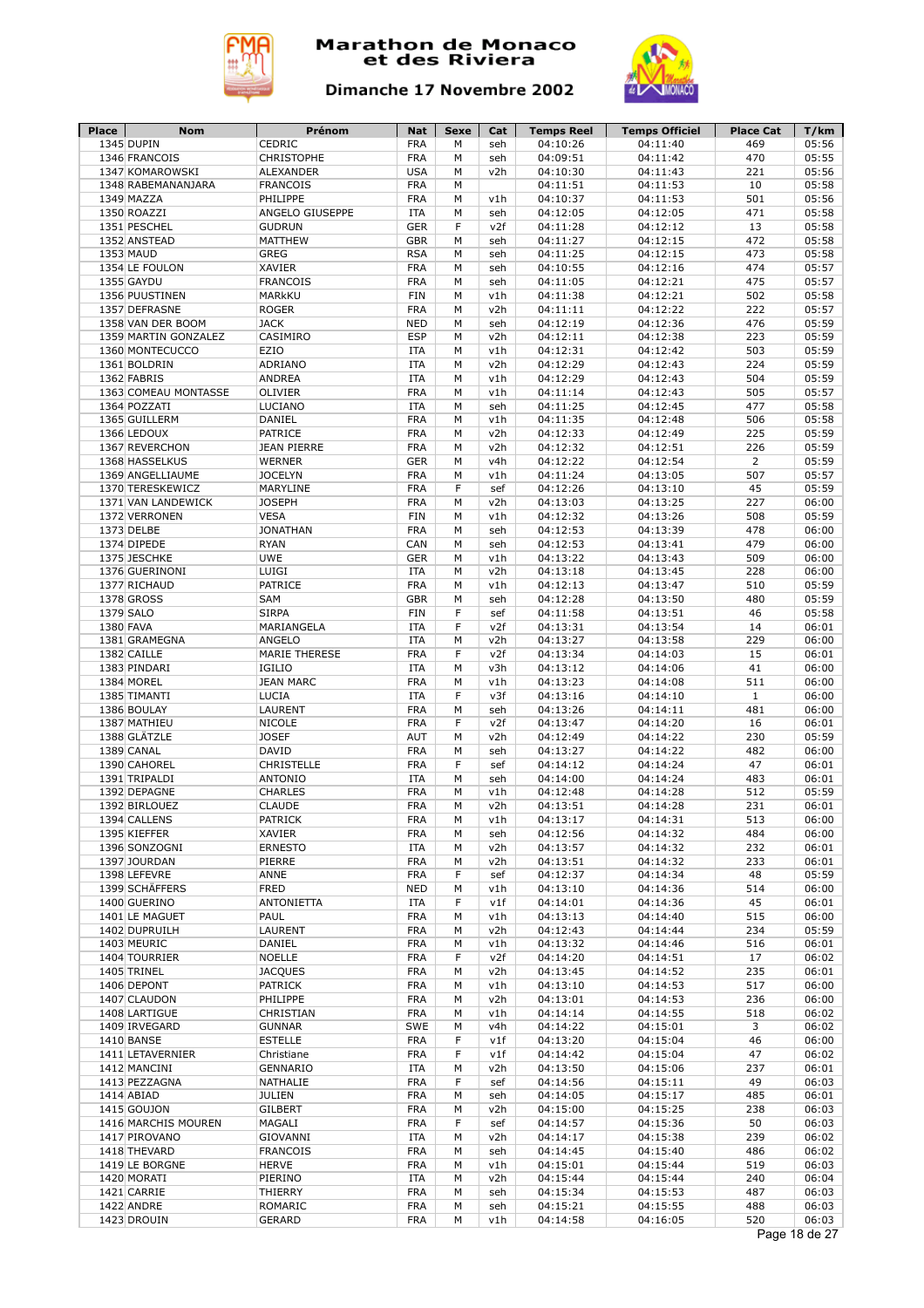



| Place | <b>Nom</b>                            | Prénom                             | <b>Nat</b>               | Sexe   | Cat        | <b>Temps Reel</b>    | <b>Temps Officiel</b> | <b>Place Cat</b> | T/km           |
|-------|---------------------------------------|------------------------------------|--------------------------|--------|------------|----------------------|-----------------------|------------------|----------------|
|       | 1424 MARCON                           | <b>ROBERTO</b>                     | <b>ITA</b>               | M      | v2h        | 04:14:17             | 04:16:06<br>04:16:13  | 241              | 06:02          |
|       | 1425 FLAMENT<br>1426 PASCAL           | Jean-pierre<br><b>BLANCHET</b>     | <b>FRA</b><br><b>FRA</b> | M<br>M | v2h<br>seh | 04:14:16<br>04:15:52 | 04:16:25              | 242<br>489       | 06:02<br>06:04 |
|       | 1427 LOUPIA                           | <b>JONATHAN</b>                    | <b>FRA</b>               | M      | esp        | 04:14:45             | 04:16:26              | $\overline{7}$   | 06:02          |
|       | 1428 CONSIGNY                         | <b>ALAIN</b>                       | <b>FRA</b>               | M      | v2h        | 04:15:31             | 04:16:27              | 243              | 06:03          |
|       | 1429 BASTIDE                          | MARIE JO                           | <b>FRA</b>               | F      | v1f        | 04:15:27             | 04:16:35              | 48               | 06:03          |
|       | 1430 ANDREANI                         | <b>JEAN LOUIS</b>                  | <b>FRA</b>               | M      | v1h        | 04:15:27             | 04:16:36              | 521              | 06:03          |
|       | 1431 DUPRAT                           | PHILIPPE                           | <b>FRA</b>               | M      | v1h        | 04:16:20             | 04:16:41              | 522              | 06:05          |
|       | 1432 IWAI                             | KENICHI                            | <b>JAP</b>               | M      | v2h        | 04:16:31             | 04:16:43              | 244              | 06:05          |
|       | 1433 LAURENT                          | GERALDINE                          | <b>FRA</b>               | F      | sef        | 04:16:13             | 04:16:43              | 51               | 06:04          |
|       | 1434 GUZZETTI                         | <b>FERRUCCIO</b>                   | <b>ITA</b>               | М      | v1h        | 04:14:44             | 04:16:49              | 523              | 06:02          |
|       | 1435 VOGLER                           | <b>ROLAND</b>                      | <b>GER</b>               | M      | v1h        | 04:15:37             | 04:16:50              | 524              | 06:03          |
|       | 1436 SCHWARZER                        | <b>URSULA</b>                      | SUI                      | F      | v2f        | 04:15:38             | 04:16:56              | 18               | 06:04          |
|       | 1437 GENEVAZ                          | DOMINIQUE                          | SUI                      | M      | v2h        | 04:15:40             | 04:16:57              | 245              | 06:04          |
|       | 1438 ROBERT                           | CHRISTIAN                          | <b>FRA</b>               | М      | seh        | 04:16:00             | 04:17:04              | 490              | 06:04          |
|       | 1438 RIDET                            | <b>JEAN CLAUDE</b>                 | <b>FRA</b>               | M      | v1h        | 04:16:29             | 04:17:04              | 525              | 06:05          |
|       | 1440 MAURIES                          | <b>VINCENT</b>                     | <b>FRA</b>               | М      | seh        | 04:15:21             | 04:17:08              | 491              | 06:03          |
|       | 1441 COTHENET                         | <b>EMMANUEL</b>                    | <b>FRA</b>               | М      | seh        | 04:16:16             | 04:17:10              | 492              | 06:04          |
|       | 1442 BURNICHON                        | <b>FRANCOIS</b>                    | <b>FRA</b>               | М      | v2h        | 04:16:16             | 04:17:11              | 246              | 06:04          |
|       | 1443 SCHWARTZ                         | <b>PATRICK</b><br><b>ATTILIO</b>   | <b>FRA</b>               | М      | v1h        | 04:15:36             | 04:17:14              | 526<br>493       | 06:03          |
|       | 1444 BONANOMI<br>1445 FERNANDEZ SESMA | <b>FRANCISCO</b>                   | <b>ITA</b><br><b>ESP</b> | М<br>M | seh<br>seh | 04:17:08<br>04:15:41 | 04:17:19<br>04:17:23  | 494              | 06:06<br>06:04 |
|       | 1446 COULLOMB                         | MICHEL                             | <b>FRA</b>               | M      | v2h        | 04:17:15             | 04:17:34              | 247              | 06:06          |
|       | 1447 VAN DER SANDE                    | ERIC                               | <b>NED</b>               | M      | seh        | 04:16:01             | 04:17:34              | 495              | 06:04          |
|       | 1448 CAZAU MESPLE                     | <b>RAYMOND</b>                     | <b>FRA</b>               | M      | v2h        | 04:16:18             | 04:17:40              | 248              | 06:04          |
|       | 1449 SZALAI                           | <b>ANITA</b>                       | <b>HUN</b>               | F      | sef        | 04:16:01             | 04:17:45              | 52               | 06:04          |
|       | 1450 BARRE                            | EMMANUEL                           | <b>FRA</b>               | M      | seh        | 04:15:49             | 04:17:46              | 496              | 06:04          |
|       | 1451 VOLANT                           | LAURENT                            | <b>FRA</b>               | F      | sef        | 04:16:47             | 04:17:47              | 53               | 06:05          |
|       | 1452 GODARD                           | REMI                               | <b>FRA</b>               | M      | v1h        | 04:16:06             | 04:17:52              | 527              | 06:04          |
|       | 1453 ROMANISIO                        | PAOLO                              | <b>ITA</b>               | M      | v1h        | 04:16:02             | 04:17:56              | 528              | 06:04          |
|       | 1454 DECONINCK                        | <b>GREGORY</b>                     | <b>FRA</b>               | М      | seh        | 04:17:19             | 04:17:58              | 497              | 06:06          |
|       | 1455 SANNA                            | CHRISTIAN                          | <b>FRA</b>               | M      | v2h        | 04:17:26             | 04:18:00              | 249              | 06:06          |
|       | 1456 MORENO                           | ALEXANDRE                          | <b>FRA</b>               | М      | seh        | 04:16:10             | 04:18:04              | 498              | 06:04          |
|       | 1457 DUROCHER                         | LAURENT                            | <b>FRA</b>               | M      | seh        | 04:16:51             | 04:18:05              | 499              | 06:05          |
|       | 1458 TRABATTONI                       | AMALIA                             | <b>ITA</b>               | F      | v1f        | 04:16:52             | 04:18:12              | 49               | 06:05          |
|       | 1459 BALDE                            | <b>MANSOUR</b>                     | <b>FRA</b>               | M      | v2h        | 04:16:47             | 04:18:13              | 250              | 06:05          |
|       | 1460 HUGGINS                          | WILLIAM                            | <b>USA</b>               | М      | v2h        | 04:17:27             | 04:18:17              | 251              | 06:06          |
|       | 1461 RENAUD                           | <b>NICOLAS</b>                     | <b>FRA</b>               | М      | seh        | 04:17:01             | 04:18:20              | 500              | 06:05          |
|       | 1462 NICOLI                           | <b>ROBERTO</b>                     | <b>ITA</b>               | М      | seh        | 04:17:47             | 04:18:25              | 501              | 06:07          |
|       | 1463 MULBACH                          | <b>NICOLE</b>                      | <b>FRA</b>               | F      | v2f        | 04:16:47             | 04:18:26              | 19               | 06:05          |
|       | 1464 GRUENHEIT                        | <b>DOROTHEE</b><br><b>GIOVANNI</b> | <b>GER</b><br><b>ITA</b> | F      | v1f        | 04:17:31             | 04:18:30              | 50<br>529        | 06:06<br>06:05 |
|       | 1465 DEL MENICO<br>1466 PATRAC        | <b>FABIEN</b>                      | <b>FRA</b>               | М<br>M | v1h<br>seh | 04:16:42<br>04:18:15 | 04:18:37<br>04:18:50  | 502              | 06:07          |
|       | 1467 MENEZ                            | <b>JEROME</b>                      | <b>FRA</b>               | М      | seh        | 04:16:55             | 04:18:51              | 503              | 06:05          |
|       | 1468 KRUISINGA                        | M.D.                               | <b>NED</b>               | М      | seh        | 04:17:34             | 04:18:53              | 504              | 06:06          |
|       | 1469 VAN NEER                         | <b>RAOUL</b>                       | <b>NED</b>               | М      | seh        | 04:17:30             | 04:18:53              | 505              | 06:06          |
|       | 1470 HANSEN                           | <b>PATRICK</b>                     | <b>NED</b>               | М      | seh        | 04:17:32             | 04:18:53              | 506              | 06:06          |
|       | 1471 MEYER                            | <b>BERNARD</b>                     | <b>FRA</b>               | M      | v1h        | 04:17:41             | 04:18:54              | 530              | 06:06          |
|       | 1472 MAURO                            | MARTIAL                            | <b>FRA</b>               | M      | v1h        | 04:18:42             | 04:18:55              | 531              | 06:08          |
|       | 1473 VEYRAT                           | <b>JEAN NOEL</b>                   | <b>FRA</b>               | М      | v2h        | 04:17:37             | 04:18:55              | 252              | 06:06          |
|       | 1474 ALEXANDROWICZ                    | <b>RENAUD</b>                      | <b>FRA</b>               | М      | v1h        | 04:17:04             | 04:18:56              | 532              | 06:06          |
|       | 1475 THIOLLAY                         | FANNY                              | <b>FRA</b>               | F      | sef        | 04:18:38             | 04:19:07              | 54               | 06:08          |
|       | 1476 LAVRAT                           | FREDERIC                           | <b>FRA</b>               | М      | v1h        | 04:18:58             | 04:19:11              | 533              | 06:08          |
|       | 1477 LYNTON                           | PAUL                               | <b>GBR</b>               | M      | v1h        | 04:17:51             | 04:19:12              | 534              | 06:07          |
|       | 1478 GANGNEBIEN                       | <b>PASCAL</b>                      | <b>FRA</b>               | M      | v1h        | 04:17:39             | 04:19:14              | 535              | 06:06          |
|       | 1479 GENTILINI                        | CHANTAL                            | <b>FRA</b>               | F      | sef        | 04:18:29             | 04:19:15              | 55               | 06:08          |
|       | 1480 CONSOLI                          | CLAUDIO                            | ITA                      | М      | v1h        | 04:17:58             | 04:19:19              | 536              | 06:07          |
|       | 1481 BARGE                            | FABRICE                            | <b>FRA</b>               | М      | seh        | 04:17:44             | 04:19:21              | 507              | 06:06<br>06:08 |
|       | 1482 PETROCELLI<br>1483 SCARZELLO     | <b>ROCCO</b><br><b>OSVALDO</b>     | ITA<br>ITA               | М<br>М | v3h<br>v1h | 04:19:08<br>04:17:57 | 04:19:27<br>04:19:29  | 42<br>537        | 06:07          |
|       | 1484 DANIEL                           | <b>PASCALE</b>                     | <b>FRA</b>               | F      | sef        | 04:18:57             | 04:19:30              | 56               | 06:08          |
|       | 1485 PAIRE                            | MICHEL                             | <b>FRA</b>               | М      | v2h        | 04:19:09             | 04:19:34              | 253              | 06:08          |
|       | 1486 LAMAURE                          | DELPHINE                           | <b>FRA</b>               | F      | sef        | 04:18:37             | 04:19:34              | 57               | 06:08          |
|       | 1487 LEPINOIT                         | ERIC                               | <b>FRA</b>               | М      | seh        | 04:19:21             | 04:19:35              | 508              | 06:09          |
|       | 1488 BONFILS                          | <b>GIULIANA</b>                    | SUI                      | F      | v1f        | 04:18:30             | 04:19:37              | 51               | 06:08          |
|       | 1489 HENTRUP                          | MANFRED                            | <b>GER</b>               | М      | v1h        | 04:19:17             | 04:19:59              | 538              | 06:09          |
|       | 1490 ESPOSITO                         | ANGELO                             | <b>ITA</b>               | М      | v2h        | 04:19:33             | 04:20:02              | 254              | 06:09          |
|       | 1491 ESPOSITO                         | <b>DOMENICO</b>                    | <b>ITA</b>               | М      | v2h        | 04:19:34             | 04:20:02              | 255              | 06:09          |
|       | 1492 OCLEPPO                          | <b>FRANCO</b>                      | <b>ITA</b>               | М      | v1h        | 04:18:36             | 04:20:15              | 539              | 06:08          |
|       | 1493 LIVINGS                          | ANNE                               | <b>GBR</b>               | F      | v2f        | 04:19:36             | 04:20:19              | 20               | 06:09          |
|       | 1494 QUINTENS                         | <b>HERVE</b>                       | <b>FRA</b>               | М      | v1h        | 04:19:27             | 04:20:27              | 540              | 06:09          |
|       | 1495 HAIDERERPILS                     | WILLIS                             | AUT                      | F      | v1f        | 04:20:14             | 04:20:33              | 52               | 06:10          |
|       | 1496 VENTURINI                        | ANGELA                             | ITA                      | F      | v1f        | 04:19:16             | 04:20:45              | 53               | 06:09          |
|       | 1497 PEREZ                            | <b>JEAN CLAUDE</b>                 | <b>FRA</b>               | М      | v1h        | 04:19:24             | 04:20:46              | 541              | 06:09          |
|       | 1498 BONETTI                          | ALESSANDRO                         | <b>ITA</b>               | М      | v2h        | 04:19:54             | 04:20:52              | 256              | 06:10          |
|       |                                       |                                    |                          | М      | seh        | 04:19:25             | 04:20:54              | 509              | 06:09          |
|       | 1499 KINZL                            | RICHARD                            | AUT                      |        |            |                      |                       |                  |                |
|       | 1500 BEAUFAY                          | THIERRY                            | <b>FRA</b>               | М      | v1h        | 04:18:58             | 04:20:57              | 542              | 06:08          |
|       | 1501 GRISEL<br>1502 CASANAVE          | LAURENT<br>Marie-odile             | SUI<br><b>FRA</b>        | М<br>F | seh<br>v2f | 04:19:21<br>04:19:12 | 04:20:57<br>04:21:10  | 510<br>21        | 06:09<br>06:09 |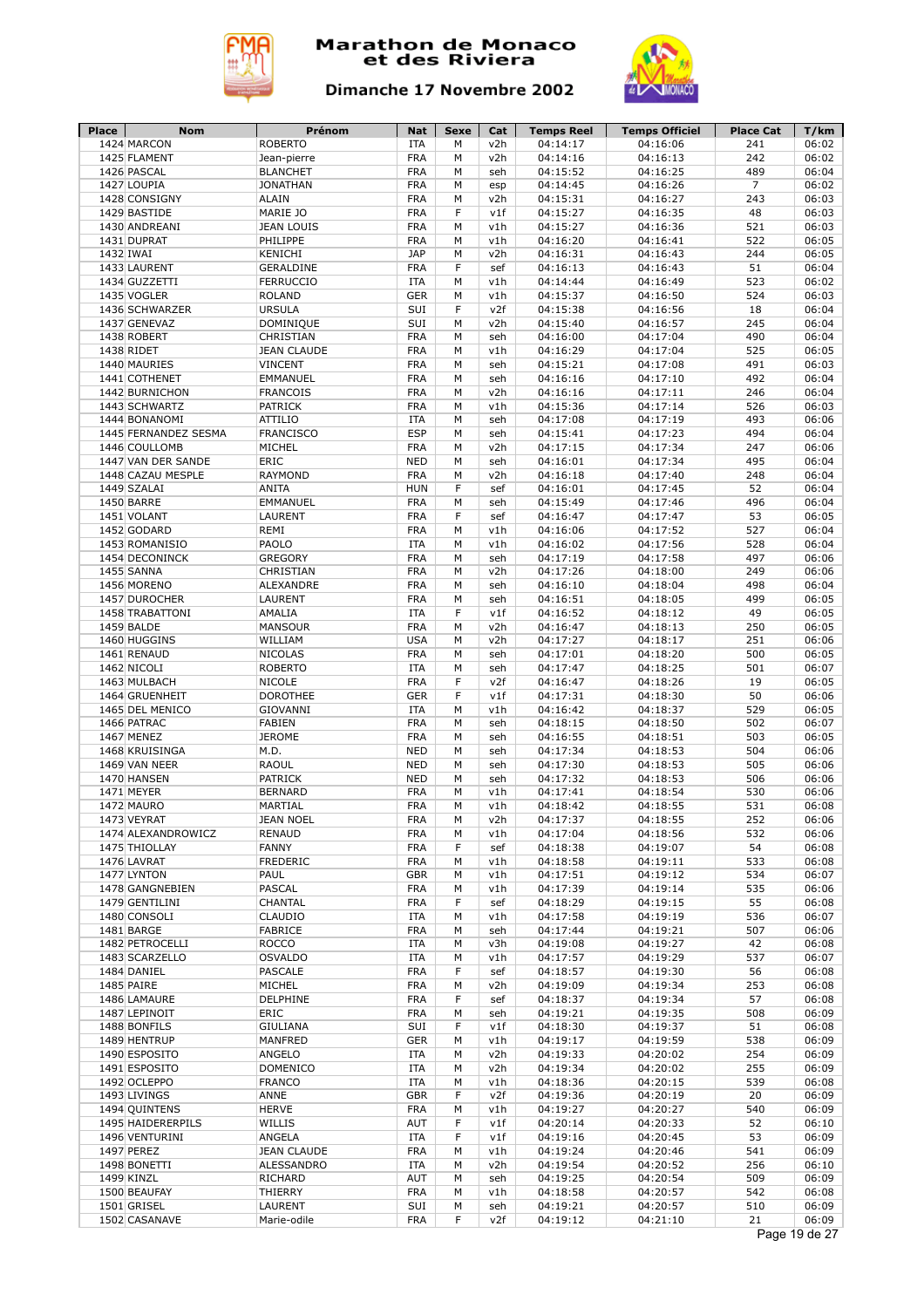



| <b>Place</b> | Nom                     | Prénom              | Nat        | Sexe | Cat | <b>Temps Reel</b> | <b>Temps Officiel</b> | <b>Place Cat</b> | T/km          |
|--------------|-------------------------|---------------------|------------|------|-----|-------------------|-----------------------|------------------|---------------|
|              | 1503 VARGA              | <b>ZOLTAN</b>       | <b>HUN</b> | M    | seh | 04:19:16          | 04:21:11              | 511              | 06:09         |
|              | 1504 FERRE              | <b>BRUNO</b>        | <b>FRA</b> | М    | v1h | 04:20:14          | 04:21:12              | 543              | 06:10         |
|              | 1505 SUZANNE            | LUDOVIC             | <b>FRA</b> | M    | seh | 04:19:31          | 04:21:14              | 512              | 06:09         |
|              | 1506 ANDREY LAFFELY     | CORINNE             | SUI        | F    | v1f | 04:19:55          | 04:21:15              | 54               | 06:10         |
|              | 1507 MORAIN             | CHRISTIAN           | <b>FRA</b> | M    | v2h | 04:20:00          | 04:21:21              | 257              | 06:10         |
|              | 1508 MORI               | <b>MARCO</b>        | <b>ITA</b> | M    | v1h | 04:19:46          | 04:21:21              | 544              | 06:09         |
|              | 1509 TOCAVEN            | <b>MICHEL</b>       | <b>FRA</b> | M    | v1h | 04:20:23          | 04:21:30              | 545              | 06:10         |
|              |                         |                     |            |      |     |                   |                       |                  |               |
|              | 1510 DOSE               | <b>ALAIN</b>        | <b>FRA</b> | M    | v1h | 04:19:48          | 04:21:31              | 546              | 06:09         |
|              | 1511 FOLLETE DUPUITS    | <b>PATRICK</b>      | <b>FRA</b> | М    | v2h | 04:19:40          | 04:21:32              | 258              | 06:09         |
|              | 1512 PARGAUD            | <b>FLORENCE</b>     | <b>FRA</b> | F    | sef | 04:20:02          | 04:21:35              | 58               | 06:10         |
|              | 1513 LATIZEAU           | <b>GERARD</b>       | <b>FRA</b> | M    | v2h | 04:21:05          | 04:21:40              | 259              | 06:11         |
|              | 1514 BURGER             | <b>FREDERIC</b>     | <b>FRA</b> | M    | v1h | 04:21:22          | 04:21:47              | 547              | 06:12         |
|              | 1515 ARMENTIER          | MARIE               | <b>FRA</b> | F    | v2f | 04:20:08          | 04:21:49              | 22               | 06:10         |
|              | 1516 Endres             | Jennifer            | <b>USA</b> | F    | sef | 04:19:54          | 04:21:51              | 59               | 06:10         |
|              | 1517 GINESTE            | SYLVIE              | <b>FRA</b> | F    | sef | 04:20:19          | 04:22:01              | 60               | 06:10         |
|              |                         |                     |            |      |     | 04:20:47          |                       |                  |               |
|              | 1518 LAMARQUE           | J-Jacques           | <b>FRA</b> | М    | v2h |                   | 04:22:07              | 260              | 06:11         |
|              | 1519 SYLLA              | GASSIM              | <b>FRA</b> | M    | v2h | 04:20:36          | 04:22:15              | 261              | 06:11         |
|              | 1520 REVERTE            | <b>GEORGES</b>      | <b>FRA</b> | M    |     | 04:21:37          | 04:22:17              | 11               | 06:12         |
|              | 1521 OLIVIER            | YANN                | <b>FRA</b> | M    | seh | 04:20:28          | 04:22:19              | 513              | 06:10         |
|              | 1522 JAUMARD            | <b>ISABELLE</b>     | <b>FRA</b> | F    | v1f | 04:20:32          | 04:22:21              | 55               | 06:10         |
|              | 1523 RAGUE              | <b>FRANCK</b>       | <b>FRA</b> | М    | seh | 04:20:53          | 04:22:24              | 514              | 06:11         |
|              | 1524 JENDERHAG          | <b>PETER</b>        | SWE        | М    | seh | 04:20:28          | 04:22:26              | 515              | 06:10         |
|              | 1525 ROUX               | <b>NATHALIE</b>     | <b>FRA</b> | F    | sef | 04:22:06          | 04:22:27              | 61               | 06:13         |
|              | 1526 BOULANGER          | <b>JEAN-CLAUDE</b>  | <b>FRA</b> | М    | v2h |                   | 04:22:28              | 262              | 06:12         |
|              |                         |                     |            |      |     | 04:21:30          |                       |                  |               |
|              | 1527 ARNAUD             | <b>ROLAND</b>       | <b>FRA</b> | М    | v1h | 04:20:49          | 04:22:29              | 548              | 06:11         |
|              | 1528 TAMEA              | LAURENT             | <b>FRA</b> | М    | seh | 04:21:43          | 04:22:45              | 516              | 06:12         |
|              | 1529 DIMONTE            | MARIO               | <b>ITA</b> | м    | v1h | 04:21:45          | 04:22:46              | 549              | 06:12         |
|              | 1530 GIBSON             | <b>PETER</b>        | <b>GBR</b> | М    | v2h | 04:21:17          | 04:22:49              | 263              | 06:12         |
|              | 1531 MARLOT             | <b>JULIEN</b>       | <b>FRA</b> | M    | seh | 04:20:53          | 04:22:50              | 517              | 06:11         |
|              | 1532 POIRIER            | PHILIPPE            | <b>FRA</b> | М    | seh | 04:22:04          | 04:22:51              | 518              | 06:13         |
|              | 1533 TORNABONI          | PATRIZIA            | <b>ITA</b> | F    | v1f | 04:22:19          | 04:22:52              | 56               | 06:13         |
|              |                         |                     |            |      |     |                   |                       |                  |               |
|              | 1533 ROLLO              | <b>DOMENICO</b>     | <b>ITA</b> | M    | v2h | 04:22:18          | 04:22:52              | 264              | 06:13         |
|              | 1535 KAUPP              | <b>GERALD</b>       | <b>FRA</b> | M    | v1h | 04:21:26          | 04:22:59              | 550              | 06:12         |
|              | 1536 SPITZ              | ANDRE               | <b>FRA</b> | М    | seh | 04:22:09          | 04:22:59              | 519              | 06:13         |
|              | 1537 COLOMBO            | MAURIZIO            | <b>ITA</b> | М    | v1h | 04:21:28          | 04:23:14              | 551              | 06:12         |
|              | 1538 KERGER             | <b>PETER</b>        | <b>GER</b> | M    | seh | 04:21:29          | 04:23:16              | 520              | 06:12         |
|              | 1539 MANDRAGOLA         | DANIEL              | FRA        | М    | v1h | 04:21:36          | 04:23:27              | 552              | 06:12         |
|              | 1540 ANGENARD           | <b>PASCAL</b>       | <b>FRA</b> | M    | v1h | 04:22:21          | 04:23:28              | 553              | 06:13         |
|              | 1541 MARTINEZ           | <b>HARALD</b>       | <b>AUT</b> | M    | seh | 04:21:56          | 04:23:35              | 521              | 06:12         |
|              |                         |                     |            |      |     |                   |                       |                  |               |
|              | 1542 ANDERSON           | <b>ROB</b>          | CAN        | M    | seh | 04:22:28          | 04:23:46              | 522              | 06:13         |
|              | 1543 BOTTINELLI         | <b>JEAN MARC</b>    | SUI        | М    | seh | 04:22:15          | 04:23:48              | 523              | 06:13         |
|              | 1544 MANCA              | <b>FREDERIC</b>     | <b>FRA</b> | M    | seh | 04:22:47          | 04:23:53              | 524              | 06:14         |
|              | 1545 PANETTO            | ANNIE               | <b>FRA</b> | F    | v2f | 04:23:27          | 04:23:57              | 23               | 06:15         |
|              | 1546 JOYER              | <b>HENRI</b>        | <b>FRA</b> | M    | v2h | 04:22:19          | 04:24:02              | 265              | 06:13         |
|              | 1547 POMARAT            | <b>MARC</b>         | <b>FRA</b> | M    | v1h | 04:23:45          | 04:24:03              | 554              | 06:15         |
|              | 1548 PORET              | <b>GILBERT</b>      | <b>FRA</b> | M    | v3h | 04:22:08          | 04:24:04              | 43               | 06:13         |
|              | 1549 ROSA               | ANTOINE             | <b>FRA</b> | м    | seh | 04:23:49          | 04:24:09              | 525              | 06:15         |
|              | 1550 TOURAINE           | REMI                | <b>FRA</b> | M    | v2h | 04:22:57          | 04:24:09              | 266              | 06:14         |
|              |                         |                     |            |      |     |                   |                       |                  |               |
|              | 1551 MARCHAIS           | CHRISTIAN           | <b>FRA</b> | M    | v1h | 04:23:06          | 04:24:14              | 555              | 06:14         |
|              | 1552 GOUILLOUX          | <b>JEAN PIERRE</b>  | <b>FRA</b> | М    | v3h | 04:23:06          | 04:24:21              | 44               | 06:14         |
|              | 1553 SIGNORET           | <b>REMY</b>         | <b>FRA</b> | М    | v1h | 04:22:42          | 04:24:28              | 556              | 06:14         |
|              | 1554 GAIDE              | MARCEL              | FRA        | м    | v2h | 04:23:06          | 04:24:32              | 267              | 06:14         |
|              | 1555 POUILLET           | <b>GERARD</b>       | <b>FRA</b> | М    | v2h | 04:23:04          | 04:24:33              | 268              | 06:14         |
|              | 1556 HOIZEY             | <b>PATRICK</b>      | <b>FRA</b> | М    | v2h | 04:22:39          | 04:24:35              | 269              | 06:13         |
|              | 1557 GUILLIN            | DANIEL              | <b>FRA</b> | М    | v3h | 04:24:19          | 04:24:39              | 45               | 06:16         |
|              | 1558 RIBELLO            | <b>JEAN MICHEL</b>  | <b>FRA</b> | М    | v1h | 04:23:18          | 04:24:41              | 557              | 06:14         |
|              |                         |                     |            |      |     |                   |                       |                  |               |
|              | 1559 DUVOID             | <b>GUY</b>          | <b>FRA</b> | M    | v2h | 04:23:06          | 04:24:44              | 270              | 06:14         |
|              | 1560 CARIO              | <b>JEAN CHARLES</b> | <b>FRA</b> | М    | seh | 04:22:55          | 04:24:49              | 526              | 06:14         |
|              | 1561 PILLOT             | LAURENT             | <b>FRA</b> | М    | v1h | 04:24:17          | 04:24:58              | 558              | 06:16         |
|              | 1562 VIDALINC           | <b>OLIVIER</b>      | FRA        | М    | seh | 04:23:44          | 04:24:59              | 527              | 06:15         |
|              | 1563 BAXTER             | <b>CHARLES</b>      | <b>USA</b> | М    | seh | 04:23:14          | 04:25:02              | 528              | 06:14         |
|              | 1564 ROMAIN             | GERARD              | FRA        | М    | v2h | 04:24:51          | 04:25:18              | 271              | 06:17         |
|              | 1565 OGERON             | <b>ALAIN</b>        | FRA        | М    | v2h | 04:24:53          | 04:25:21              | 272              | 06:17         |
|              | 1566 GUILLEMET BAUDOUIN | <b>EVELYNE</b>      | FRA        | F    | v2f | 04:23:52          | 04:25:29              | 24               | 06:15         |
|              |                         |                     |            | F    |     |                   |                       |                  |               |
|              | 1567 MASON              | <b>JULIA</b>        | <b>GBR</b> |      | sef | 04:23:37          | 04:25:34              | 62               | 06:15         |
|              | 1567 MONTILLOT          | <b>PASCALE</b>      | FRA        | F    | v1f | 04:24:53          | 04:25:34              | 57               | 06:17         |
|              | 1569 SCHMUTZ            | GODY                | SUI        | М    | v1h | 04:24:41          | 04:25:37              | 559              | 06:16         |
|              | 1570 LUGANO             | GRAZIANO            | <b>ITA</b> | М    | seh | 04:24:48          | 04:25:42              | 529              | 06:17         |
|              | 1571 BERTOLI            | <b>CLAUDE</b>       | <b>FRA</b> | M    | v3h | 04:24:48          | 04:25:42              | 46               | 06:17         |
|              | 1572 ROMANO             | SILVIO              | SUI        | М    | seh | 04:25:05          | 04:25:43              | 530              | 06:17         |
|              | 1573 HAILL              | TIMOTHY             | <b>GBR</b> | М    | v1h | 04:24:50          | 04:25:50              | 560              | 06:17         |
|              | 1574 NOURRY             | LAURENT             | <b>FRA</b> | М    | seh | 04:24:30          | 04:25:51              | 531              | 06:16         |
|              |                         |                     |            |      |     |                   |                       |                  |               |
|              | 1575 ANDERSSON          | MICHAEL             | SWE        | М    | seh | 04:23:51          | 04:25:51              | 532              | 06:15         |
|              | 1576 TANG               | <b>SOREN</b>        | <b>DEN</b> | М    | seh | 04:25:25          | 04:25:54              | 533              | 06:17         |
|              | 1577 BEERENOS           | <b>STEPHAN</b>      | <b>NED</b> | М    | seh | 04:24:38          | 04:25:56              | 534              | 06:16         |
|              | 1578 PERONE             | <b>JEAN MARC</b>    | <b>FRA</b> | М    | seh | 04:24:31          | 04:26:00              | 535              | 06:16         |
|              | 1579 LOUIS              | ALAIN               | FRA        | М    | v1h | 04:25:22          | 04:26:03              | 561              | 06:17         |
|              | 1580 LE ROY             | PIERRE YVES         | FRA        | М    | v1h | 04:25:08          | 04:26:13              | 562              | 06:17         |
|              | 1581 CORNA              | GIANFRANCO          | ITA        | м    | v1h | 04:25:46          | 04:26:17              | 563              | 06:18         |
|              |                         |                     |            |      |     |                   |                       |                  | Page 20 de 27 |
|              |                         |                     |            |      |     |                   |                       |                  |               |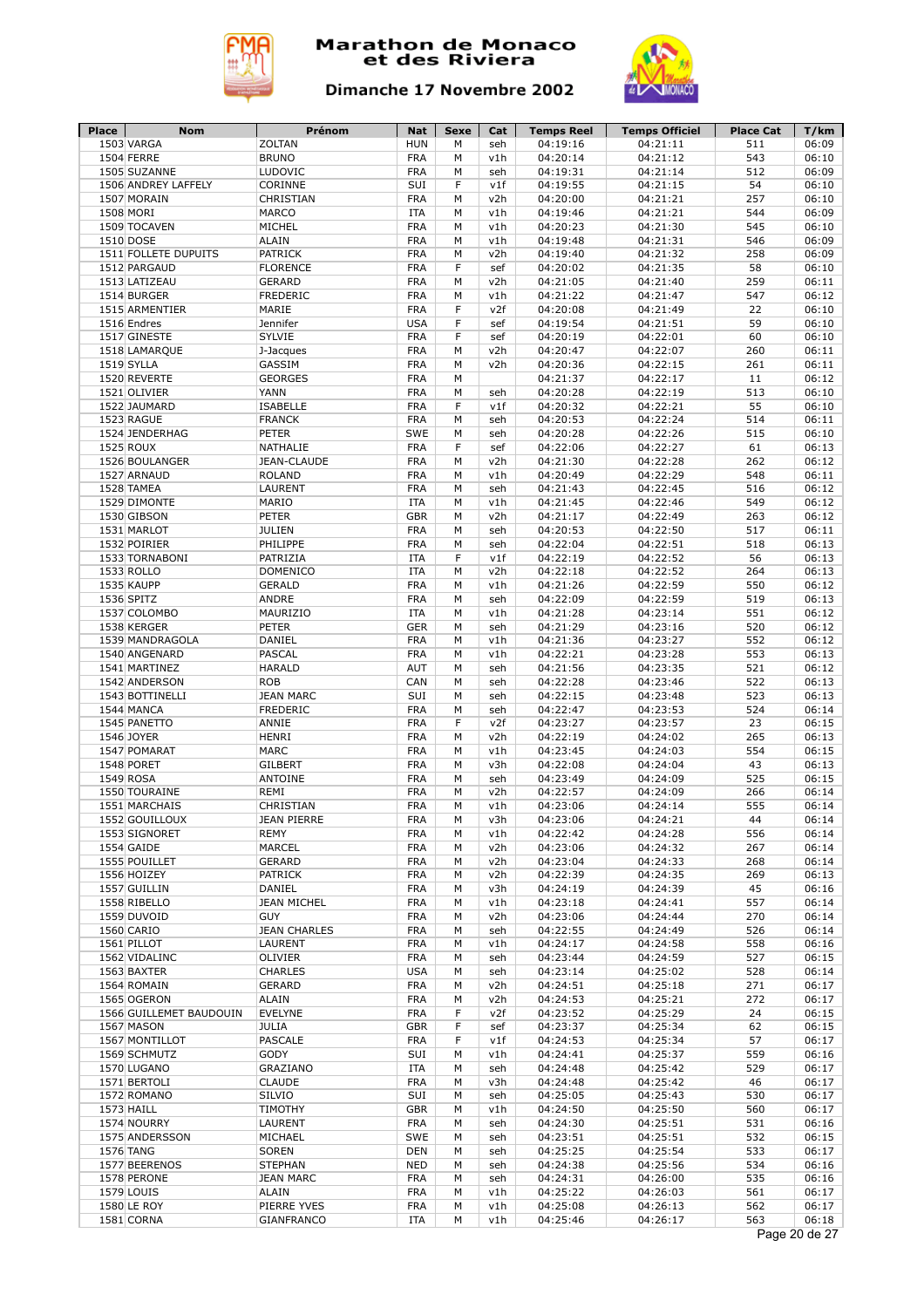



| Place        | <b>Nom</b>                         | Prénom                             | <b>Nat</b>               | Sexe   | Cat        | <b>Temps Reel</b>    | <b>Temps Officiel</b> | <b>Place Cat</b> | T/km           |
|--------------|------------------------------------|------------------------------------|--------------------------|--------|------------|----------------------|-----------------------|------------------|----------------|
|              | 1582 HUTTUNEN                      | <b>JORMA</b>                       | <b>FIN</b>               | M      | v2h        | 04:24:35             | 04:26:17              | 273              | 06:16          |
|              | 1583 BANK                          | <b>BERNARD</b>                     | <b>FRA</b>               | М<br>F | v2h        | 04:24:54             | 04:26:18              | 274              | 06:17          |
|              | 1584 Walter<br>1585 TONON          | Rachel                             | <b>USA</b><br><b>ITA</b> | M      | sef        | 04:25:28             | 04:26:20              | 63<br>564        | 06:17<br>06:18 |
|              |                                    | ANGELO<br>NATHALIE                 | <b>FRA</b>               | F      | v1h<br>v1f | 04:25:35             | 04:26:21              | 58               | 06:17          |
|              | 1586 FERRACHAT<br>1587 KLEINEKOORT | <b>HANS</b>                        | <b>NED</b>               | M      | v3h        | 04:25:06<br>04:26:04 | 04:26:22<br>04:26:26  | 47               | 06:18          |
|              | 1588 BLANVILLAIN                   | CLAUDIA                            | <b>FRA</b>               | F      | v1f        | 04:24:28             | 04:26:28              | 59               | 06:16          |
|              | 1589 GUILLOU                       | <b>JOEL</b>                        | <b>FRA</b>               | M      | v1h        | 04:25:51             | 04:26:31              | 565              | 06:18          |
|              | 1590 MARTIN                        | <b>DIDIER</b>                      | <b>FRA</b>               | М      | v1h        | 04:25:00             | 04:26:39              | 566              | 06:17          |
|              | 1591 BALOGH                        | ADAM                               | <b>HUN</b>               | M      | seh        | 04:25:18             | 04:26:43              | 536              | 06:17          |
|              | 1592 FILTENBORG                    | <b>ERHARD</b>                      | DEN                      | М      | v3h        | 04:25:53             | 04:26:46              | 48               | 06:18          |
|              | 1593 BLIEM                         | CHRISTIAN                          | AUT                      | M      | v1h        | 04:25:52             | 04:26:47              | 567              | 06:18          |
|              | 1594 WOLFF                         | <b>SHARON</b>                      | <b>USA</b>               | F      | v1f        | 04:25:28             | 04:26:55              | 60               | 06:17          |
|              | 1595 MILLUCCI                      | DANIEL                             | <b>FRA</b>               | M      | v1h        | 04:25:12             | 04:26:57              | 568              | 06:17          |
|              | 1596 CARRADORI                     | <b>IVANO</b>                       | <b>ITA</b>               | М      | v2h        | 04:26:33             | 04:27:10              | 275              | 06:19          |
|              | 1597 OAKES                         | ANNE                               | <b>GBR</b>               | F      | v1f        | 04:25:56             | 04:27:12              | 61               | 06:18          |
|              | 1598 CERRI                         | <b>LUCA</b>                        | <b>ITA</b>               | М      | seh        | 04:26:52             | 04:27:23              | 537              | 06:19          |
|              | 1599 DINARDO                       | ANDREA                             | ITA                      | M      | v2h        | 04:26:11             | 04:27:25              | 276              | 06:19          |
|              | 1600 MERLO                         | MICHEL                             | <b>FRA</b>               | M      | v1h        | 04:26:50             | 04:27:31              | 569              | 06:19          |
|              | 1601 MERLO                         | <b>AGNES</b>                       | <b>FRA</b>               | F      | sef        | 04:26:49             | 04:27:31              | 64               | 06:19          |
|              | 1602 MERLO                         | <b>JEAN JACQUES</b>                | <b>FRA</b>               | M      | v1h        | 04:26:55             | 04:27:32              | 570              | 06:20          |
|              | 1603 BIGOT                         | <b>RENE</b>                        | <b>FRA</b>               | M      | v3h        | 04:25:45             | 04:27:33              | 49               | 06:18          |
|              | 1604 RUARD                         | PASCAL                             | <b>FRA</b>               | M      | v1h        | 04:26:32             | 04:27:34              | 571              | 06:19          |
|              | 1605 RUARD                         | <b>LIONEL</b>                      | <b>FRA</b>               | M      | seh        | 04:26:31             | 04:27:34              | 538              | 06:19          |
|              | 1606 HOFFBECK                      | MARTINE                            | <b>FRA</b>               | F      | v1f        | 04:27:35             | 04:27:48              | 62               | 06:20          |
|              | 1607 MAUDIER                       | <b>ANTHONY</b>                     | <b>FRA</b>               | M      | seh        | 04:27:00             | 04:27:50              | 539              | 06:20          |
|              | 1608 VICIDOMINI                    | PASQUALE                           | <b>ITA</b>               | M      | v1h        | 04:26:41             | 04:27:51              | 572              | 06:19          |
|              | 1608 FALCHETTO                     | <b>ARMAND</b>                      | <b>FRA</b>               | M      | seh        | 04:26:50             | 04:27:51              | 540              | 06:19          |
|              | 1610 GENESINI                      | LUIGI                              | <b>ITA</b>               | M      | v2h        | 04:27:20             | 04:27:54              | 277              | 06:20          |
|              | 1611 BRUYERE                       | NATHALIE                           | <b>FRA</b>               | F      | sef        | 04:27:00             | 04:27:55              | 65               | 06:20          |
|              | 1612 BARBIERI                      | PATRIZIA                           | ITA                      | F      | v1f        | 04:27:35             | 04:27:55              | 63               | 06:20          |
|              | 1613 JURGEN                        | CHRISTIAN                          | <b>GER</b>               | М      | seh        | 04:26:01             | 04:28:06              | 541              | 06:18          |
|              | 1614 ROSAMILIA                     | <b>ANTONIO</b>                     | <b>ITA</b>               | M      | v1h        | 04:26:11             | 04:28:09              | 573              | 06:19          |
|              | 1615 FITOS                         | <b>FERENC</b>                      | <b>HUN</b>               | М      |            | 04:26:32             | 04:28:15              | 12               | 06:19          |
|              | 1616 ROSENAUER                     | CHRISTIAN                          | <b>AUT</b>               | М      | seh        | 04:26:48             | 04:28:31              | 542              | 06:19          |
| 1617 PIFF    |                                    | MANUEL                             | AUT                      | M      | esp        | 04:26:49             | 04:28:33              | 8                | 06:19          |
|              | 1618 ROSA                          | <b>MARIE France</b>                | <b>FRA</b>               | F      | v1f        | 04:28:17             | 04:28:36              | 64               | 06:21          |
|              | 1619 GARDES                        | <b>JEAN MARC</b>                   | <b>FRA</b>               | М      | seh        | 04:27:50             | 04:28:40              | 543              | 06:21          |
|              | 1620 DEYRIS                        | <b>JEAN JACQUES</b>                | <b>FRA</b>               | M      | seh        | 04:28:21             | 04:28:45              | 544              | 06:22          |
|              | 1621 COMBEROUSSE                   | THIERRY                            | <b>FRA</b>               | M      | v1h        | 04:27:00             | 04:28:51              | 574              | 06:20          |
|              | 1622 PLANUD                        | <b>ALAIN</b>                       | <b>FRA</b><br><b>USA</b> | М      | v2h        | 04:27:44             | 04:28:53              | 278<br>65        | 06:21<br>06:20 |
|              | 1623 ALFANDARY<br>1624 BAUD        | <b>FRANCINE</b><br><b>FRANCOIS</b> | <b>FRA</b>               | F<br>M | v1f<br>v2h | 04:27:33<br>04:27:56 | 04:28:54<br>04:29:01  | 279              | 06:21          |
|              | 1625 CHAUPLANNAZ                   | CHRISTIAN                          | <b>FRA</b>               | M      | v1h        | 04:29:02             | 04:29:02              | 575              | 06:23          |
|              | 1626 GATTLEN                       | DJAZIRA                            | <b>FRA</b>               | F      | v1f        | 04:27:57             | 04:29:06              | 66               | 06:21          |
|              | 1627 LASNIER                       | <b>FRANCIS</b>                     | <b>FRA</b>               | M      | v1h        | 04:28:10             | 04:29:08              | 576              | 06:21          |
|              | 1628 BARCZY                        | PETER                              | <b>HUN</b>               | M      | v2h        | 04:27:50             | 04:29:12              | 280              | 06:21          |
|              | 1629 GASIOREK                      | <b>TOMASZ</b>                      | POL                      | M      | v1h        | 04:28:15             | 04:29:17              | 577              | 06:21          |
|              | 1630 COSTA                         | <b>GUY</b>                         | <b>FRA</b>               | M      | v3h        | 04:27:51             | 04:29:18              | 50               | 06:21          |
|              | 1631 PEYROUNETTE                   | <b>PASCAL</b>                      | <b>FRA</b>               | М      | seh        | 04:27:40             | 04:29:20              | 545              | 06:21          |
|              | 1632 ESCARNOT                      | <b>JEAN JACQUES</b>                | <b>FRA</b>               | M      | v1h        | 04:27:35             | 04:29:20              | 578              | 06:20          |
|              | 1633 ROSSELIN                      | <b>GILBERT</b>                     | <b>FRA</b>               | M      | v2h        | 04:27:35             | 04:29:20              | 281              | 06:20          |
|              | 1634 WAWRZYNIAK                    | <b>STEPHANE</b>                    | <b>FRA</b>               | М      | seh        | 04:29:05             | 04:29:25              | 546              | 06:23          |
|              | 1635 LEYRIS                        | <b>FRANCOIS</b>                    | <b>FRA</b>               | М      | v1h        | 04:28:37             | 04:29:27              | 579              | 06:22          |
|              | 1636 JURGAITIS                     | <b>DARIUS</b>                      | LIT                      | М      | seh        | 04:28:56             | 04:29:31              | 547              | 06:22          |
|              | 1637 FILIPPO                       | <b>ANTONELLO</b>                   | ITA                      | М      | v1h        | 04:28:06             | 04:29:33              | 580              | 06:21          |
|              | 1638 PATZOV                        | <b>ROSSEN</b>                      | <b>BUL</b>               | М      | seh        | 04:28:41             | 04:29:35              | 548              | 06:22          |
|              | 1639 CINQUETTI                     | LUCIO                              | ITA                      | М      | v1h        | 04:29:25             | 04:29:35              | 581              | 06:23          |
|              | 1640 TIGYI                         | LASZLO                             | <b>HUN</b>               | М      | v1h        | 04:28:13             | 04:29:37              | 582              | 06:21          |
|              | 1641 FAIVRE                        | <b>GREGORY</b>                     | <b>FRA</b>               | М      | seh        | 04:27:34             | 04:29:39              | 549              | 06:20          |
|              | 1642 MOATTI                        | DANIEL                             | <b>FRA</b>               | М      | v1h        | 04:28:06             | 04:29:39              | 583              | 06:21          |
|              | 1643 CARBILLET                     | <b>ALAIN</b>                       | <b>FRA</b>               | М      | v1h        | 04:28:33             | 04:29:41              | 584              | 06:22          |
|              | 1644 RAMAYET                       | <b>MICK</b>                        | <b>FRA</b>               | М      | v2h        | 04:29:24             | 04:29:47              | 282              | 06:23          |
|              | 1644 BILLE                         | MARGUERITE                         | <b>FRA</b>               | F      | v1f        | 04:28:33             | 04:29:47              | 67               | 06:22          |
|              | 1646 GRISONI                       | <b>GERALD</b>                      | SUI                      | М      | v1h        | 04:27:59             | 04:29:55              | 585              | 06:21          |
|              | 1647 BEAUX                         | <b>JEAN FRANCOIS</b>               | <b>FRA</b>               | М      | v2h        | 04:28:45             | 04:30:00              | 283              | 06:22          |
|              | 1648 CURNILLON                     | <b>FRANCK</b>                      | <b>FRA</b>               | М      | seh        | 04:29:47             | 04:30:06              | 550              | 06:24          |
|              | 1649 RENSINK                       | <b>MILTON</b>                      | <b>USA</b>               | М      | v2h        | 04:28:52             | 04:30:12              | 284              | 06:22          |
|              | 1650 DEMULE                        | <b>CLAUDE</b>                      | <b>FRA</b>               | М      | v1h        | 04:29:38             | 04:30:17              | 586              | 06:23          |
|              | 1651 BAROUKH                       | <b>JEAN PIERRE</b>                 | <b>FRA</b>               | М      | v2h        | 04:29:33             | 04:30:22              | 285              | 06:23          |
|              | 1652 AHREND                        | <b>NORBERT</b>                     | <b>GER</b>               | М      | seh        | 04:28:33             | 04:30:23              | 551              | 06:22          |
| 1653 LEMAIRE |                                    | <b>FABRICE</b>                     | <b>FRA</b>               | М      | v1h        | 04:28:58             | 04:30:27              | 587              | 06:22          |
|              |                                    |                                    |                          | М      | v2h        | 04:28:56             | 04:30:31              | 286              | 06:22          |
|              | 1654 KALLIO                        | REIJO                              | FIN                      |        |            |                      |                       |                  |                |
|              | 1655 VIDALINC                      | PASCAL                             | <b>FRA</b>               | М      | seh        | 04:29:22             | 04:30:33              | 552              | 06:23          |
|              | 1656 PAGANI                        | <b>GIUSEPPE</b>                    | ITA                      | М      | v1h        | 04:28:35             | 04:30:38              | 588              | 06:22          |
|              | 1657 GASNIER                       | PATRICK                            | <b>FRA</b>               | М      | v1h        | 04:29:39             | 04:30:42              | 589              | 06:23          |
|              | 1658 TREMEAU                       | PASCAL                             | <b>FRA</b>               | M      | v1h        | 04:30:06             | 04:30:51              | 590              | 06:24          |
|              | 1659 BARROIS<br>1660 GRAND         | DAVID<br>PATRICK                   | <b>FRA</b><br>FRA        | М<br>М | seh<br>seh | 04:28:53<br>04:29:49 | 04:30:52<br>04:30:55  | 553<br>554       | 06:22<br>06:24 |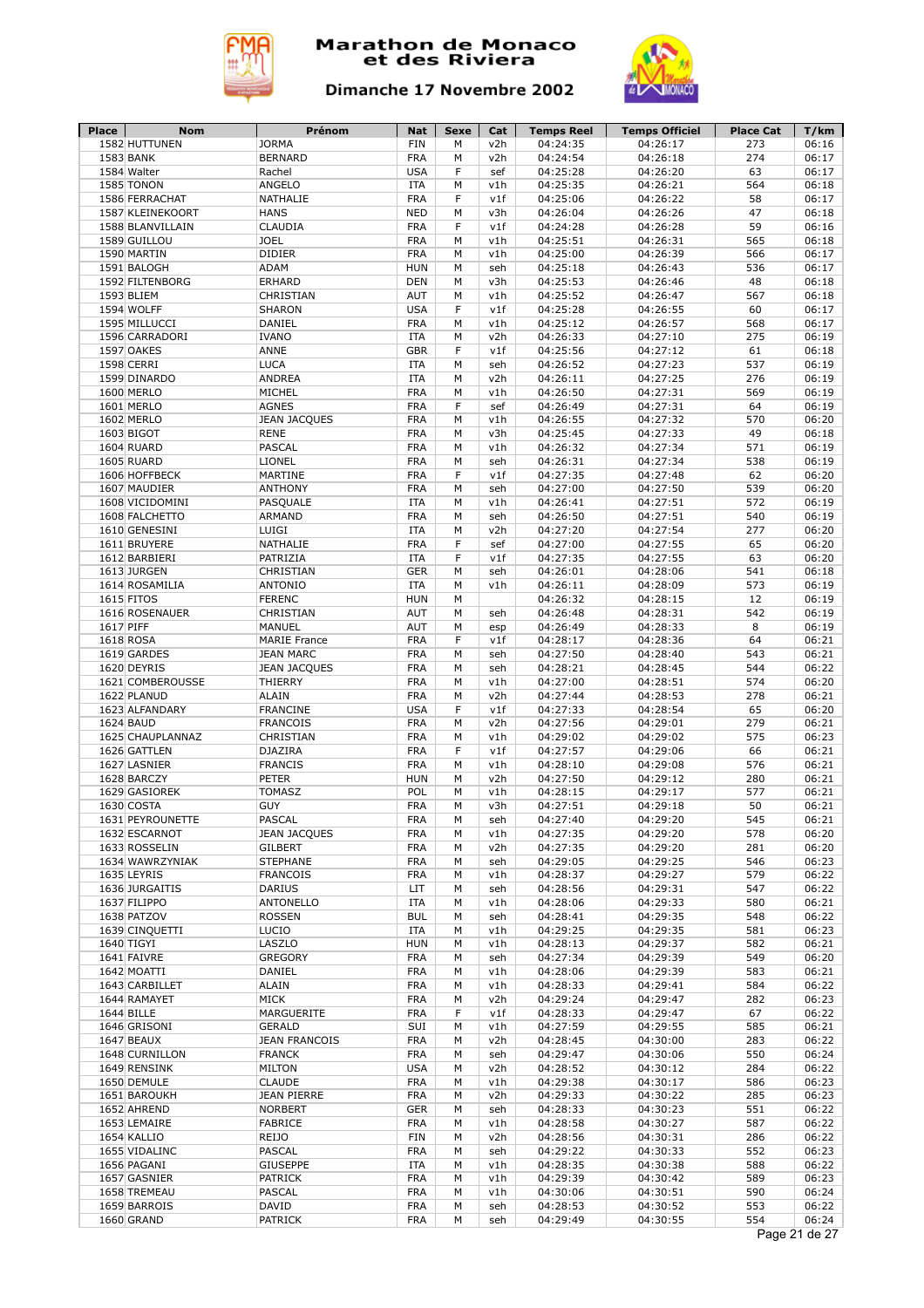



| Place     | Nom               | Prénom             | <b>Nat</b> | Sexe | Cat | <b>Temps Reel</b> | <b>Temps Officiel</b> | <b>Place Cat</b> | T/km          |
|-----------|-------------------|--------------------|------------|------|-----|-------------------|-----------------------|------------------|---------------|
|           | 1661 TERAS        | ARI                | <b>FIN</b> | М    | v2h | 04:30:13          | 04:31:00              | 287              | 06:24         |
|           | 1662 GIGANTE      | <b>MARC</b>        | <b>FRA</b> | М    | seh | 04:29:27          | 04:31:02              | 555              | 06:23         |
|           | 1663 DUFILS       | <b>SERGE</b>       | <b>FRA</b> | M    | v1h | 04:29:29          | 04:31:10              | 591              | 06:23         |
|           | 1664 LACAN        | ETIENNE            | <b>FRA</b> | М    | v2h | 04:30:35          | 04:31:10              | 288              | 06:25         |
|           | 1665 HANNINEN     | ANETTE             | FIN        | F    | sef | 04:29:50          | 04:31:12              | 66               | 06:24         |
|           | 1666 LAROCHE      | <b>NICOLE</b>      | <b>FRA</b> | F    | v1f | 04:29:29          | 04:31:18              | 68               | 06:23         |
|           | 1667 VAN DEN BERG | <b>JAAP</b>        | <b>NED</b> | М    | v1h | 04:30:40          | 04:31:20              | 592              | 06:25         |
|           | 1668 COURTOIS     | <b>JEAN NOEL</b>   | <b>FRA</b> | М    | v1h | 04:30:45          | 04:31:22              | 593              | 06:25         |
|           | 1669 HEINRITZI    | MICHAEL            | <b>GER</b> | М    | v2h | 04:29:23          | 04:31:27              | 289              | 06:23         |
|           | 1670 CAVAGNA      | <b>GIAN PIETRO</b> | <b>ITA</b> | М    | v1h | 04:31:05          | 04:31:28              | 594              | 06:25         |
|           | 1671 RANCE        | MICHEL             | <b>FRA</b> | M    | v2h | 04:29:41          | 04:31:29              | 290              | 06:23         |
|           | 1672 FADDA        | <b>BAINGIO</b>     | <b>ITA</b> | М    | v3h | 04:30:43          | 04:31:31              | 51               | 06:25         |
|           |                   |                    | <b>FRA</b> | M    |     | 04:31:12          |                       | 595              | 06:26         |
|           | 1673 PALAZZOLO    | <b>SERGE</b>       |            |      | v1h |                   | 04:31:49              |                  |               |
|           | 1674 REMY         | MURIELLE           | <b>FRA</b> | F    | sef | 04:30:35          | 04:31:54              | 67               | 06:25         |
|           | 1675 TRUJILLO     | ERIC               | <b>FRA</b> | М    | seh | 04:31:04          | 04:32:02              | 556              | 06:25         |
|           | 1676 LAROCHE      | OLIVIER            | <b>FRA</b> | М    | seh | 04:30:09          | 04:32:09              | 557              | 06:24         |
| 1677 BION |                   | ANDRE              | <b>FRA</b> | М    | v2h | 04:31:19          | 04:32:11              | 291              | 06:26         |
|           | 1678 MEWES        | MICHAEL            | <b>GER</b> | М    | v1h | 04:30:26          | 04:32:13              | 596              | 06:25         |
|           | 1679 MEWES        | ERIKA              | <b>GER</b> | F    | sef | 04:30:27          | 04:32:14              | 68               | 06:25         |
|           | 1680 FOURNIER     | LAURA              | <b>FRA</b> | F    | v2f | 04:31:55          | 04:32:15              | 25               | 06:27         |
|           | 1681 BUCCI        | <b>GIUSEPPE</b>    | <b>ITA</b> | М    | seh | 04:32:34          | 04:32:35              | 558              | 06:28         |
|           | 1682 BESNARD      | CHRISTIAN          | <b>FRA</b> | М    | v2h | 04:32:16          | 04:32:40              | 292              | 06:27         |
|           | 1683 WAWCZAC      | <b>YVES</b>        | <b>FRA</b> | М    | seh | 04:31:53          | 04:32:40              | 559              | 06:27         |
|           | 1684 VIDALINC     | JEAN-PIERRE        | <b>FRA</b> | М    | v3h | 04:31:33          | 04:32:46              | 52               | 06:26         |
|           | 1685 KURPPA       | <b>TOMMY</b>       | <b>SWE</b> | М    | v3h | 04:32:45          | 04:32:51              | 53               | 06:28         |
|           | 1686 QUADRI       | PIERGIOVANNI       | <b>ITA</b> | М    | v2h | 04:30:59          | 04:32:54              | 293              | 06:25         |
|           | 1687 SIEKKINEN    | MATTI              | <b>FIN</b> | М    | seh | 04:32:20          | 04:32:58              | 560              | 06:27         |
| 1688 IAIA |                   | <b>GIAN PAOLO</b>  | <b>ITA</b> | м    | v1h | 04:32:09          | 04:32:59              | 597              | 06:27         |
|           | 1689 CARDUNER     | <b>JEANNINE</b>    | <b>FRA</b> | F    | v2f | 04:32:29          | 04:33:01              | 26               | 06:27         |
|           | 1690 HYYPPA       | OLLI               | FIN        | М    | v2h | 04:32:26          | 04:33:03              | 294              | 06:27         |
|           | 1691 PLUCHON      | <b>BRIGITTE</b>    | <b>FRA</b> | F    | v1f | 04:33:00          | 04:33:13              | 69               | 06:28         |
|           | 1692 GINGRAS      | <b>MARC</b>        | <b>FRA</b> | M    | v1h | 04:31:41          | 04:33:20              | 598              | 06:26         |
|           |                   | <b>AGNES</b>       |            | F    |     |                   |                       |                  |               |
|           | 1693 PFISTER      | <b>NORBERT</b>     | <b>FRA</b> |      | v1f | 04:31:58          | 04:33:33              | 70<br>561        | 06:27         |
|           | 1694 SCHERBLER    |                    | AUT        | М    | seh | 04:32:05          | 04:33:36              |                  | 06:27         |
|           | 1695 RICHTER      | <b>KLAUS</b>       | <b>GER</b> | М    | v2h | 04:33:27          | 04:33:36              | 295              | 06:29         |
|           | 1696 ARDIGO       | CLAUDIO            | <b>ITA</b> | М    | v1h | 04:32:29          | 04:33:41              | 599              | 06:27         |
| 1697 PARK |                   | <b>RALPH</b>       | <b>USA</b> | М    | v2h | 04:32:10          | 04:33:44              | 296              | 06:27         |
|           | 1698 AUSTIN       | <b>SHAUN</b>       | <b>GBR</b> | М    | seh | 04:32:25          | 04:33:50              | 562              | 06:27         |
|           | 1699 MARTIN       | <b>JURGEN</b>      | <b>FRA</b> | М    | v1h | 04:32:47          | 04:33:52              | 600              | 06:28         |
|           | 1700 BARDOSSE     | EMMANUEL           | <b>FRA</b> | М    | seh | 04:32:11          | 04:34:00              | 563              | 06:27         |
|           | 1701 GINET        | DOMINIQUE          | <b>FRA</b> | М    | v1h | 04:33:13          | 04:34:04              | 601              | 06:29         |
| 1702 ROY  |                   | <b>NORBERT</b>     | <b>FRA</b> | М    | v1h | 04:33:03          | 04:34:04              | 602              | 06:28         |
|           | 1703 TASCA        | <b>RAFFAELE</b>    | <b>ITA</b> | М    | v1h | 04:33:38          | 04:34:07              | 603              | 06:29         |
|           | 1704 FRESSY       | MICHEL JEAN        | <b>FRA</b> | М    | v1h | 04:32:38          | 04:34:08              | 604              | 06:28         |
|           | 1705 OVERGAARD    | <b>BENT</b>        | DEN        | М    | v3h | 04:33:32          | 04:34:13              | 54               | 06:29         |
|           | 1706 PUNTURIERO   | MARIA ELENA        | <b>ITA</b> | F    | sef | 04:33:30          | 04:34:13              | 69               | 06:29         |
|           | 1707 ROMANO       | CHRISTIAN          | <b>FRA</b> | М    | v1h | 04:34:02          | 04:34:22              | 605              | 06:30         |
|           | 1708 CHATENOUD    | <b>JAMES</b>       | <b>FRA</b> | M    | v1h | 04:32:50          | 04:34:28              | 606              | 06:28         |
|           | 1709 BARBERO      | <b>GIANPAOLO</b>   | <b>ITA</b> | M    | v1h | 04:33:50          | 04:34:40              | 607              | 06:29         |
|           | 1710 MARAIS       | <b>JACKY</b>       | <b>FRA</b> | М    | v1h | 04:34:09          | 04:34:47              | 608              | 06:30         |
|           | 1711 ESTERHUIZEN  | ADRIAAN            | <b>RSA</b> | М    | seh | 04:33:44          | 04:34:51              | 564              | 06:29         |
|           | 1712 SCOTT        | <b>BRENDAN</b>     | ZIM        | М    | seh | 04:33:41          | 04:34:55              | 565              | 06:29         |
|           | 1713 WAGNER       | DAVID              | AUT        | м    | seh |                   | 04:34:56              | 566              | 06:29         |
|           |                   |                    |            |      |     | 04:33:39          |                       |                  |               |
|           | 1714 FONTAINE     | MARC EMMANUEL      | <b>FRA</b> | М    | seh | 04:33:11          | 04:34:57              | 567              | 06:28         |
|           | 1715 BIANCHI      | <b>JACQUES</b>     | <b>FRA</b> | м    | v1h | 04:33:02          | 04:35:05              | 609              | 06:28         |
|           | 1716 GORRERI      | MICHELE            | <b>ITA</b> | м    | seh | 04:33:35          | 04:35:09              | 568              | 06:29         |
|           | 1717 NOEL         | CORINNE            | <b>FRA</b> | F    | v1f | 04:34:07          | 04:35:14              | 71               | 06:30         |
|           | 1718 ROSSI        | LAURENT            | <b>FRA</b> | М    | seh | 04:33:40          | 04:35:19              | 569              | 06:29         |
|           | 1719 VAZQUEZ      | TARA LYDIA         | <b>USA</b> | F    | sef | 04:34:20          | 04:35:24              | 70               | 06:30         |
|           | 1720 FERRAIOLO    | RAYMOND            | <b>FRA</b> | м    | v3h | 04:34:53          | 04:35:33              | 55               | 06:31         |
|           | 1721 SANGE        | DOMINIQUE          | <b>FRA</b> | F    | sef | 04:33:38          | 04:35:34              | 71               | 06:29         |
|           | 1722 CALETTI      | ADELIO             | <b>ITA</b> | М    | v2h | 04:34:25          | 04:35:36              | 297              | 06:30         |
|           | 1723 PERNIGO      | ARNALDO            | <b>ITA</b> | м    | v2h | 04:35:03          | 04:35:37              | 298              | 06:31         |
|           | 1724 STANGNETH    | INGRID             | <b>GER</b> | F    | v2f | 04:34:57          | 04:35:39              | 27               | 06:31         |
|           | 1725 MAENPAA      | OLAVI              | FIN        | М    | v1h | 04:33:44          | 04:35:41              | 610              | 06:29         |
|           | 1726 BURSTON      | <b>JOHN</b>        | <b>AUS</b> | М    | v1h | 04:33:53          | 04:35:42              | 611              | 06:29         |
|           | 1727 EDWARDS      | MARK               | <b>GBR</b> | М    | seh | 04:34:19          | 04:35:45              | 570              | 06:30         |
|           | 1727 NORIS        | PAOLA              | <b>ITA</b> | F    | sef | 04:34:29          | 04:35:45              | 72               | 06:30         |
|           | 1729 ISNARD       | LEANDRE            | <b>FRA</b> | М    | v2h | 04:35:16          | 04:35:47              | 299              | 06:31         |
| 1730 Ross |                   | Thomas             | <b>USA</b> | М    | v1h | 04:34:59          | 04:35:48              | 612              | 06:31         |
|           | 1731 Archer       | Dionne             | <b>USA</b> | F    | sef | 04:34:59          | 04:35:49              | 73               | 06:31         |
|           | 1732 HERMANN      | MARIA              | AUT        | F    | v2f | 04:35:35          | 04:35:49              | 28               | 06:32         |
|           |                   | <b>JACQUES</b>     | <b>FRA</b> | М    | v2h | 04:35:02          | 04:35:50              | 300              | 06:31         |
|           | 1733 PETIT        |                    |            |      |     |                   |                       |                  |               |
|           | 1734 BODINO       | GILBERT            | <b>FRA</b> | М    | v1h | 04:34:41          | 04:35:55              | 613              | 06:31         |
|           | 1735 KETOLA       | HEIDI              | FIN        | F    | sef | 04:34:19          | 04:36:06              | 74               | 06:30         |
|           | 1736 MENEGHINI    | ROSETTA            | ITA        | F    | v2f | 04:35:38          | 04:36:11              | 29               | 06:32         |
|           | 1737 STENSLUNDE   | <b>JAMES</b>       | ZIM        | М    | seh | 04:34:59          | 04:36:13              | 571              | 06:31         |
|           | 1738 MCCORD       | MARK               | SUI        | М    | v1h | 04:34:40          | 04:36:16              | 614              | 06:31         |
|           | 1739 ANGELLE      | <b>JEAN PIERRE</b> | FRA        | М    | v2h | 04:34:45          | 04:36:16              | 301              | 06:31         |
|           |                   |                    |            |      |     |                   |                       |                  | Page 22 de 27 |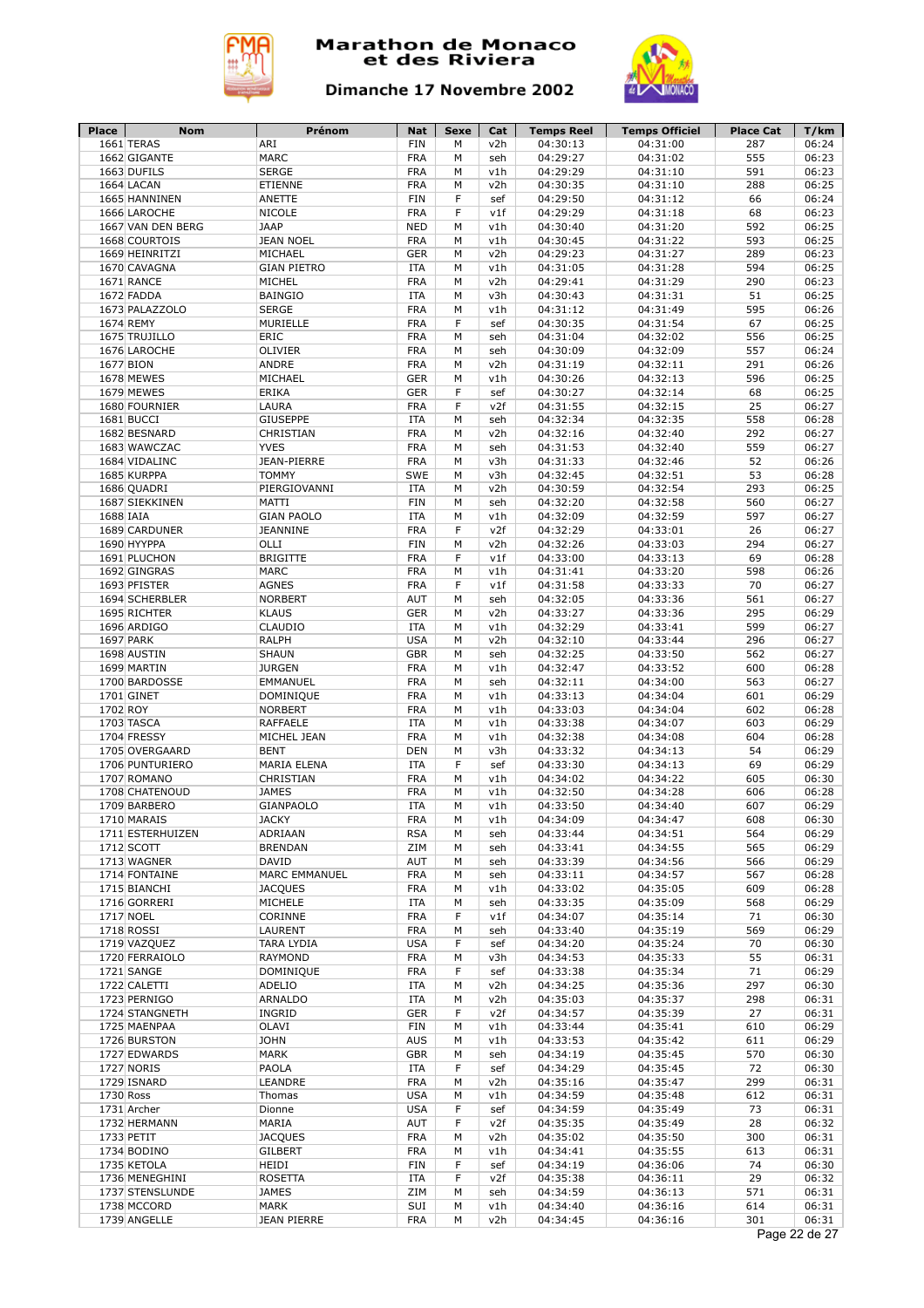



| <b>Place</b> | <b>Nom</b>        | Prénom               | Nat        | Sexe | Cat | <b>Temps Reel</b> | <b>Temps Officiel</b> | <b>Place Cat</b> | T/km          |
|--------------|-------------------|----------------------|------------|------|-----|-------------------|-----------------------|------------------|---------------|
|              | 1740 MARTIN       | CLAUDINE             | <b>FRA</b> | F    | v2f | 04:34:42          | 04:36:22              | 30               | 06:31         |
|              | 1741 MONTICELLI   | MASSIMO              | <b>ITA</b> | M    | v2h | 04:35:42          | 04:36:25              | 302              | 06:32         |
|              | 1741 DELAHAIGUE   | THIERRY              | <b>FRA</b> | M    | seh | 04:34:22          | 04:36:25              | 572              | 06:30         |
|              | 1743 MONTORSI     | <b>GIULIANO</b>      | <b>ITA</b> | М    | v1h | 04:35:40          | 04:36:26              | 615              | 06:32         |
|              | 1744 TIBERGHIEN   | <b>HERVE</b>         | <b>FRA</b> | M    | seh | 04:34:39          | 04:36:27              | 573              | 06:31         |
|              | 1745 BUCHI        | SYLVIE               | <b>FRA</b> | F    | v1f | 04:35:34          | 04:36:34              | 72               | 06:32         |
|              | 1746 GRAPY        | <b>HERVE</b>         | <b>FRA</b> | M    | v2h | 04:35:57          | 04:36:35              | 303              | 06:32         |
|              | 1746 BARTH        | CHRISTINE            | <b>FRA</b> | F    | v1f | 04:34:59          | 04:36:35              | 73               | 06:31         |
|              | 1748 BOURDON      | <b>FRANCOIS</b>      | <b>FRA</b> | М    | v1h | 04:34:45          | 04:36:37              | 616              | 06:31         |
|              | 1749 LORNE        | ERIC                 | <b>FRA</b> | М    | seh | 04:34:42          | 04:36:38              | 574              | 06:31         |
|              | 1750 REBELLO      | <b>ROBERT</b>        | <b>USA</b> | M    | v3h | 04:36:02          | 04:36:39              | 56               | 06:33         |
|              | 1751 NEELY        | <b>GRANT</b>         | <b>USA</b> | М    | seh | 04:35:25          | 04:36:51              | 575              | 06:32         |
|              | 1752 DURANTON     | VERONIQUE            | <b>FRA</b> | F    | v2f | 04:36:06          | 04:36:54              | 31               | 06:33         |
|              |                   |                      |            |      |     |                   |                       |                  |               |
|              | 1753 BENAZET      | <b>JEAN CLAUDE</b>   | <b>FRA</b> | М    | v2h | 04:36:06          | 04:36:54              | 304              | 06:33         |
|              | 1754 KERHUEL      | <b>YVON</b>          | <b>FRA</b> | M    | v1h | 04:35:03          | 04:36:55              | 617              | 06:31         |
|              | 1755 BIDAUD       | <b>BERNARD</b>       | <b>FRA</b> | М    | v3h | 04:36:07          | 04:37:00              | 57               | 06:33         |
|              | 1756 ZANELLATI    | <b>FRANCESCO</b>     | <b>ITA</b> | M    | seh | 04:36:02          | 04:37:04              | 576              | 06:33         |
|              | 1757 RAMSEY       | PHIL                 | <b>GBR</b> | M    | seh | 04:35:51          | 04:37:06              | 577              | 06:32         |
|              | 1758 GUILLAMET    | <b>CHRISTOPHE</b>    | <b>FRA</b> | M    | seh | 04:35:50          | 04:37:08              | 578              | 06:32         |
|              | 1759 GOASDOUE     | <b>YVES</b>          | <b>FRA</b> | М    | v3h | 04:35:47          | 04:37:14              | 58               | 06:32         |
|              | 1759 ALUNNI       | ERIC                 | <b>FRA</b> | М    | v1h | 04:36:20          | 04:37:14              | 618              | 06:33         |
|              | 1761 LEONI        | MARCO                | <b>ITA</b> | M    | v1h | 04:35:11          | 04:37:15              | 619              | 06:31         |
|              | 1762 HERAUD       | THIERRY              | <b>FRA</b> | М    | seh | 04:36:22          | 04:37:18              | 579              | 06:33         |
|              | 1763 MAURY        | <b>GUY</b>           | <b>FRA</b> | М    | v2h | 04:36:32          | 04:37:26              | 305              | 06:33         |
|              | 1764 SALMENKYLA   | <b>VELI MATTI</b>    | <b>FIN</b> | М    | v1h | 04:37:05          | 04:37:36              | 620              | 06:34         |
|              | 1765 DAUNOIS      | <b>HENRI</b>         | <b>FRA</b> | М    | v1h | 04:35:55          | 04:37:47              | 621              | 06:32         |
|              | 1766 CECCHETTO    | GRAZIANO             | <b>ITA</b> | M    | v1h | 04:37:16          | 04:38:02              | 622              | 06:34         |
|              | 1767 LAHAUT       | <b>FRANCIS</b>       | <b>FRA</b> | M    | v2h | 04:37:16          | 04:38:08              | 306              | 06:34         |
|              | 1768 TORD         | GREGOIRE             | <b>FRA</b> | M    | seh | 04:37:24          | 04:38:12              | 580              | 06:34         |
|              | 1769 RAFFAELLI    | <b>RENE</b>          | <b>FRA</b> | M    | v2h | 04:36:23          | 04:38:15              | 307              | 06:33         |
|              | 1770 LABORDE      | PIERRE               | <b>FRA</b> | M    | v1h | 04:37:40          | 04:38:20              | 623              | 06:35         |
|              |                   | <b>NAUSICA</b>       |            | F    |     | 04:36:54          |                       | 75               | 06:34         |
|              | 1771 FERRACIN     |                      | <b>ITA</b> |      | sef |                   | 04:38:26              |                  |               |
|              | 1772 BERNARDA     | <b>CHRISTOPHE</b>    | <b>FRA</b> | M    | v1h | 04:36:52          | 04:38:29              | 624              | 06:34         |
|              | 1773 BOERI        | PALMIRA              | <b>ITA</b> | F    | v1f | 04:36:59          | 04:38:29              | 74               | 06:34         |
|              | 1774 THOMSON      | <b>ALAN</b>          | <b>GBR</b> | М    | v1h | 04:37:57          | 04:38:30              | 625              | 06:35         |
|              | 1775 CASTIGLIONI  | MARCO                | <b>ITA</b> | М    | v2h | 04:38:05          | 04:38:31              | 308              | 06:35         |
|              | 1776 DIACON       | <b>JEAN FRANCOIS</b> | <b>FRA</b> | М    | seh | 04:37:15          | 04:38:35              | 581              | 06:34         |
|              | 1777 JORGENSEN    | <b>EISK STORM</b>    | <b>NOR</b> | M    | v3h | 04:36:53          | 04:38:52              | 59               | 06:34         |
|              | 1778 SEUZARET     | ARMAND               | <b>FRA</b> | M    | v2h | 04:37:35          | 04:38:54              | 309              | 06:35         |
|              | 1779 FOLDENY      | <b>TAMAS</b>         | <b>HUN</b> | M    | v2h | 04:37:00          | 04:38:58              | 310              | 06:34         |
|              | 1780 Zanath       | Kathleen             | <b>USA</b> | F    | v1f | 04:37:04          | 04:39:01              | 75               | 06:34         |
|              | 1781 FRIOCOURT    | <b>JEAN</b>          | <b>FRA</b> | M    | v2h | 04:38:53          | 04:39:04              | 311              | 06:37         |
|              | 1782 VANNUCCI     | <b>DIDIER</b>        | <b>FRA</b> | M    | seh | 04:38:04          | 04:39:18              | 582              | 06:35         |
|              | 1783 Roselle      | Pamela               | <b>USA</b> | M    | v1h | 04:37:26          | 04:39:23              | 626              | 06:35         |
|              | 1784 Jacobson     | Mark                 | <b>USA</b> | M    | v1h | 04:37:28          | 04:39:23              | 627              | 06:35         |
|              | 1785 FRACHISSE    | DANIEL               | <b>FRA</b> | M    | seh | 04:38:28          | 04:39:31              | 583              | 06:36         |
|              | 1786 MARCEL       | LAURENT              | <b>FRA</b> | М    | v1h | 04:39:15          | 04:39:33              | 628              | 06:37         |
|              | 1787 FAHRENKRUG   | <b>MARCUS</b>        | <b>GER</b> | М    | seh | 04:38:07          | 04:39:44              | 584              | 06:35         |
|              | 1788 GENIN        | PHILIPPE             | <b>FRA</b> | М    | v1h | 04:38:22          | 04:39:46              | 629              | 06:36         |
|              | 1789 ASTRUC       | PHILIPPE             | <b>FRA</b> | М    | seh | 04:38:39          | 04:39:49              | 585              | 06:36         |
|              | 1790 GUMEZ        | <b>PATRICK</b>       | <b>FRA</b> | М    | v1h | 04:39:45          | 04:39:58              | 630              | 06:38         |
|              | 1791 PIVOTEAU     | <b>JEAN LUC</b>      | <b>FRA</b> | м    | v1h | 04:39:43          | 04:40:03              | 631              | 06:38         |
|              | 1792 CHANEAC      | SYLVIE               | <b>FRA</b> | F    | v1f | 04:38:26          | 04:40:04              | 76               | 06:36         |
| 1793 LAPI    |                   |                      |            |      |     |                   | 04:40:14              |                  |               |
|              |                   | <b>GIUSEPPE</b>      | <b>ITA</b> | М    | v2h | 04:39:24          |                       | 312              | 06:37         |
|              | 1794 BRON         | OLIVIER              | <b>FRA</b> | M    | seh | 04:38:17          | 04:40:16              | 586              | 06:36         |
|              | 1795 VINCO        | GIANANTONIO          | <b>ITA</b> | М    | v3h | 04:39:45          | 04:40:19              | 60               | 06:38         |
|              | 1796 NOWAK        | <b>ADOLF</b>         | <b>GER</b> | M    | v3h | 04:39:02          | 04:40:32              | 61               | 06:37         |
|              | 1797 DEMARBAIX    | <b>FABIEN</b>        | <b>BEL</b> | М    | seh | 04:38:43          | 04:40:34              | 587              | 06:36         |
|              | 1798 SAANIO       | <b>TIMO</b>          | FIN        | М    | v1h | 04:38:47          | 04:40:40              | 632              | 06:36         |
|              | 1799 NATALI       | <b>BRUNO</b>         | <b>ITA</b> | М    | v3h | 04:39:50          | 04:41:03              | 62               | 06:38         |
|              | 1800 SERIS        | <b>PATRICK</b>       | <b>FRA</b> | М    | v2h | 04:39:57          | 04:41:08              | 313              | 06:38         |
|              | 1801 FERRE        | MARCEL               | <b>FRA</b> | М    | v1h | 04:39:45          | 04:41:09              | 633              | 06:38         |
|              | 1802 PICCOLI      | <b>ENRICO</b>        | <b>ITA</b> | М    | v1h | 04:40:26          | 04:41:27              | 634              | 06:39         |
| 1803 ONG     |                   | <b>GREGORY</b>       | SUI        | М    | v2h | 04:41:17          | 04:41:29              | 314              | 06:40         |
|              | 1804 GREGOIRE     | <b>FRANCOISE</b>     | <b>FRA</b> | F    | v2f | 04:40:20          | 04:41:54              | 32               | 06:39         |
|              | 1805 LHOMOND      | <b>VINCENT</b>       | <b>FRA</b> | М    | v1h | 04:40:34          | 04:42:05              | 635              | 06:39         |
|              | 1806 MILDENBERGER | MARIANNE             | <b>USA</b> | F    | v1f | 04:40:27          | 04:42:05              | 77               | 06:39         |
|              | 1807 FOUQUET      | DOMINIQUE            | <b>FRA</b> | М    | v2h | 04:40:49          | 04:42:06              | 315              | 06:39         |
|              | 1808 CHATENOUD    | ALAIN                | <b>FRA</b> | M    | v1h | 04:40:42          | 04:42:19              | 636              | 06:39         |
|              | 1809 RAILLON      | AIME                 | <b>FRA</b> | М    | v3h | 04:41:11          | 04:42:23              | 63               | 06:40         |
|              |                   | PHILIPPE             |            |      |     |                   |                       | 316              |               |
|              | 1810 BONNET       |                      | <b>FRA</b> | М    | v2h | 04:41:45          | 04:42:27              |                  | 06:41         |
|              | 1811 LE GUERN     | <b>BERNARD</b>       | <b>FRA</b> | М    | seh | 04:42:01          | 04:42:31              | 588              | 06:41         |
|              | 1811 PATORET      | <b>FREDERIC</b>      | <b>FRA</b> | М    | seh | 04:42:01          | 04:42:31              | 588              | 06:41         |
|              | 1813 VALIN        | <b>JEAN LOUIS</b>    | <b>FRA</b> | М    | seh | 04:42:02          | 04:42:31              | 590              | 06:41         |
|              | 1813 GHIBAUDO     | <b>DAVID</b>         | <b>FRA</b> | М    | seh | 04:42:03          | 04:42:31              | 590              | 06:41         |
|              | 1815 OBRIOT       | <b>JEROME</b>        | <b>FRA</b> | М    | v1h | 04:41:28          | 04:42:35              | 637              | 06:40         |
|              | 1816 GUTHEINZ     | <b>MARKUS</b>        | AUT        | М    | v1h | 04:41:07          | 04:42:43              | 638              | 06:40         |
|              | 1817 WISS         | GERARD               | <b>FRA</b> | М    | v1h | 04:41:32          | 04:43:07              | 639              | 06:40         |
|              | 1818 BORTOLOTTO   | <b>NICO</b>          | ITA        | М    | v2h | 04:41:22          | 04:43:11              | 317              | 06:40         |
|              |                   |                      |            |      |     |                   |                       |                  | Page 23 de 27 |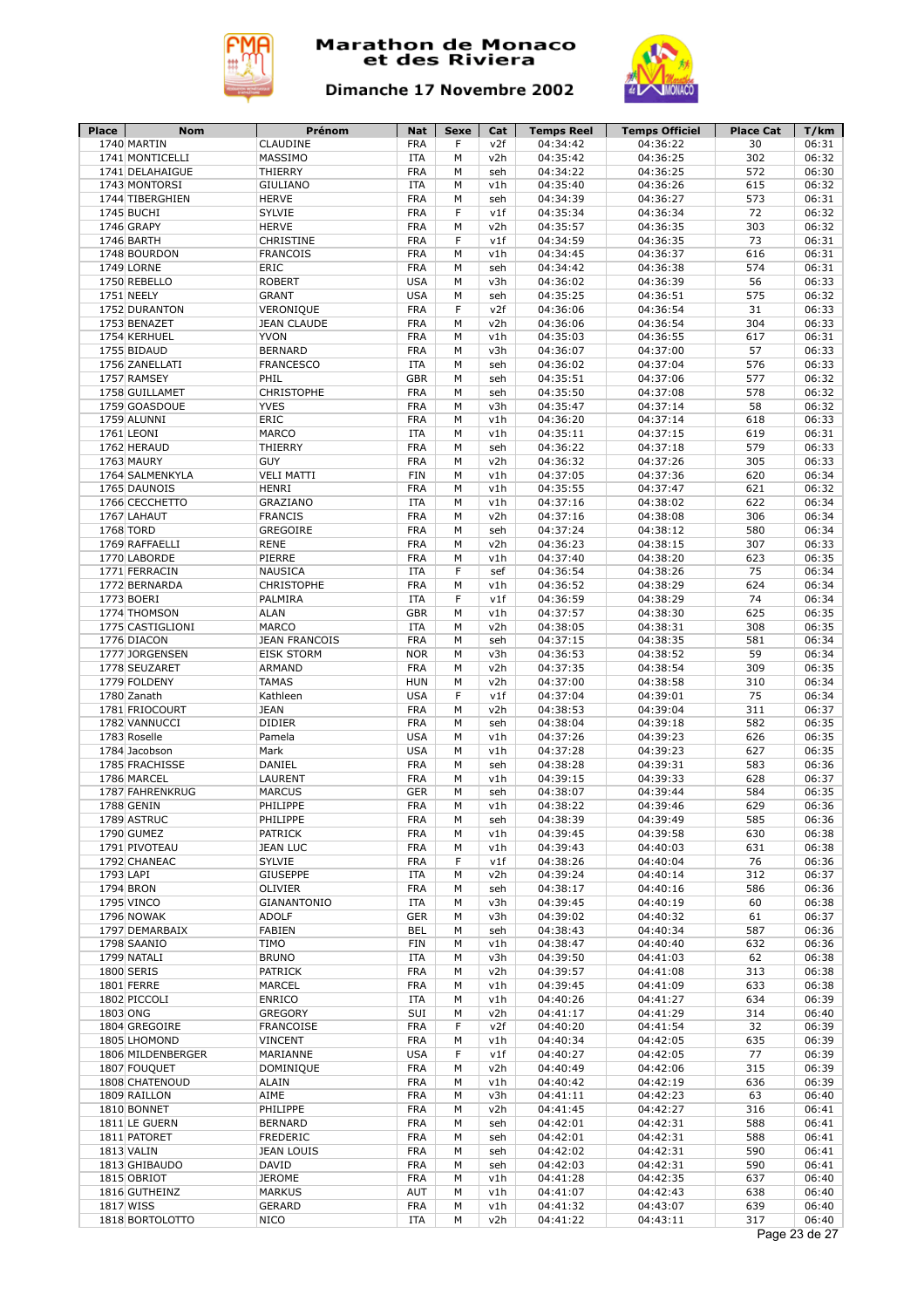



| <b>Place</b> | <b>Nom</b>          | Prénom             | Nat        | Sexe | Cat | <b>Temps Reel</b> | <b>Temps Officiel</b> | <b>Place Cat</b> | T/km          |
|--------------|---------------------|--------------------|------------|------|-----|-------------------|-----------------------|------------------|---------------|
|              | 1819 LATRABE        | <b>JACQUES</b>     | <b>FRA</b> | M    | v1h | 04:41:35          | 04:43:16              | 640              | 06:40         |
|              | 1820 SALETTI        | <b>MARCELLO</b>    | <b>ITA</b> | M    | v1h | 04:41:37          | 04:43:22              | 641              | 06:40         |
|              | 1821 CAVALLINI      | <b>NILLO</b>       | <b>ITA</b> | M    | v2h | 04:42:21          | 04:43:31              | 318              | 06:41         |
|              | 1822 TERRIER        | <b>ALAIN</b>       | <b>FRA</b> | М    | v2h | 04:42:32          | 04:43:39              | 319              | 06:42         |
|              | 1823 DECRUZ         | <b>ROLAND</b>      | <b>FRA</b> | M    | seh | 04:42:15          | 04:43:41              | 592              | 06:41         |
|              | 1824 FEKETE         | LASZLO             | <b>HUN</b> | M    | v2h | 04:42:27          | 04:43:52              | 320              | 06:42         |
|              | 1825 SCHLOSSER      | <b>RENE</b>        | <b>FRA</b> | M    | v3h | 04:42:49          | 04:43:58              | 64               | 06:42         |
|              | 1826 LEGATO         | GRAZIELLA          | <b>ITA</b> | F    | sef | 04:43:24          | 04:44:08              | 76               | 06:43         |
|              | 1827 JUAN           | <b>BERNARD</b>     | <b>FRA</b> | М    | v1h | 04:42:29          | 04:44:20              | 642              | 06:42         |
|              | 1828 DELIVET        | PIERRE             | <b>FRA</b> | М    | seh | 04:42:30          | 04:44:22              | 593              | 06:42         |
|              | 1829 PINARD         | <b>PATRICK</b>     | <b>FRA</b> | M    | v2h | 04:42:32          | 04:44:22              | 321              | 06:42         |
|              | 1830 SZEIFT         | <b>IVAN</b>        | <b>HUN</b> | М    | seh | 04:42:42          | 04:44:27              | 594              | 06:42         |
|              | 1831 CERNUSCHI      | <b>ANTONIO</b>     | <b>ITA</b> | M    | v3h | 04:42:59          | 04:44:29              | 65               | 06:42         |
|              | 1832 PACHERA        | OLINDO             | <b>ITA</b> | М    | v1h | 04:42:53          | 04:44:30              | 643              | 06:42         |
|              | 1833 WESDORP        |                    |            |      |     |                   |                       | 595              |               |
|              |                     | ANDRIES            | <b>NED</b> | M    | seh | 04:43:29          | 04:44:32              |                  | 06:43         |
|              | 1834 CASTEJON       | <b>BRICE</b>       | <b>FRA</b> | M    | seh | 04:42:39          | 04:44:36              | 596              | 06:42         |
|              | 1835 MOREL          | <b>BRUNO</b>       | <b>FRA</b> | M    | v1h | 04:42:40          | 04:44:42              | 644              | 06:42         |
|              | 1836 DUBOIS         | PHILIPPE           | <b>FRA</b> | M    | seh | 04:43:48          | 04:44:47              | 597              | 06:44         |
|              | 1837 LIEGEY         | Jean-luc           | <b>FRA</b> | M    | v2h | 04:42:51          | 04:44:48              | 322              | 06:42         |
|              | 1838 O CEALLAIGH    | CORMAC             | IRL        | М    | seh | 04:43:09          | 04:44:56              | 598              | 06:43         |
|              | 1839 TAYSSE         | <b>FREDERICA</b>   | <b>FRA</b> | F    | sef | 04:43:45          | 04:45:13              | 77               | 06:43         |
|              | 1840 JOSSELIN       | <b>JOSEPH</b>      | <b>FRA</b> | М    | v3h | 04:43:36          | 04:45:14              | 66               | 06:43         |
|              | 1841 LANDAIS        | <b>GUY</b>         | <b>FRA</b> | М    | v1h | 04:43:20          | 04:45:16              | 645              | 06:43         |
|              | 1842 LE HAZIF       | JEAN JOSEPH        | <b>FRA</b> | М    | v2h | 04:44:15          | 04:45:20              | 323              | 06:44         |
|              | 1843 RIBEIL         | ALEXANDRE          | <b>FRA</b> | М    | seh | 04:44:31          | 04:45:22              | 599              | 06:45         |
|              | 1844 HONEYCUTT      | <b>DEBORAH</b>     | <b>USA</b> | F    | v1f | 04:45:24          | 04:45:24              | 78               | 06:46         |
|              | 1846 REYNES         | <b>DIDIER</b>      | <b>FRA</b> | M    | v1h | 04:43:44          | 04:45:33              | 646              | 06:43         |
|              | 1847 MARTY          | Christophe         | <b>FRA</b> | M    | seh | 04:43:45          | 04:45:33              | 600              | 06:43         |
|              | 1848 EDGE           | <b>SARAH</b>       | <b>GBR</b> | F    | sef | 04:44:13          | 04:45:39              | 78               | 06:44         |
|              | 1849 LAULHERE       | <b>DIDIER</b>      | <b>FRA</b> | M    | v2h | 04:44:43          | 04:45:41              | 324              | 06:45         |
|              | 1850 DEMARQUE       | <b>JEAN PIERRE</b> | <b>FRA</b> | M    | v1h | 04:44:50          | 04:45:43              | 647              | 06:45         |
|              | 1851 FINETTI        | <b>GIUSEPPE</b>    | <b>ITA</b> | M    | v3h | 04:45:12          | 04:45:53              | 67               | 06:46         |
|              | 1852 SAANIO         | ANNE               | <b>FIN</b> | F    | sef | 04:43:59          | 04:45:54              | 79               | 06:44         |
|              | 1853 BIKKI          | <b>ROBERT</b>      | <b>HUN</b> | М    | seh | 04:43:55          | 04:45:55              | 601              | 06:44         |
|              |                     |                    |            |      |     |                   |                       |                  |               |
|              | 1854 SCHUTZ         | LASZLO             | <b>HUN</b> | F    | sef | 04:43:54          | 04:45:55              | 80               | 06:44         |
|              | 1855 ZELLER         | <b>ROBERT</b>      | <b>HUN</b> | М    | seh | 04:43:55          | 04:45:55              | 602              | 06:44         |
|              | 1856 WELSCH         | PIERRE             | <b>FRA</b> | М    | v1h | 04:44:29          | 04:46:00              | 648              | 06:45         |
|              | 1857 LAZZARIN       | PATRIZIA           | <b>ITA</b> | F    | v1f | 04:44:21          | 04:46:01              | 79               | 06:44         |
|              | 1858 MICHELI STYGER | ANNE DOMINIQUE     | SUI        | F    | sef | 04:44:24          | 04:46:08              | 81               | 06:44         |
|              | 1859 WARR           | <b>JONATHAN</b>    | <b>GBR</b> | M    | v1h | 04:44:18          | 04:46:13              | 649              | 06:44         |
|              | 1860 LLOPART        | <b>JOAN</b>        | <b>ESP</b> | М    | v2h | 04:44:53          | 04:46:14              | 325              | 06:45         |
|              | 1861 DUPIN          | <b>JOSETTE</b>     | <b>FRA</b> | F    | v2f | 04:46:03          | 04:46:21              | 33               | 06:47         |
|              | 1862 GROSSO         | MAGALI             | <b>ITA</b> | F    | sef | 04:44:34          | 04:46:24              | 82               | 06:45         |
|              | 1863 OAKES          | <b>HAROLD</b>      | <b>GBR</b> | M    | v2h | 04:45:17          | 04:46:36              | 326              | 06:46         |
|              | 1864 HUGET          | <b>JEAN MICHEL</b> | <b>FRA</b> | M    | v1h | 04:45:04          | 04:46:49              | 650              | 06:45         |
|              | 1865 PEROZ          | MARIE CECILE       | <b>FRA</b> | F    | sef | 04:45:27          | 04:46:53              | 83               | 06:46         |
|              | 1866 DELEENER       | <b>KATHY</b>       | <b>FRA</b> | F    | v1f | 04:45:38          | 04:47:07              | 80               | 06:46         |
|              | 1867 LACOSTE        | PIERRE             | <b>FRA</b> | М    | v2h | 04:47:02          | 04:47:22              | 327              | 06:48         |
|              | 1868 ESPAIGNET      | <b>GUY</b>         | <b>FRA</b> | M    | v2h | 04:46:58          | 04:47:25              | 328              | 06:48         |
|              | 1869 FARAGLIA       | CORINNE            | <b>FRA</b> | F    | v1f | 04:46:40          | 04:47:28              | 81               | 06:48         |
|              | 1870 DENNER         | <b>GERHARD</b>     | AUT        | М    | v1h | 04:45:49          | 04:47:30              | 651              | 06:46         |
|              | 1871 MATTAROZZI     | <b>DONATELLA</b>   | <b>ITA</b> | F    | v1f | 04:46:51          | 04:47:36              | 82               | 06:48         |
|              | 1872 CORNO          | MARCO              | <b>ESP</b> | м    | v1h | 04:46:01          | 04:47:40              | 652              | 06:47         |
|              | 1873 MALEGORI       | <b>BEPPE</b>       | ITA        | М    | v1h | 04:46:03          | 04:47:40              | 653              | 06:47         |
|              | 1874 HUSSER         | <b>EDGAR</b>       | <b>FRA</b> | M    | v2h | 04:47:27          | 04:47:41              | 329              | 06:49         |
|              | 1875 MONCRIEF       | <b>KATHY</b>       | <b>USA</b> | F    | v1f | 04:46:20          | 04:48:02              | 83               | 06:47         |
|              |                     | ANU                | <b>FIN</b> | F    |     |                   |                       | 84               | 06:47         |
|              | 1876 HAMALAINEN     |                    |            |      | sef | 04:46:33          | 04:48:18              |                  |               |
|              | 1877 ROESSLER       | SIEGFRIED          | <b>GER</b> | М    | v3h | 04:47:52          | 04:48:38              | 68               | 06:49         |
|              | 1878 STEINER        | <b>JEAN LUC</b>    | <b>FRA</b> | M    | seh | 04:46:55          | 04:48:43              | 603              | 06:48         |
|              | 1879 NEGRETTI       | M-Laure            | FRA        | F    | v1f | 04:47:32          | 04:48:49              | 84               | 06:49         |
|              | 1880 MALASSAGNE     | MARCEL             | <b>FRA</b> | М    | v1h | 04:47:44          | 04:48:58              | 654              | 06:49         |
|              | 1881 DOSSANTOS      | LAURENT            | <b>FRA</b> | М    | seh | 04:48:21          | 04:48:58              | 604              | 06:50         |
|              | 1882 BELLIN         | <b>GEORGES</b>     | <b>FRA</b> | M    | v2h | 04:47:51          | 04:48:59              | 330              | 06:49         |
|              | 1883 PATY           | <b>VINCENT</b>     | <b>FRA</b> | М    | seh | 04:48:09          | 04:49:01              | 605              | 06:50         |
|              | 1884 RHIN           | <b>SYLVIE</b>      | <b>FRA</b> | F    | v1f | 04:47:38          | 04:49:03              | 85               | 06:49         |
|              | 1885 GIBERT         | NICOLE             | <b>FRA</b> | F    | v2f | 04:47:39          | 04:49:03              | 34               | 06:49         |
|              | 1886 HAYE           | <b>CLAUDE</b>      | <b>FRA</b> | M    | v1h | 04:47:27          | 04:49:15              | 655              | 06:49         |
|              | 1887 RESNIK         | MANUELA            | <b>AUT</b> | F    | sef | 04:49:20          | 04:49:33              | 85               | 06:51         |
|              | 1888 VILLON         | Jean-pierre        | <b>FRA</b> | M    | v1h | 04:48:14          | 04:49:39              | 656              | 06:50         |
|              | 1889 GILLES         | <b>FRANCOIS</b>    | <b>FRA</b> | М    | v1h | 04:48:54          | 04:49:40              | 657              | 06:51         |
|              | 1890 VESENTINI      | LUIGI DORINO       | <b>ITA</b> | М    | v3h | 04:49:06          | 04:49:44              | 69               | 06:51         |
|              | 1891 VAN CAUSBROECK | <b>LUC</b>         | <b>BEL</b> | М    | v2h | 04:48:43          | 04:49:45              | 331              | 06:51         |
|              | 1892 KELZ           | <b>BERT</b>        | <b>GER</b> | М    | v1h | 04:48:18          | 04:49:48              | 658              | 06:50         |
|              | 1893 BARAKAT        | <b>JEAN</b>        | <b>FRA</b> | М    |     | 04:48:00          | 04:49:53              | 14               | 06:50         |
|              |                     |                    |            |      |     |                   |                       | 659              |               |
|              | 1894 LEYKO          | <b>CHRISTOPH</b>   | <b>GER</b> | М    | v1h | 04:49:27          | 04:49:55              |                  | 06:52         |
|              | 1895 CARDONA        | <b>GILLES</b>      | <b>FRA</b> | М    | v1h | 04:48:36          | 04:49:56              | 660              | 06:50         |
|              | 1896 LATTION        | NATASHA            | SUI        | F    | sef | 04:48:36          | 04:50:06              | 86               | 06:50         |
|              | 1897 LATTION        | PHILIPPE           | SUI        | М    | seh | 04:48:34          | 04:50:07              | 606              | 06:50         |
|              | 1898 VISCIGLIO      | CHRISTIAN          | <b>FRA</b> | М    | v2h | 04:48:55          | 04:50:14              | 332              | 06:51         |
|              |                     |                    |            |      |     |                   |                       |                  | Page 24 de 27 |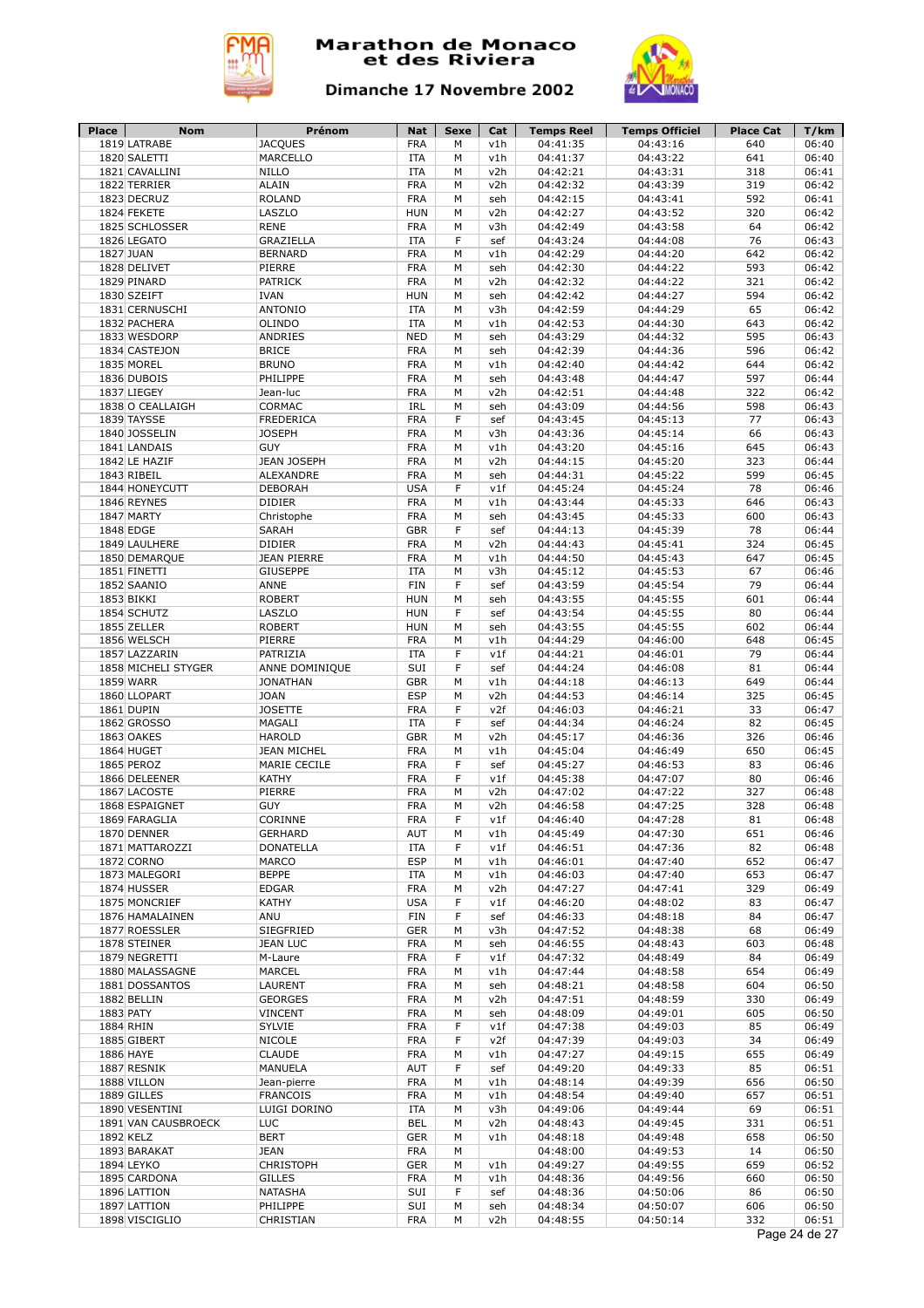



| Place     | Nom                         | Prénom              | Nat        | Sexe | Cat | <b>Temps Reel</b>    | <b>Temps Officiel</b> | <b>Place Cat</b> | T/km          |
|-----------|-----------------------------|---------------------|------------|------|-----|----------------------|-----------------------|------------------|---------------|
|           | 1899 DUMAS                  | MICHEL              | <b>FRA</b> | M    | v2h | 04:48:56             | 04:50:15              | 333              | 06:51         |
|           | 1900 LENOIR                 | WILLY               | <b>FRA</b> | M    | seh | 04:49:10             | 04:50:20              | 607              | 06:51         |
|           | 1901 HAGENAH                | <b>JENS UWE</b>     | <b>GER</b> | M    | v1h | 04:49:23             | 04:50:28              | 661              | 06:51         |
|           | 1902 WARIN                  | RICHARD             | <b>FRA</b> | M    | v1h | 04:50:02             | 04:50:28              | 662              | 06:52         |
|           | 1903 DELL ANTONIO           | <b>FRANCO</b>       | <b>ITA</b> | M    | v1h | 04:50:28             | 04:50:51              | 663              | 06:53         |
|           | 1904 LEJEUNE                | LUC                 | <b>FRA</b> | M    | seh | 04:49:59             | 04:50:53              | 608              | 06:52         |
|           | 1905 OLASAGASTI             | PIERRE JEAN         | <b>FRA</b> | M    | seh | 04:50:29             | 04:51:04              | 609              | 06:53         |
|           | 1906 HOEL                   | MARIE BERNADETTE    | <b>FRA</b> | F    | v1f | 04:49:09             | 04:51:04              | 86               | 06:51         |
|           | 1907 BELGASSEM              | MAJID               | <b>MAR</b> | M    | v1h | 04:50:09             | 04:51:16              | 664              | 06:53         |
|           | 1908 SCHALLER               | Jean-Pierre         | <b>FRA</b> | M    | v1h | 04:50:05             | 04:51:17              | 665              | 06:52         |
|           | 1909 FIORE                  | <b>JEAN PIERRE</b>  | <b>FRA</b> | M    | v3h | 04:51:00             | 04:51:20              | 70               | 06:54         |
| 1910 DEIX |                             | <b>RUDIGER</b>      | AUT        | M    | v2h | 04:51:03             | 04:51:22              | 334              | 06:54         |
|           | 1911 DESEM                  | <b>MARKUS</b>       | <b>AUT</b> | M    | seh | 04:50:18             | 04:51:24              | 610              | 06:53         |
|           | 1912 GOMEZ BRIGOLLE         | <b>FREDERIC</b>     | <b>FRA</b> | M    | seh | 04:49:52             | 04:51:26              | 611              | 06:52         |
|           | 1913 GALE                   | <b>BRIAN</b>        | <b>GBR</b> | M    | v1h | 04:49:30             | 04:51:26              | 666              | 06:52         |
|           | 1914 BAINI                  | RANIERI             | ITA        | M    | v1h | 04:49:51             | 04:51:45              | 667              | 06:52         |
|           | 1915 NIMMO                  | <b>ALLAN</b>        | <b>GBR</b> | M    | v1h | 04:51:13             | 04:51:59              | 668              | 06:54         |
|           | 1916 GALARDINI              | <b>ANDREA</b>       | <b>ITA</b> | M    | v2h | 04:50:24             | 04:52:02              | 335              | 06:53         |
|           | 1917 CECCONI                | LEONARDO            | <b>ITA</b> | M    | v2h | 04:50:26             | 04:52:03              | 336              | 06:53         |
|           | 1918 COUVREUR               | <b>DEBORAH</b>      | <b>NED</b> | F    | sef | 04:50:39             | 04:52:07              | 87               | 06:53         |
|           | 1919 KLABALZAN              | ANDRE               | <b>FRA</b> | M    | v3h | 04:51:16             | 04:52:08              | 71               | 06:54         |
|           | 1920 SARTONI                | <b>STEFANO</b>      | <b>ITA</b> | M    | v1h | 04:51:21             | 04:52:13              | 669              | 06:54         |
|           | 1921 GIRARD                 | PHILIPPE            | <b>FRA</b> | М    | seh | 04:51:17             | 04:52:25              | 612              | 06:54         |
|           | 1922 GREINÖCKER             | DANIEL              | AUT        | M    | esp | 04:50:43             | 04:52:26              | 9                | 06:53         |
|           | 1923 MACZO                  | <b>ANDRAS</b>       | <b>HUN</b> | М    | v2h | 04:51:22             | 04:52:27              | 337              | 06:54         |
|           | 1924 GUIGNARD               | LISE                | SUI        | F    | v1f | 04:51:16             | 04:52:35              | 87               | 06:54         |
|           | 1925 NOULIN                 | <b>JOHAN</b>        | <b>FRA</b> | М    | esp | 04:52:19             | 04:52:39              | 10               | 06:56         |
|           | 1926 Castner                | Julia               | <b>USA</b> | F    | sef | 04:51:27             | 04:52:45              | 88               | 06:54         |
|           | 1927 MONNARD                | DANIEL              | SUI        | M    | v1h | 04:51:19             | 04:52:46              | 670              | 06:54         |
|           | 1928 ALVES                  | LEONARDO            | <b>BRA</b> | M    | seh | 04:51:54             | 04:52:48              | 613              | 06:55         |
|           | 1929 SCHNEIDER              | LIONEL              | <b>FRA</b> | M    | v2h | 04:51:40             | 04:52:49              | 338              | 06:55         |
|           | 1930 DE SAUNHAL             | <b>GUILHEM</b>      | <b>FRA</b> | M    | seh | 04:50:53             | 04:52:51              | 614              | 06:54         |
|           |                             | DR. ROBERT          | <b>GER</b> | M    | v1h |                      | 04:52:59              | 671              | 06:55         |
|           | 1931 KAUFMANN<br>1932 DAAOU | <b>DAVID</b>        | <b>FRA</b> | M    | seh | 04:52:11<br>04:52:03 | 04:53:04              | 615              | 06:55         |
|           | 1933 IGNATIUS               | <b>BJORN</b>        | <b>FIN</b> | M    |     |                      |                       | 616              | 06:55         |
|           |                             | <b>VINCENT</b>      | <b>FRA</b> | M    | seh | 04:52:11<br>04:51:15 | 04:53:08<br>04:53:14  | 672              | 06:54         |
|           | 1934 LAROCHE                | <b>SLAWOMIR</b>     | POL        | M    | v1h |                      |                       | 673              |               |
|           | 1935 NACKOWSK               |                     |            |      | v1h | 04:52:15             | 04:53:18              |                  | 06:56         |
|           | 1936 COURTHIAU              | DANIEL              | <b>FRA</b> | M    | v2h | 04:51:35             | 04:53:20              | 339              | 06:55         |
|           | 1937 COLMAGRO               | CHRISTIAN           | <b>FRA</b> | M    | v1h | 04:51:35             | 04:53:20              | 674              | 06:55         |
|           | 1938 MARTIN                 | <b>GEORGES</b>      | <b>FRA</b> | M    | v2h | 04:51:38             | 04:53:20              | 340              | 06:55         |
|           | 1939 PIDANCIER              | <b>HERVE</b>        | <b>FRA</b> | M    | seh | 04:52:35             | 04:53:27              | 617              | 06:56         |
|           | 1940 VINCZE                 | <b>SANDOR</b>       | <b>HUN</b> | M    | v1h | 04:52:33             | 04:53:27              | 675              | 06:56         |
|           | 1941 BAILLON                | <b>BRIGITTE</b>     | <b>FRA</b> | F    | v1f | 04:52:12             | 04:53:34              | 88               | 06:55         |
|           | 1942 ROBERT                 | <b>BERNARD</b>      | <b>FRA</b> | M    | v1h | 04:52:53             | 04:53:38              | 676              | 06:56         |
|           | 1943 LE DRU                 | PASCAL              | <b>FRA</b> | М    | v1h | 04:52:03             | 04:53:38              | 677              | 06:55         |
|           | 1944 POHJANHEIMO            | <b>JAANA</b>        | <b>FIN</b> | F    | v1f | 04:52:02             | 04:53:48              | 89               | 06:55         |
|           | 1945 WINTHER                | KARIN               | DEN        | F    | v2f | 04:52:43             | 04:53:56              | 35               | 06:56         |
|           | 1946 HUIJSMAN               | <b>ROB</b>          | <b>NED</b> | M    | v1h | 04:52:44             | 04:54:17              | 678              | 06:56         |
|           | 1947 MILAZZO                | THIERRY             | <b>FRA</b> | M    | v1h | 04:53:42             | 04:54:22              | 679              | 06:58         |
|           | 1948 PETISCO                | <b>DAVID</b>        | <b>FRA</b> | M    | seh | 04:53:34             | 04:54:26              | 618              | 06:57         |
|           | 1949 THOMSON                | <b>ROBERT</b>       | <b>GBR</b> | м    | v4h | 04:53:06             | 04:54:45              | 4                | 06:57         |
|           | 1950 DALLA PEGORARA         | ANGELO              | <b>ITA</b> | М    | v3h | 04:54:14             | 04:54:46              | 72               | 06:58         |
| 1951 LELE |                             | GIRISH              | IND        | М    | v1h | 04:54:25             | 04:54:57              | 680              | 06:59         |
|           | 1952 LEGATO                 | <b>DOMENICO</b>     | ITA        | М    | seh | 04:54:22             | 04:55:04              | 619              | 06:59         |
|           | 1953 PROCACCI               | FABIO               | <b>ITA</b> | М    | v1h | 04:53:27             | 04:55:24              | 681              | 06:57         |
|           | 1954 TISON                  | THIERRY             | <b>FRA</b> | М    | v1h | 04:54:26             | 04:55:27              | 682              | 06:59         |
|           | 1955 BLANQUART              | <b>BRUNO</b>        | <b>FRA</b> | М    | v1h | 04:54:27             | 04:55:28              | 683              | 06:59         |
|           | 1956 JOHANN                 | FRANZ PETER         | <b>GER</b> | М    | v1h | 04:54:00             | 04:55:31              | 684              | 06:58         |
|           | 1957 BRAVO                  | PASQUALE            | ITA        | M    | v3h | 04:55:08             | 04:55:38              | 73               | 07:00         |
|           | 1958 BARONE                 | SABATINO            | ITA        | М    | v2h | 04:55:05             | 04:55:43              | 341              | 07:00         |
|           | 1959 ASKWITH                | CELIA               | <b>GBR</b> | F    | v2f | 04:54:57             | 04:55:50              | 36               | 06:59         |
|           | 1960 CASSEGRAIN             | CHRISTIAN           | <b>FRA</b> | М    | v1h | 04:53:56             | 04:55:58              | 685              | 06:58         |
|           | 1961 BUCCHI                 | ATTILIO             | ITA        | М    | v2h | 04:55:33             | 04:56:01              | 342              | 07:00         |
|           | 1962 PERUZZO                | <b>ALBERTO</b>      | ITA        | М    | v3h | 04:55:34             | 04:56:02              | 74               | 07:00         |
|           | 1963 ALLARY                 | <b>RAYMOND</b>      | <b>FRA</b> | М    | v2h | 04:55:04             | 04:56:10              | 343              | 07:00         |
|           | 1964 DAFFIX                 | FRANCK OLIVIER      | FRA        | М    | seh | 04:55:22             | 04:56:11              | 620              | 07:00         |
|           | 1965 COLANGELO              | MICHELE             | ITA        | М    | v2h | 04:56:01             | 04:56:26              | 344              | 07:01         |
|           | 1966 MOROTE                 | MARC                | <b>FRA</b> | М    | v1h | 04:54:53             | 04:56:29              | 686              | 06:59         |
|           | 1967 PRINTEMPS              | CHRISTOPHE          | <b>FRA</b> | М    | seh | 04:54:55             | 04:56:30              | 621              | 06:59         |
|           | 1968 MORONI                 | <b>VINCENT</b>      | <b>FRA</b> | М    | v2h | 04:56:02             | 04:56:38              | 345              | 07:01         |
|           | 1969 MELAYE                 | <b>JEAN JACQUES</b> | <b>FRA</b> | М    | v1h | 04:56:16             | 04:56:39              | 687              | 07:01         |
|           | 1970 GUGLIELMI              | ANNE                | <b>FRA</b> | F    | sef | 04:56:03             | 04:56:42              | 89               | 07:01         |
|           | 1971 SERRE                  | THIBAULT            | <b>FRA</b> | М    | seh | 04:54:57             | 04:56:58              | 622              | 06:59         |
|           | 1972 COHEN                  | <b>BERNARD</b>      | <b>FRA</b> | М    | v1h | 04:55:48             | 04:57:02              | 688              | 07:01         |
|           | 1973 PAGES                  | <b>JULIEN</b>       | <b>FRA</b> | М    | seh | 04:56:29             | 04:57:04              | 623              | 07:02         |
|           | 1974 JUNTES                 | <b>RENE</b>         | FRA        | М    | v1h | 04:55:33             | 04:57:25              | 689              | 07:00         |
|           | 1975 MANZANARES             | MARC                | <b>FRA</b> | М    | v1h | 04:56:07             | 04:57:32              | 690              | 07:01         |
|           | 1976 MARTIKAINEN            | OLLI                | FIN        | М    | v3h | 04:55:55             | 04:57:38              | 75               | 07:01         |
|           | 1977 TOURON                 | <b>AUDREY</b>       | <b>FRA</b> | F    | sef | 04:56:47             | 04:57:46              | 90               | 07:02         |
|           |                             |                     |            |      |     |                      |                       |                  | Page 25 de 27 |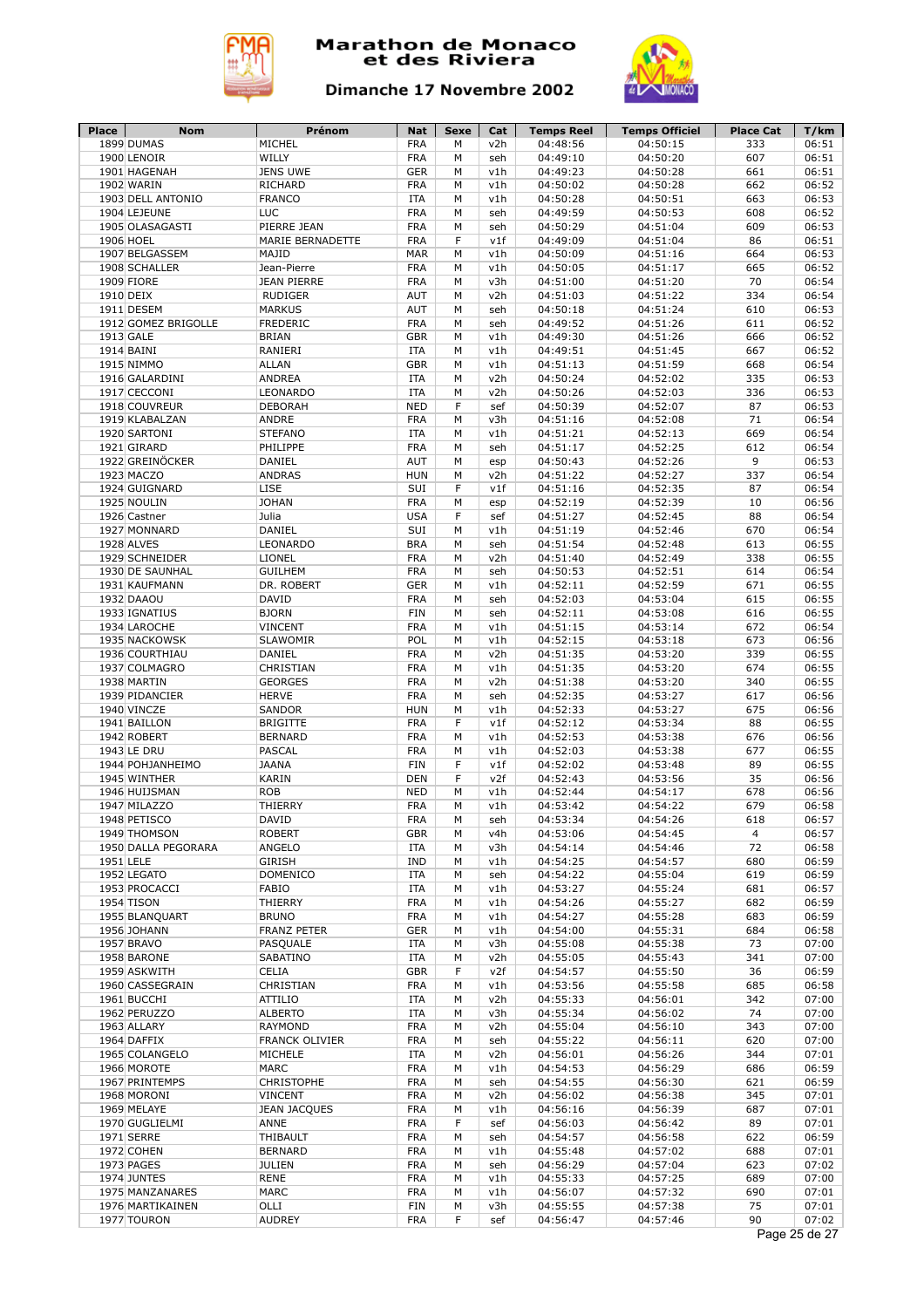



| <b>Place</b> | Nom                             | Prénom                   | Nat                      | Sexe   | Cat        | <b>Temps Reel</b>    | <b>Temps Officiel</b> | <b>Place Cat</b> | T/km           |
|--------------|---------------------------------|--------------------------|--------------------------|--------|------------|----------------------|-----------------------|------------------|----------------|
|              | 1978 MALCHAND                   | <b>GWALDA</b>            | <b>FRA</b>               | F      | sef        | 04:56:47             | 04:57:46              | 91               | 07:02          |
|              | 1979 BALAS                      | <b>IOAN</b>              | <b>FRA</b>               | M      | seh        | 04:55:56             | 04:57:46              | 624              | 07:01          |
|              | 1980 SENECHAL                   | NATHALIE                 | <b>FRA</b>               | F      | sef        | 04:56:48             | 04:57:47              | 92               | 07:02          |
|              | 1980 BECHERAS                   | <b>FRANCK</b>            | <b>FRA</b>               | M      | seh        | 04:56:46             | 04:57:47              | 625              | 07:02          |
|              | 1982 SENECHAL                   | PHILIPPE                 | <b>FRA</b>               | M      | seh        | 04:56:49             | 04:57:47              | 626              | 07:02          |
|              | 1983 VAATTANEN                  | LAURI                    | <b>FIN</b>               | М      | v3h        | 04:55:53             | 04:57:47              | 76               | 07:01          |
|              | 1984 BERNINI                    | <b>SERGIO</b>            | <b>ITA</b>               | M      | v3h        | 04:56:38<br>04:56:37 | 04:58:11              | 77               | 07:02          |
|              | 1985 SCHIVAZAPPA                | SIRIO<br><b>GIUSEPPE</b> | <b>ITA</b><br><b>ITA</b> | M<br>M | v2h<br>v2h |                      | 04:58:11              | 346<br>347       | 07:02<br>07:02 |
|              | 1986 RABEZZANI<br>1987 RANTANEN | <b>NINA</b>              | <b>FIN</b>               | F      | sef        | 04:56:35<br>04:56:42 | 04:58:11<br>04:58:41  | 93               | 07:02          |
|              | 1988 RANTANEN                   | <b>JYRKI</b>             | <b>FIN</b>               | М      | seh        | 04:56:39             | 04:58:41              | 627              | 07:02          |
|              | 1989 BARRET                     | <b>GEORGES</b>           | <b>FRA</b>               | M      | v3h        | 04:57:41             | 04:58:46              | 78               | 07:03          |
|              | 1990 BENIER                     | EDDIE                    | <b>FRA</b>               | M      | seh        | 04:58:06             | 04:58:58              | 628              | 07:04          |
|              | 1991 SCHMID                     | MONIKA                   | <b>GER</b>               | F      | sef        | 04:57:41             | 04:58:58              | 94               | 07:03          |
|              | 1992 ROBINOT                    | <b>JEAN PAUL</b>         | <b>FRA</b>               | M      | v1h        | 04:58:49             | 04:59:04              | 691              | 07:05          |
|              | 1993 BOYER                      | <b>JEAN LOUIS</b>        | <b>FRA</b>               | M      | v2h        | 04:57:37             | 04:59:07              | 348              | 07:03          |
|              | 1994 LAFONT                     | <b>JEANNICK</b>          | <b>FRA</b>               | F      | v2f        | 04:57:41             | 04:59:07              | 37               | 07:03          |
|              | 1995 CRIMALDI                   | <b>LISA</b>              | <b>USA</b>               | F      | sef        | 04:57:25             | 04:59:09              | 95               | 07:03          |
|              | 1996 BARBEREAU                  | YAEL                     | <b>FRA</b>               | М      | seh        | 04:58:38             | 04:59:10              | 629              | 07:05          |
|              | 1997 MATHIEU                    | PHILIPPE                 | <b>FRA</b>               | M      | seh        | 04:58:29             | 04:59:14              | 630              | 07:04          |
|              | 1998 LANGIU                     | NATHALIE                 | <b>FRA</b>               | F      | sef        | 04:57:42             | 04:59:15              | 96               | 07:03          |
|              | 1999 TSUJIMOTO                  | MASATAKA                 | <b>JAP</b>               | н      |            | 04:58:44             | 04:59:21              | 15               | 07:05          |
|              | 2000 MALLE                      | <b>GUNTHER</b>           | <b>AUT</b>               | М      | v1h        | 04:57:36             | 04:59:28              | 692              | 07:03          |
|              | 2001 CARPITA                    | DAVID                    | <b>USA</b>               | M      | v2h        | 04:59:09             | 04:59:29              | 349              | 07:05          |
|              | 2002 CROS                       | <b>SYLVIE</b>            | <b>FRA</b>               | F      | v1f        | 04:57:59             | 04:59:49              | 90               | 07:04          |
|              | 2003 CROS                       | MICHEL                   | <b>FRA</b>               | M      | v1h        | 04:57:57             | 04:59:50              | 693              | 07:04          |
|              | 2004 DEFOSSE                    | LAURENT                  | <b>FRA</b>               | M      | v1h        | 04:58:28             | 04:59:53              | 694              | 07:04          |
|              | 2005 MODER                      | <b>STEFAN</b>            | <b>AUT</b>               | M      | seh        | 04:58:16             | 04:59:59              | 631              | 07:04          |
|              | 2006 VISCONTI                   | <b>FAUSTO</b>            | <b>ITA</b>               | M      | v1h        | 04:58:42             | 05:00:15              | 695              | 07:05          |
|              | 2007 BIANCARDI                  | <b>ETTORE</b>            | <b>ITA</b>               | M      | v3h        | 04:58:44             | 05:00:17              | 79               | 07:05          |
|              | 2008 PUGNAIRE                   | <b>SERGE</b>             | <b>FRA</b>               | M      | v1h        | 05:00:10             | 05:00:41              | 696              | 07:07          |
|              | 2009 LUCCHINI                   | <b>FLAVIO</b>            | <b>FRA</b>               | M      | v1h        | 05:00:11             | 05:00:43              | 697              | 07:07          |
|              | 2010 WALDISPUHL                 | <b>JEAN JACQUES</b>      | <b>FRA</b>               | M      | v2h        | 04:58:49             | 05:00:43              | 350              | 07:05          |
|              | 2011 GHITTI                     | <b>ADALBERTO</b>         | <b>ITA</b>               | M      | v3h        | 04:59:50             | 05:01:00              | 80               | 07:06          |
|              | 2012 MAILLAN                    | <b>FREDERIC</b>          | <b>FRA</b>               | M      | seh        | 05:00:03             | 05:01:10              | 632              | 07:07          |
|              | 2013 FERRI                      | DAMIEN                   | <b>FRA</b>               | M      | seh        | 05:00:00             | 05:01:10              | 633              | 07:07          |
|              | 2014 FERRARIO                   | <b>GABRIELE</b>          | <b>ITA</b>               | M      | v1h        | 05:00:30             | 05:01:16              | 698              | 07:07          |
|              | 2015 PARDINI                    | GIOVANNI                 | <b>ITA</b>               | M      | v2h        | 05:01:06             | 05:01:33              | 351              | 07:08          |
|              | 2016 Swink                      | Elizabeth                | <b>USA</b>               | F      | sef        | 05:00:50             | 05:01:42              | 97               | 07:08          |
|              | 2017 ABONDANCE                  | <b>JOSETTE</b>           | <b>FRA</b>               | F      | v2f        | 05:00:46             | 05:01:51              | 38               | 07:08          |
|              | 2018 DUPRAZ                     | <b>BRIGITTE</b>          | <b>FRA</b>               | F      | v1f        | 05:00:46             | 05:01:51              | 91               | 07:08          |
|              | 2019 CORDIER                    | <b>ROGER</b>             | <b>FRA</b>               | M      | v2h        | 05:01:10             | 05:02:06              | 352              | 07:08          |
|              | 2020 WOLFF                      | WILLIAM                  | <b>USA</b>               | M      | v1h        | 05:02:43             | 05:02:43              | 699              | 07:10          |
|              | 2021 DENIS                      | <b>JACQUELINE</b>        | <b>FRA</b>               | F      | v2f        | 05:01:49             | 05:03:26              | 39               | 07:09          |
| 2022 RADI    |                                 | <b>WOLFGANG</b>          | <b>AUT</b>               | M      | v1h        | 05:02:01             | 05:03:37              | 700              | 07:09          |
|              | 2023 HASENHUENDL                | <b>HOLGER</b>            | <b>GER</b>               | М      | seh        | 05:02:04             | 05:03:41              | 634              | 07:10          |
|              | 2024 FRANCESCHINI               | <b>GILBERTO</b>          | <b>ITA</b>               | М      | v3h        | 05:02:49             | 05:04:04              | 81               | 07:11          |
|              | 2025 GENETTI                    | <b>ROBERT</b>            | <b>ITA</b>               | M      | v1h        | 05:02:26             | 05:04:19              | 701              | 07:10          |
|              | 2026 SEGUY                      | Pierre henri             | <b>FRA</b>               | M      | v1h        | 05:03:11             | 05:04:37              | 702              | 07:11          |
|              | 2027 LIBERATOSCIOLI             | <b>RAFFAELE</b>          | <b>ITA</b>               | М      | v2h        | 05:03:35             | 05:04:53              | 353              | 07:12          |
|              | 2028 JÄGER                      | <b>STEFAN</b>            | AUT                      | М      | seh        | 05:03:35             | 05:05:07              | 635              | 07:12          |
|              | 2028 Traver                     | Kirsten                  | <b>USA</b>               | F      | sef        | 05:04:16             | 05:05:07              | 98               | 07:13          |
|              | 2030 BACKELAND                  | <b>ROBERT</b>            | <b>FRA</b>               | М      | v1h        | 05:04:19             | 05:06:00              | 703              | 07:13          |
|              | 2031 BOROS ERZSEBET             | <b>FORGACSNE</b>         | <b>HUN</b>               | F      | v2f        | 05:04:38             | 05:06:08              | 40               | 07:13          |
|              | 2032 FOTIA                      | <b>FILIPPO</b>           | <b>ITA</b>               | M      | v2h        | 05:05:57             | 05:06:22              | 354              | 07:15          |
|              | 2033 MOREL                      | XAVIER                   | <b>FRA</b>               | М      | seh        | 05:04:25             | 05:06:26              | 636              | 07:13          |
|              | 2034 ALBERT                     | MARC ANTOINE             | <b>FRA</b>               | М      | v1h        | 05:05:13             | 05:06:28              | 704              | 07:14          |
|              | 2035 RENARD                     | MICHEL                   | <b>FRA</b>               | М      | v2h        | 05:04:57             | 05:06:33              | 355              | 07:14          |
|              | 2036 ROUBI                      | <b>IRENE</b>             | <b>FRA</b>               | F      | v2f        | 05:05:16             | 05:06:43              | 41               | 07:14          |
|              | 2037 FALGAYRAC                  | <b>ALAIN</b>             | FRA                      | М      | v1h        | 05:06:12             | 05:06:51              | 705              | 07:15          |
|              | 2038 DUCHAINE                   | COLETTE                  | <b>FRA</b>               | F      | v2f        | 05:05:07             | 05:06:59              | 42               | 07:14          |
|              | 2039 GALLAZZI                   | TIZIANO                  | ITA                      | M      | v1h        | 05:06:37             | 05:07:01              | 706              | 07:16          |
|              | 2040 MATHIEU                    | RICHARD                  | <b>FRA</b>               | М      | v2h        | 05:06:16             | 05:07:04              | 356              | 07:16          |
|              | 2041 LEBEC                      | <b>JEAN</b>              | <b>FRA</b>               | М      | v1h        | 05:05:46             | 05:07:16              | 707              | 07:15          |
|              | 2042 BOISSEAU                   | <b>FRANCOIS</b>          | <b>FRA</b>               | M      | v2h        | 05:07:04             | 05:07:27              | 357              | 07:17          |
|              | 2043 PARODI                     | <b>FRANCOISE</b>         | <b>FRA</b>               | F      | v1f        | 05:07:15             | 05:07:35              | 92               | 07:17          |
|              | 2044 CARLANDER                  | LENNART                  | SWE                      | М      | v4h        | 05:07:21             | 05:07:45              | 5                | 07:17          |
|              | 2045 PERRY                      | MICHEL                   | <b>FRA</b>               | М      | v2h        | 05:05:59             | 05:07:49              | 358              | 07:15          |
|              | 2046 ZAPF                       | OLIVIER                  | SUI                      | М      | v1h        | 05:06:09             | 05:08:06              | 708              | 07:15          |
|              | 2047 BARTH                      | DANIEL                   | <b>FRA</b>               | М      | v1h        | 05:06:43             | 05:08:18              | 709              | 07:16          |
|              | 2048 DAGNES                     | <b>VINCENT</b>           | <b>FRA</b>               | М      | seh        | 05:07:51             | 05:08:19              | 637              | 07:18          |
|              | 2049 MEISSNER                   | <b>JOCHEN</b>            | <b>GER</b>               | М      | v1h        | 05:07:16             | 05:08:21              | 710              | 07:17          |
|              | 2050 CAVAGNA                    | <b>ANTONELLO</b>         | ITA                      | М      | v1h        | 05:07:56             | 05:08:25              | 711              | 07:18          |
|              | 2051 MESNIL                     | FABIENNE                 | <b>FRA</b>               | F      | v1f        | 05:07:09             | 05:08:32              | 93               | 07:17          |
|              | 2052 VESSELLA                   | RAPHAELLE                | <b>FRA</b>               | F      | sef        | 05:06:56             | 05:08:52              | 99               | 07:16          |
|              | 2053 QUERUAU LAMERIE            | <b>NORBERT</b>           | <b>FRA</b>               | М      | seh        | 05:06:57             | 05:08:53              | 638              | 07:16          |
|              | 2054 UETA                       | <b>TOMOKO</b>            | <b>JAP</b>               | F      | sef        | 05:07:10             | 05:08:55              | 100              | 07:17          |
|              | 2055 LACAN                      | Jean-pierre              | <b>FRA</b>               | M      | v2h        | 05:06:57             | 05:08:56              | 359              | 07:16          |
|              | 2056 VERNON                     | <b>BRUNO</b>             | FRA                      | М      | v1h        | 05:07:10             | 05:09:01              | 712              | 07:17          |
|              |                                 |                          |                          |        |            |                      |                       |                  | Page 26 de 27  |